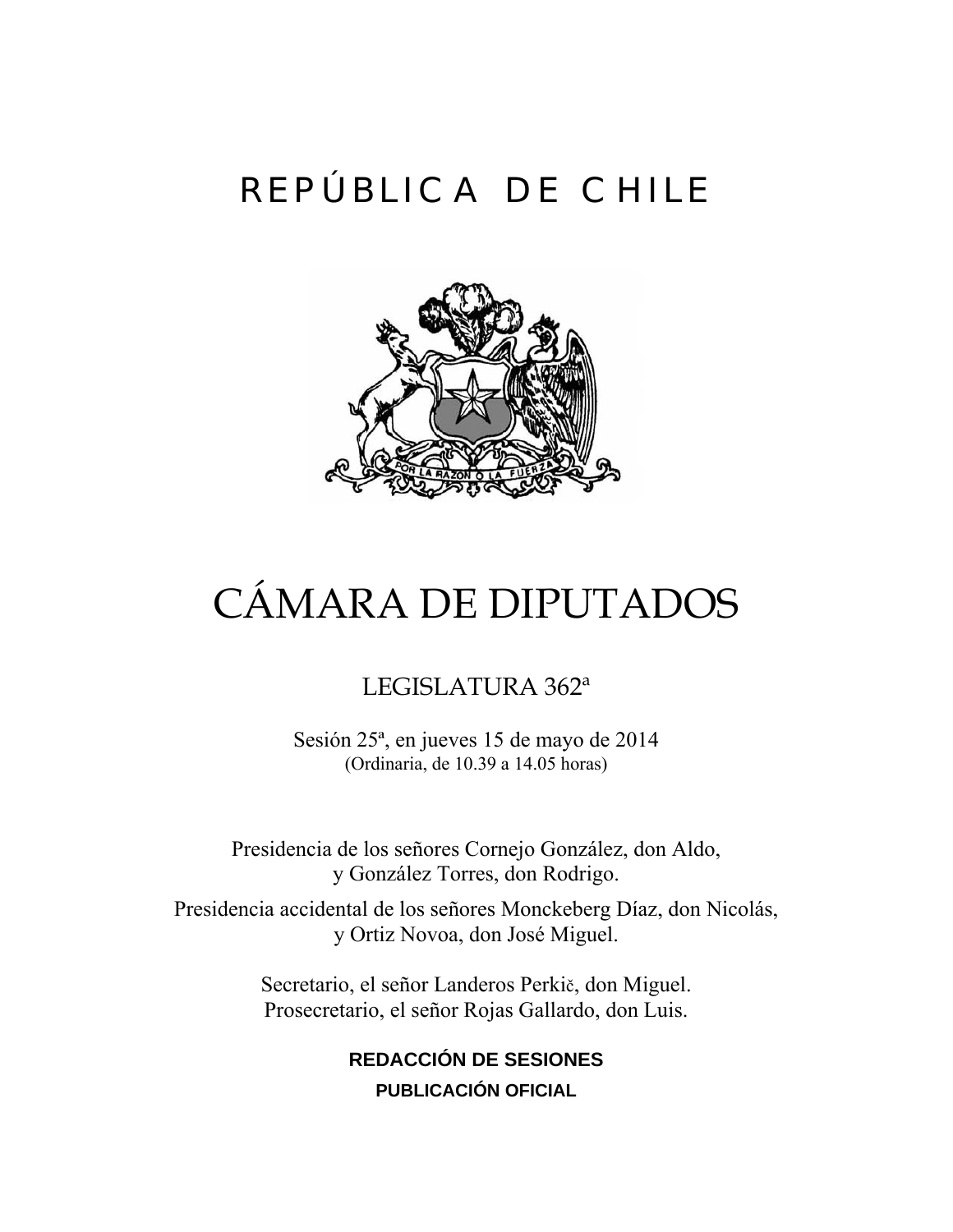### **ÍNDICE**

- I.- ASISTENCIA
- II.- APERTURA DE LA SESIÓN
- III.- ACTAS
- IV.- CUENTA
- V.- ORDEN DEL DÍA
- VI.- HOMENAJE
- VII.- PROYECTOS DE ACUERDO Y DE RESOLUCIÓN
- VIII.- INCIDENTES
- IX.- ANEXO DE SESIÓN
- X.- DOCUMENTOS DE LA CUENTA
- XI.- OTROS DOCUMENTOS DE LA CUENTA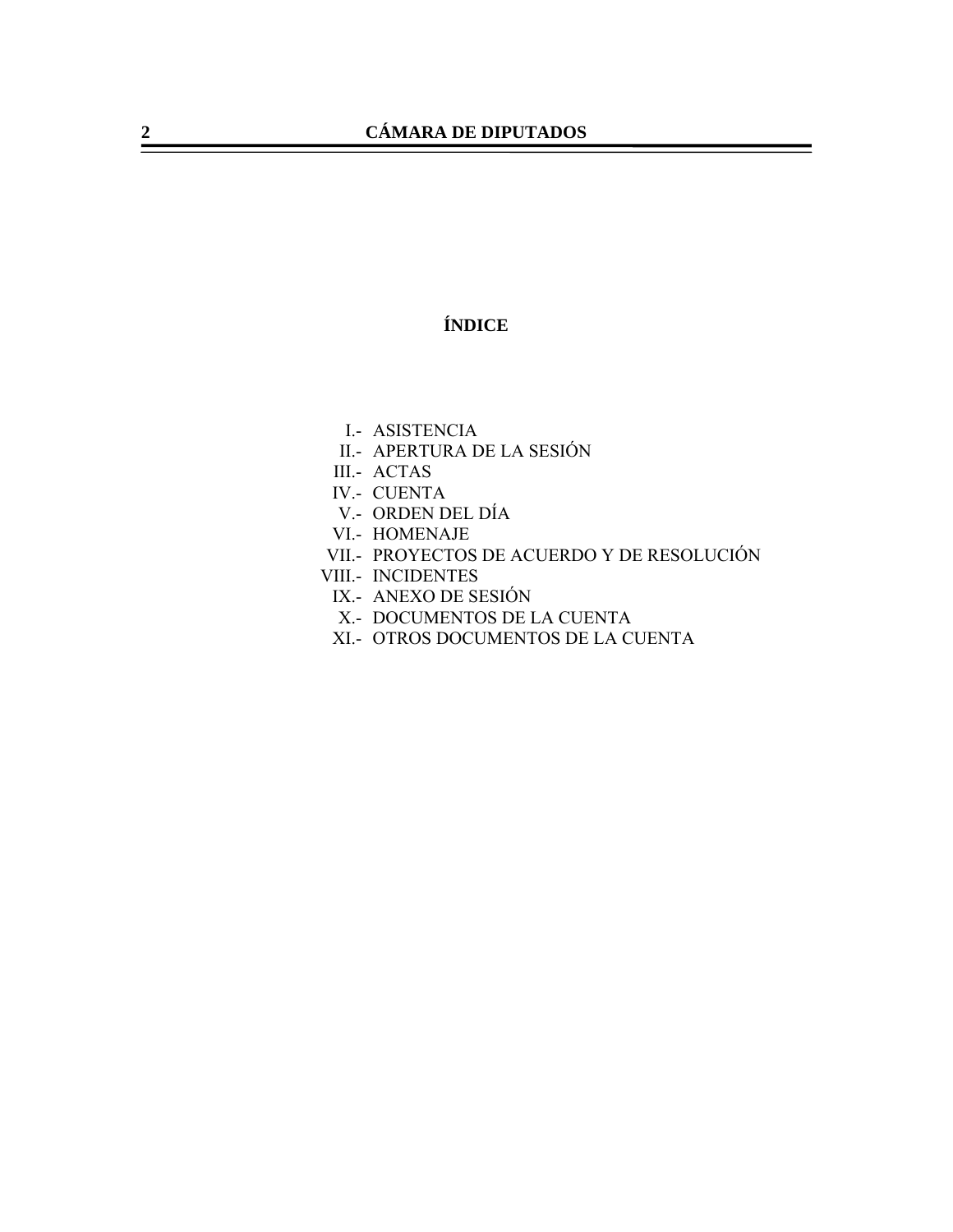## **ÍNDICE GENERAL**

| MODIFICACIÓN DEL CÓDIGO DEL TRABAJO EN MATERIA DE POLIFUNCIONALIDAD<br>(PRIMER TRÁMITE CONSTITUCIONAL. BOLETÍN Nº 8417-13) [CONTINUACIÓN]  14<br>REGULACIÓN DE ALZAMIENTO DE HIPOTECAS CONSTITUIDAS PARA          |  |
|-------------------------------------------------------------------------------------------------------------------------------------------------------------------------------------------------------------------|--|
| GARANTIZAR CRÉDITOS HIPOTECARIOS (PRIMER TRÁMITE CONSTITUCIONAL. BOLETÍN                                                                                                                                          |  |
| ESTABLECIMIENTO DEL DÍA NACIONAL DEL TRABAJADOR FORESTAL<br>(OBSERVACIONES DEL PRESIDENTE DE LA REPÚBLICA. BOLETÍN Nº 6462-24) 26                                                                                 |  |
| ERECCIÓN DE MONUMENTOS EN MEMORIA DE EXDIPUTADA GLADYS MARÍN                                                                                                                                                      |  |
| CONDICIONES ESPECIALES PARA APLICACIÓN DE ARTÍCULO 18 DE LA LEY Nº 19.479<br>Y OTORGAMIENTO DE BONO COMPENSATORIO A EXFUNCIONARIOS Y<br>FUNCIONARIOS DEL SERVICIO NACIONAL DE ADUANAS (PROPOSICIÓN DE LA COMISIÓN |  |
|                                                                                                                                                                                                                   |  |
| HOMENAJE A LOS DEPORTISTAS CHILENOS QUE PARTICIPARON EN LOS X<br>JUEGOS SURAMERICANOS Y EN LOS PRIMEROS JUEGOS PARASURAMERICANOS,                                                                                 |  |
|                                                                                                                                                                                                                   |  |
| SOLICITUD DE CREACIÓN DE SUBSIDIOS DIFERENCIADOS POR REGIONES, EN                                                                                                                                                 |  |
|                                                                                                                                                                                                                   |  |
|                                                                                                                                                                                                                   |  |
| ALCANCES SOBRE CREDENCIAL ENTREGADA POR LA CORPORACIÓN A LAS                                                                                                                                                      |  |
| REITERACIÓN DE OFICIO SOBRE FISCALIZACIÓN DE CALIDAD DE AGUA<br>POTABLE DE COMUNA DE LOS SAUCES, REGIÓN DE LA ARAUCANÍA (OFICIO) 59                                                                               |  |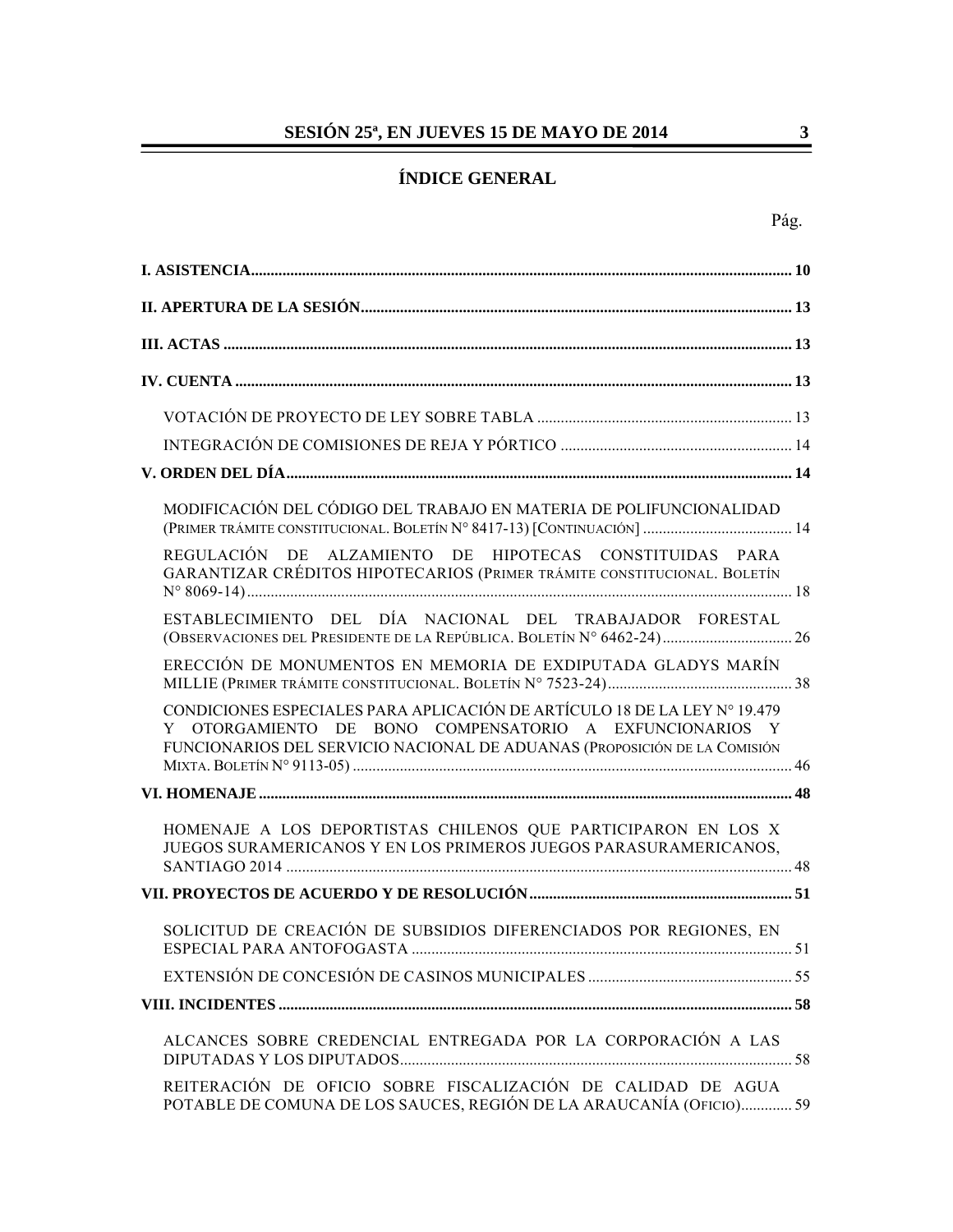| INFORMACIÓN SOBRE UTILIZACIÓN DE RECURSOS DE PROGRAMAS Y FONDOS                                                                             |
|---------------------------------------------------------------------------------------------------------------------------------------------|
| FUNDAMENTACIÓN DE VOTO FAVORABLE A PROYECTO QUE REGULA EL<br>ALZAMIENTO DE HIPOTECAS QUE CAUCIONEN CRÉDITOS HIPOTECARIOS  60                |
| FUNDAMENTACIÓN DE VOTO FAVORABLE A PROYECTO QUE AUTORIZA ERIGIR<br>MONUMENTOS EN MEMORIA DE EXDIPUTADA GLADYS MARÍN MILLIE  61              |
| INFORMACIÓN SOBRE INDEMNIZACIÓN A VECINA AFECTADA POR<br>CONSTRUCCIÓN DE RUTA ENTRE CABRERO Y CONCEPCIÓN (OFICIOS)  61                      |
| INFORMACIÓN SOBRE FACTIBILIDAD DE AMPLIACIÓN DE RED DE AGUA<br>POTABLE RURAL A POBLACIÓN EL PINO, COMUNA DE RÍO CLARO (OFICIO) 62           |
| INFORMACIÓN SOBRE RESULTADOS DE MUESTREO DE CALIDAD DE AGUA PARA<br>CONSUMO DE VECINOS DE LOCALIDAD DE RERE, COMUNA DE YUMBEL (OFICIO) 62   |
| INFORMACIÓN SOBRE ESTADO ACTUAL DE APLICACIÓN DE TOBILLERA<br>ELECTRÓNICA Y DE CONTRATOS CON EMPRESA PROVEEDORA DEL                         |
| INFORMACIÓN SOBRE GRADO DE CUMPLIMIENTO DE MEDIDAS DE MITIGACIÓN<br>POR PROYECTO DE CONSTRUCCIÓN DE AUTOPISTA AMÉRICO VESPUCIO (OFICIO)  64 |
| RECURSOS PARA CONSTRUCCIÓN DE NUEVO EDIFICIO PARA LA POLICÍA DE                                                                             |
| INCREMENTO DE RECURSOS PARA INVERSIÓN EN CAMINOS DE COMUNIDADES                                                                             |
| INFORMACIÓN SOBRE PROCEDIMIENTO DE PUBLICIDAD DE CONCESIONES                                                                                |
| INSTALACIÓN DE INSTRUMENTAL MODERNO PARA ATERRIZAJE DE AVIONES<br>EN AEROPUERTO CARRIEL SUR, COMUNA DE TALCAHUANO (OFICIOS)  66             |
| DEPURACIÓN DE PADRONES ELECTORALES Y DESAFILIACIÓN DE MILITANTES                                                                            |
| INFORMACIÓN SOBRE NÚMERO DE MATRIMONIOS Y DIVORCIOS CELEBRADOS                                                                              |
| INFORMACIÓN SOBRE SITUACIÓN, DOMINIO Y DESTINACIÓN DE TERRENO EN                                                                            |
| PREOCUPACIÓN POR IMPLEMENTACIÓN DE PROYECTO "PLAN DE EXPANSIÓN                                                                              |
| INFORMACIÓN SOBRE PROYECTO DE INSTALACIÓN DE ANTENA DE TELEFONÍA                                                                            |
| INFORMACIÓN SOBRE LICITACIÓN DE RECONSTRUCCIÓN DE ESCALERA                                                                                  |
| INFORMACIÓN SOBRE PROGRAMA DE INVESTIGACIÓN DEL DESCARTE DE<br>DIVERSAS UNIDADES DE PESQUERÍA Y SU FAUNA ACOMPAÑANTE, Y MEDIDAS             |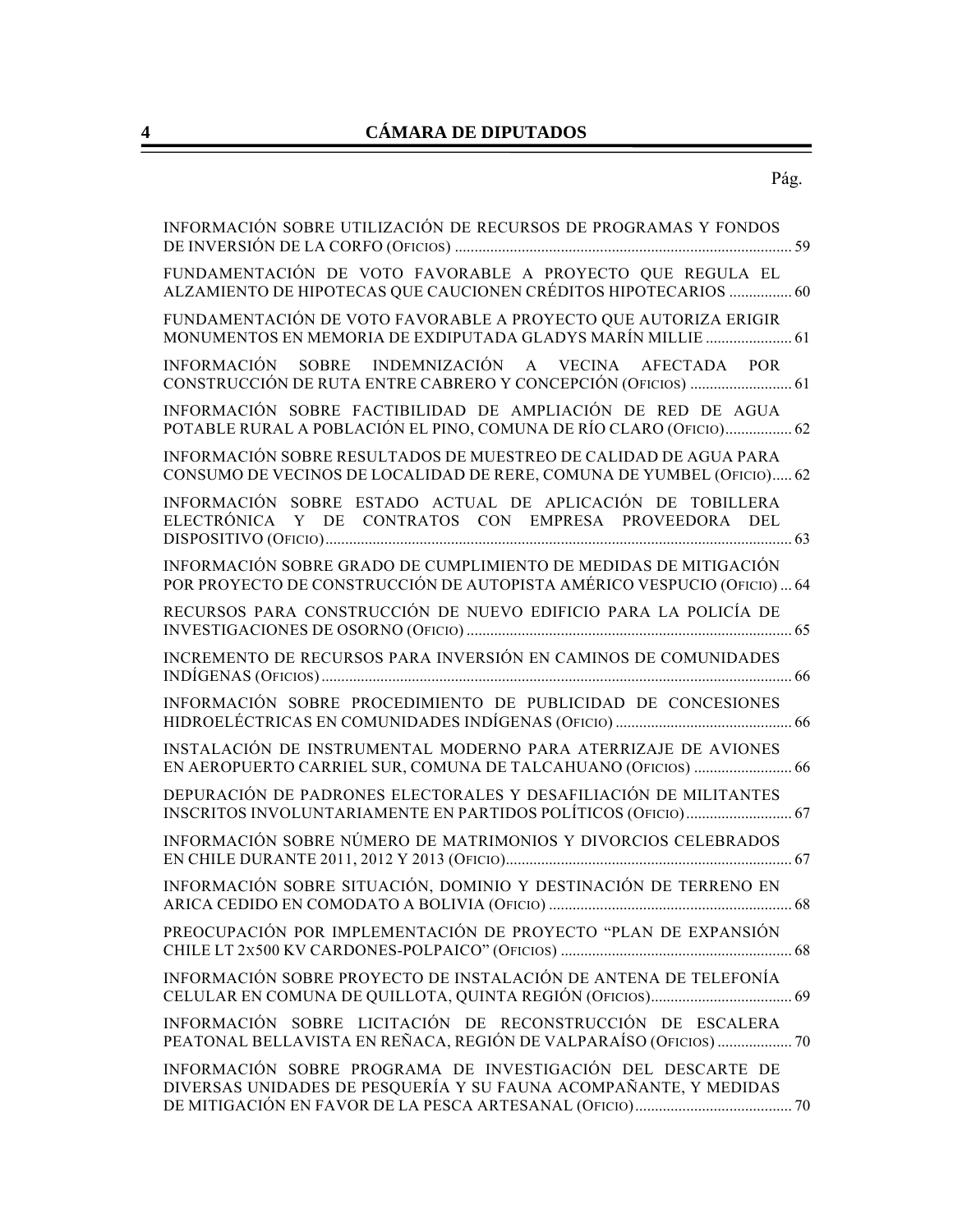#### Pág.

| REVISIÓN DE POLÍTICA DE CONCESIONES, ENTREGA DE FACULTADES A<br>REGIONES Y EVALUACIÓN GENERAL DEL TRABAJO DE CONCESIONARIA EN                                                                                                                                                                                                         |  |
|---------------------------------------------------------------------------------------------------------------------------------------------------------------------------------------------------------------------------------------------------------------------------------------------------------------------------------------|--|
|                                                                                                                                                                                                                                                                                                                                       |  |
|                                                                                                                                                                                                                                                                                                                                       |  |
|                                                                                                                                                                                                                                                                                                                                       |  |
| 3. INFORME DE LA COMISIÓN MIXTA ENCARGADA DE PROPONER LA FORMA Y MODO DE<br>SUPERAR LAS DISCREPANCIAS PRODUCIDAS ENTRE EL SENADO Y LA CÁMARA DE DIPUTADOS,<br>RESPECTO DEL PROYECTO DE LEY QUE ESTABLECE CONDICIONES ESPECIALES TRANSITORIAS<br>PARA LA APLICACIÓN DEL ARTÍCULO 18 DE LA LEY Nº 19.479 Y FACULTA PARA OTORGAR EL      |  |
| 4. PROYECTO INICIADO EN MOCIÓN DE LOS DIPUTADOS SEÑORES ESPINOSA, DON MARCOS;<br>KORT, POBLETE, TEILLIER Y TORRES, Y DE LAS DIPUTADAS SEÑORAS FERNÁNDEZ Y<br>HOFFMANN, QUE MODIFICA EL NOMBRE DE LA COMISIÓN DE CULTURA, ARTES Y                                                                                                      |  |
| 5. PROYECTO INICIADO EN MOCIÓN DE LOS DIPUTADOS SEÑORES ESPINOSA, DON MARCOS;<br>KORT, POBLETE, SCHILLING, TEILLIER Y TORRES Y DE LAS DIPUTADAS SEÑORAS FERNÁNDEZ,<br>DOÑA MAYA; HERNANDO, DOÑA MARCELA, Y HOFFMANN, DOÑA MARÍA JOSÉ, QUE ESTABLECE<br>EL DÍA 18 MAYO COMO DÍA NACIONAL DEL CHUQUICAMATINO Y CHUQUICAMATINA. (BOLETÍN |  |
| 6. PROYECTO INICIADO EN MOCIÓN DE LOS DIPUTADOS SEÑORES ESPINOSA, DON MARCOS;<br>CARMONA, CASTRO, INSUNZA, LEMUS, Y NÚÑEZ, DON MARCO ANTONIO, Y DE LAS DIPUTADAS<br>SEÑORAS CICARDINI, DOÑA DANIELLA, Y HERNANDO, DOÑA MARCELA QUE MODIFICA LA<br>DURACIÓN Y EXTENSIÓN TERRITORIAL DE LAS CONCESIONES MINERAS (BOLETÍN Nº 9357-08) 96 |  |
| 7. PROYECTO INICIADO EN MOCIÓN DE LOS DIPUTADOS SEÑORES ESPINOSA, DON MARCOS, Y<br>RINCÓN, Y DE LA DIPUTADA SEÑORA HERNANDO, DOÑA MARCELA, QUE MODIFICA LA LEY<br>SOBRE REGISTRO CIVIL PARA UNIFORMAR LOS DATOS DE LAS PARTIDAS DE NACIMIENTO Y DE                                                                                    |  |
| 8. PROYECTO INICIADO EN MOCIÓN DE LOS DIPUTADOS SEÑORES MONCKEBERG, DON NICOLÁS;<br>JIMÉNEZ, MARTÍNEZ, PAULSEN, PÉREZ, DON LEOPOLDO, Y SANTANA QUE MODIFICA EL<br>CÓDIGO DEL TRABAJO EN RELACIÓN CON LAS HORAS TRABAJADAS EN DÍAS DOMINGOS Y                                                                                          |  |
| 9. PROYECTO INICIADO EN MOCIÓN DE LOS DIPUTADOS SEÑORES MONCKEBERG, DON NICOLÁS;<br>JIMÉNEZ, MARTÍNEZ Y SANTANA QUE MODIFICA EL CÓDIGO DEL TRABAJO EN MATERIA DE                                                                                                                                                                      |  |
| 10. PROYECTO INICIADO EN MOCIÓN DE LOS DIPUTADOS SEÑORES MONCKEBERG, DON<br>NICOLÁS; JIMÉNEZ, MARTÍNEZ, PAULSEN, PÉREZ, DON LEOPOLDO, Y SANTANA QUE MODIFICA<br>EL CÓDIGO DEL TRABAJO EN MATERIA DE FUERO SINDICAL (BOLETÍN Nº 9361-13) 103                                                                                           |  |
| X. OTROS DOCUMENTOS DE LA CUENTA.                                                                                                                                                                                                                                                                                                     |  |
| 1. Comunicaciones:                                                                                                                                                                                                                                                                                                                    |  |

 - Del diputado señor Auth por la cual justifica su inasistencia a la sesión del día de hoy, jueves 15 de mayo, por actividades propias de la labor parlamentaria.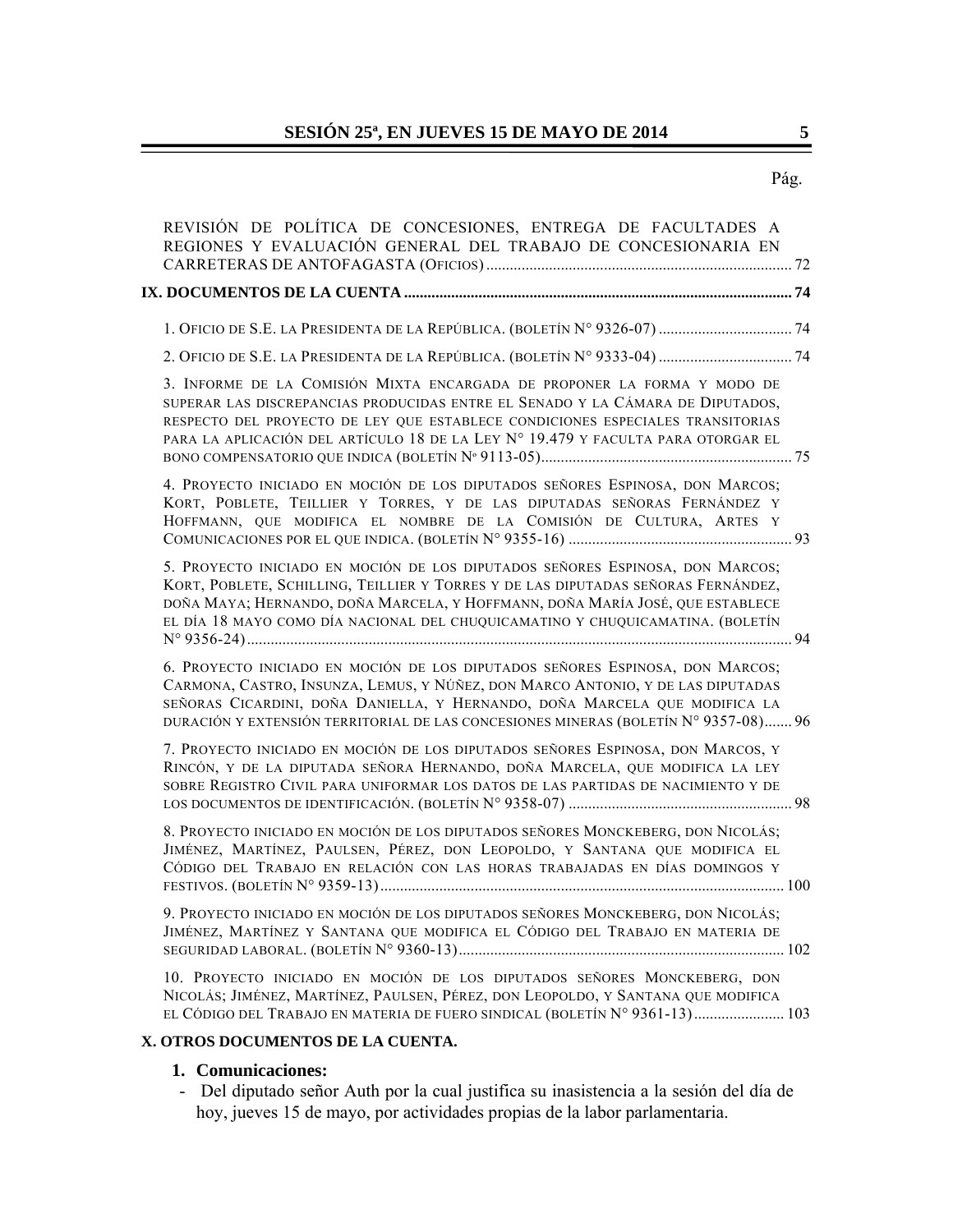- Del diputado señor Gahona por la cual justifica su inasistencia a la sesión del día de hoy, jueves 15 de mayo, por actividades propias de la labor parlamentaria.
- Del diputado señor Aguiló, quien acompaña certificado médico por el cual acredita que deberá permanecer en reposo por un plazo de 3 días, a contar del 15 de mayo de 2014.
- Del diputado señor Monckeberg, don Cristián, por la cual justifica su inasistencia a la sesión de Sala del día de hoy, 15 de mayo, por actividades propias de la labor parlamentaria.
- De la diputada señora Pacheco por la cual justifica su inasistencia a la sesión de hoy, jueves 15 de mayo, por actividades propias de la labor parlamentaria.
- De la diputada señora Girardi por la cual justifica su inasistencia a la sesión de hoy, jueves 15 de mayo, por razones de salud.

#### **2. Notas:**

- Del diputado señor Auth, por la cual informa que, de conformidad con lo dispuesto en el artículo 35 del Reglamento de la Corporación, se ausentará del país por un plazo inferior a 30 días a contar del 8 de junio de 2014, para dirigirse a Argentina, Uruguay y Brasil.
- Del diputado señor Kort por la cual informa que, de conformidad con lo dispuesto en el artículo 35 del Reglamento de la Corporación, se ausentará del país por un plazo inferior a 30 días, a contar del 18 de mayo de 2014, para dirigirse a Philipsburg, San Martín y a Estados Unidos.

#### **3. Oficio:**

 - Del Grupo Interparlamentario Chileno-Mexicano, por el cual informa que procedió a constituirse y a elegir como presidenta a la diputada señora Molina.

#### **Respuestas a Oficios**

#### **Contraloría General de la República**

- Diputado Cornejo, Posibilidad de ampliar la investigación sobre la implementación de la plataforma de identificación del Servicio de Registro Civil e Identificación, disponiendo la revisión del contrato de adjudicación de sus productos a nivel nacional; la existencia, oportunidad y calidad de la capacitación impartida a los funcionarios; y, en general, el estado de cumplimiento de la modernización de cambio del identificación. (30751 al 422).
- Diputado Sandoval, Cumplimiento de la resolución de fecha 26 de abril de 2013 que dispuso ajustar a derecho el proceso de selección para proveer un cargo grado 12°, de la planta de profesionales de la Municipalidad de Chile Chico. (31539 al 165).
- Diputado Chahin, Situación de la directiva de la Comunidad Nahuelcura Cañunir del sector Crusaco de la comuna de Lonquimay, afectada por presuntas irregularidades en su designación. (31543 al 14108).
- Diputado Hernández, Informe sobre las observaciones hechas al informe N° 78766, emitido por la Contraloría General de la República, con fecha 04 de diciembre de 2013, y que se detallan en la solicitud que se adjunta. (31765 al 13933).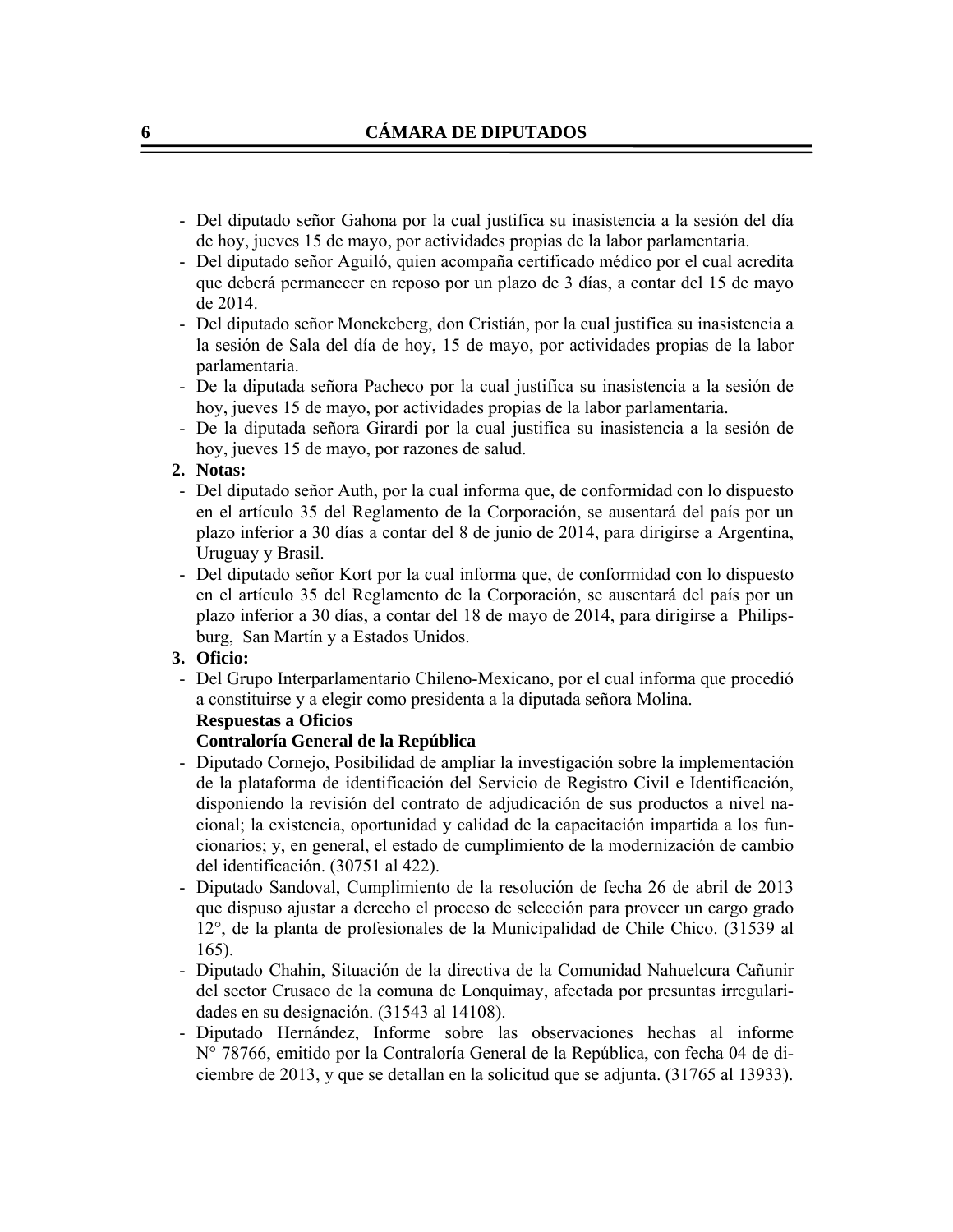- Diputado Espinoza don Fidel, Solicita tenga a bien emitir un pronunciamiento sobre las responsabilidad legales y administrativas de las autoridades regionales y comunales de la Región de Los Lagos. (31768 al 12510).

#### **Ministerio de Interior**

 - Diputado Fuenzalida, Estado en que se encuentra la postulación de la Agrupación Adulto Mayor Belén, pertenecientes a la localidad de Reumén, comuna de Paillaco, al proyecto Fondo Social Presidente de la República. (7910 al 482).

#### **Ministerio de Relaciones Exteriores**

 - Diputado Chahin, Existencia de alguna solicitud de visita oficial o coordinada por ese Ministerio presentada por el ex Ministro de Relaciones Exteriores de Israel, señor Avigdor Lieberman (5652 al 558).

#### **Ministerio de Economía, Fomento y Turismo**

- Diputada Álvarez doña Jenny, Copia de los decretos que crean el Parque Marino Tic-Toc, el Área Marina Costera Protegida (3007 al 125).
- Diputado Arriagada, informar detalladamente a esta Corporación respecto del nivel de rechazo del Banco del Estado a créditos solicitados por personas con sueldos inferiores a 300.000 pesos (3008 al 250).

#### **Ministerio de Obras Públicas**

 - Diputado Monsalve, Informe sobre la extracción indiscriminada de áridos que actualmente empresas realizarían tanto en predios particulares como interviniendo el cauce del río en el valle de Trongol Bajo, ubicado a 12 kilómetros de Curanilahue. En particular, solicita informar acerca de la posibilidad de fiscalizar la intervención del río de Trongol y la extracción de material alrededor de los muros de contención de los puentes que pudieran verse afectados. (1172 al 14196).

#### **Ministerio de Salud**

- Diputado Sandoval, Número de ambulancias que funcionan en la Región de Aysén y su real estado de mantención. (1121 al 343).
- Diputado Sandoval, Número de ambulancias que funcionan en la Región de Aysén y su real estado de mantención. (1121 al 345).
- Diputada Girardi doña Cristina, Posibilidad de establecer un Servicio de Atención Primario de Urgencia en el consultorio "Lo Amor", de la comuna de Cerro Navia. (1122 al 207).

#### **Ministerio de Desarrollo Social**

- Diputado Chahin, Razones que han impedido renovar el subsidio de agua potable que beneficiaba a la señora María Elizabeth Mora Morales de la comuna de Curacautín, a pesar de contar con el puntaje requerido para acceder a dicho beneficio. (2528 al 33).
- Diputado Sandoval, Catastro de todos los centros de acogida, hogares, casas de reposo y establecimientos de larga estadía que atienden a adultos mayores en cada región del país, precisando el tipo de autorización otorgada. (36 al 358).
- Diputado Sandoval, Catastro de todos los Establecimientos de Larga Estadía para Adultos Mayores que funcionan en la región, en los términos que señala, indicando el tipo de autorización otorgada a los centros de acogida, hogares, casas de reposo y establecimientos de larga estadía que atienden a adultos mayores. (36 al 439).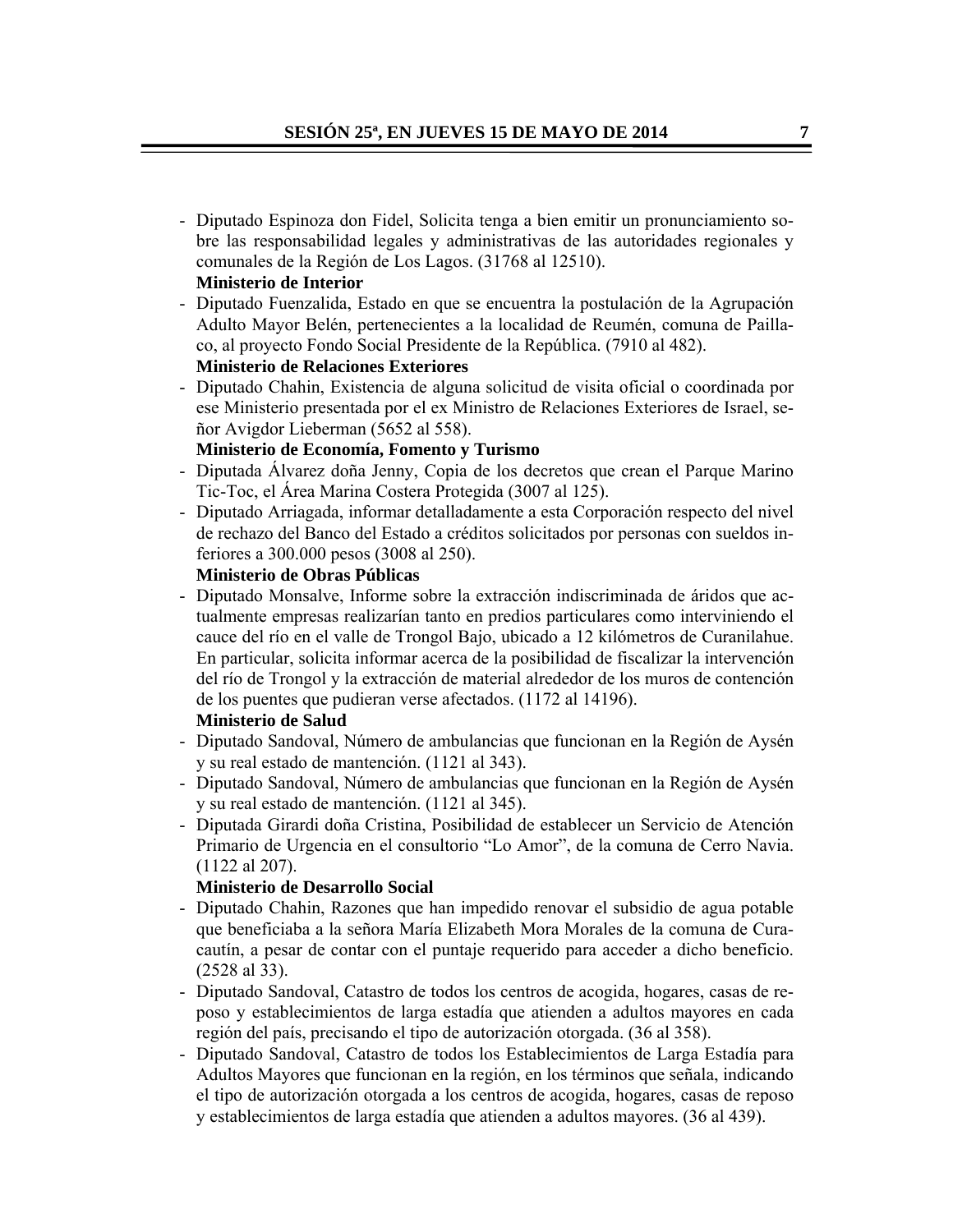#### **Ministerio Medio Ambiente**

- Diputado Monsalve, Daño ambiental que ha generado la extracción de áridos en la ribera del río Trongol de la comuna de Curanilahue y en el valle de Cayucupil de la comuna de Cañete, disponiendo una fiscalización a los permisos otorgados, a la corta indiscriminada de árboles y sobre el daño ocasionado a la fauna. (141646 al 766).
- Diputado Sandoval, Medidas que se adoptaron frente al número de personas fallecidas en consecuencia de la contaminación atmosférica y la factibilidad de implementar un plan piloto en cada región del país que mida los índices de contaminación. (141682 al 375).
- Diputado Rincón, Medidas que se han adoptado para paliar la grave contaminación que afecta al sector norte de la Región de O'Higgins, principalmente a las comunas de San Francisco de Mostazal, Codegua y Graneros, así como disponer una fiscalización en torno a este grave problema, informando, asimismo, si han realizado a este respecto procesos de fiscalización y/o sancionatorios, (644 al 243).

#### **Ministerio del Deporte**

 - Diputado Ojeda, Posibilidad de programar y asignar recursos para la construcción de un estadio de fútbol en la comuna de Osorno. (441 al 591).

#### **Intendencias**

- Diputado Saldívar, Estado de normalización de los estudios del sistema de la red de salud de la Región de Coquimbo, que permita la reposición del Hospital San Juan de Dios (361 al 84).
- Diputado Sandoval, Implementación de subsidio para el flete de los combustibles en la Región de Aysén, contemplado en la Ley de Presupuestos (438 al 43).
- Diputado Sandoval, Posibilidad de instar por la declaración de zona de emergencia agrícola para la Región de Aysén del General Carlos Ibáñez del Campo. (456 al 203).

#### **Servicios**

- Diputada Sepúlveda doña Alejandra, Poner en su conocimiento la situación que afecta a los apicultores de la Región de O'Higgins, quienes están sufriendo la pérdida de parte importante de su producción de abejas, y solicitarle tenga a bien disponer las medidas que sean procedentes para revertir tal situación, en especial lo relativo al mejoramiento del sistema de transferencia tecnológica y del sistema de financiamiento, dado los altos índices de endeudamiento que en la actualidad tienen los agricultores (24748 al 256).
- Diputado Rincón, Destinar recursos en forma urgente para la restauración del proceso de polinización, adoptándose todas las medidas que sean procedentes para ello (24749 al 634).
- Diputada Molina doña Andrea, Posibilidad de efectuar una inspección sanitaria a las empresas gastronómicas de Maitencillo, Región de Valparaíso. (573 al 351). **Varios**
- Diputado Fuenzalida, Razones que han impedido actualizar las cifras del Sistema Táctico de Análisis Delictivo (330al 789).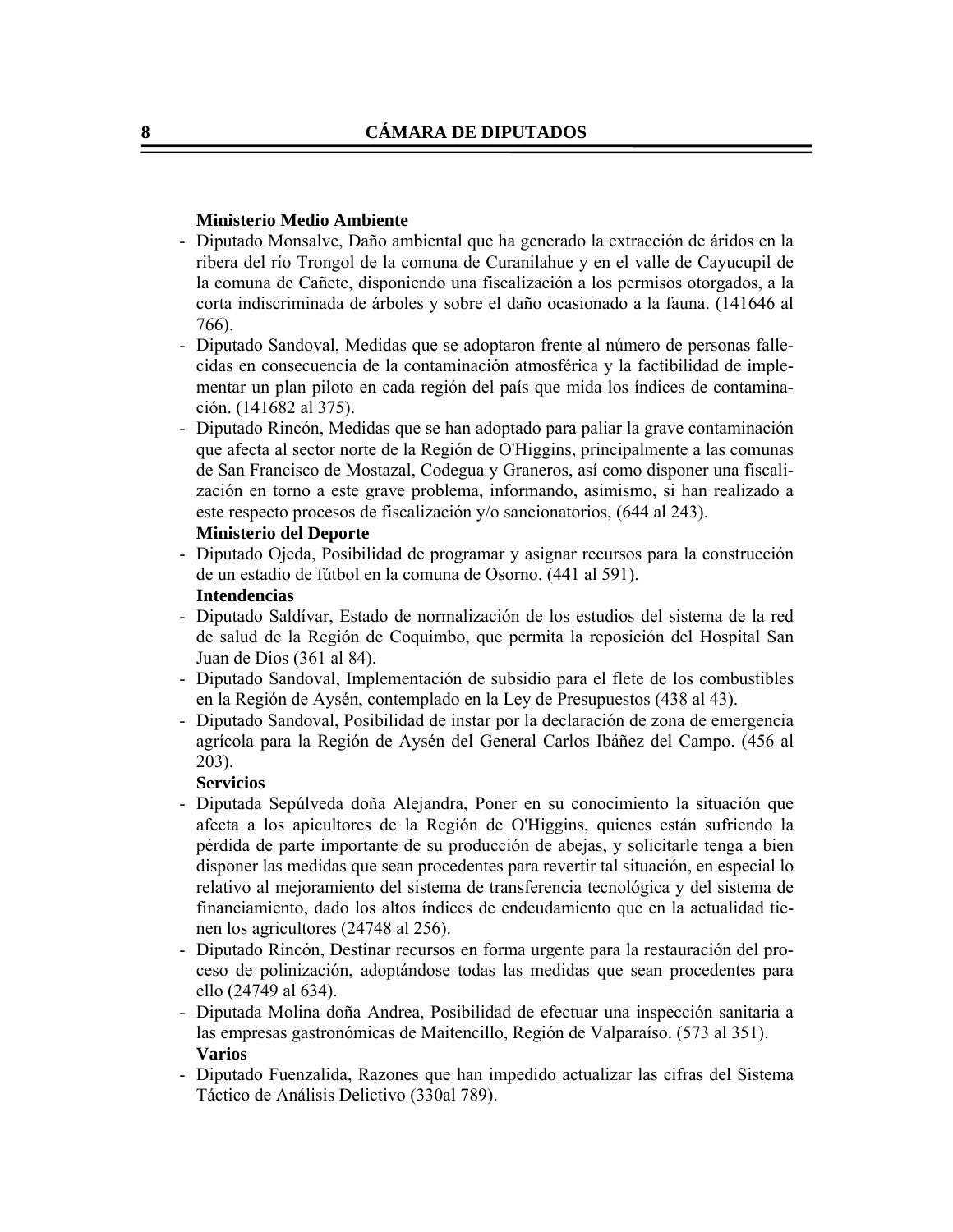#### **Servicios**

 - Diputado Pérez don Leopoldo, Razones que han impedido la apertura de libretas de ahorro en esa institución bancaria a las organizaciones sociales que lo requieren. (10214 al 700).

#### **Municipalidades**

 - Diputado Macaya, Informar a esta Corporación si es efectivo que este municipio ha recibido presiones para modificar la Ficha de Protección Social de la Secretaria Regional Ministerial de Educación de la Región de O´Higgins, señora Alyson Hadad, quien desde 2007 cuenta con una, no obstante haberse desempeñado como Directora de Desarrollo Comunitario en la comuna de Peralillo antes de su nombramiento como Seremi (272 al 740).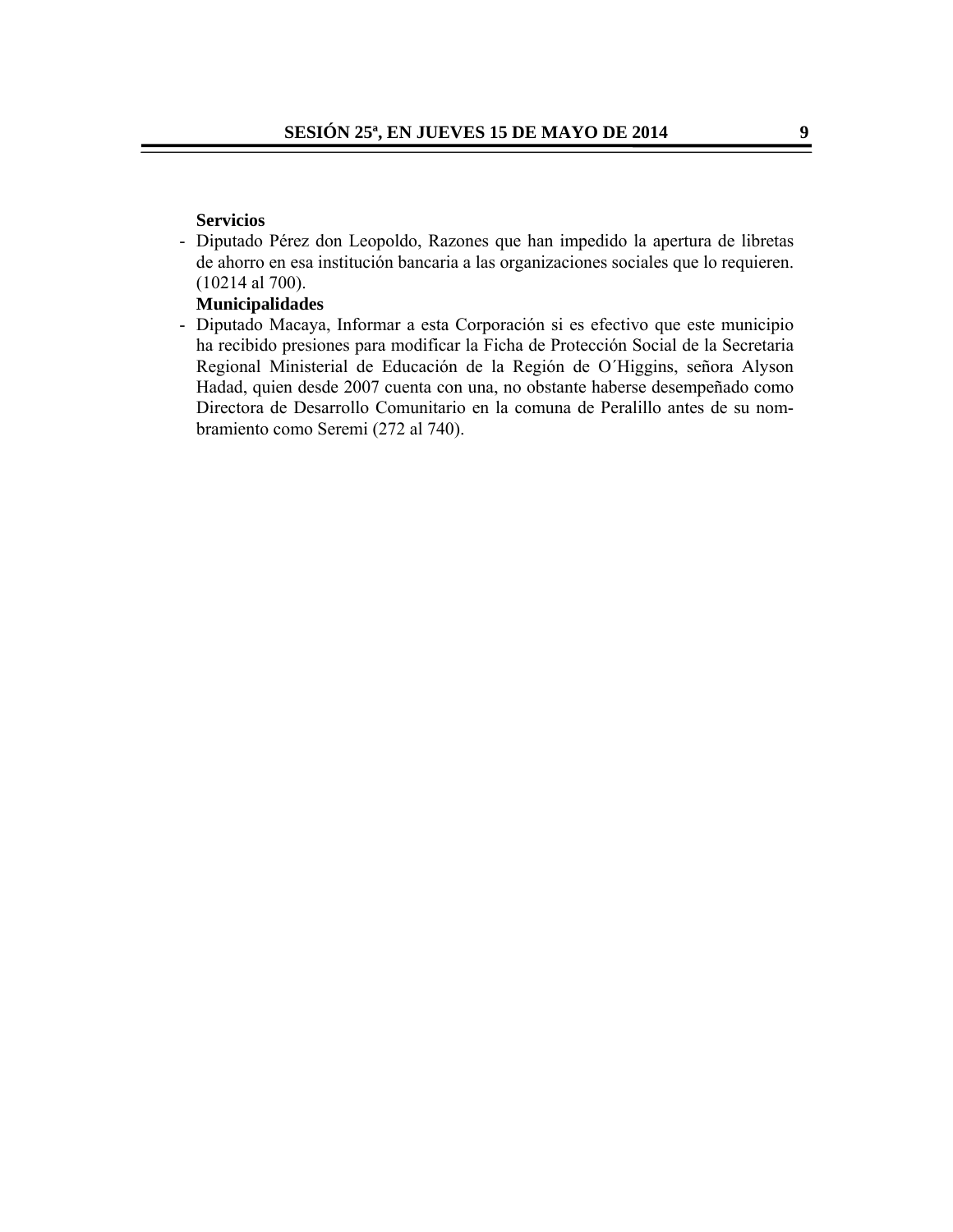## **I. ASISTENCIA**

-Asistieron los siguientes señores diputados: (114)

| <b>NOMBRE</b>                          | (Partido*   | Región       | Distrito)      |
|----------------------------------------|-------------|--------------|----------------|
| Álvarez Vera, Jenny                    | <b>PS</b>   | X            | 58             |
| Álvarez-Salamanca Ramírez, Pedro Pablo | <b>UDI</b>  | VII          | 38             |
| Andrade Lara, Osvaldo                  | <b>PS</b>   | <b>RM</b>    | 29             |
| Arriagada Macaya, Claudio              | DC          | <b>RM</b>    | 25             |
| Barros Montero, Ramón                  | <b>UDI</b>  | VI           | 35             |
| Becker Alvear, Germán                  | <b>RN</b>   | IX           | 50             |
| Bellolio Avaria, Jaime                 | <b>UDI</b>  | <b>RM</b>    | 30             |
| Berger Fett, Bernardo                  | <b>RN</b>   | <b>XIV</b>   | 53             |
| Boric Font, Gabriel                    | <b>IND</b>  | XII          | 60             |
| Browne Urrejola, Pedro                 | <b>RN</b>   | <b>RM</b>    | 28             |
| Campos Jara, Cristián                  | <b>PPD</b>  | <b>VIII</b>  | 43             |
| Cariola Oliva, Karol                   | PC          | <b>RM</b>    | 19             |
| Carmona Soto, Lautaro                  | PC          | III          | 5              |
| Carvajal Ambiado, Loreto               | <b>PPD</b>  | <b>VIII</b>  | 42             |
| Castro González, Juan Luis             | <b>PS</b>   | VI           | 32             |
| Ceroni Fuentes, Guillermo              | <b>PPD</b>  | VII          | 40             |
| Chahin Valenzuela, Fuad                | DC          | IX           | 49             |
| Chávez Velásquez, Marcelo              | DC          | <b>VIII</b>  | 45             |
| Cicardini Milla, Daniella              | <b>IND</b>  | III          | 5              |
| Coloma Álamos, Juan Antonio            | <b>UDI</b>  | <b>RM</b>    | 31             |
| Cornejo González, Aldo                 | DC          | $\mathbf V$  | 13             |
| De Mussy Hiriart, Felipe               | <b>UDI</b>  | X            | 56             |
| Edwards Silva, José Manuel             | <b>RN</b>   | IX           | 51             |
| Espejo Yaksic, Sergio                  | DC          | VI           | 35             |
| Espinosa Monardes, Marcos              | <b>PRSD</b> | $\mathbf{I}$ | $\overline{3}$ |
| Espinoza Sandoval, Fidel               | <b>PS</b>   | X            | 56             |
| Farcas Guendelman, Daniel              | <b>PPD</b>  | <b>RM</b>    | 17             |
| Farías Ponce, Ramón                    | <b>PPD</b>  | <b>RM</b>    | 25             |
| Fernández Allende, Maya                | <b>PS</b>   | <b>RM</b>    | 21             |
| Flores García, Iván                    | DC          | <b>XIV</b>   | 53             |
| Fuentes Castillo, Iván                 | <b>IND</b>  | XI           | 59             |
| Fuenzalida Figueroa, Gonzalo           | <b>RN</b>   | XIV          | 54             |
| García García, René Manuel             | <b>RN</b>   | IX           | 52             |
| Godoy Ibáñez, Joaquín                  | <b>RN</b>   | V            | 13             |
| González Torres, Rodrigo               | <b>PPD</b>  | V            | 14             |
| Gutiérrez Gálvez, Hugo                 | PC          | I            | $\overline{2}$ |
| Gutiérrez Pino, Romilio                | <b>UDI</b>  | VII          | 39             |
| Hasbún Selume, Gustavo                 | <b>UDI</b>  | <b>RM</b>    | 26             |
| Hernández Hernández, Javier            | <b>UDI</b>  | X            | 55             |
| Hernando Pérez, Marcela                | <b>PRSD</b> | $\rm II$     | $\overline{4}$ |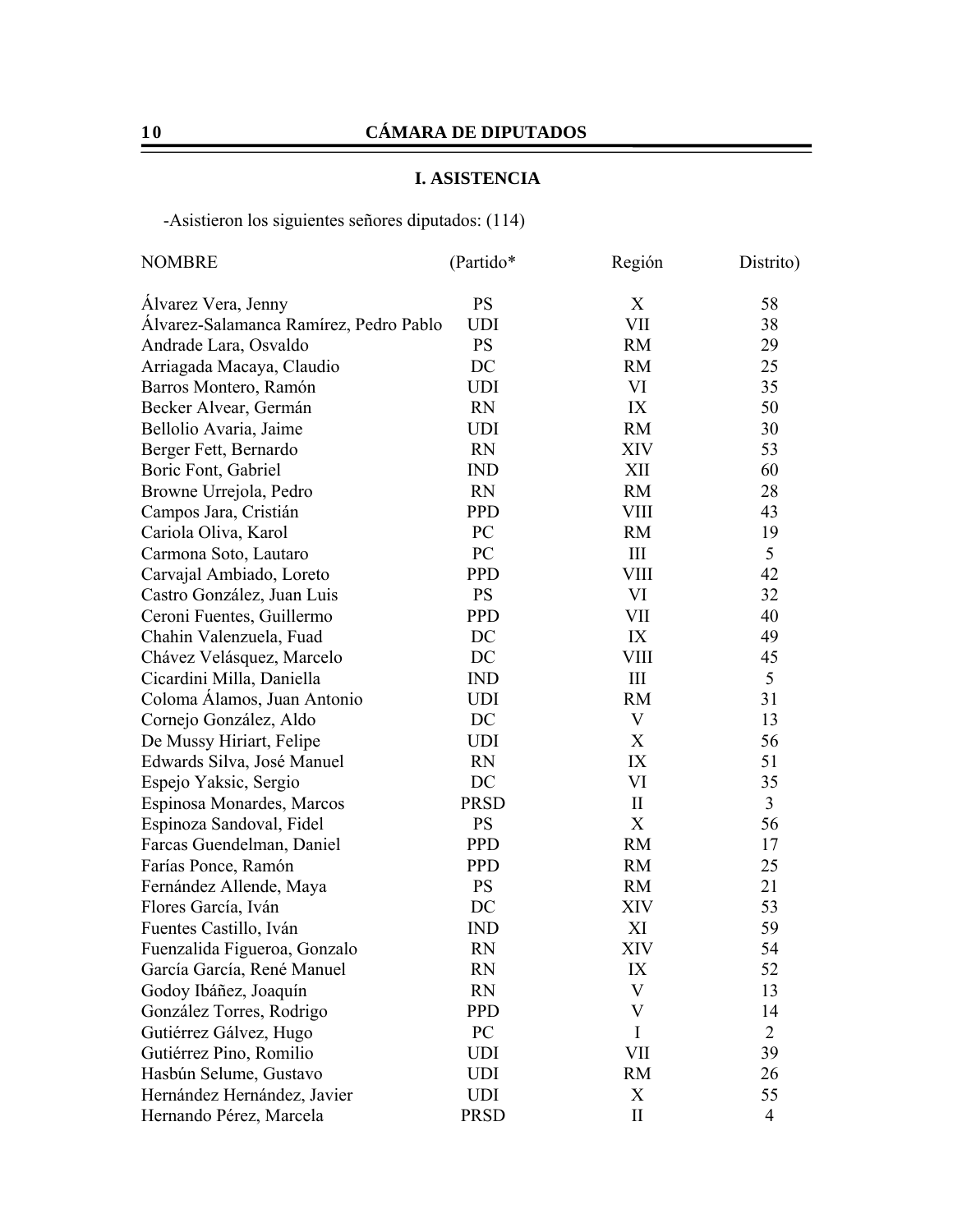| SESIÓN 25 <sup>a</sup> , EN JUEVES 15 DE MAYO DE 2014 |                  |              | 11             |
|-------------------------------------------------------|------------------|--------------|----------------|
| Hoffmann Opazo, María José                            | <b>UDI</b>       | V            | 15             |
| Insunza Gregorio de las Heras, Jorge                  | <b>PPD</b>       | IV           | 9              |
| Jackson Drago, Giorgio                                | <b>IND</b>       | <b>RM</b>    | 22             |
| Jaramillo Becker, Enrique                             | <b>PPD</b>       | <b>XIV</b>   | 54             |
| Jarpa Wevar, Carlos                                   | <b>PRSD</b>      | VIII         | 41             |
| Jiménez Fuentes, Tucapel                              | <b>PPD</b>       | <b>RM</b>    | 27             |
| Kast Rist, José Antonio                               | <b>UDI</b>       | <b>RM</b>    | 24             |
| Kast Sommerhoff, Felipe                               | <b>IND</b>       | <b>RM</b>    | 22             |
| Kort Garriga, Issa                                    | <b>UDI</b>       | VI           | 32             |
| Lavín León, Joaquín                                   | <b>UDI</b>       | <b>RM</b>    | 20             |
| Lemus Aracena, Luis                                   | <b>PS</b>        | IV           | 9              |
| León Ramírez, Roberto                                 | DC               | VII          | 36             |
| Letelier Norambuena, Felipe                           | <b>PPD</b>       | VI           | 33             |
| Lorenzini Basso, Pablo                                | DC               | VII          | 38             |
| Macaya Danús, Javier                                  | <b>UDI</b>       | VI           | 34             |
| Martínez Labbé, Rosauro                               | <b>RN</b>        | VIII         | 41             |
| Melero Abaroa, Patricio                               | <b>UDI</b>       | <b>RM</b>    | 16             |
| Melo Contreras, Daniel                                | <b>PS</b>        | <b>RM</b>    | 27             |
| Meza Moncada, Fernando                                | <b>PRSD</b>      | IX           | 52             |
| Mirosevic Verdugo, Vlado                              | Liberal de Chile | XV           | $\mathbf{1}$   |
| Molina Oliva, Andrea                                  | <b>UDI</b>       | $\mathbf V$  | 10             |
| Monckeberg Díaz, Nicolás                              | <b>RN</b>        | <b>RM</b>    | 18             |
| Monsalve Benavides, Manuel                            | <b>PS</b>        | VIII         | 46             |
| Morales Muñoz, Celso                                  | <b>UDI</b>       | VII          | 36             |
| Morano Cornejo, Juan Enrique                          | DC               | XII          | 60             |
| Nogueira Fernández, Claudia                           | <b>UDI</b>       | <b>RM</b>    | 19             |
| Norambuena Farías, Iván                               | <b>UDI</b>       | VIII         | 46             |
| Núñez Arancibia, Daniel                               | PC               | IV           | 8              |
| Núñez Lozano, Marco Antonio                           | <b>PPD</b>       | V            | 11             |
| Núñez Urrutia, Paulina                                | <b>RN</b>        | $\mathbf{I}$ | $\overline{4}$ |
| Ojeda Uribe, Sergio                                   | DC               | X            | 55             |
| Ortiz Novoa, José Miguel                              | DC               | VIII         | 44             |
| Pascal Allende, Denise                                | <b>PS</b>        | <b>RM</b>    | 31             |
| Paulsen Kehr, Diego                                   | <b>RN</b>        | IX           | 49             |
| Pérez Arriagada, José                                 | <b>PRSD</b>      | <b>VIII</b>  | 47             |
| Pérez Lahsen, Leopoldo                                | <b>RN</b>        | <b>RM</b>    | 29             |
| Pilowsky Greene, Jaime                                | DC               | <b>RM</b>    | 24             |
| Poblete Zapata, Roberto                               | IND.             | VIII         | 47             |
| Provoste Campillay, Yasna                             | DC               | Ш            | 6              |
| Rathgeb Schifferli, Jorge                             | <b>RN</b>        | IX           | 48             |
| Rincón González, Ricardo                              | DC               | VI           | 33             |
| Rivas Sánchez, Gaspar                                 | <b>RN</b>        | V            | 11             |
| Robles Pantoja, Alberto                               | <b>PRSD</b>      | Ш            | 6              |
| Rocafull López, Luis                                  | <b>PS</b>        | XV           | $\mathbf{1}$   |
| Rubilar Barahona, Karla                               | <b>RN</b>        | <b>RM</b>    | 17             |
| Sabag Villalobos, Jorge                               | DC               | VIII         | 42             |
|                                                       |                  |              |                |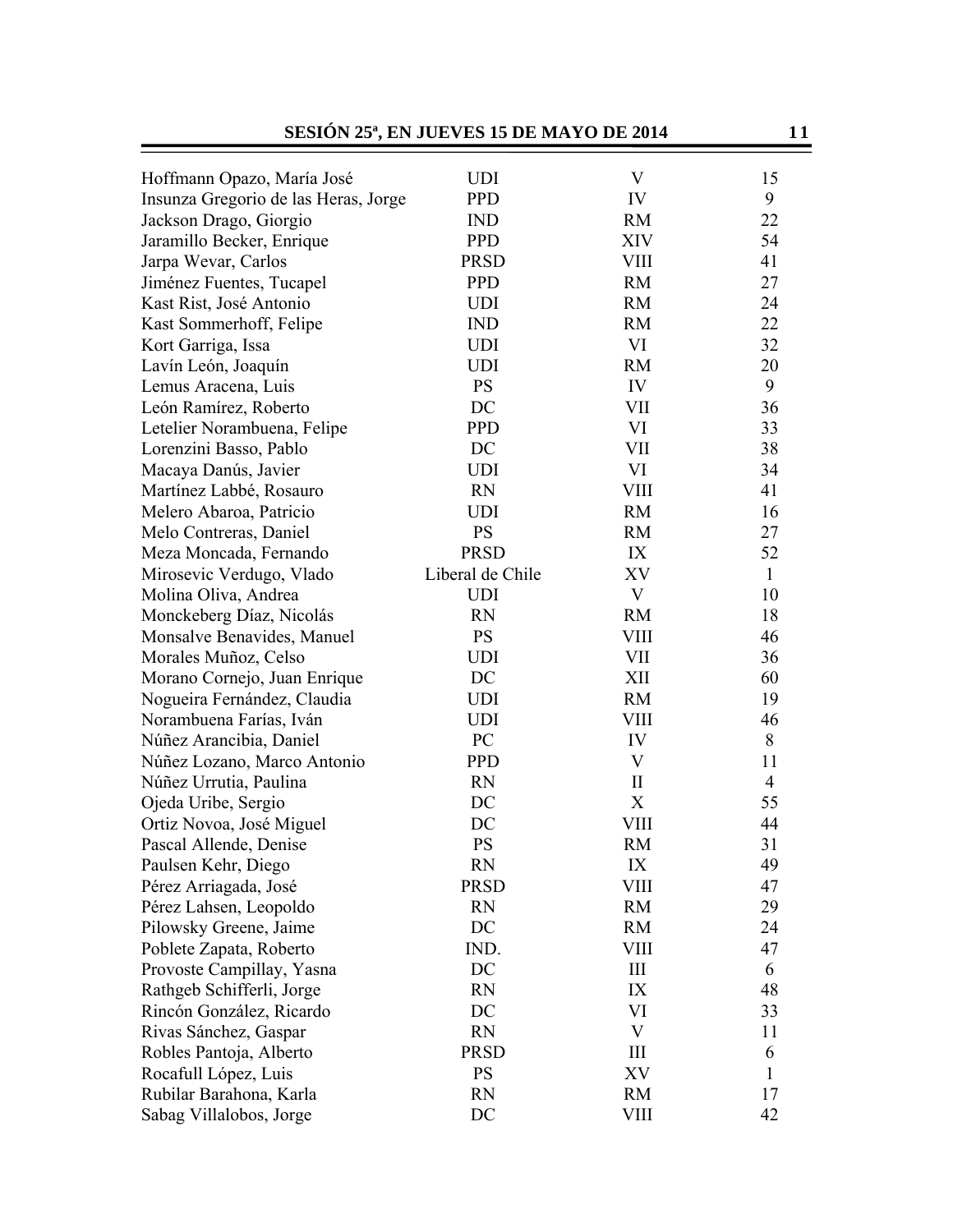| Sabat Fernández, Marcela          | <b>RN</b>  | <b>RM</b>    | 21                       |
|-----------------------------------|------------|--------------|--------------------------|
| Saffirio Espinoza, René           | DC         | IX           | 50                       |
| Saldívar Auger, Raúl              | <b>PS</b>  | IV           | $\overline{\mathcal{L}}$ |
| Sandoval Plaza, David             | <b>UDI</b> | XI           | 59                       |
| Santana Tirachini, Alejandro      | <b>RN</b>  | X            | 58                       |
| Schilling Rodríguez, Marcelo      | <b>PS</b>  | $\mathbf{V}$ | 12                       |
| Sepúlveda Orbenes, Alejandra      | <b>IND</b> | VI           | 34                       |
| Silber Romo, Gabriel              | DC         | <b>RM</b>    | 16                       |
| Silva Méndez, Ernesto             | <b>UDI</b> | <b>RM</b>    | 23                       |
| Soto Ferrada, Leonardo            | <b>PS</b>  | <b>RM</b>    | 30                       |
| Squella Ovalle, Arturo            | <b>UDI</b> | V            | 12                       |
| Tarud Daccarett, Jorge            | <b>PPD</b> | VII          | 39                       |
| Teillier del Valle, Guillermo     | PC         | <b>RM</b>    | 28                       |
| Torres Jeldes, Víctor             | DC         | V            | 15                       |
| Trisotti Martínez, Renzo          | <b>UDI</b> | $\bf{I}$     | 2                        |
| Tuma Zedán, Joaquín               | <b>PPD</b> | IX           | 51                       |
| Turres Figueroa, Marisol          | <b>UDI</b> | X            | 57                       |
| Ulloa Aguillón, Jorge             | <b>UDI</b> | <b>VIII</b>  | 43                       |
| Urízar Muñoz, Christian           | <b>PS</b>  | V            | 10                       |
| Urrutia Bonilla, Ignacio          | <b>UDI</b> | VII          | 40                       |
| Urrutia Soto, Osvaldo             | <b>UDI</b> | $\mathbf{V}$ | 14                       |
| Vallejo Dowling, Camila           | PC         | <b>RM</b>    | 26                       |
| Vallespín López, Patricio         | DC         | X            | 57                       |
| Van Rysselberghe Herrera, Enrique | <b>UDI</b> | <b>VIII</b>  | 44                       |
| Venegas Cárdenas, Mario           | DC         | IX           | 48                       |
| Verdugo Soto, Germán              | <b>RN</b>  | VII          | 37                       |
| Walker Prieto, Matías             | DC         | IV           | $\,8\,$                  |
| Ward Edwards, Felipe              | <b>UDI</b> | $\mathbf{I}$ | $\overline{3}$           |

 -No estuvieron presentes por encontrarse en misión oficial las diputadas señoras Cristina Girardi Lavín, Clemira Pacheco Rivas, y los diputados señores Sergio Aguiló Melo, Pepe Auth Stewart, Sergio Gahona Salazar y Cristián Monckeberg Bruner.-

*<sup>\*</sup> PDC: Partido Demócrata Cristiano; PPD: Partido por la Democracia; UDI: Unión Demócrata Independiente;* 

*RN: Renovación Nacional; PS: Partido Socialista; PRSD: Partido Radical Social Demócrata; IND: Independiente. PC: Partido Comunista; IC: Izquierda Ciudadana y Partido Liberal de Chile.*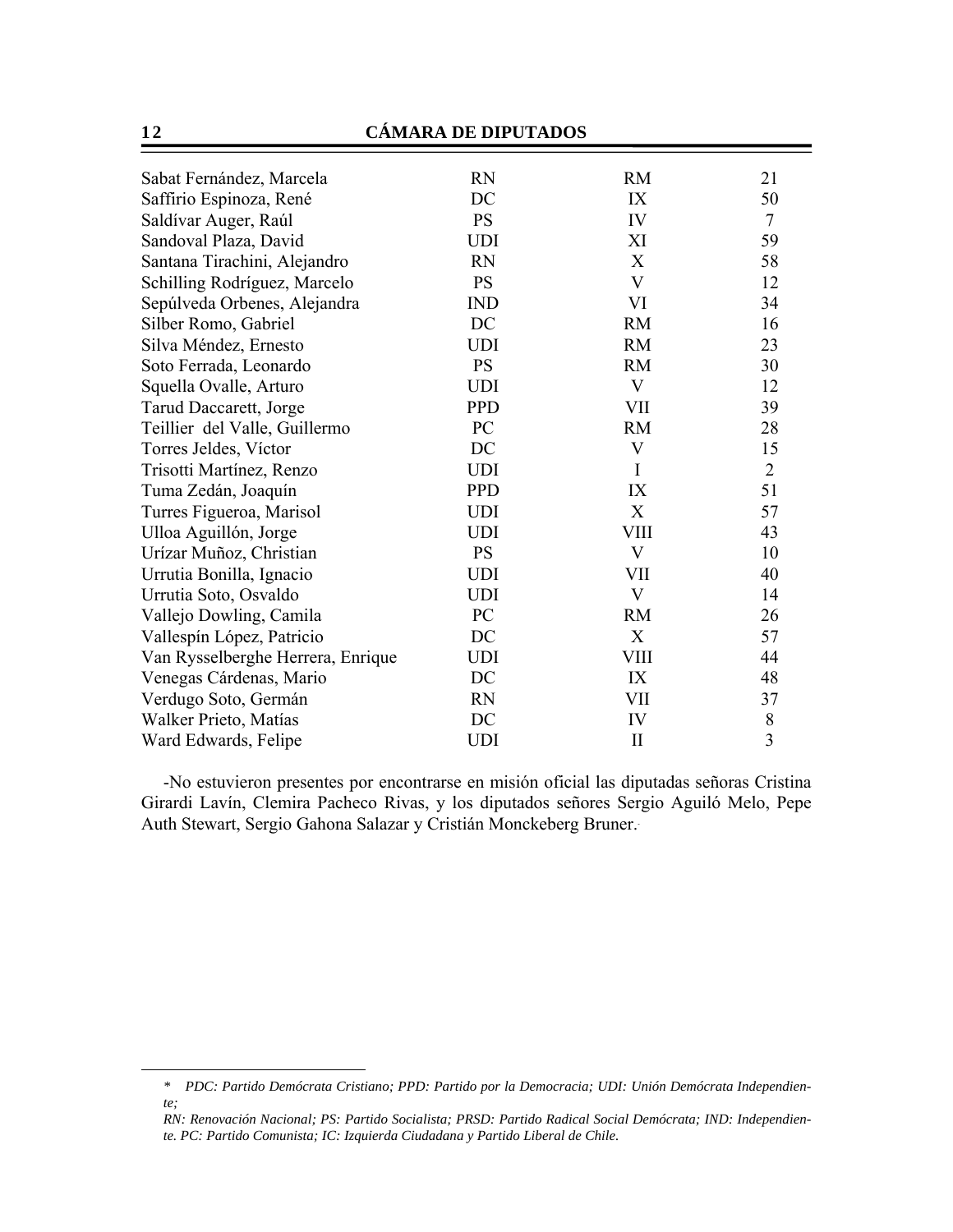#### **II. APERTURA DE LA SESIÓN**

*-Se abrió la sesión a las 10.39 horas.* 

El señor **CORNEJO** (Presidente).- En el nombre de Dios y de la Patria, se abre la sesión.

#### **III. ACTAS**

El señor **CORNEJO** (Presidente).- El acta de la sesión 17ª se declara aprobada.

El acta de la sesión 18ª queda a disposición de las señoras diputadas y de los señores diputados.

#### **IV. CUENTA**

El señor **CORNEJO** (Presidente).- El señor Prosecretario va a dar lectura a la Cuenta.

*-El señor ROJAS (Prosecretario) da lectura a la Cuenta.* 

#### **VOTACIÓN DE PROYECTO DE LEY SOBRE TABLA**

El señor **CORNEJO** (Presidente).- Tiene la palabra el diputado señor José Miguel Ortiz.

El señor **ORTIZ**.- Señor Presidente, en el número 2 de la Cuenta de hoy figura el informe de la Comisión Mixta referido al proyecto de ley, iniciado en mensaje, que establece condiciones especiales transitorias para la aplicación del artículo 18 de la ley Nº 19.479, y faculta para otorgar el bono compensatorio que indica, el cual tiene que ver con un incentivo al retiro para los funcionarios del Servicio Nacional de Aduanas.

Hubo un acuerdo entre el Ejecutivo y la Asociación de Funcionarios del Servicio de Aduanas, pero faltaba una indicación, por lo que esta Sala, a proposición de quien habla, rechazó el texto del Senado, lo que obligó a conformar una comisión mixta.

Sin embargo, anteayer, la unanimidad de los integrantes de esa comisión mixta aprobó un nuevo texto del proyecto.

Por lo tanto, solicito que dicho proyecto se vote sin discusión al término del Orden del Día, con el objeto de que se convierta pronto en ley de la república.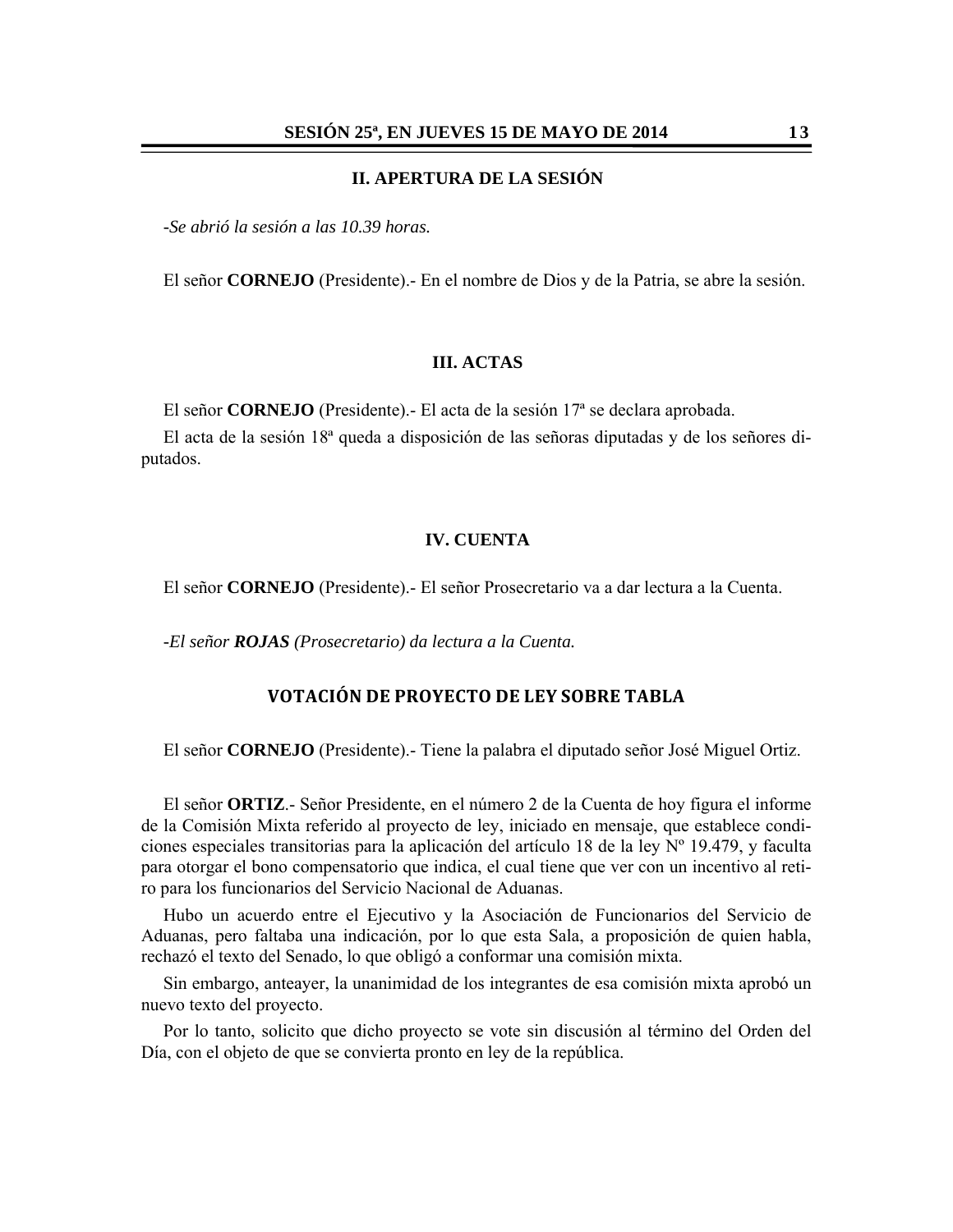El señor **CORNEJO** (Presidente).- ¿Habría acuerdo para votarlo sin discusión al término del Orden del Día?

**Acordado**.

#### **INTEGRACIÓN DE COMISIONES DE REJA Y PÓRTICO**

El señor **CORNEJO** (Presidente).- Propongo a la Sala integrar las comisiones de Reja y Pórtico que deberán recibir a su excelencia la Presidenta de la República el próximo miércoles 21 de Mayo, con los siguientes señoras diputadas y señores diputados.

Comisión de Reja: diputadas señoras Loreto Carvajal, Marcela Hernando y María José Hoffmann, y diputados señores Fidel Espinoza, Vlado Mirosevic, Diego Paulsen y Víctor Torres.

Comisión de Pórtico: diputadas señoras Daniella Cicardini, Claudia Nogueira, Marisol Turres y Camila Vallejo, y diputados señores Fuad Chahin, Gonzalo Fuenzalida y Jorge Insunza.

A las señoras y a los señores diputados se les solicita integrarse a sus respectivas comisiones el miércoles 21 de mayo a las 9 horas.

#### **V. ORDEN DEL DÍA**

#### **MODIFICACIÓN DEL CÓDIGO DEL TRABAJO EN MATERIA DE POLIFUNCIONALIDAD (PRIMER TRÁMITE CONSTITUCIONAL. BOLETÍN N° 8417‐13) [CONTINUACIÓN]**

El señor **CORNEJO** (Presidente).- Corresponde continuar el debate recaído en el proyecto de ley, en primer trámite constitucional, que modifica el Código del Trabajo en materia de polifuncionalidad.

#### *Antecedentes:*

*-La discusión del proyecto de ley, se inicio en la sesión 22ª de la presente legislatura, en 8 de mayo de 2014.* 

El señor **CORNEJO** (Presidente).- Tiene la palabra el diputado señor Enrique Jaramillo.

El señor **JARAMILLO**.- Señor Presidente, cuando salimos de compras, a pesar de que es escaso el tiempo que tenemos para ello, podemos apreciar que las personas que trabajan en las cajas de los supermercados portan una plaquita en sus pechos que los identifica como cajeros o reponedores. Como pueden ver, curiosamente esa persona puede realizar distintas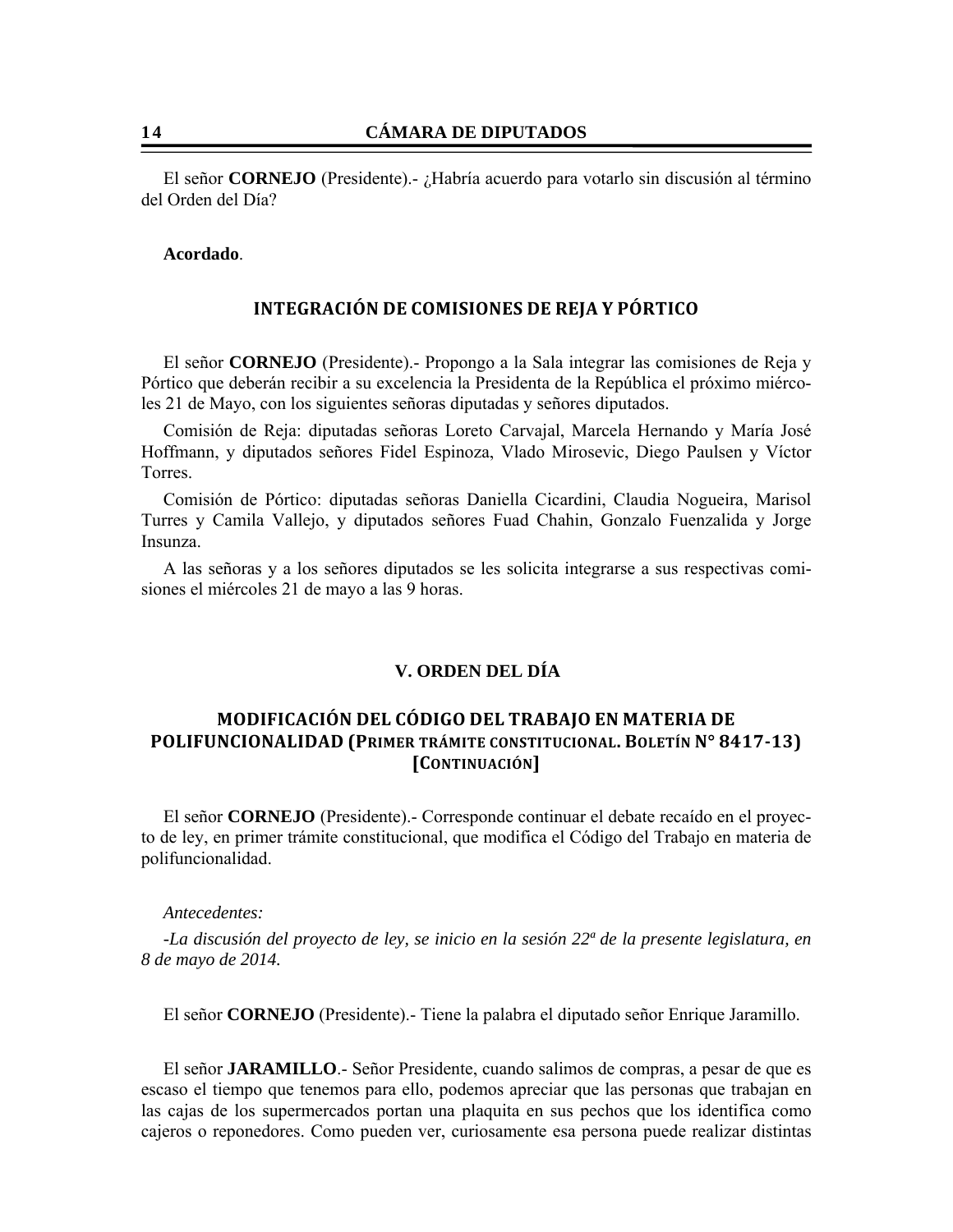funciones. Es decir, ese trabajador o trabajadora no solo ha sido contratado para atender la caja y recibir el pago por los productos que adquirimos, sino también debe cumplir la labor de reponer los productos faltantes en las estanterías y, posiblemente, una serie de otras funciones que no se detallan en su credencial, las que, con toda seguridad, deben estar establecidas de manera genérica en sus contratos de trabajo. Al respecto, no hay duda, porque el empresario o la empresa que los contrató deben cumplir con la ley.

Por lo tanto, debido a prácticas importadas desde otras latitudes, las personas contratadas por el *retail* y por otras actividades económicas, al momento de ser contratadas y de establecerse de manera genérica sus funciones, pueden ser utilizadas para cumplir cualquier otra actividad que realice la empresa durante su quehacer productivo, comercial, de servicio, etcétera. Es así como un cajero de supermercado puede atender un día la caja, y otros, reponer las mercaderías de las estanterías, atender la fiambrería, ayudar en la cocina, etcétera.

Esos trabajadores y trabajadores, como dije, pueden realizar un sinnúmero de actividades, de acuerdo con las necesidades del empleador, sin que tengan posibilidad de reclamar, ya que así está estipulado en sus contratos de trabajo, en los cuales se señalan de manera genérica todas las actividades que se mencionan en la letra chica del mismo.

Por lo anterior, considero muy atingente la moción presentada por mis colegas de la Comisión de Trabajo. Felizmente, fue rescatada del olvido, a fin de que sea tratada por la Cámara. Dichos contratos vulneran el espíritu de las normas del Código del Trabajo, y también afectan la dignidad y autoestima de los trabajadores, quienes no saben con certeza cuál es su función, qué oficio pueden estudiar para lograr ascensos y a qué otros puestos pueden aspirar en el futuro, en fin.

Recuerdo las reuniones que sostuve con los trabajadores del *retail* en el sur, a quienes les envío un saludo cordial, porque sé que están pendientes de la tramitación de este proyecto. Hago presente, además, que no son pocos, sino miles los chilenos y chilenas que trabajan en esas actividades, cuyas funciones son disfrazadas en los contratos que firmas con esas empresas.

Por lo tanto, voy a apoyar con entusiasmo la iniciativa, que no sería necesaria si se aplicaran las normas del trabajo de buena manera; pero es necesario precisarlas, dados los abusos que algunas empresas cometen en contra de sus trabajadores, quienes me han planteado este problema.

He dicho.

El señor **CORNEJO** (Presidente).- Tiene la palabra la diputada señora Loreto Carvajal.

La señora **CARVAJAL** (doña Loreto).- Señor Presidente, como señaló el diputado Jaramillo, el proyecto busca corregir diversas prácticas atentatorias contra los derechos de los trabajadores, consistentes en que el empleador fija en el contrato de trabajo dos o más funciones específicas del trabajador, pero que no necesariamente corresponden a la naturaleza de los servicios contratados. En la práctica, el trabajador es compelido muchas veces a desempeñar diversas actividades que en nada se relacionan, ampliando hasta el extremo las posibilidades de exigir al trabajador múltiples tareas que no necesariamente responden a la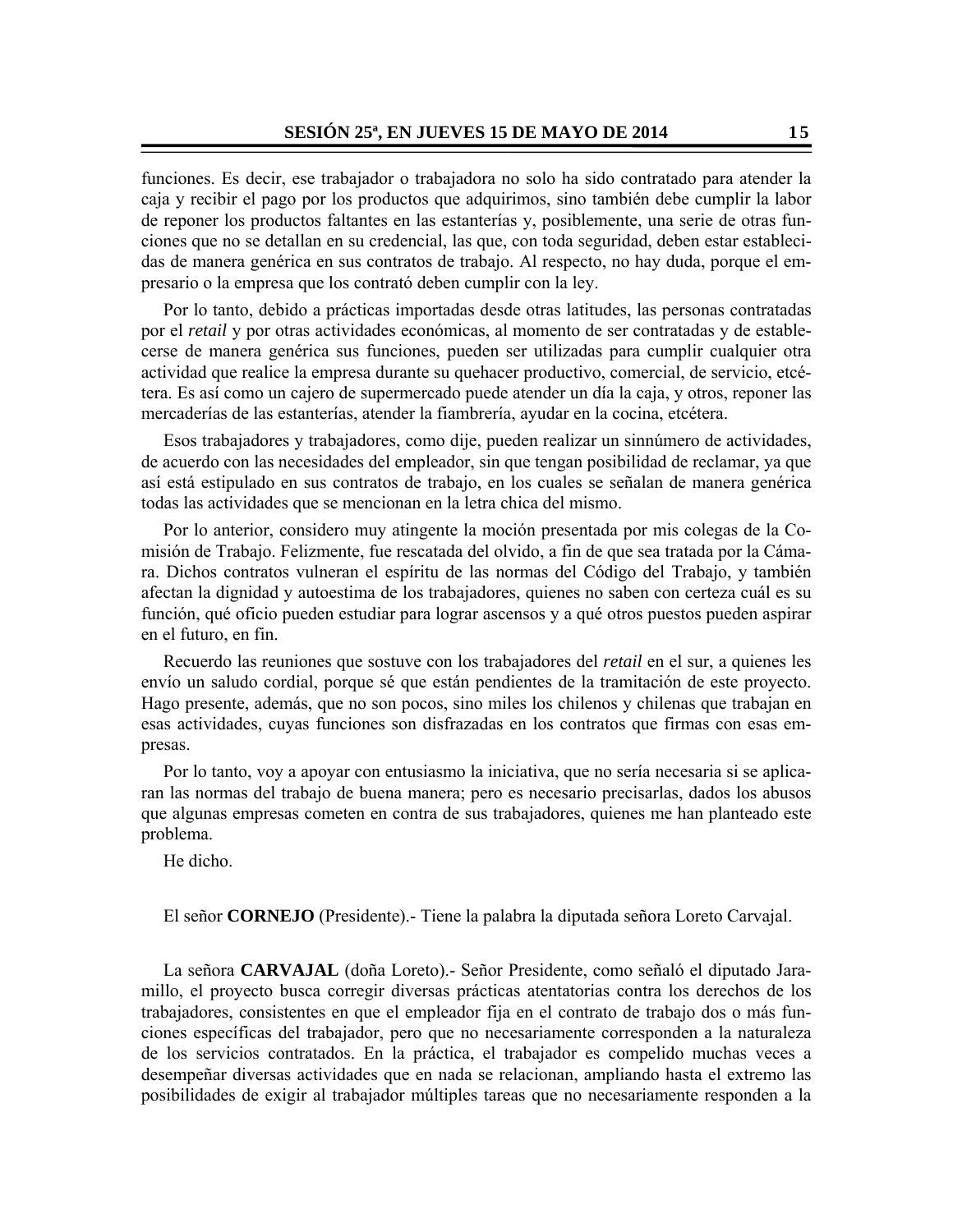remuneración pactada. En consecuencia, es necesario introducir la modificación propuesta al artículo 10, número 3, del Código del Trabajo.

Además, es necesario tener presente en esta materia que la finalidad o intención del legislador, al obligar a las partes a determinar en el contrato de trabajo la naturaleza de los servicios, conforme a lo reiterado por la doctrina, fue dar certeza y seguridad a la relación laboral respectiva, puesto que, a través de esta exigencia, el dependiente conoce la labor específica que debe cumplir, y el empleador, los servicios que le requerirá, propósito que se cumple si la determinación de los mismos se hace en los términos concretos señalados específicamente en el contrato.

El proyecto también establece que en los casos en que el trabajador pacte la realización de dos o más funciones que responden a la misma naturaleza de los servicios contratados, en caso de que se produzca el despido de aquel por necesidades de la empresa, el juez podrá verificar que dichas necesidades invocadas se refieren a todas las funciones contratadas o bien que el trabajador puede ser reasignado a otras de las funciones pactadas. Si el tribunal califica las causas señaladas en el despido como injustificadas, aplicará los recargos indemnizatorios del artículo 168 del Código del Trabajo. Por consiguiente, procede modificar el inciso primero del artículo 161 del Código del Trabajo.

Sin duda, esto repara un daño que produce el abuso de empleadores hacia sus trabajadores y, además, agrega un elemento probatorio esencial a la hora de alegar una causal que muchas veces cuesta probar.

Por lo tanto, votaré favorablemente la iniciativa.

He dicho.

El señor **CORNEJO** (Presidente).- Tiene la palabra el diputado señor Luis Rocafull.

El señor **ROCAFULL**.- Señor Presidente, obviamente concurriré con mi voto a favor de la iniciativa; pero quiero hacer hincapié en algunas cosas que están sucediendo.

Se podrá dictar una serie de artículos que modifiquen la legislación laboral para favorecer a los trabajadores, pero también hay que hacer hincapié en lo que tiene que ver con la fiscalización de las direcciones provinciales del Trabajo, ya que quienes estamos en contacto con los representantes de los diferentes sindicatos de trabajadores, vemos que se comenten arbitrariedades día tras día.

La modificación no constituye en ningún caso una gran solución para los trabajadores, por cuanto solo se pretende evitar la vulneración de sus derechos y los abusos de algunos empleadores.

En esta oportunidad, cabe asumir el compromiso de promover una gran reforma laboral que considere temas o factores tan importantes como la territorialidad, los movimientos migratorios, el empoderamiento que hoy tienen los trabajadores respecto de sus derechos y el medio ambiente.

Por lo tanto, reitero, debe existir una reforma laboral en nuestro país.

He dicho.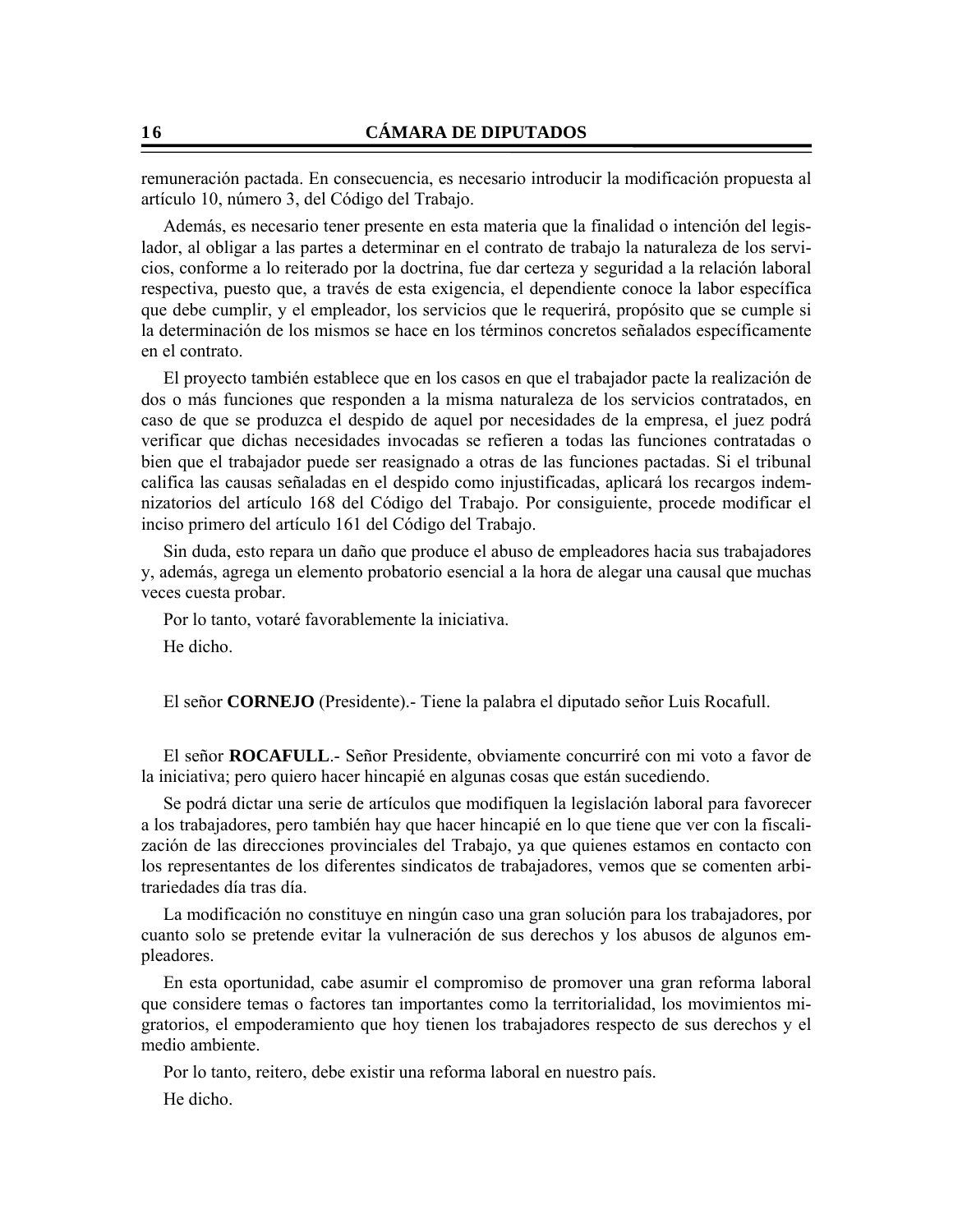El señor **CORNEJO** (Presidente).- Ofrezco la palabra. Ofrezco la palabra. Cerrado el debate.

*-Con posterioridad, la Sala se pronunció sobre este proyecto en los siguientes términos:* 

El señor **CORNEJO** (Presidente).- Corresponde votar en general el proyecto de ley que modifica el Código del Trabajo en materia de polifuncionalidad.

Hago presente a la Sala que sus normas son propias de ley simple o común. En votación.

*-Efectuada la votación en forma económica, por el sistema electrónico, dio el siguiente resultado: por la afirmativa, 85 votos. No hubo votos por la negativa ni abstenciones.* 

#### El señor **CORNEJO** (Presidente).- **Aprobado.**

#### *-Votaron por la afirmativa los siguientes señores diputados:*

Andrade Lara Osvaldo; Arriagada Macaya Claudio; Barros Montero Ramón; Bellolio Avaria Jaime; Berger Fett Bernardo; Boric Font Gabriel; Browne Urrejola Pedro; Carmona Soto Lautaro; Carvajal Ambiado Loreto; Ceroni Fuentes Guillermo; Chahin Valenzuela Fuad; Chávez Velásquez Marcelo; Cicardini Milla Daniella; Coloma Alamos Juan Antonio; Cornejo González Aldo; De Mussy Hiriart Felipe; Espejo Yaksic Sergio; Espinosa Monardes Marcos; Farías Ponce Ramón; Fernández Allende Maya; Flores García Iván; Fuentes Castillo Iván; Godoy Ibáñez Joaquín; González Torres Rodrigo; Gutiérrez Gálvez Hugo; Hernández Hernández Javier; Hernando Pérez Marcela; Hoffmann Opazo María José; Jaramillo Becker Enrique; Jarpa Wevar Carlos Abel; Jiménez Fuentes Tucapel; Kast Rist José Antonio; Kast Sommerhoff Felipe; Kort Garriga Issa; Lavín León Joaquín; Lemus Aracena Luis; Letelier Norambuena Felipe; Lorenzini Basso Pablo; Macaya Danús Javier; Martínez Labbé Rosauro; Melero Abaroa Patricio; Melo Contreras Daniel; Meza Moncada Fernando; Mirosevic Verdugo Vlado; Monsalve Benavides Manuel; Morales Muñoz Celso; Morano Cornejo Juan Enrique; Nogueira Fernández Claudia; Núñez Arancibia Daniel; Núñez Urrutia Paulina; Ojeda Uribe Sergio; Ortiz Novoa José Miguel; Pascal Allende Denise; Paulsen Kehr Diego; Pérez Lahsen Leopoldo; Pilowsky Greene Jaime; Poblete Zapata Roberto; Provoste Campillay Yasna; Rathgeb Schifferli Jorge; Rincón González Ricardo; Rivas Sánchez Gaspar; Rocafull López Luis; Rubilar Barahona Karla; Sabag Villalobos Jorge; Sabat Fernández Marcela; Saffirio Espinoza René; Saldívar Auger Raúl; Sandoval Plaza David; Schilling Rodríguez Marcelo; Silber Romo Gabriel; Soto Ferrada Leonardo; Squella Ovalle Arturo; Tarud Daccarett Jorge; Teillier Del Valle Guillermo; Torres Jeldes Víctor; Trisotti Martínez Renzo; Turres Figueroa Marisol; Ulloa Aguillón Jorge; Urízar Muñoz Christian; Urrutia Bonilla Ignacio; Urrutia Soto Osvaldo; Vallespín López Patricio; Venegas Cárdenas Mario; Verdugo Soto Germán; Walker Prieto Matías.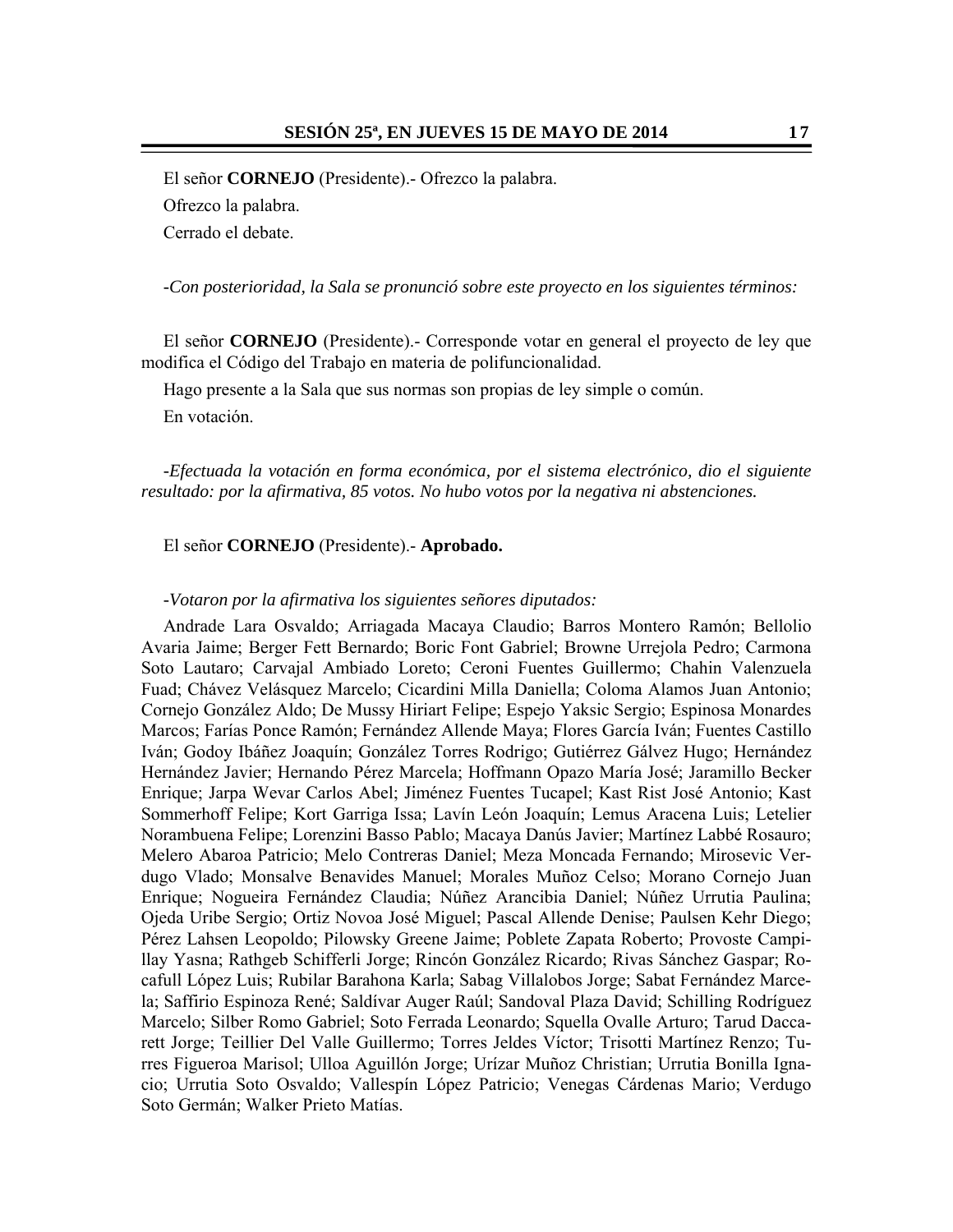El señor **CORNEJO** (Presidente).- Por no haber sido objeto de indicaciones, se declara aprobado también en particular.

Despachado el proyecto al Senado.

#### **REGULACIÓN DE ALZAMIENTO DE HIPOTECAS CONSTITUIDAS PARA GARANTIZAR CRÉDITOS HIPOTECARIOS (PRIMER TRÁMITE CONSTITUCIONAL. BOLETÍN N° 8069‐14)**

El señor **CORNEJO** (Presidente).- Corresponde tratar el proyecto de ley, en primer trámite constitucional, que regula el alzamiento de hipotecas que caucionen créditos hipotecarios.

Diputada informante de la Comisión de Economía, Fomento; Micro, Pequeña y Mediana Empresa; Protección de los Consumidores y Turismo es la señora Maya Fernández.

#### *Antecedentes:*

*-Informe complementario de la Comisión de Economía, Fomento; Micro, Pequeña y Mediana Empresa; Protección de los Consumidores y Turismo, sesión 9ª de la presente legislatura, en 8 de abril de 2014. Documentos de la Cuenta N° 8.* 

El señor **CORNEJO** (Presidente).- Tiene la palabra la diputada informante.

La señora **FERNÁNDEZ,** doña Maya (de pie).- Señor Presidente, en representación de la Comisión de Economía, Fomento; Micro, Pequeña y Mediana Empresa; Protección de los Consumidores y Turismo, paso a informar sobre el proyecto de ley, en primer trámite constitucional y segundo reglamentario, que regula el alzamiento de hipotecas que caucionen créditos hipotecarios.

La moción responde al desinterés que se observa de parte de las instituciones acreedoras para proceder oportunamente a la cancelación o alzamiento de las hipotecas, a pesar de encontrarse extinguido el crédito, por lo que se mantiene el gravamen con los consecuentes inconvenientes para el interesado. La iniciativa consiste en colocar de cargo de la entidad acreedora el alzamiento de los gravámenes que, para seguridad de su crédito, afectan a un bien raíz, una vez extinguida la acreencia.

Durante el estudio del proyecto en la comisión, expusieron los señores Ernesto Muñoz, director nacional del Sernac; Matías Carrasco, asesor jurídico de dicha institución, y Hernán Calderón, presidente de Conadecus.

En la discusión particular de la iniciativa, se analizaron las indicaciones formuladas al texto aprobado por la Comisión de Constitución, Legislación y Justicia en su segundo informe.

Sobre la base de dichas indicaciones, los diputados señores Jaime Bellolio, Fuad Chahin, José Manuel Edwards, Sergio Espejo, Daniel Farcas, Carlos Abel Jarpa, Roberto Poblete, Joaquín Tuma y quien habla formularon una indicación para reemplazar el artículo único del proyecto, por el siguiente: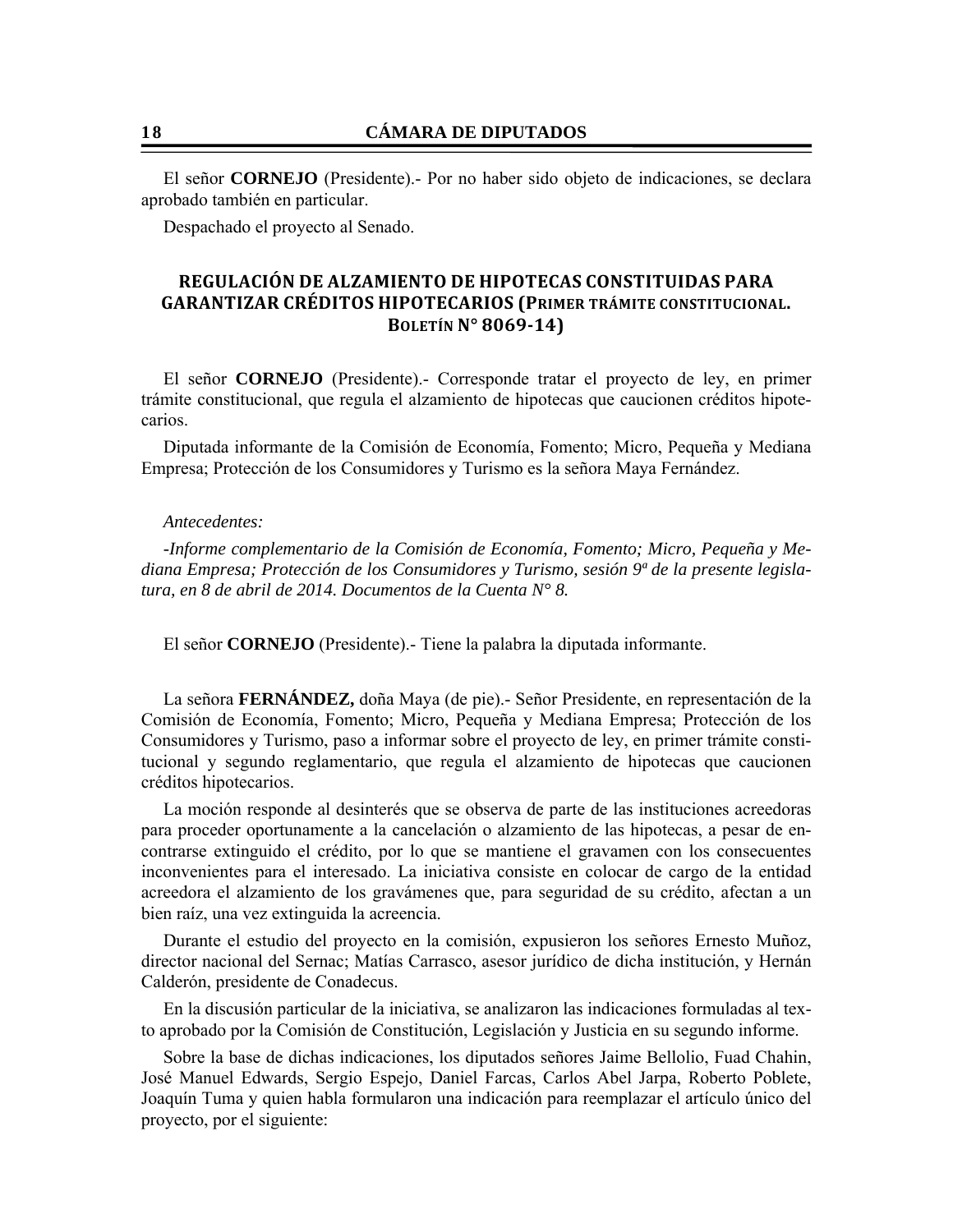"Artículo único.- Sustitúyese el párrafo segundo del inciso quinto del artículo 17 D de la ley N° 19.496, por los siguientes incisos sexto, séptimo y octavo, pasando el actual sexto a ser inciso noveno:

"Dentro de los cinco días de extinguidas totalmente las obligaciones caucionadas con hipoteca, el proveedor del crédito procederá a notificar a su costo tal circunstancia al consumidor. Salvo que en el plazo de quince días de notificado, el consumidor manifieste por escrito al proveedor su voluntad de mantener vigente la hipoteca, éste último deberá otorgar la escritura de cancelación de la hipoteca y demás gravámenes y prohibiciones que se hayan constituido y efectuar a su costo el alzamiento correspondiente ante el Conservador de Bienes Raíces respectivo, dentro de un plazo que no podrá exceder de cuarenta y cinco días.

El ejercicio de la facultad del consumidor de mantener la vigencia de los gravámenes y prohibiciones establecidos en el inciso anterior, no podrá ser condición para el otorgamiento de un producto o servicio financiero.

Lo dispuesto en los dos incisos precedentes se aplicará a los cesionarios de los créditos hipotecarios cuando proceda.".

Sometida a votación la indicación sustitutiva precedente, fue aprobada por la unanimidad de los diputados presentes.

Por igual votación unánime de los mismos señores diputados, fueron rechazadas las indicaciones de los diputados señores García, Ortiz y Saffirio, para modificar el inciso quinto del artículo 17 D; la del diputado señor Tuma, así como la de los diputados señores García, Ortiz y Saffirio, para incorporar un inciso sexto en el artículo 17 D, y la del diputado Chahin.

Cabe precisar que la propuesta de exigir que la obligación se extinga exclusivamente mediante el pago fue desechada, para no restringir innecesariamente las posibilidades del deudor a ejercer el derecho que se le otorga, por ejemplo, en el caso de la prescripción, y que el alargamiento del plazo total dado al proveedor se explica por la imposibilidad de controlar el tiempo que los conservadores demoran en completar los trámites que se les solicitan.

Es todo cuanto puedo informar a esta Sala.

He dicho.

El señor **CORNEJO** (Presidente).- En discusión el proyecto.

Tiene la palabra el diputado señor Sergio Espejo.

El señor **ESPEJO**.- Señor Presidente, felicito a la diputada señora Maya Fernández por el informe que ha rendido.

La ley N° 19.496, sobre protección de los derechos de los consumidores, en su artículo 17 D establece: "Extinguidas totalmente las obligaciones caucionadas con hipotecas, el proveedor del crédito procederá a otorgar la escritura de cancelación de la o las hipotecas, dentro del plazo de quince días hábiles.".

La moción original que genera esta discusión constata algunas cuestiones.

En primer lugar, el desinterés que se observa de parte de las instituciones acreedoras para proceder oportunamente a la cancelación o alzamiento de las hipotecas, a pesar de encontrarse extinguido el crédito, lo que mantiene vigente el gravamen en perjuicio del interesado.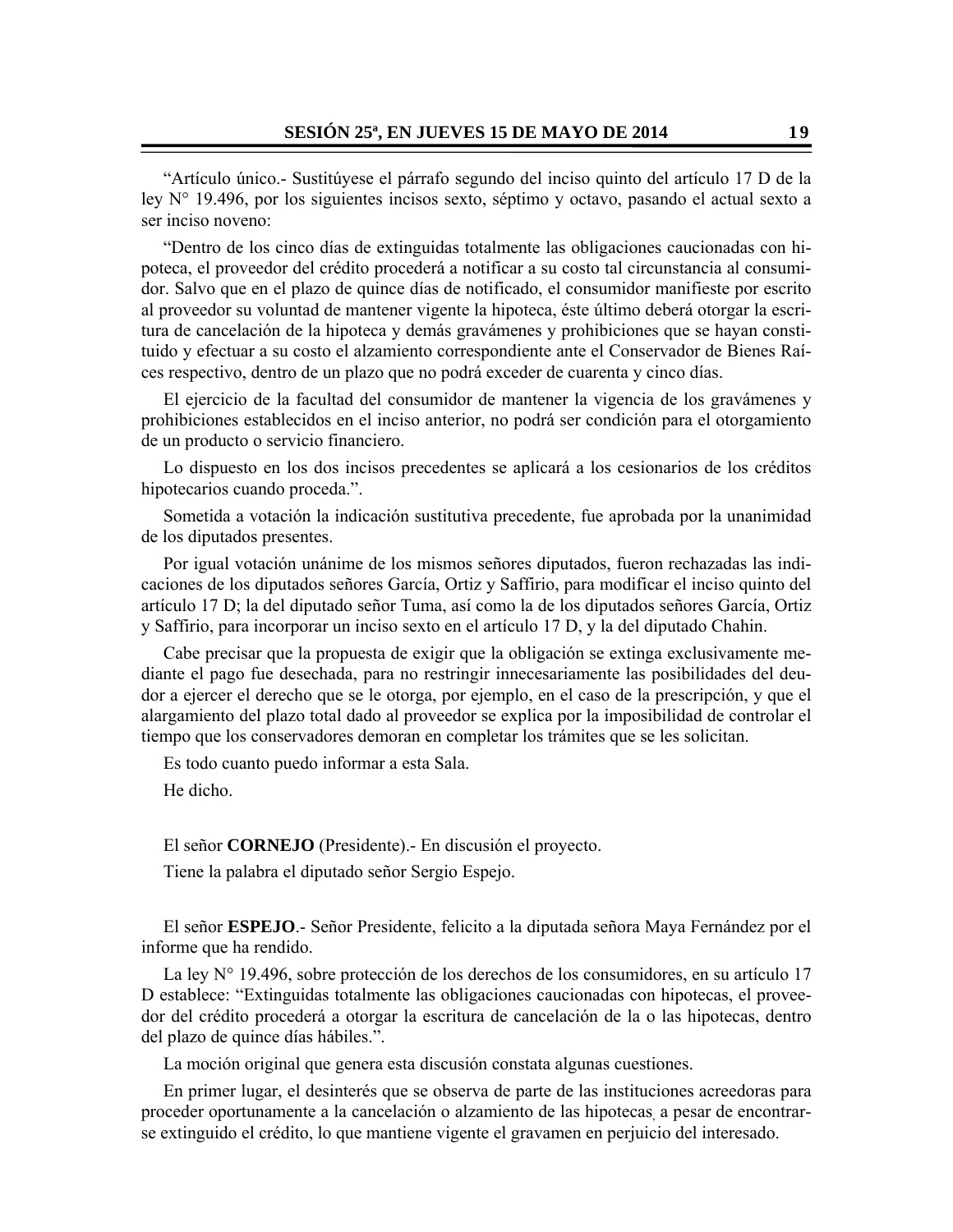En segundo lugar, el mercado de servicios financieros se caracteriza por asimetrías de información y de costos de transacción severos, lo que limita la capacidad de comprender adecuadamente los procedimientos involucrados en una situación como esta, así como, en la especie, impone costos monetarios significativos para el deudor, cuya obligación se ha extinguido, pero triviales para los agentes financieros, por los volúmenes con que trabajan.

Por lo señalado, la iniciativa busca establecer, como de cargo del acreedor, el alzamiento de los gravámenes que, para seguridad de su crédito, afectan a un bien raíz, una vez extinguida la acreencia.

Sin embargo, la razón por la cual hoy analizamos un segundo informe complementario de la Comisión de Economía, radica en una constatación práctica, cual es que el interés del deudor cuya obligación se ha extinguido, sea mantener vigente el gravamen, como una manera de garantizar nuevas obligaciones, sin tener que pagar una vez más la constitución de la hipoteca.

Es decir, más que establecer de manera perentoria la obligación de alzar la hipoteca por parte del acreedor, lo razonable sería fijar un procedimiento y plazos para que el proveedor del crédito comunique al deudor el hecho de haberse extinguida la obligación y que se procederá a levantar el gravamen. De esta forma, el deudor podría ejercer la opción de conservar la hipoteca o pedir que se posterguen su cancelación y alzamiento.

Ese es el sentido de la indicación que, junto con los diputados Fuad Chahin, Maya Fernández, Joaquín Tuma, Daniel Farcas, Carlos Abel Jarpa, Roberto Poblete, Jaime Bellolio y José Manuel Edwards, hemos presentado como artículo único, que sustituye el párrafo segundo del inciso quinto del artículo 17 D de la ley N° 19.496.

El proyecto que ha informado la diputada Fernández mitiga asimetrías de información, disminuye costos de transacción y mejora la protección de los consumidores en el mercado de los créditos hipotecarios, por lo que contará con mi voto favorable.

He dicho.

El señor **CORNEJO** (Presidente).- Tiene la palabra el diputado señor Joaquín Tuma.

El señor **TUMA**.- Señor Presidente, el proyecto refleja fielmente la asimetría muchas veces presente en la relación banco-cliente. Sin duda, los bancos son motores de desarrollo, en tanto facilitan el acceso al crédito a quienes emprenden o a los que pretenden ser propietarios de sus viviendas en el plazo de unos años.

Sin embargo, la ausencia o el olvido de cierta regulación nos hace creer que muchas de las normas de la codificación civil y comercial no existen, y por eso no las ocupamos. Si bien la obligación de cancelación de la hipoteca, caución real de la máxima importancia en nuestra legislación y en nuestra cultura económica, forma parte de las obligaciones del acreedor -en este caso, de los bancos-, la costumbre, el olvido, las prácticas bancarias, a veces cuestionables, la fueron trasladando de a poco al deudor hipotecario, quien, al verse en la necesidad imperiosa de no permanecer con un bien raíz gravado con hipoteca una vez extinguido su crédito, acudía al acreedor para exigirle levantar el gravamen, cuyo costo obviamente el deudor debía pagar.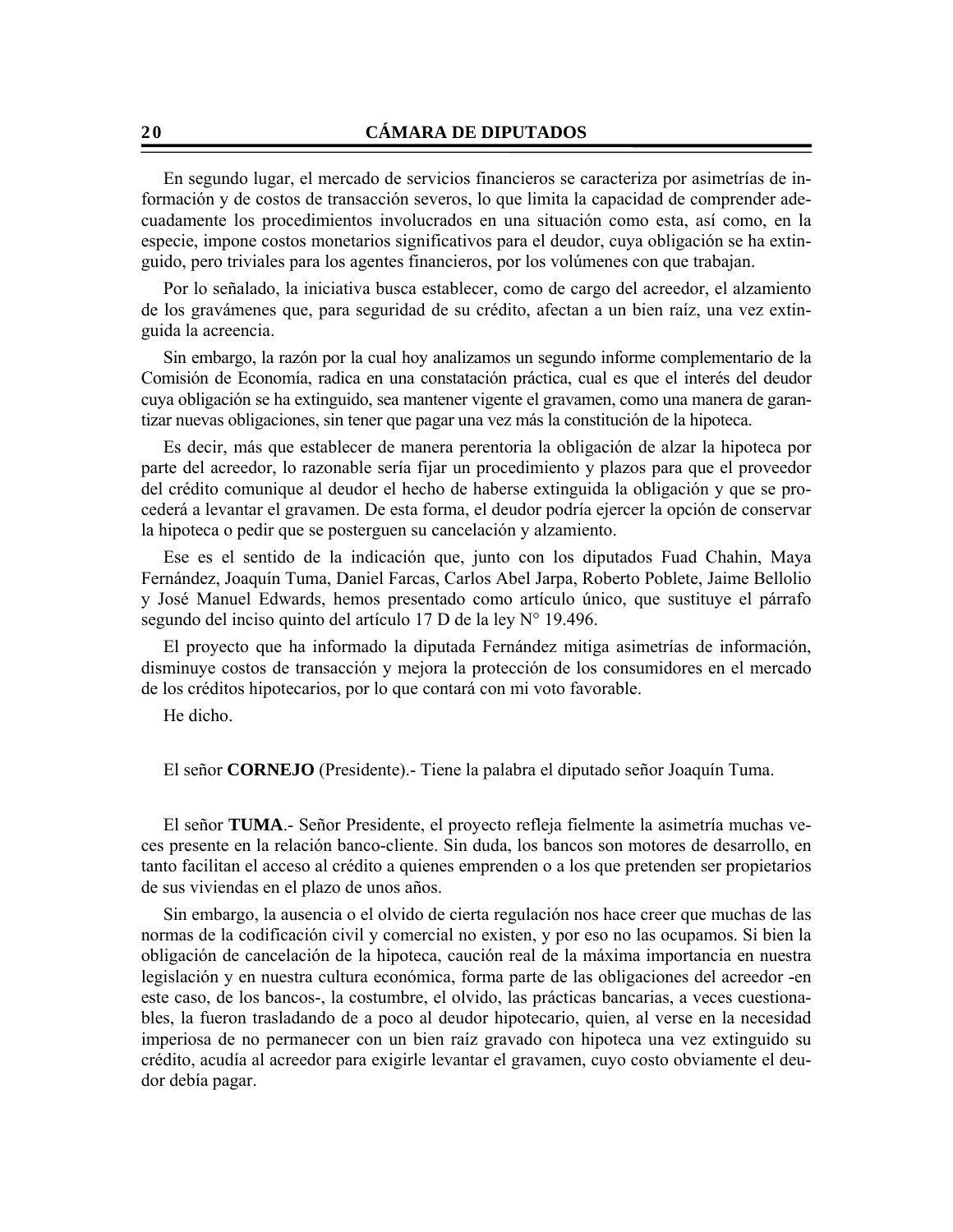Por eso, el proyecto es necesario y relevante para nuestra ley del consumidor y nuestra legislación civil general, pues encarga a las instituciones acreedoras proceder oportunamente a la cancelación y alzamiento de las hipotecas una vez extinguido el crédito.

El proyecto gira en torno a la idea de dejar de cargo de la entidad acreedora el alzamiento de los gravámenes, que para seguridad de su crédito afectan a un bien raíz, una vez extinguida la acreencia.

Creemos firmemente en que el hecho de que el alzamiento de los gravámenes sea de cargo de los proveedores de crédito, es una medida correcta, pues libera a los consumidores de un costo que muchas veces les impide aprovechar las ventajas que ofrece la extinción de la deuda principal, y compensa las asimetrías de información, ya que muchas personas desconocen el procedimiento que se debe seguir para concretar la cancelación y alzamiento. A partir de ahora, esto será hoy de público conocimiento, y el Sernac podrá difundirlo a través de sus oficinas en todo el país.

Sin embargo, a mi juicio, para que esta obligación del acreedor hipotecario nazca, hubiera sido deseable que tal cancelación y alzamiento se hubiera hecho a requerimiento por escrito del deudor y en un plazo de treinta días corridos.

Por ello presenté una indicación para evitar que las instituciones financieras alcen las hipotecas que garantizan las deudas de sus clientes sin que estos tengan la posibilidad de optar por conservarlas para acceder a un nuevo crédito.

Hemos hecho un avance importante en esta materia que beneficia a los consumidores. Los deudores hipotecarios podrán ahora exigir del banco o de la institución financiera que cancele y alce el gravamen que estuviera gravando su propiedad, una vez terminada la deuda. Al mismo tiempo, hemos establecido en la indicación de consenso, aprobada por la comisión, la posibilidad de que "en el plazo de quince días de notificado del término del pago del crédito, el consumidor manifieste por escrito al proveedor su voluntad de mantener vigente la hipoteca".

De este modo, creemos haber conciliado adecuadamente los intereses de deudores, acreedores y terceros cesionarios de los créditos, amén de dejar la puerta abierta para que, una vez extinguida la deuda principal, la hipoteca se conserve con el fin de asegurar el cumplimiento de una nueva obligación que el consumidor adquiera, sea para emprender o generar más patrimonio por la vía de la compra de una nueva propiedad.

He dicho.

El señor **CORNEJO** (Presidente).- Tiene la palabra el diputado señor Ramón Farías.

El señor **FARÍAS**.- Señor Presidente, la única forma que tiene nuestra clase media -estamos hablando de más de 4 millones de personas- para optar a la tan anhelada y soñada casa propia es a través de la obtención de financiamiento bancario, el famoso crédito hipotecario, consistente en un préstamo a mediano o largo plazo, para la adquisición de una propiedad, la que queda gravada o en garantía en favor del banco, para asegurar el cumplimiento de la obligación dineraria contraída.

Hasta ahí, todos conocemos -independiente del monto, el banco o la calidad que posee el banco, sea acreedor o administrador del crédito- lo que debemos hacer, esto es, concurrir al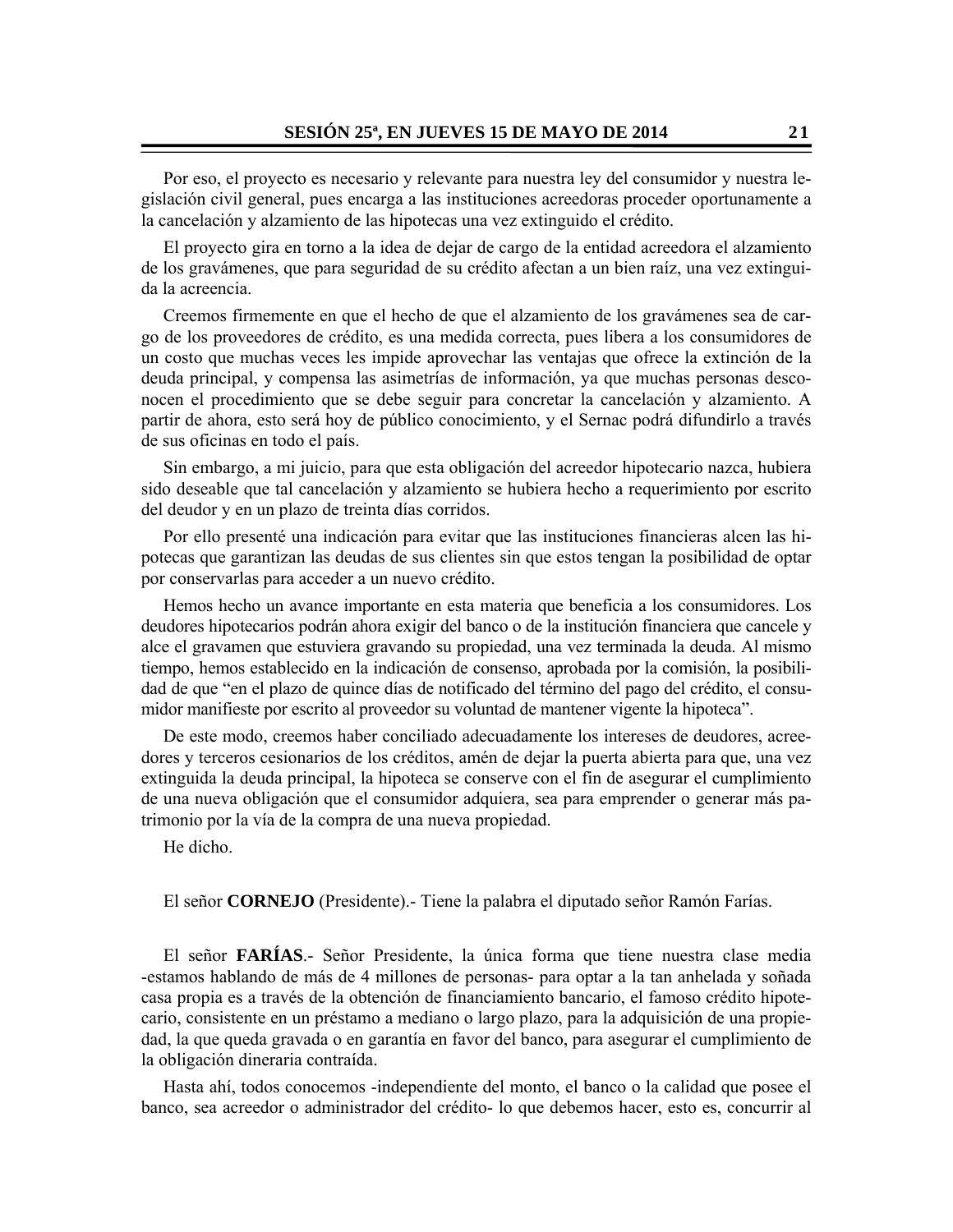banco con nuestra cuponera a pagar religiosamente cada mes, lo que también se puede hacer a través de la internet.

El común de chilenos y chilenas no sabemos o se nos olvida -digo "se nos olvida", porque alguna vez también me encontré en esa situación- que, una vez satisfecho el crédito, el banco, que ya tiene íntegramente cubierto lo que se le adeudaba, tiene nula intención o motivación de alzar la hipoteca que grava el que ahora es mi inmueble, mi propiedad, mi casa. ¡Y, claro, de esto nos damos cuenta cuando más necesitamos disponer de nuestro bien! Al recurrir al Conservador de Bienes Raíces, nos encontramos con la no grata sorpresa de que nuestra casa aún sigue hipotecada.

Para revertir la situación, debemos concurrir al banco y quedar a su disposición horaria, organizativa y de prioridades, para realizar el trámite, que nosotros pensábamos -obvio- que estaría resuelto. Y, más encima, no contentos con todo el dinero que hemos pagado, debemos desembolsar una vez más altas sumas para hacer lo que pensamos que debió ser realizado.

Lo digo por experiencia propia, ya que hace pocos meses quisimos vender una propiedad, la que apareció todavía hipotecada, en circunstancias de que ya había sido pagada y era nuestra. Por lo tanto, tuvimos que empezar a hacer un largo trámite para lograr el alzamiento de dicha hipoteca. Más encima, me encontré con el mismo problema al que se enfrenta mucha gente en esta situación, cual es que el banco al que se pidió el crédito ya no existía y, por tanto, la cartera había sido traspasada. Así comencé el peregrinaje para saber a qué institución se había vendido esa cartera; pero ese segundo banco tampoco existía. Entonces, debí volver a peregrinar para encontrar un tercer banco, que finalmente tenía la cartera y, a partir de eso, realizar todo el trámite para el alzamiento de la hipoteca, con la pérdida de tiempo, de dinero, etcétera, que ello significa.

El proyecto viene a entregar una solución a esa situación, ya que establece que la entidad bancaria proveedora del crédito deberá notificar a su costa sobre la extinción de la obligación caucionada con hipoteca dentro del plazo de cinco días de ocurrida dicha circunstancia. A su vez, y muy importante, es la propia entidad bancaria la encargada de concurrir al Conservador de Bienes Raíces a otorgar la escritura de cancelación de la hipoteca y demás gravámenes y prohibiciones que se hayan constituido, y efectuar a su costo el alzamiento correspondiente. Para dicho trámite tendrá un plazo que no podrá exceder los 45 días. Esto también operará para los cesionarios de créditos hipotecarios, cuando proceda.

Señor Presidente, convoco a mis pares a aprobar la iniciativa, que beneficiará principalmente a los chilenos y chilenas de clase media. De esta manera, vamos a contribuir, aunque sea de una pequeña manera, a facilitar sus vidas. Asimismo, vamos a darles, como casi nunca se hace, una obligación a quienes la debieron tener siempre por ley, con el objeto de que no miren para el techo, sino que terminen los procesos como corresponde.

Por último, anuncio que la bancada del PPD votará favorablemente el proyecto, y llamo a los demás colegas a hacer lo mismo.

He dicho.

El señor **CORNEJO** (Presidente).- Tiene la palabra el diputado señor Daniel Núñez.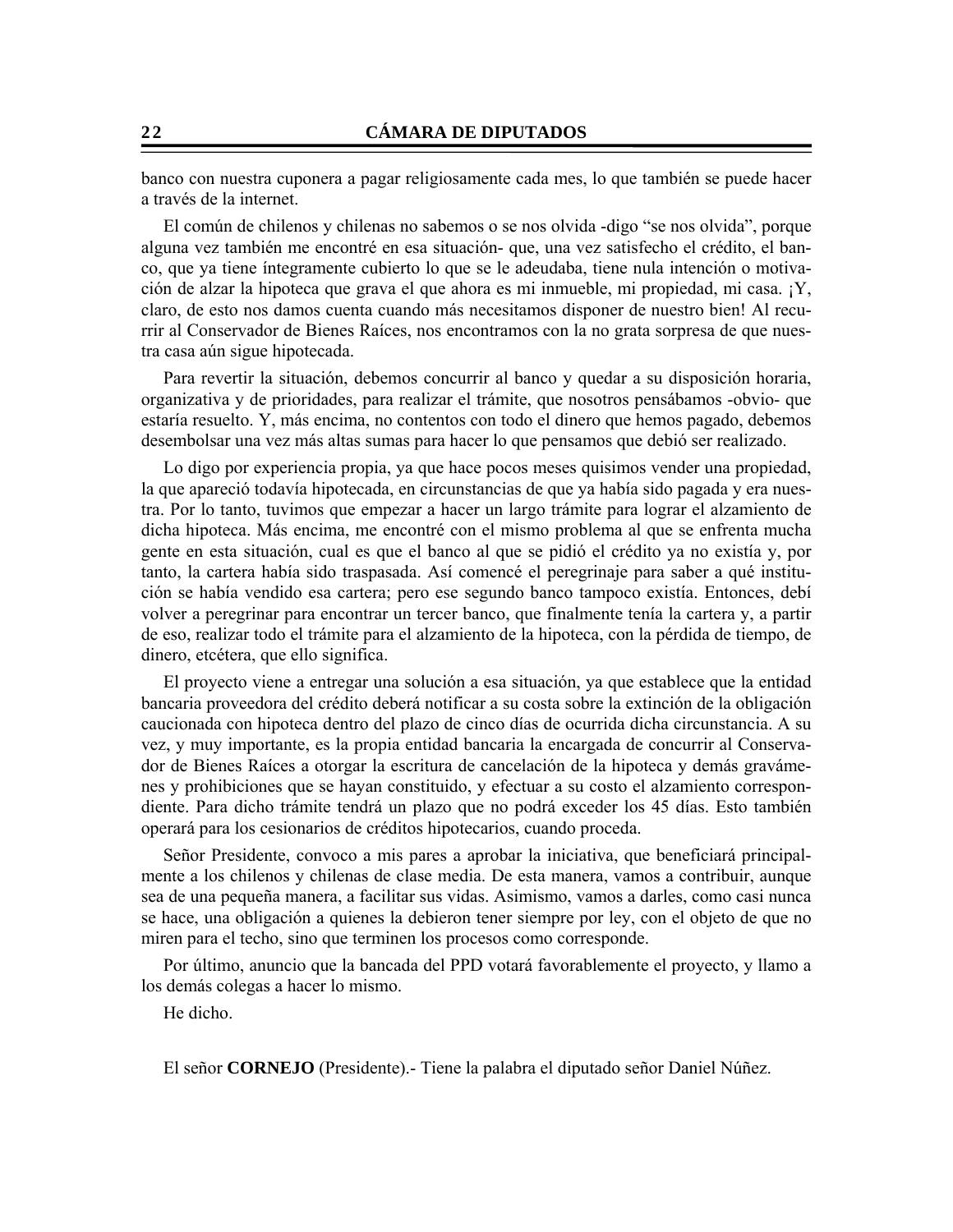El señor **NÚÑEZ** (don Daniel).- Señor Presidente, en primer lugar, quiero sumarme a las felicitaciones a la diputada Maya Fernández por el informe que ha rendido.

En segundo término, deseo señalar que para los diputados que nos estamos incorporando a la Comisión de Economía no nos ha sido fácil incorporarnos a un debate que tiene varias connotaciones técnicas y que, a veces, suena bastante árido; pero, en la medida en que nos hemos interiorizado de las temáticas que ahí se están discutiendo, también nos hemos dado cuenta de la importancia y el tremendo impacto que tienen algunas de ellas.

Eso ha ocurrido en particular con este proyecto de ley que regula el alzamiento de hipotecas que caucionen créditos hipotecarios.

Al respecto, creo la iniciativa tiene gran significado para la gente común y corriente, o, como se ha dicho aquí, de clase media o de capas medias, que tiene que recurrir a un crédito hipotecario.

El proyecto de ley dispone la obligación del acreedor de notificar al deudor de la extinción de las obligaciones caucionadas con hipoteca. Asimismo, a diferencia de la normativa vigente, el proyecto otorga al deudor que así lo solicite, la opción de mantener vigente la hipoteca para que sirva otras obligaciones. Del mismo modo, la norma vigente entrega al proveedor del crédito un plazo de 15 días para cumplir la obligación. La propuesta establece un plazo de 45 días, pero no solo para cancelar la hipoteca, sino también para efectuar su alzamiento.

Por último, algo muy importante: la ley actual no explicita la gratuidad de dicha gestión. La iniciativa propuesta lo exige expresamente al señalar que, salvo que en el plazo de quince días de notificado, el consumidor manifieste por escrito al proveedor su voluntad de mantener vigente la hipoteca, este último deberá otorgar la escritura de cancelación de la hipoteca y demás gravámenes y prohibiciones que se hayan constituido, y efectuar a su costo el alzamiento correspondiente ante el Conservador de Bienes Raíces respectivo. Se trata de un aspecto muy importante, porque se evitará que dicho costo sea traspasado al consumidor.

Sin embargo, hay un problema que no queda bien resuelto en la normativa que se propone, y quiero detenerme un minuto para explicarlo.

Era común que al momento de otorgar un crédito hipotecario, la banca estableciera, además, una segunda hipoteca, es decir, un nuevo mutuo hipotecario, que servía tanto la hipoteca que se pedía como para otro servicio. Sin embargo, la ley N° 20.555, sobre protección de derechos de los consumidores, que entregó más atribuciones al llamado Sernac Financiero, prohibió la segunda hipoteca, pese a lo cual esta práctica continuó desarrollándose.

En otras palabras, es común que los proveedores de créditos hipotecarios condicionen el otorgamiento de un crédito a una segunda declaración en la que se solicite expresamente que el mutuo hipotecario quede garantizado con una hipoteca general, superando así la restricción legal vigente.

Quiero destacar que en la comisión se entregó un documento adjunto que ejemplificaba cómo el banco BBVA solicitaba una segunda hipoteca general, con lo que burlaba la ley N° 20.555. Se trata de un problema que podría parecernos secundario; pero, según estadísticas de la Superintendencia de Bancos e Instituciones Financieras, considerando solo a proveedores bancarios, es decir, excluyendo a otro tipo de instituciones financieras, se otorgaron 1.347.520 créditos para la vivienda desde diciembre de 2000 a febrero de 2014. Es una cifra extremadamente significativa de chilenos y chilenas afectados por esta situación.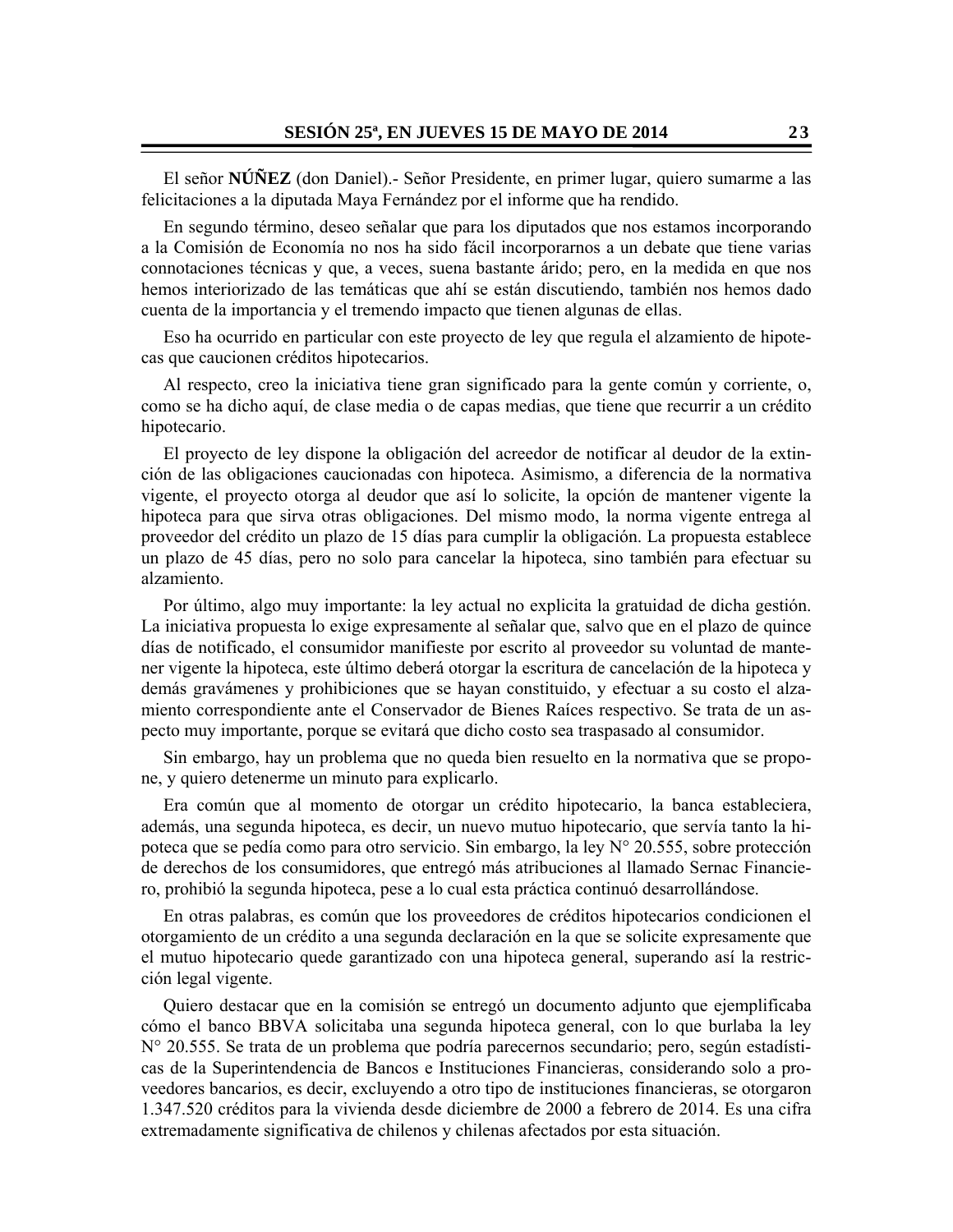Por último, concurriré a apoyar este importante proyecto, porque entrega más derechos a quienes toman créditos hipotecarios. Sin embargo, queda pendiente lo relativo a la segunda hipoteca, lo cual constituye una vulneración a la ley existente.

He dicho.

El señor **CORNEJO** (Presidente).- Tiene la palabra el diputado señor Ramón Barros.

El señor **BARROS.-** Señor Presidente, en primer lugar, nobleza obliga: felicito a los autores del proyecto.

En segundo lugar, muchas veces la prepotencia de las instituciones financieras respecto de esta materia es realmente irritante.

Y, finalmente, con este proyecto la gente ganará libertad, pues el cliente determinará algo distinto a la obligación que se impone a las instituciones financieras de alzar la hipoteca.

Una vez extinguida la deuda de un crédito hipotecario, muchas instituciones financieras -digámoslo en chileno- se hacen las lesas respecto del alzamiento de la hipoteca. Cuando el cliente reclama, le dicen que además tiene un crédito de consumo, el que no tiene nada que ver con la hipoteca; pero como los bancos se hacen los lesos, por decirlo en forma elegante, tienen a los clientes de una oreja.

Por lo tanto, el proyecto separa las aguas, porque -me gusta el juego que se forma al respecto- los departamentos de evaluación de riesgo de los bancos, que son los que ponen la firma para el otorgamiento de un crédito, muchas veces se van a la segura respecto de los créditos de consumo, ya que se los ofrece a los deudores de créditos hipotecarios que han pagado una parte importante de los dividendos. Lo hacen porque consideran que pueden ofrecer un préstamo de consumo a ese cliente, porque lo tienen de una oreja.

No me queda tan claro que se producirá una disminución o una extinción del costo del alzamiento como el que busca el proyecto, porque, al final, el banco lo incluirá igual.

En todo caso, considero que es un gran avance en la defensa de los consumidores ante la prepotencia y los abusos de algunas instituciones financieras, que se aprovechan de una situación de poder que se produce ante un deudor hipotecario para garantizarle créditos de consumo o de otra naturaleza, con el respaldo de su hipoteca.

También felicito a la Comisión de Economía, porque entiendo que, a través de un artículo que se redactó en su seno, se precisó mejor el sentido que tiene el proyecto, el cual votaré a favor, porque es un gran avance.

Tal como lo señaló el diputado que me antecedió en el uso de la palabra, millones de personas que tienen créditos hipotecarios son objeto de los abusos señalados. Es lamentable que los bancos pongan trabas para el alzamiento de la hipoteca de quienes cumplieron por años con el pago de sus dividendos, debido a que aún se encuentra vigente un crédito de consumo que nada tiene que ver con el crédito hipotecario respectivo.

En consecuencia, felicito nuevamente a los autores del proyecto, el cual votaré a favor, puesto que se trata de una iniciativa que nos prestigia.

He dicho.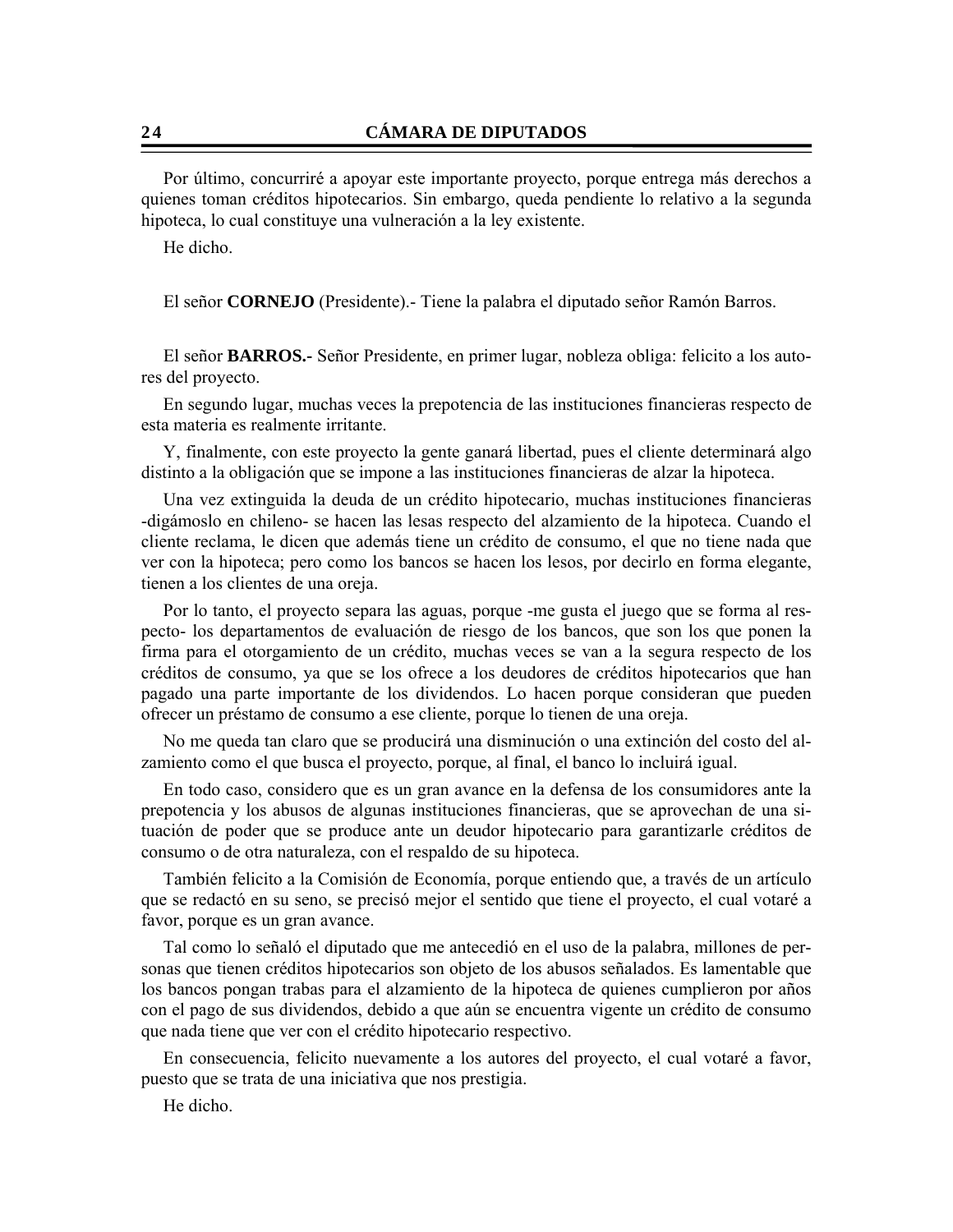El señor **CORNEJO** (Presidente).- Ofrezco la palabra. Ofrezco la palabra. Cerrado el debate.

*-Con posterioridad, la Sala se pronunció sobre este proyecto en los siguientes términos:* 

El señor **CORNEJO** (Presidente).- Corresponde votar en particular el proyecto de ley que regula el alzamiento de hipotecas que caucionen créditos hipotecarios.

En votación el texto del artículo único propuesto por la Comisión de Economía en su informe complementario.

*-Efectuada la votación en forma económica, por el sistema electrónico, dio el siguiente resultado: por la afirmativa, 89 votos. No hubo votos por la negativa ni abstenciones.* 

#### El señor **CORNEJO** (Presidente).- **Aprobado.**

#### *-Votaron por la afirmativa los siguientes señores diputados:*

Álvarez Vera Jenny; Andrade Lara Osvaldo; Arriagada Macaya Claudio; Barros Montero Ramón; Bellolio Avaria Jaime; Berger Fett Bernardo; Boric Font Gabriel; Browne Urrejola Pedro; Carmona Soto Lautaro; Carvajal Ambiado Loreto; Ceroni Fuentes Guillermo; Chahin Valenzuela Fuad; Chávez Velásquez Marcelo; Cicardini Milla Daniella; Coloma Alamos Juan Antonio; De Mussy Hiriart Felipe; Espejo Yaksic Sergio; Espinosa Monardes Marcos; Farcas Guendelman Daniel; Farías Ponce Ramón; Fernández Allende Maya; Flores García Iván; Fuentes Castillo Iván; Godoy Ibáñez Joaquín; González Torres Rodrigo; Gutiérrez Gálvez Hugo; Hernández Hernández Javier; Hernando Pérez Marcela; Hoffmann Opazo María José; Jaramillo Becker Enrique; Jarpa Wevar Carlos Abel; Jiménez Fuentes Tucapel; Kast Rist José Antonio; Kast Sommerhoff Felipe; Kort Garriga Issa; Lavín León Joaquín; Lemus Aracena Luis; Letelier Norambuena Felipe; Lorenzini Basso Pablo; Macaya Danús Javier; Martínez Labbé Rosauro; Melero Abaroa Patricio; Melo Contreras Daniel; Meza Moncada Fernando; Mirosevic Verdugo Vlado; Molina Oliva Andrea; Monsalve Benavides Manuel; Morales Muñoz Celso; Morano Cornejo Juan Enrique; Nogueira Fernández Claudia; Norambuena Farías Iván; Núñez Arancibia Daniel; Núñez Urrutia Paulina; Ojeda Uribe Sergio; Ortiz Novoa José Miguel; Pascal Allende Denise; Paulsen Kehr Diego; Pérez Lahsen Leopoldo; Pilowsky Greene Jaime; Poblete Zapata Roberto; Provoste Campillay Yasna; Rathgeb Schifferli Jorge; Rincón González Ricardo; Rivas Sánchez Gaspar; Rocafull López Luis; Rubilar Barahona Karla; Sabag Villalobos Jorge; Sabat Fernández Marcela; Saffirio Espinoza René; Saldívar Auger Raúl; Sandoval Plaza David; Schilling Rodríguez Marcelo; Silber Romo Gabriel; Soto Ferrada Leonardo; Squella Ovalle Arturo; Tarud Daccarett Jorge; Teillier Del Valle Guillermo; Torres Jeldes Víctor; Trisotti Martínez Renzo; Turres Figueroa Marisol; Ulloa Aguillón Jorge; Urízar Muñoz Christian; Urrutia Bonilla Ignacio; Urrutia Soto Osvaldo; Vallejo Dowling Camila; Vallespín López Patricio; Venegas Cárdenas Mario; Verdugo Soto Germán; Walker Prieto Matías.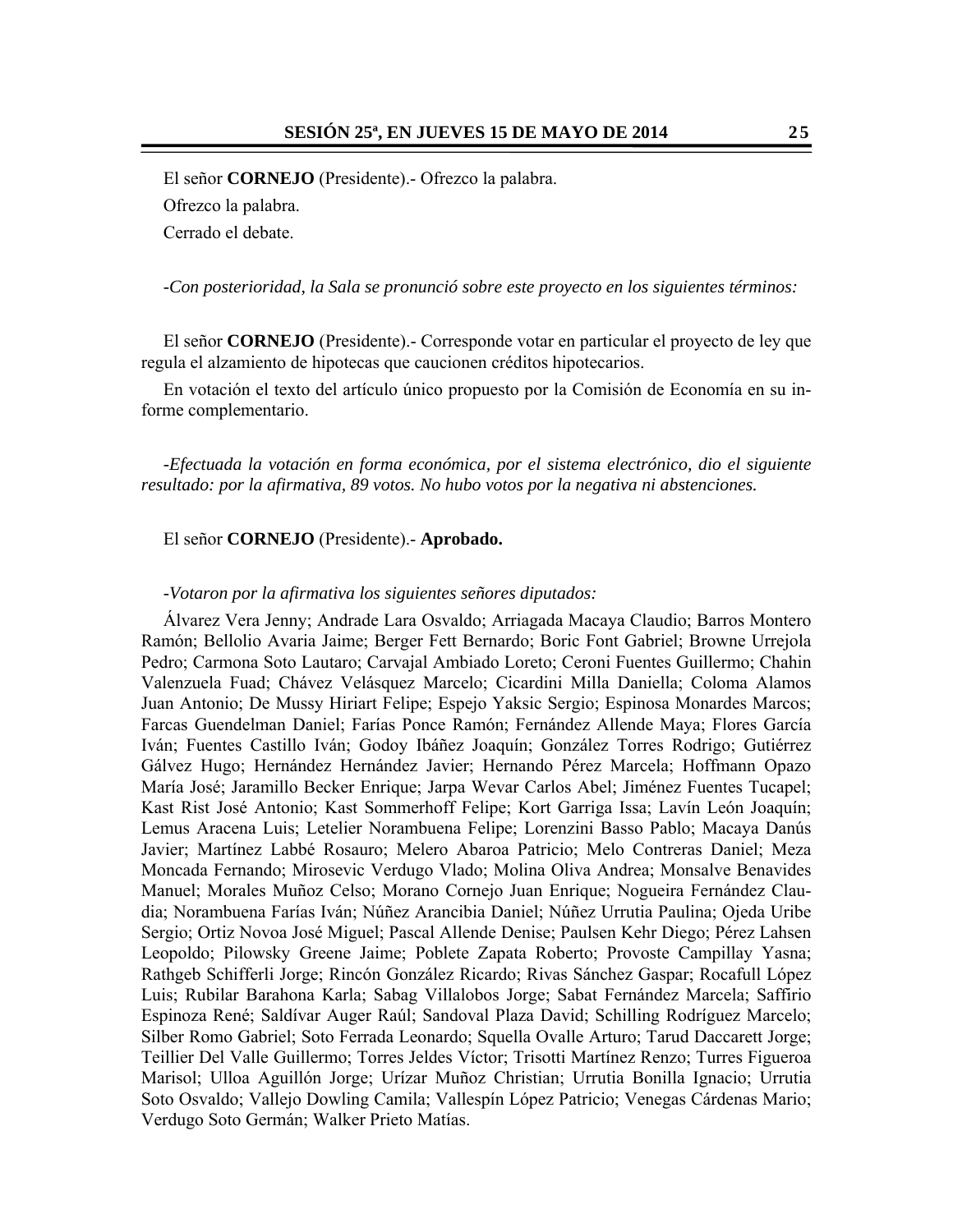El señor **CORNEJO** (Presidente).- Despachado el proyecto al Senado.

#### **ESTABLECIMIENTO DEL DÍA NACIONAL DEL TRABAJADOR FORESTAL (OBSERVACIONES DEL PRESIDENTE DE LA REPÚBLICA. BOLETÍN N° 6462‐24)**

El señor **CORNEJO** (Presidente).- Corresponde tratar las observaciones del Presidente de la República al proyecto de ley que establece el Día Nacional del Trabajador Forestal.

Diputado informante de la Comisión de Cultura, Artes y Comunicaciones es el señor Marcos Espinosa.

#### *Antecedentes:*

*-Observaciones del Presidente de la República, sesión 56ª de la legislatura 360ª, en 17 de julio de 2012. Documentos de la Cuenta N° 1.* 

*-Informe de la Comisión de Cultura, Artes y Comunicaciones sobre las observaciones del Presidente de la República, sesión 16ª de la presente legislatura, en 22 de abril de 2014. Documentos de la Cuenta N° 3.* 

El señor **CORNEJO** (Presidente).- Tiene la palabra el diputado informante.

El señor **ESPINOSA**, don Marcos (de pie).- Señor Presidente, en nombre de la Comisión de Cultura, Artes y Comunicaciones, paso a informar sobre las observaciones formuladas el 13 de julio de 2012 por el entonces Presidente de la República Sebastián Piñera Echenique al proyecto de ley que establece el 3 de mayo de cada año como Día Nacional del Trabajador Forestal.

La iniciativa corresponde a una moción del exdiputado y actual senador señor Alfonso de Urresti Longton, y de los diputados señores Fidel Espinoza Sandoval, Manuel Monsalve Benavides e Iván Norambuena Farías.

El artículo único de la iniciativa plasma la idea de sus autores de reconocer la labor que desarrollan los trabajadores que se desempeñan en el ámbito forestal, los que, con su trabajo, promueven el desarrollo de esa área que es fundamental en la economía del país, para lo cual el proyecto de ley establece el 3 de mayo de cada año como Día Nacional del Trabajador Forestal. Además, dispone que los establecimientos educacionales deberán programar actividades para conmemorar dicha festividad.

Sobre este último punto, el Ejecutivo estimó que no es conveniente disponer con carácter obligatorio que los establecimientos deban desarrollar actividades afines a la celebración, por cuanto son múltiples las actividades que estos deben llevar a efecto durante la jornada académica.

Para ejemplificar el sinnúmero de actividades académicas y extraacadémicas con las que estos deben cumplir, hizo presente que la jornada escolar se compone de 38 horas semanales en enseñanza básica y de 42 horas semanales en enseñanza media, las que deben distribuirse entre diez u once asignaturas obligatorias y algunas horas de libre disposición, diseñadas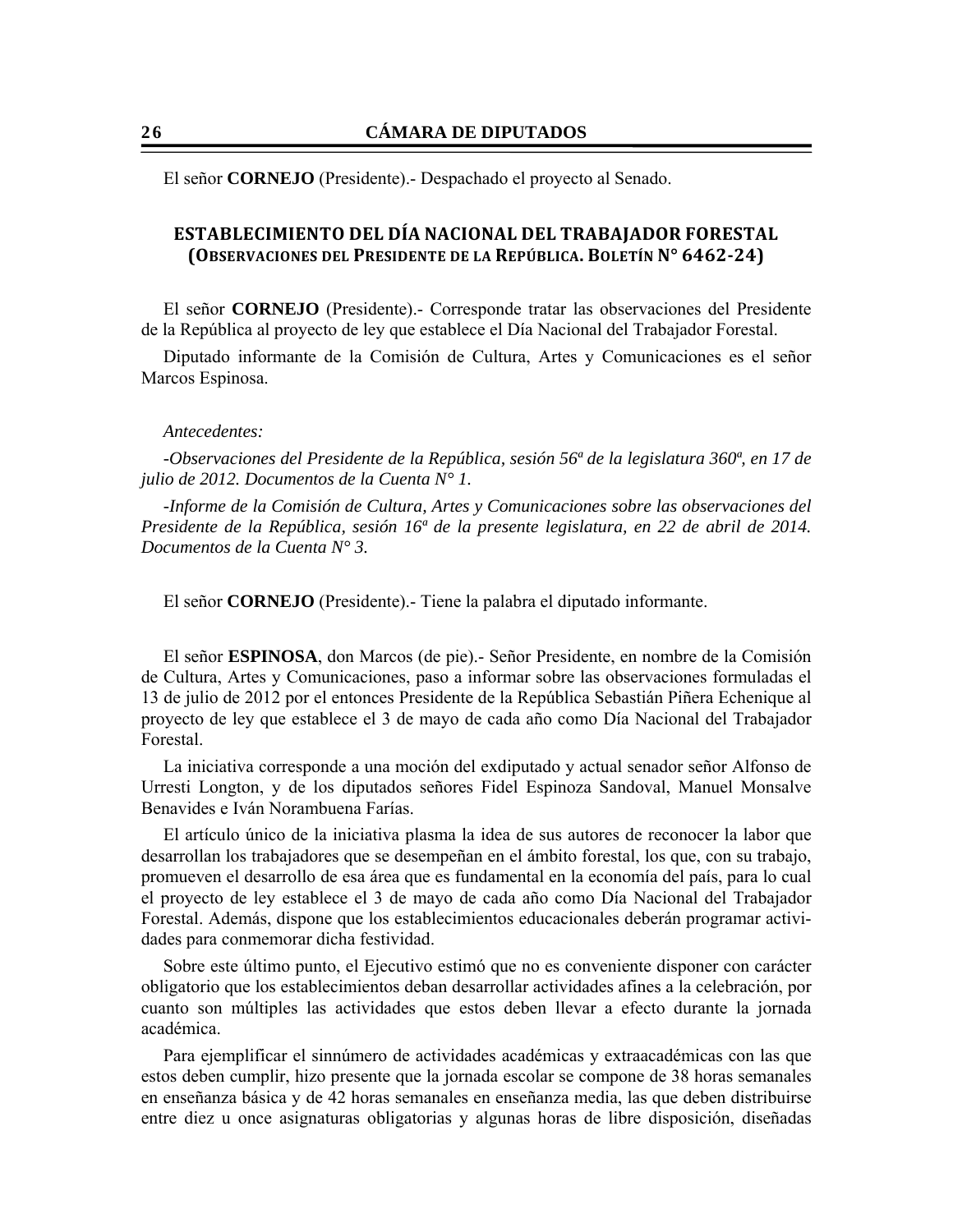para ser utilizadas en actividades deportivas, extraprogramáticas u otras que apunten a la formación integral de los alumnos.

Por lo anterior, el Ejecutivo precisó la conveniencia de dar flexibilidad a los establecimientos educacionales, con el objeto de que, dentro de sus posibilidades, efectúen acciones destinadas a la conmemoración del Día Nacional del Trabajador Forestal, las que podrán llevarse a efecto como actividades complementarias, esto es, organizadas durante el horario escolar, de conformidad con su proyecto curricular y con carácter diferenciado de las propiamente lectivas.

Los integrantes de la Comisión presentes en el debate coincidieron con los fundamentos del veto presidencial, porque mantiene la idea central de la iniciativa de rendir homenaje a los trabajadores de la actividad forestal, mediante la instauración de un día para su reconocimiento y celebración, y debido a que hace cumplir el espíritu de la norma de acuerdo con las posibilidades reales de los establecimientos educacionales, de manera que para algunos será más factible y no necesariamente una disposición obligatoria que cause problemas prácticos en el quehacer escolar diario.

Por lo anterior, la Comisión, sin mayor debate, procedió a la aprobación de la observación presidencial en los mismos términos en que fue interpuesta, por la unanimidad de seis de sus integrantes presentes, señores Marcos Espinosa, Ramón, Farías, Issa Kort, Roberto Poblete, Jorge Rathgeb y Guillermo Teillier, su Presidente.

Es todo cuanto puedo informar.

He dicho

El señor **CORNEJO** (Presidente).- En discusión las observaciones del Presidente de la República.

Tiene la palabra el diputado señor Iván Norambuena.

El señor **NORAMBUENA**.- Señor Presidente, el proyecto presentado junto con mi colega de distrito diputado señor Manuel Monsalve, el diputado señor Fidel Espinoza y el exdiputado y actual senador señor Alfonso de Urresti, que ha sido objeto de observaciones del Presidente de la República, es de gran importancia para los lugares en los que la actividad forestal se desarrolla con mucha fuerza.

La iniciativa reconoce y da relevancia a una actividad económica que se desarrolla, en el caso nuestro, en la Región del Biobío, principalmente en la provincia de Arauco, en la que no siempre se recibe la compensación económica por el esfuerzo desplegado por los trabajadores forestales ni se destaca la importancia de esa actividad en distintas zonas del país.

El proyecto de ley objeto de observaciones del Primer Mandatario establece el 3 de mayo de cada año como Día Nacional del Trabajador Forestal, lo que implica un reconocimiento a la gran labor y aporte que cumple esa actividad en nuestro desarrollo económico.

El problema generado dice relación con si los establecimientos educacionales están obligados a cumplir con el programa de actividades para celebrar dicha actividad.

Quiero hacer un especial reconocimiento a quienes durante muchos años han sido dirigentes de distintas organizaciones de trabajadores forestales de la Octava Región, los señores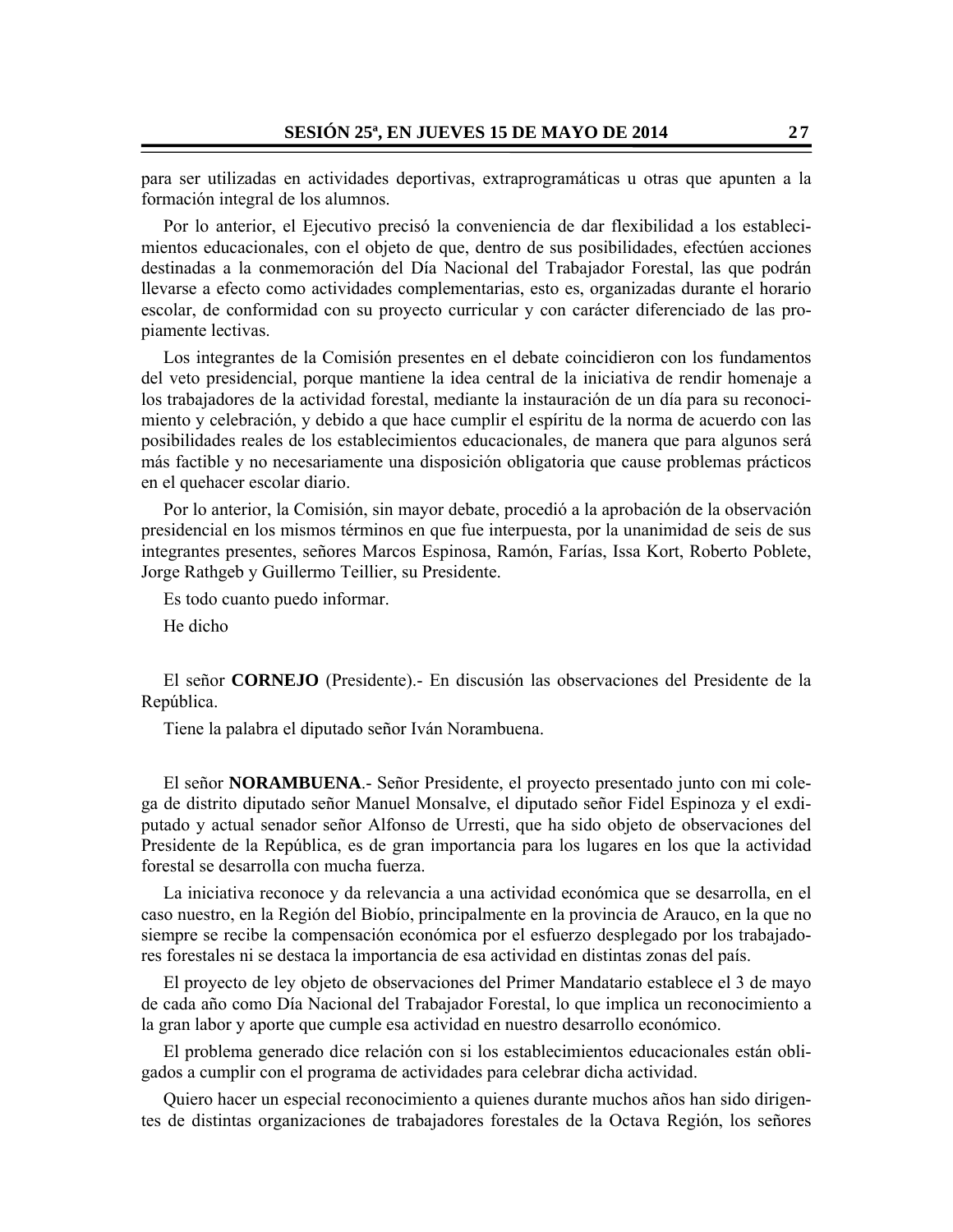Pascual Sagredo, Juan Carlos Chávez, Salvador Castillo, Juan Fonseca, Jorge González; por supuesto, a un exdirigente que, por muchos años, estuvo ligado a la actividad forestal, Juan Miranda, así como a tantos dirigentes y exdirigentes de sindicatos forestales que luchan día a día por la defensa de sus trabajadores y el bienestar de sus familias.

También, quiero hacer un reconocimiento a los familiares de los trabajadores forestales que luchan a diario en nuestra zona para obtener mayor bienestar para sus familias y para el entorno de nuestra zona.

Junto con manifestar mi apoyo decidido al proyecto, hago un llamado a la gran empresa forestal, porque, a mi juicio, está en deuda con el país, en especial con la provincia de Arauco. Esta es muy rica en materia forestal; pero, lamentablemente, por distintas razones, que no es del caso analizar ahora, no existe disposición para buscar, en conjunto con los dirigentes y con los trabajadores, una mejor compensación frente al trabajo que se realiza; no se ha tomado la decisión de dar importancia a la actividad que realizan los trabajadores forestales, sobre todo a la de aquellos que dependen de empresas contratistas, cuyas condiciones laborales son distintas de las de aquellos contratados directamente por la gran empresa.

Hago un llamado a la gran empresa forestal para que implemente una política de compensación que favorezca a nuestros trabajadores forestales, de modo de evitar que busquen, como ocurre hoy, mejores expectativas económicas en otros lugares del país, principalmente en el norte, con lo cual dejan de lado su entorno, sus actividades y, por supuesto, su familia.

Junto a mis colegas autores del proyecto, Manuel Monsalve, Fidel Espinoza y el entonces diputado Alfonso de Urresti, actual senador, pedimos a la Sala que apruebe las observaciones del Presidente de la República al proyecto, a fin de establecer el 3 de mayo como el Día Nacional del Trabajador Forestal.

He dicho.

El señor **CORNEJO** (Presidente).- Tiene la palabra el diputado señor Roberto Poblete.

El señor **POBLETE.-** Señor Presidente, me sumo entusiastamente a esta propuesta para establecer el Día Nacional del Trabajador Forestal, porque creo que estamos en deuda con un trabajo que ha aportado mucho al país.

En las regiones Séptima, Octava y Novena, el trabajador forestal ha sido la piedra fundamental de una empresa gigantesca, que mueve una enorme cantidad de materiales desde el bosque hasta el puerto y que beneficia al país con muchas divisas. Lamentablemente, esos trabajadores no han recibido la recompensa a tanto esfuerzo.

Saludo a las organizaciones que se han dado los trabajadores. Nos gustaría que ellas fueran mucho más fuertes y más activas en la defensa de sus derechos, los cuales todavía no han sido reconocidos suficientemente. Por eso, junto con el diputado Manuel Monsalve, el senador De Urresti y otros parlamentarios, nos hemos propuesto crear la mesa de trabajo del sector forestal -ya tiene como primer asiento la provincia de Arauco y, posteriormente, la provincia del Biobío-, porque creemos de suma importancia recabar los datos que necesitamos para establecer los derechos de los trabajadores forestales, que han sido pocas veces favorecidos.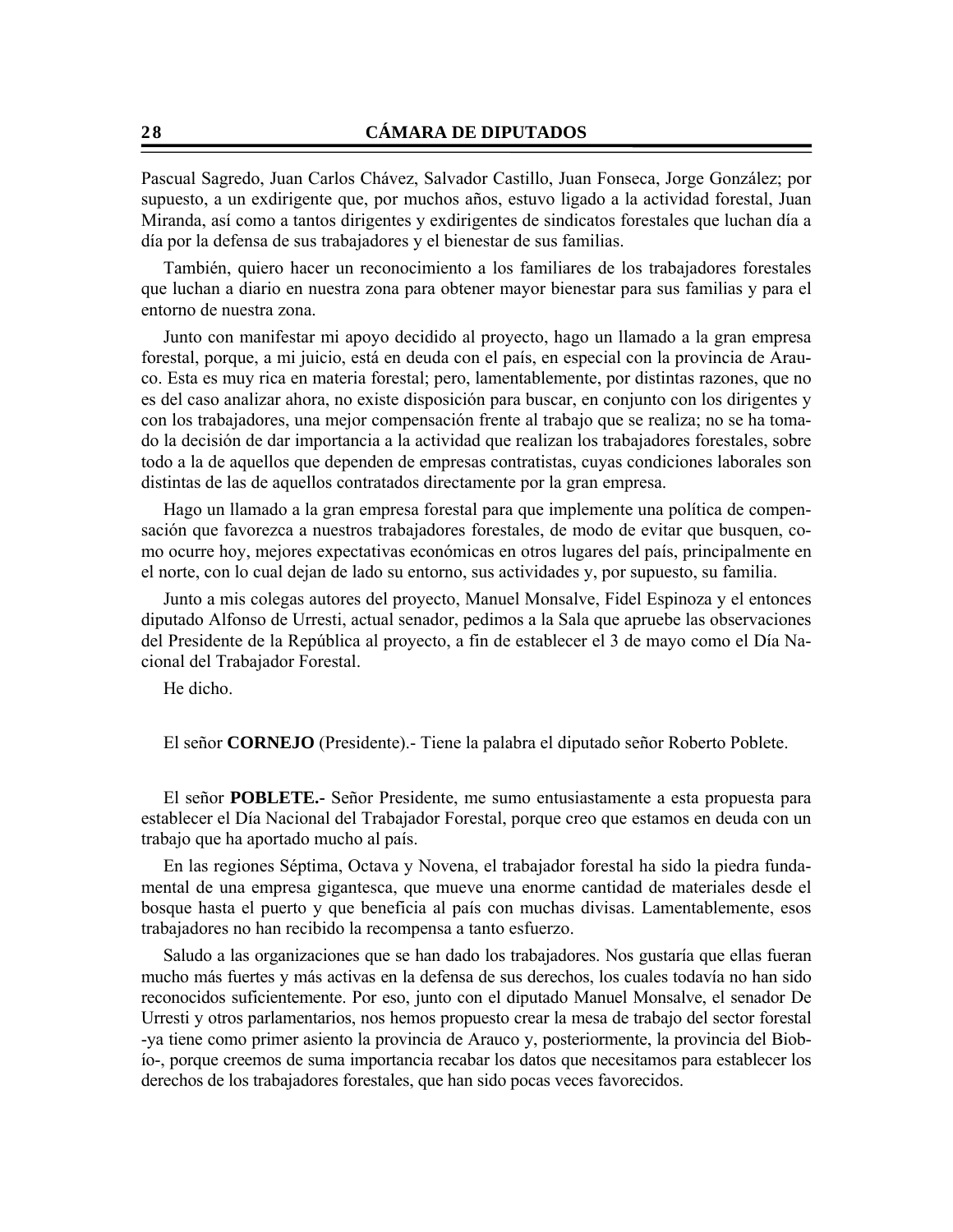Repito, la empresa forestal y el país están en deuda con sus trabajadores, lo que comparto con el diputado Iván Norambuena, con los encargados del manejo del bosque, con los que transportan el material forestal y con los que finalmente lo procesan.

Por lo tanto, debiéramos sumarnos con entusiasmo a esta iniciativa, pues pone en el tapete un trabajo que ha sido invisibilizado sistemáticamente y permitirá relevarlo por la vía de establecer el Día Nacional del Trabajador Forestal, con el objeto de que la ciudadanía tome en cuenta todo lo que debemos a esos trabajadores y para que las empresas tomen conciencia de que deben hacerlos partícipes de los beneficios que obtienen de la actividad, pues son ellos quienes mueven esa tremenda maquinaria.

Saludo a todos los dirigentes sindicales que hacen un gran esfuerzo para que la labor del trabajador forestal tenga una organización y cuente con un par que pueda negociar con las empresas, ya que estas no se preocupan por los trabajadores forestales, especialmente por los de las empresas contratistas.

He dicho.

El señor **MONCKEBERG,** don Nicolás (Presidente accidental).- Tiene la palabra el diputado señor Gabriel Boric.

El señor **BORIC.-** Señor Presidente, el proyecto que estamos tratando no es casual. Por ello, me sumo con entusiasmo a la creación del Día Nacional del Trabajador Forestal. Es importante considerar esta conmemoración no solo respecto de quienes explotan los bosques, sino también de quienes los cuidan. Los trabajadores de la Conaf en Magallanes, región que cuenta con cerca de 50 por ciento de áreas silvestres protegidas, cuentan con escasos recursos, pero destinan su tiempo, su esfuerzo y su sacrificio en lugares muy aislados para cuidar nuestro patrimonio natural. Vaya a ellos nuestro reconocimiento. Son trabajadores que cuidan lo que nos pertenece a todos.

Quiero agregar algo muy importante. El día que se constituirá como Día Nacional del Trabajador Forestal no es casual. El 3 de mayo de 2007, en Laraquete, provincia de Arauco, murió acribillado por 25 balas de metralleta uzi el obrero forestal Rodrigo Cisternas, en el marco de una protesta de los trabajadores subcontratados de la Celulosa Arauco, a quienes no se les reconocían los derechos que tenían por estar sujetos a una ley injusta.

No podemos dejar de destacar la importancia de Rodrigo Cisternas, honrar su memoria y, desde la Cámara de Diputados, comprometernos a que no haya más asesinados en democracia por luchar para conseguir justas demandas salariales.

Desgraciadamente, las demandas por las que peleó y los problemas por los que se levantó Rodrigo se siguen replicando en muchos lugares del país. Por ejemplo, en el Lider de la ciudad de Punta Arenas los trabajadores están en huelga por sus precarias condiciones laborales.

A Rodrigo Cisternas no lo vamos a olvidar. Por ello, este día, que se instituirá en homenaje al trabajador forestal, nos permitirá recordar a todos los que organizándose, movilizándose y luchando, han llevado los derechos de los trabajadores a un escenario en el cual es posible abrir una puerta para que sean respetados efectivamente.

Gracias a Rodrigo Cisternas por su lucha.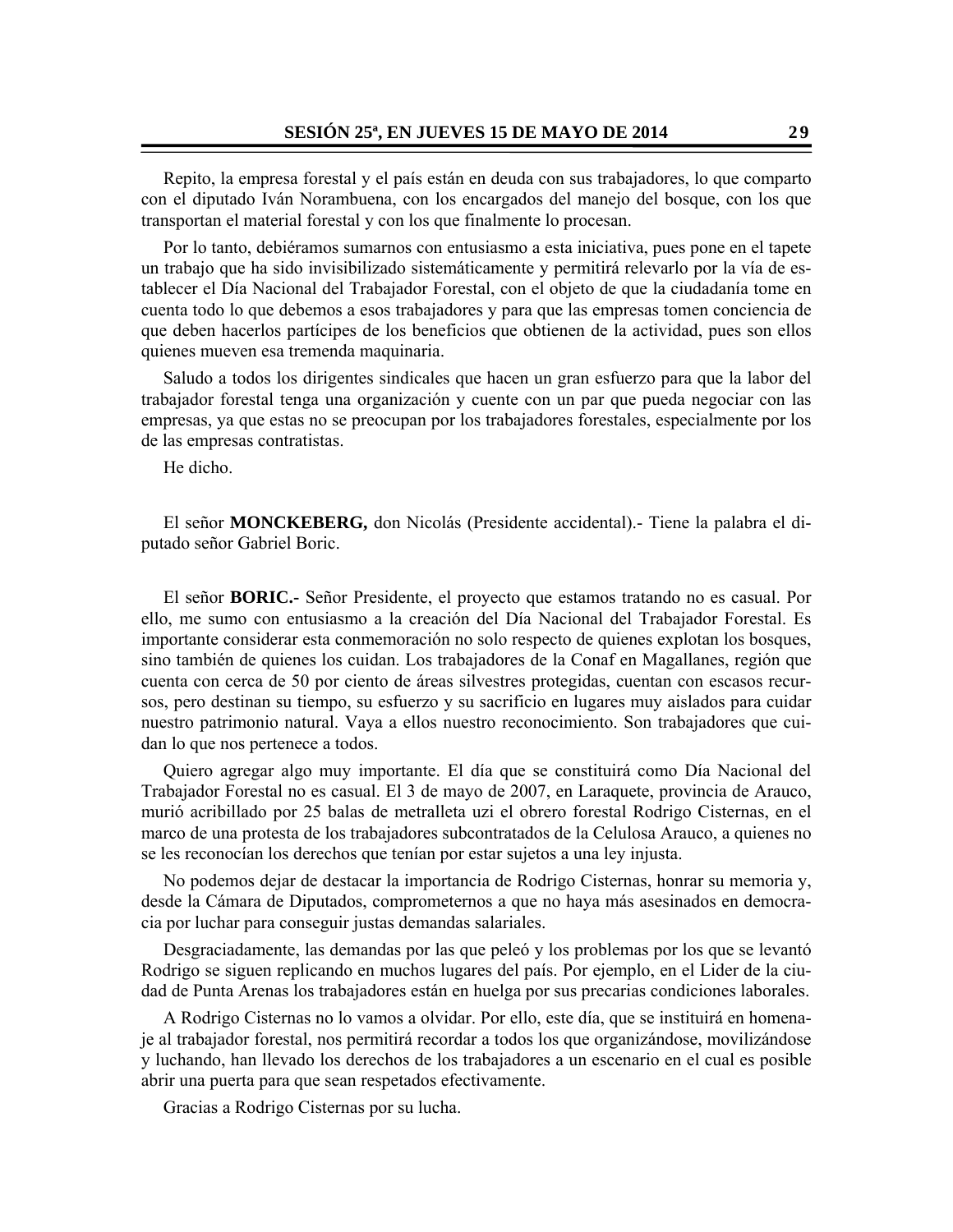Bienvenido sea el Día Nacional del Trabajador Forestal. He dicho.

El señor **MONCKEBERG,** don Nicolás (Presidente accidental).- Tiene la palabra el diputado señor David Sandoval.

El señor **SANDOVAL.-** Señor Presidente, no hablaré de los trabajadores muertos, sino de una iniciativa -felicito a sus autores- a través de la cual se le da relevancia a una actividad tan importante, que ha significado el sustento para cientos de miles de familias que han querido construir sus proyectos de vida y de futuro a lo largo del país.

Muchos han caído durante el proceso que dio origen a la historia de la actividad forestal en Chile. Pero ello no solo ha ocurrido en esta actividad, sino en todos los rubros. No queremos que sucesos como esos se repitan.

Pero ese no es el propósito del proyecto, sino poner de relevancia una actividad humana, cultural y social que constituye el sustento de muchas familias, desde el más modesto trabajador forestal que se dedica al madereo para la elaboración de madera hasta aquel que trabaja en aserreo de madera mayor para la generación de actividades más industriales.

Sin lugar a dudas, en la Región de Aysén el bosque es un patrimonio importante y una actividad significativa, a la cual debe dársele relevancia. Esta región es reconocida por sus recursos sustantivos, y la actividad forestal es uno de ellos. Hoy es una actividad alicaída y limitada, pero, por su relevancia para los miles de trabajadores y sus familias que viven en torno a ella, merece ser destacada.

Sabemos que en torno a la actividad forestal no ha habido avances. Actualmente, solo hay dos leyes que son absolutamente limitadas. Hay muchos temas que debemos resolver, entre ellos, lo que dice relación con la ley sobre recuperación del bosque nativo y con los sistemas de reforestación. Es más, la propia Corporación Nacional Forestal está en una situación de indefinición institucional importante que se debe resolver y acotar de una vez. No podemos seguir manteniendo la actividad forestal en una situación de precariedad, sobre todo cuando tiene tanta significación para las regiones y para el país.

Sin duda, quienes patrocinaron la idea de instaurar el Día Nacional del Trabajador Forestal, con toda su historia, penas y alegrías, no quisieron darle relevancia a la tristeza, sino a la importancia histórica y cultural que tiene para los cientos de familias que viven de esta actividad.

Por las razones expuestas, el proyecto contará con todo mi apoyo.

He dicho.

El señor **MONCKEBERG**, don Nicolás (Presidente accidental).- Tiene la palabra el diputado señor Felipe Letelier.

El señor **LETELIER**.- Señor Presidente, el próximo 22 de mayo se celebrará el Día Internacional de la Biodiversidad. Quiero relacionar eso con lo que planteó el diputado David Sandoval; porque si se tratara de recordar a personas que han muerto, el señor Presidente fue diputado por el distrito 42, al igual que yo, y recordará a los trabajadores forestales que mu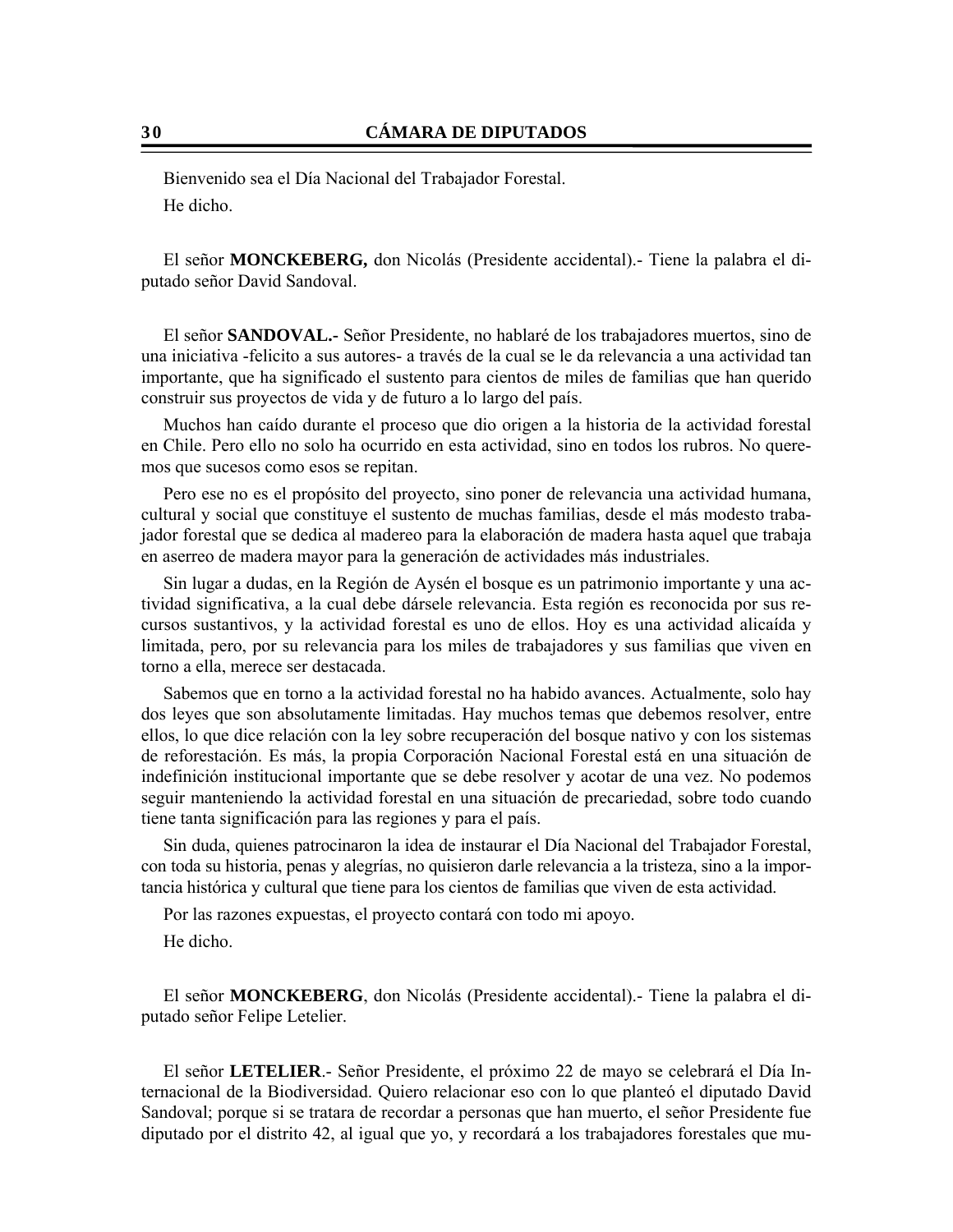rieron en un incendio forestal que ocurrió en la comuna de Quillón -asistimos al velorio y a sus funerales-, lo cual se produjo por las causales que aquí se han señalado en el transcurso del debate.

Es cierto que han mejorado las condiciones de trabajo, pero aún queda mucho por hacer. Debo recordar que los trabajadores forestales funcionaban en condiciones paupérrimas, debido a que el dueño entregaba la responsabilidad del trabajo a terceras empresas, con lo cual se lavaba las manos cuando ocurría alguna desgracia. Esa situación fue muy común en nuestro país.

Al mencionar la celebración del Día Internacional de la Biodiversidad, quiero enviar un mensaje desde esta Corporación a las empresas forestales, respecto de aquello que tiene que ver con el bosque nativo. Tal como señaló el diputado David Sandoval, no es aceptable seguir desarrollando una economía forestal por medio de espolear o sacrificar el bosque nativo. Cuando era representante de las comunas de Cobquecura y Quirihue, daba pena la forma como las empresas forestales desmantelaban los bosques nativos para poner coníferas, pino o eucaliptus.

Es muy importante apoyar esta iniciativa, en relación con lo que señalaba el diputado Boric, quien hacía referencia a penosos recuerdos, y traer a nuestra mente también el recuerdo de esforzados trabajadores forestales que han dado su vida. Esperamos que con este reconocimiento mejoren sus condiciones de trabajo.

Es importante señalar que las empresas forestales han usado un instrumento muy importante para el Estado: el decreto ley  $N^{\circ}$  701, con el cual muchos se fortalecieron y enriquecieron. Por lo tanto, todos estos beneficios se deberían traspasar a los trabajadores forestales, que son quienes van a celebrar con la instauración del Día Nacional del Trabajador Forestal.

He dicho.

El señor **MONCKEBERG**, don Nicolás (Presidente accidental).- Tiene la palabra la diputada señora Loreto Carvajal.

La señora **CARVAJAL** (doña Loreto).- Señor Presidente, vengo de la comuna de Cabrero, cuyo desarrollo forestal ha sido impresionante, tal como lo han mencionado usted y el diputado Letelier; pero, a diferencia de ambos, yo nací y me crié en esa zona, y desde pequeña dicha actividad ha sido una motivación importante, porque pude recorrer con mi padre las faenas forestales, que era la principal actividad que había en ese tiempo.

Hoy, el instituir el Día Nacional del Trabajador Forestal tiene connotaciones sociales, humanas y legales respecto de las cuales debemos hacernos cargo, porque no es solo poner un membrete, sino mirar qué se esconde detrás de esta institución.

En aquellos años uno recorría las faenas forestales y se encontraba con cuadrillas de trabajadores que podían pasar una, dos, tres o cuatro semanas -dependiendo de sus labores- con un quintal de harina y unas bolsas de té y de azúcar. No existía ninguna condición apropiada para ellos y tenían que permanecer en los bosques, sin ningún resguardo; incluso más, uno de ellos actuaba como cocinero. Reconozco que han cambiado algunas cosas, pero todavía falta mucho por hacer.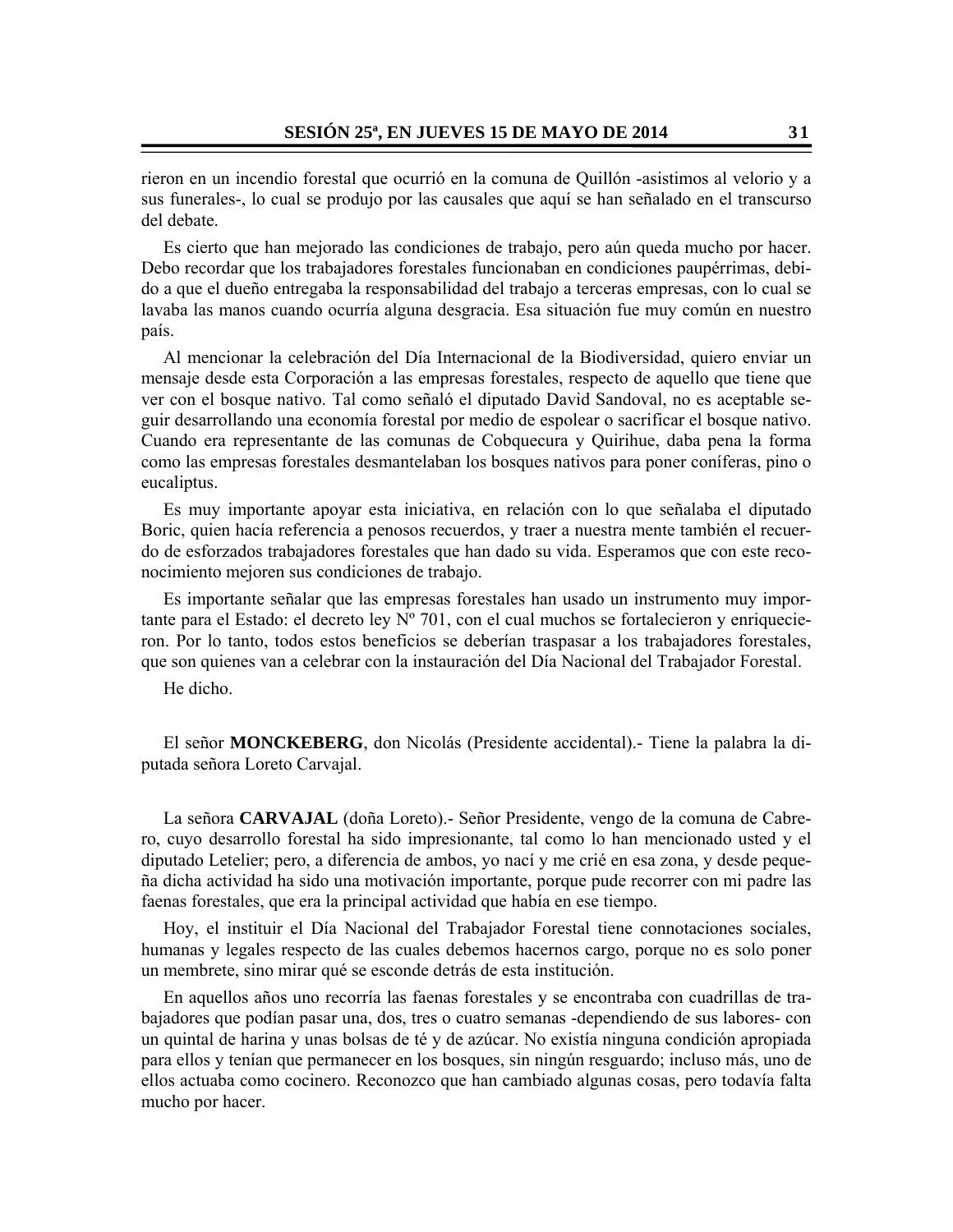Todos quienes conocemos el área forestal, sabemos que actualmente los derechos del trabajador forestal están muy disminuidos y aún persisten sus bajas condiciones laborales.

Por eso, más allá de instituir este día, hago un llamado a mis colegas a dar una vuelta por los extensos bosques que existen desde la Sexta hasta la Novena regiones y así ver la realidad de lo que ocurre.

Al igual como lo señaló el diputado Letelier, lamento la muerte de todo trabajador forestal. También he tenido la ocasión de compartir con las familias las condiciones inhumanas en que laboran los brigadistas forestales, quienes también merecen que se respeten sus derechos, no solo a nivel nacional sino también a nivel internacional. No olvidemos que muchos de nuestros brigadistas forestales realizan faenas en el extranjero. Hace algunos años, hubo un incendio en Suecia. En esa oportunidad concurrieron brigadistas nacionales, ocasión en la que fallecieron cuatro jóvenes de entre 18 y 22 años, cuyas familias quedaron destruidas; sin embargo, el Estado -debo decirlo con toda franqueza- no se hizo cargo. No sabemos lo que ocurrió con la regulación de esos contratos ni qué pasó con las supuestas demandas que se iban a llevar a cabo. Lamentablemente, son hechos que se repiten continuamente en la actividad forestal.

Por lo tanto, hago un llamado a que no nos quedemos solo en el cartel y miremos el trasfondo de las cosas. Así como hoy hablamos de tener una nueva institucionalidad laboral, también hago un llamado a las megaempresas, que son una fuente de muchos recursos para sus accionistas y dueños, para que se preocupen de quienes están en el bosque, acarrean en el hombro la motosierra y tienen que subsistir con una comida escasa durante una, dos o tres semanas, o un mes de trabajo.

Valoro la instauración de este día, pero no olvidemos que lo que hay detrás es mucho más importante que lo que significa el membrete del Día Nacional del Trabajador Forestal.

He dicho.

El señor **SANDOVAL**.- Señor Presidente, pido la palabra para plantear un asunto de Reglamento

El señor **MONCKEBERG**, don Nicolás (Presidente accidental).- Tiene la palabra su señoría.

El señor **SANDOVAL**.- Señor Presidente, pido suspender la sesión, porque solo hay veintisiete diputados en el hemiciclo.

El señor **MÖNCKEBERG**, don Nicolás (Presidente accidental).- Señor diputado, voy a tocar los timbres para llamar a los señores parlamentarios.

Tiene la palabra el diputado señor Enrique Jaramillo.

El señor **JARAMILLO**.- Señor Presidente, considero muy importante lo señalado por el diputado David Sandoval, ya que no es otra cosa que llamar la atención a quienes deben interesarse en los temas que se tratan en esta legislatura en la Cámara de Diputados. Las críticas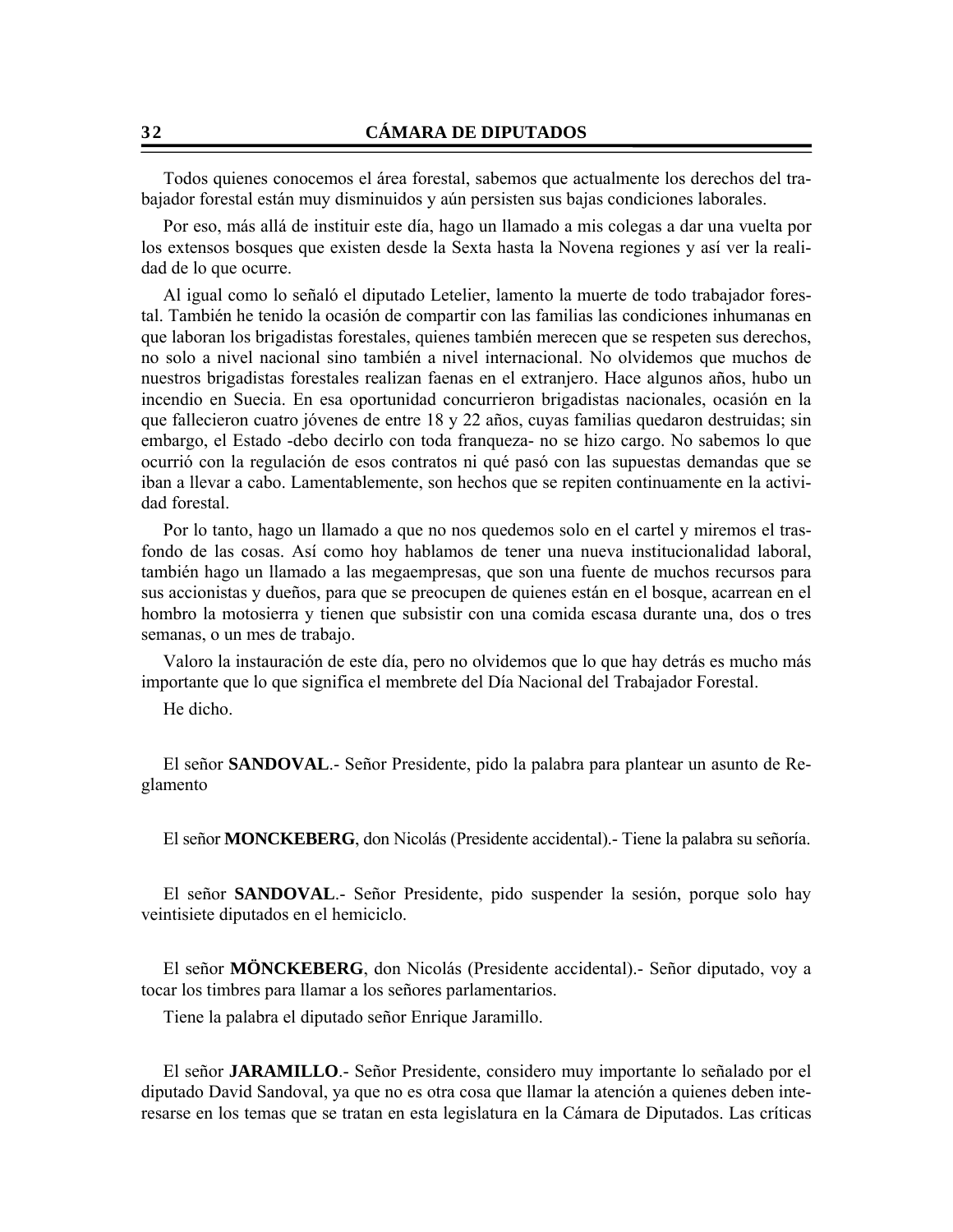que se hacen a la institución nos duelen, pero muchas veces hay razones fundadas detrás de ellas.

Señor Presidente, este es un veto al proyecto a través del cual se instaura el Día Nacional del Trabajador Forestal. Estoy de acuerdo, acepto y apoyo el argumento y el énfasis que ha puesto la diputada Loreto Carvajal en su intervención y me agrada escuchar sus vivencias; pero el proyecto establece otra cosa. El veto no es más que observaciones formuladas al proyecto por el entonces Presidente de la República don Sebastián Piñera.

El veto contiene una indicación sustitutiva del siguiente tenor: "Reemplázase en el artículo único la oración ", debiendo programarse para el efecto actividades en los establecimientos educacionales del país", por la siguiente: "Los establecimientos educacionales podrán programar, como actividad complementaria, acciones relacionadas con este día"."

Se trata de algo que es de fácil aceptación de parte de los autores.

Recuerdo cuando con tanto énfasis, respecto de los mineros de Calama -muy bien representados en este hemiciclo por mi colega Marcos Espinosa-, se hablaba de que se había logrado establecer ese día especial sin necesidad de formular un veto; pero hubo ley, quizá, por la importancia que tiene el cobre en nuestra economía. Pero la celulosa también la tiene. A lo mejor, el expresidente hubiese quedado en mejor plano si hubiera dicho que el sector forestal va a ser y está siendo la segunda opción en nuestra economía. Pero ocurrió algo que no fue muy agradable para quienes somos de zonas forestales. Vivo en una comuna de la Región de Los Ríos donde hay más de 40.000 hectáreas forestadas, donde el decreto ley  $N^{\circ}$  701 hizo tanto daño.

Cuando se discutió y se aprobó este proyecto, concurrí con entusiasmo a apoyar con mi voto la iniciativa, porque conozco de cerca y en terreno la esforzada labor que realizan los trabajadores de ese sector. Los de Conaf, por ejemplo, quienes tienen su dirección regional en la ciudad donde vivo, también han sido precursores en cuanto a la presentación de este proyecto. Ellos no siempre realizan su labor en las mejores condiciones, los afecta el clima y la distancia de sus hogares; sin embargo, desarrollan su faena con entusiasmo y dedicación. Se trata de una labor que para el país, para nuestra región y para muchas otras es relevante, cuyo producto es la celulosa.

Debo reconocer que, en un primer momento, compartí en parte los criterios del veto presentado por el entonces Presidente de la República. Sin embargo, luego de profundizar un poquito más, debo señalar que no estoy de acuerdo. Esto no solo es comercio, sino que se trata de un producto de gran importancia que tenemos desde hace años en nuestro país, sobre todo cuando se arrasó con los bosques nativos. Por eso, pienso que al menos en las zonas en que la actividad forestal es significativa -como es el caso mencionado por la colega Loreto Carvajal-, debería establecerse como obligatoria la realización de una actividad en los establecimientos escolares. No hablo de un día completo o de horas de clases, sino de hacer un recordatorio en los actos matinales -que, en algunos colegios, felizmente aún se realizan-, en un diario mural o al inicio de la jornada. En fin, hay tantas formas de hacerles notar a los educandos la importancia de este sector de la economía donde hay miles y miles de trabajadores.

Tengo la suerte de recordar en forma agradable, pero también con mucha tristeza, que en mi distrito existió el complejo maderero forestal más grande de Sudamérica, con más de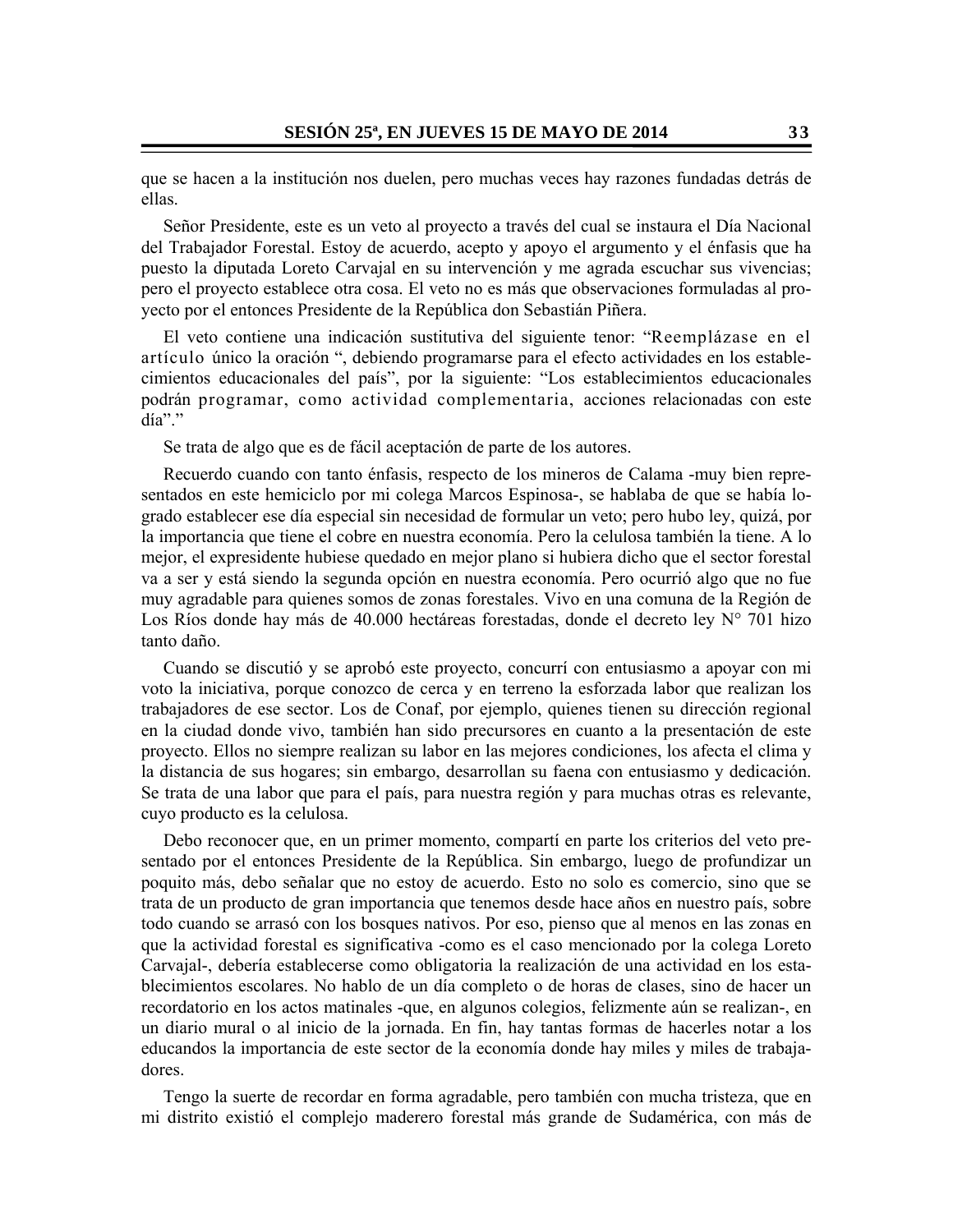11.000 trabajadores. Lo triste es que 8.000 de ellos fueron exonerados políticos. Incluso, allí hay un monumento en recuerdo de aquellos que fueron fusilados.

Sé que no puedo modificar el veto, pero dejo constancia de que no estoy de acuerdo. Al menos debería recordarse en los colegios de las zonas en que tiene presencia esta actividad y donde hay empresas y trabajadores que viven de ella.

No acepto el veto.

He dicho.

El señor **MONCKEBERG,** don Nicolás (Presidente accidental).- Tiene la palabra el diputado señor Diego Paulsen.

El señor **PAULSEN**.- Señor Presidente, me hubiese encantado haber sido autor de este proyecto. Represento a una zona donde la actividad forestal se ha tomado la economía de la región, con una provincia donde más del 50 por ciento de los puestos de empleo están relacionados con lo que en el proyecto se denomina "trabajador forestal", es decir, con labores directas de roce, plantación, poda, raleo, aserreo, madereo, cuidado y explotación de bosques.

Para mí constituye un orgullo aprobar este proyecto, a través del cual se instaura el 3 de mayo de cada año como el Día Nacional del Trabajador Forestal. En comunas como Galvarino, Perquenco, Lautaro, Victoria, Vilcún, Curacautín, Melipeuco y Lonquimay hay familias que viven de dicha actividad, tienen aserraderos propios, generan raleo y aserrean la madera para darle un valor agregado a sus bosquecitos. Ellas contarán con mi voto a favor, porque conozco su labor y el sacrificio de quienes se dedican a este rubro.

Por eso, llamo a la bancada de Renovación Nacional a aprobar firmemente este proyecto para celebrar este importante día junto con todos los trabajadores forestales de la Región de La Araucanía.

He dicho.

El señor **MONCKEBERG,** don Nicolás (Presidente accidental).- Tiene la palabra el diputado señor Jorge Sabag.

El señor **SABAG**.- Señor Presidente, me parece importante aprobar el proyecto que instaura el Día Nacional del Trabajador Forestal, aunque sea por una razón dolorosa, como fue lo ocurrido el 3 de mayo de 2007: la muerte de Rodrigo Cisternas, trabajador forestal de la provincia de Arauco, en el contexto de una movilización, en una protesta que se extendió por mucho tiempo y que, de no mediar la intervención del exobispo de Concepción monseñor Ricardo Ezzati, se habría dilatado aún más, lo que podría haber tenido consecuencias mayores. Rodrigo Cisternas, en su desesperación, se subió a un cargador frontal y, en un incidente con carabineros, falleció. Fue asesinado y la justicia hizo su trabajo. Las condiciones laborales de esos trabajadores eran tan desesperantes que llevaron a este joven y a muchos otros a movilizarse.

Hoy, según cifras, existen 130.000 trabajadores forestales en nuestro país. Se trata de una actividad que debe ser considerada como un trabajo pesado. La actividad forestal significa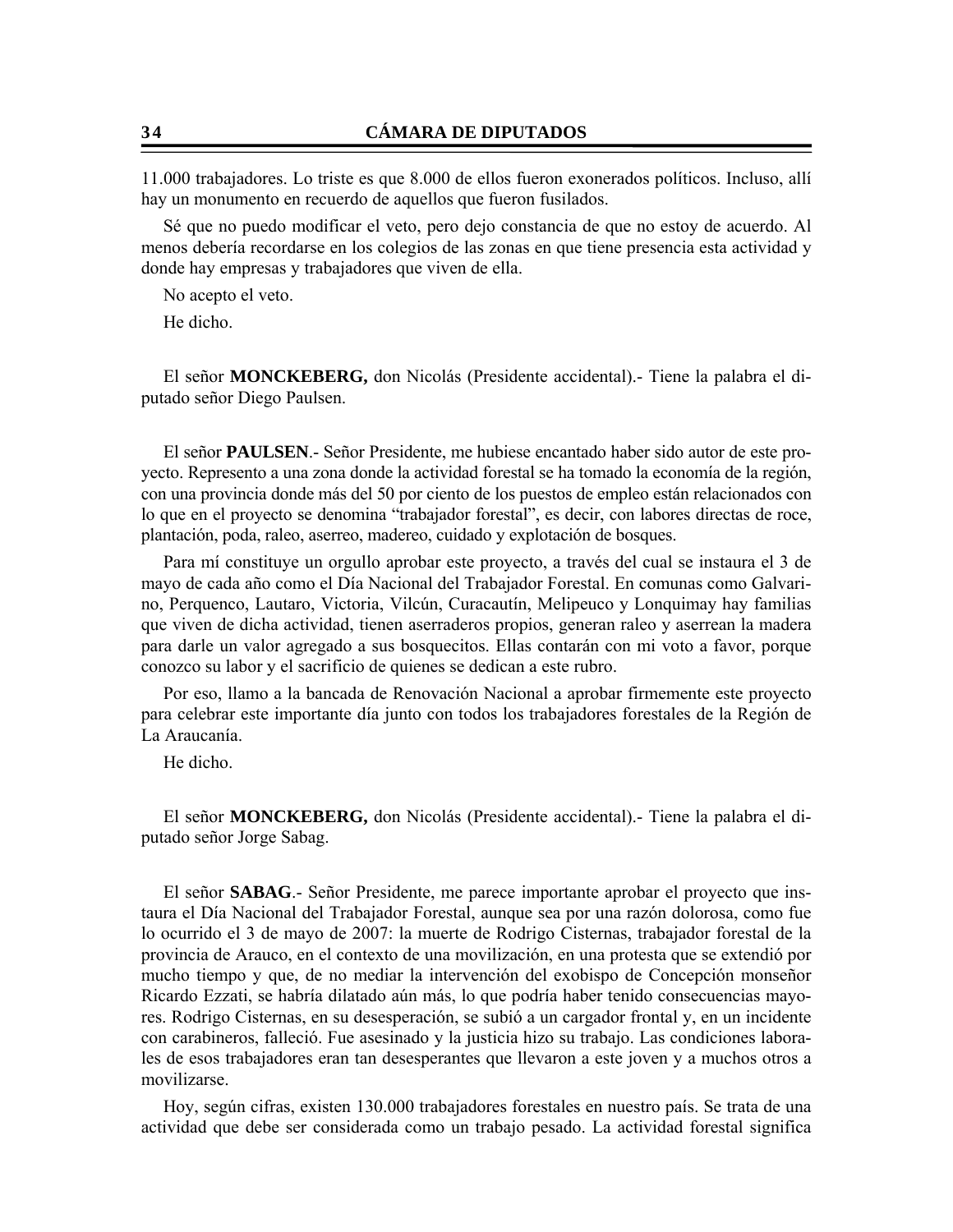aproximadamente 5.500 millones de dólares de exportación, y en la Región del Biobío, junto con la pesca, son las principales actividades económicas. Es relevante instaurar el Día Nacional del Trabajador Forestal y conocer toda la temática que significa esa actividad, que ha ido abarcando espacios que van más allá de los suelos de aptitud preferentemente forestal, por cuanto también ha abarcado zonas agrícolas. Esa es nuestra preocupación, por el tema del agua potable, cuyas fuentes se han ido agotando, y por una serie de otras problemáticas que tendremos que abordar en la Comisión de Agricultura.

Este proyecto, que fue aprobado en esta Cámara, sufrió un pequeño traspié, por el hecho de que establecía una obligación para el Ejecutivo en el sentido de promover en los colegios la difusión de actividades relacionadas con el Día Nacional del Trabajador Forestal. Como se trata de una atribución exclusiva del Presidente de la República, se produjo esta demora. Pero eso se subsanó con la indicación del Ejecutivo que deja en libertad de acción a los establecimientos educacionales para promover actividades relacionadas con el Día Nacional del Trabajador Forestal.

La Comisión de Cultura, Artes y Comunicaciones decidió, por la unanimidad de sus integrantes, aprobar la observación presidencial sin mayor argumentación, dado que se trata de un asunto de importancia, en el sentido de que el Parlamento pueda orientar la labor formadora que realizan los establecimientos educacionales en todo el país.

Es cierto que no es razonable rigidizar el calendario de actividades de cada plantel educativo, pero es conveniente permitir que el Congreso Nacional, como órgano representativo de la ciudadanía, tenga la posibilidad de establecer algunas orientaciones mínimas, en particular cuando se trata de contribuir a la educación cívica.

Espero que este día sirva para poner en el tapete las condiciones laborales de miles y miles de trabajadores que desarrollan una actividad que debe ser considerada como pesada y que, incluso, en muchos casos ha costado la vida de trabajadores durante el proceso de explotación forestal de los bosques. Esas situaciones se deben conocer para regular de mejor manera una actividad que es distinta de la actividad industrial urbana, puesto que se realiza en grandes extensiones de bosques, donde los trabajadores deben alejarse de sus familias durante largo tiempo.

Espero que este proyecto, promovido por el entonces diputado Alfonso de Urresti, sirva para llamar la atención respecto de un problema que afecta a más de 130.000 familias de nuestro país.

He dicho.

El señor **MONCKEBERG**, don Nicolás (Presidente accidental).- Tiene la palabra el diputado Manuel Monsalve.

El señor **MONSALVE**.- Señor Presidente, sin duda, vamos a aprobar este proyecto de ley.

Quiero recordar su origen. El 3 de mayo de 2007 fue asesinado un trabajador forestal, Rodrigo Cisternas, en el marco de la que, tal vez, es la movilización forestal más grande en la historia de la provincia de Arauco.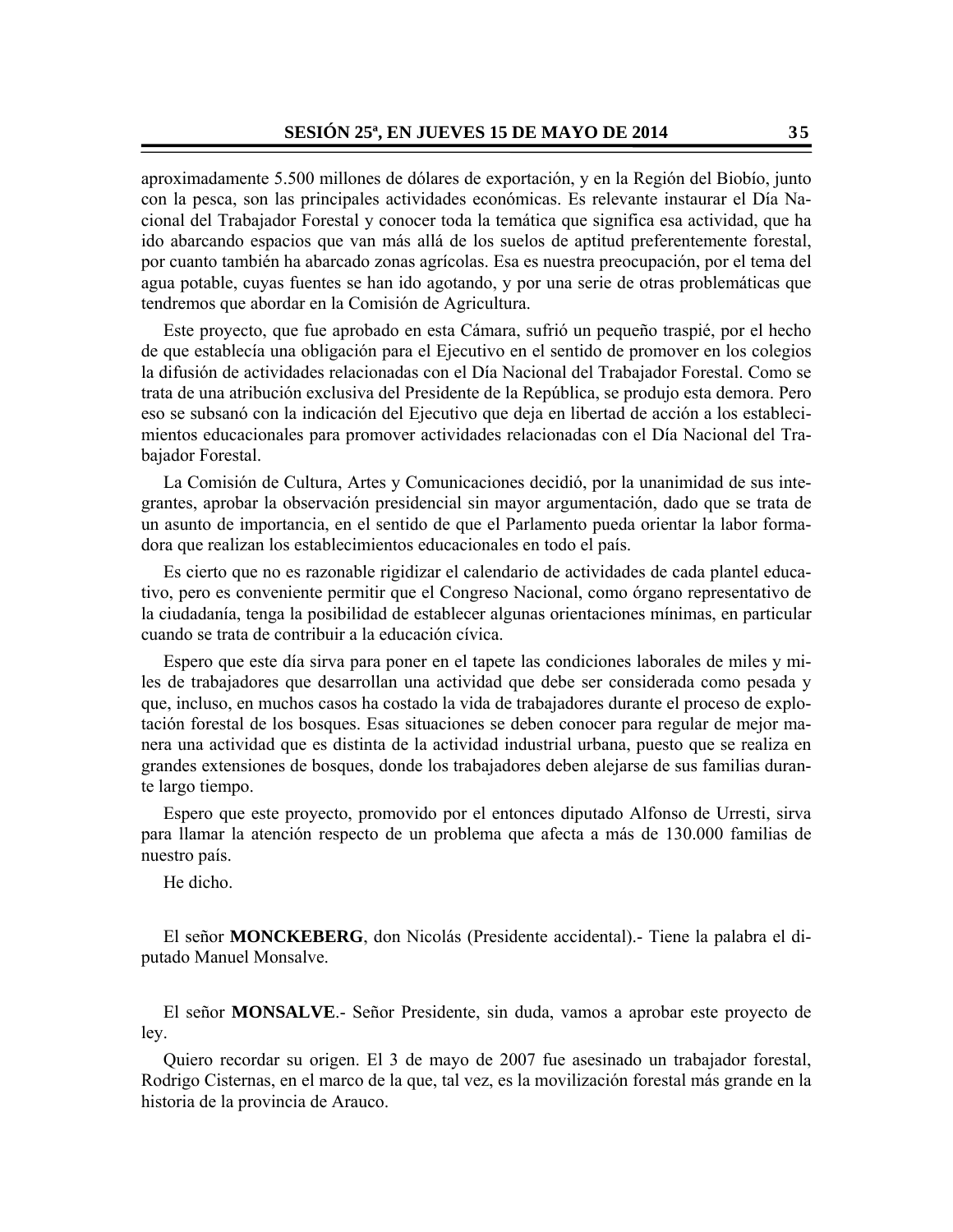Más de cinco mil trabajadores paralizaron su labor y se movilizaron durante muchos días en busca de mejores salarios. La toma de la Ruta 160 terminó en una confrontación con fuerzas especiales de Carabineros, lo que terminó con la vida de un trabajador forestal.

La idea de presentar este proyecto, que tiene por objeto instaurar en Chile el 3 de mayo de cada año como el Día Nacional del Trabajador Forestal, no solo tiene que ver con honrar la memoria de Rodrigo Cisternas, sino también establecer un hito en el año, que permita reafirmar algo que es tan necesario en Chile: poner atención a la demanda de los trabajadores, particularmente de los trabajadores forestales, pues son parte de una actividad económica que genera mucha riqueza en el sur del país, pero, en términos de salario y de vivienda, se encuentran en condiciones de precariedad y de pobreza. De hecho, viven en muchas de las comunas más pobres de Chile, como Curanilahue, Los Álamos y Lota. Esos trabajadores, que ayudan a extraer la riqueza que obtienen *holding* forestales de la celulosa, enfrentan la contraparte de la pobreza y la precariedad laboral.

Espero que ese día sirva para reafirmar el compromiso de la sociedad chilena de debatir respecto de las tareas pendientes en materia de sindicalización y de negociación colectiva, y también aquellas que tienen que ver con la higiene y seguridad laboral, porque hoy todavía existen faenas forestales donde no hay agua potable ni baño ni comedores para los trabajadores.

Como parlamentarios de la Región del Biobío, hace un par de semanas, junto con el diputado Poblete, nos reunimos con la ministra del Trabajo y Previsión Social, porque creemos que juntos debemos contribuir a generar una nueva agenda laboral forestal que permita avanzar en mejores condiciones, como es el hecho de que el mundo forestal pueda acceder a la calificación de trabajo pesado.

Espero que este proyecto de ley se apruebe por unanimidad. Asimismo, quiero recordar a las organizaciones forestales que estuvieron en el marco de las movilizaciones de 2007 -hoy siguen trabajando y organizando a los trabajadores forestales-, como la Federación de Trabajadores Forestales de la Provincia de Arauco, encabezada por Juan Fonseca; la Federación del Transporte Forestal, presidida por Pascual Sagredo; el Sindicato de Planta, cuyo dirigente es el señor Mario Bravo. Quiero reconocer la labor que ellos realizan para mantener en alto la bandera de lucha de los trabajadores forestales.

Espero que esta iniciativa sea un reconocimiento a la lamentable pérdida de Rodrigo Cisternas y a la lucha que dignamente llevan adelante los sindicatos forestales de Chile.

He dicho.

*-Aplausos.* 

El señor **MONCKEBERG**, don Nicolás (Presidente accidental).- Ofrezco la palabra.

Ofrezco la palabra.

Cerrado el debate.

*-Con posterioridad, la Sala se pronunció sobre este proyecto en los siguientes términos:*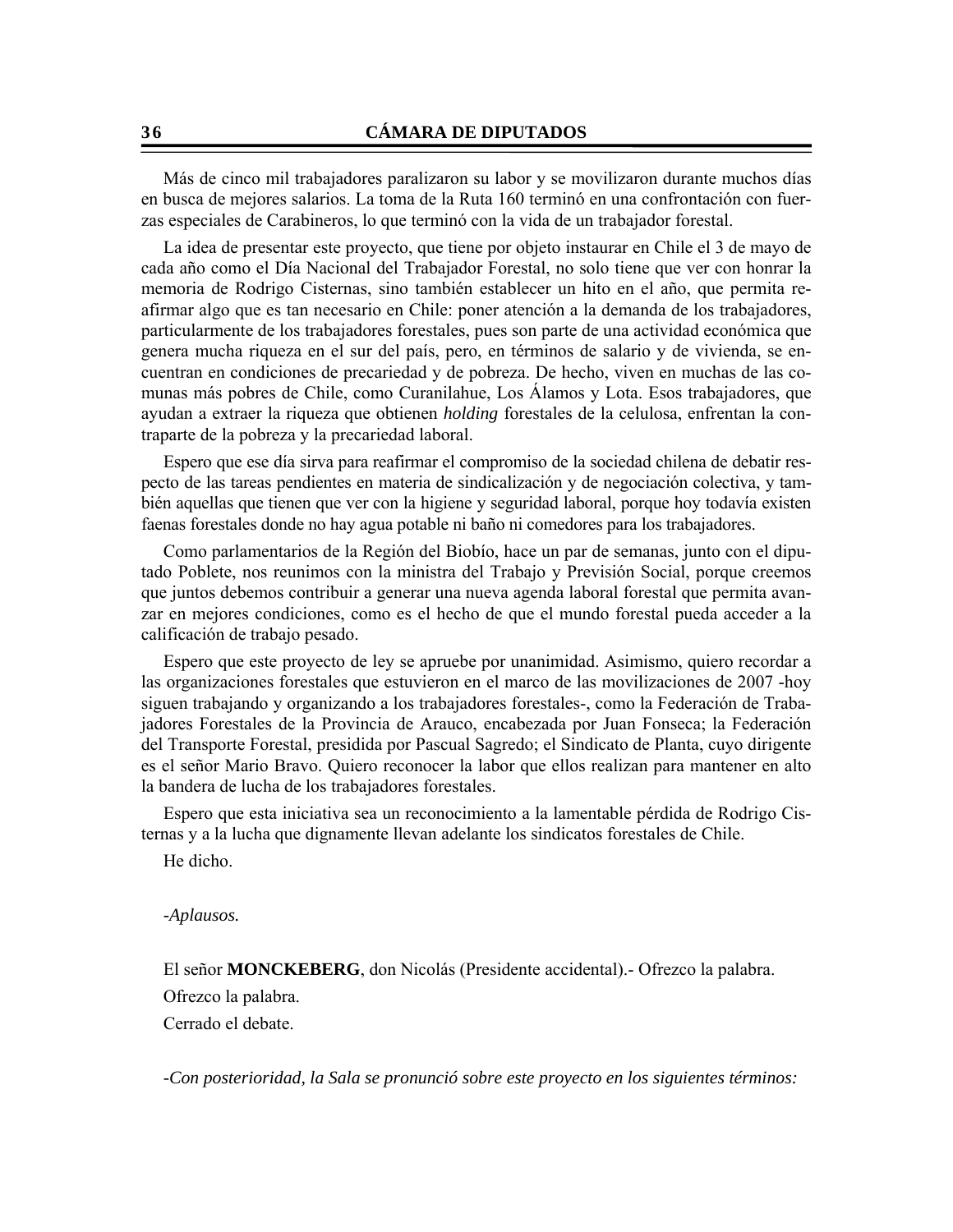El señor **CORNEJO** (Presidente).- Corresponde votar la observación formulada por el entonces Presidente de la República, señor Sebastián Piñera Echenique, al proyecto de ley que establece el Día Nacional del Trabajador Forestal.

Hago presente a la Sala que la Comisión de Cultura, Arte y Comunicaciones propone aprobarla.

En votación.

*-Efectuada la votación en forma económica, por el sistema electrónico, dio el siguiente resultado: por la afirmativa, 93 votos; por la afirmativa, 0 voto. Hubo 1 abstención.* 

#### El señor **CORNEJO** (Presidente).- **Aprobada.**

#### *-Votaron por la afirmativa los siguientes señores diputados:*

Álvarez Vera Jenny; Andrade Lara Osvaldo; Arriagada Macaya Claudio; Barros Montero Ramón; Bellolio Avaria Jaime; Berger Fett Bernardo; Boric Font Gabriel; Browne Urrejola Pedro; Cariola Oliva Karol; Carmona Soto Lautaro; Carvajal Ambiado Loreto; Ceroni Fuentes Guillermo; Chahin Valenzuela Fuad; Chávez Velásquez Marcelo; Cicardini Milla Daniella; Coloma Alamos Juan Antonio; De Mussy Hiriart Felipe; Espejo Yaksic Sergio; Espinosa Monardes Marcos; Espinoza Sandoval Fidel; Farcas Guendelman Daniel; Farías Ponce Ramón; Fernández Allende Maya; Flores García Iván; Fuentes Castillo Iván; Godoy Ibáñez Joaquín; González Torres Rodrigo; Gutiérrez Gálvez Hugo; Hernández Hernández Javier; Hernando Pérez Marcela; Hoffmann Opazo María José; Jackson Drago Giorgio; Jaramillo Becker Enrique; Jarpa Wevar Carlos Abel; Jiménez Fuentes Tucapel; Kast Rist José Antonio; Kast Sommerhoff Felipe; Kort Garriga Issa; Lavín León Joaquín; Lemus Aracena Luis; Letelier Norambuena Felipe; Lorenzini Basso Pablo; Macaya Danús Javier; Martínez Labbé Rosauro; Melero Abaroa Patricio; Melo Contreras Daniel; Meza Moncada Fernando; Mirosevic Verdugo Vlado; Molina Oliva Andrea; Monsalve Benavides Manuel; Morales Muñoz Celso; Morano Cornejo Juan Enrique; Nogueira Fernández Claudia; Norambuena Farías Iván; Núñez Arancibia Daniel; Núñez Urrutia Paulina; Ojeda Uribe Sergio; Ortiz Novoa José Miguel; Pascal Allende Denise; Paulsen Kehr Diego; Pérez Lahsen Leopoldo; Pilowsky Greene Jaime; Poblete Zapata Roberto; Rathgeb Schifferli Jorge; Rincón González Ricardo; Rivas Sánchez Gaspar; Robles Pantoja Alberto; Rocafull López Luis; Rubilar Barahona Karla; Sabag Villalobos Jorge; Sabat Fernández Marcela; Saffirio Espinoza René; Saldívar Auger Raúl; Sandoval Plaza David; Schilling Rodríguez Marcelo; Sepúlveda Orbenes Alejandra; Silber Romo Gabriel; Soto Ferrada Leonardo; Squella Ovalle Arturo; Tarud Daccarett Jorge; Teillier Del Valle Guillermo; Torres Jeldes Víctor; Trisotti Martínez Renzo; Turres Figueroa Marisol; Ulloa Aguillón Jorge; Urízar Muñoz Christian; Urrutia Bonilla Ignacio; Urrutia Soto Osvaldo; Vallejo Dowling Camila; Vallespín López Patricio; Venegas Cárdenas Mario; Verdugo Soto Germán; Walker Prieto Matías.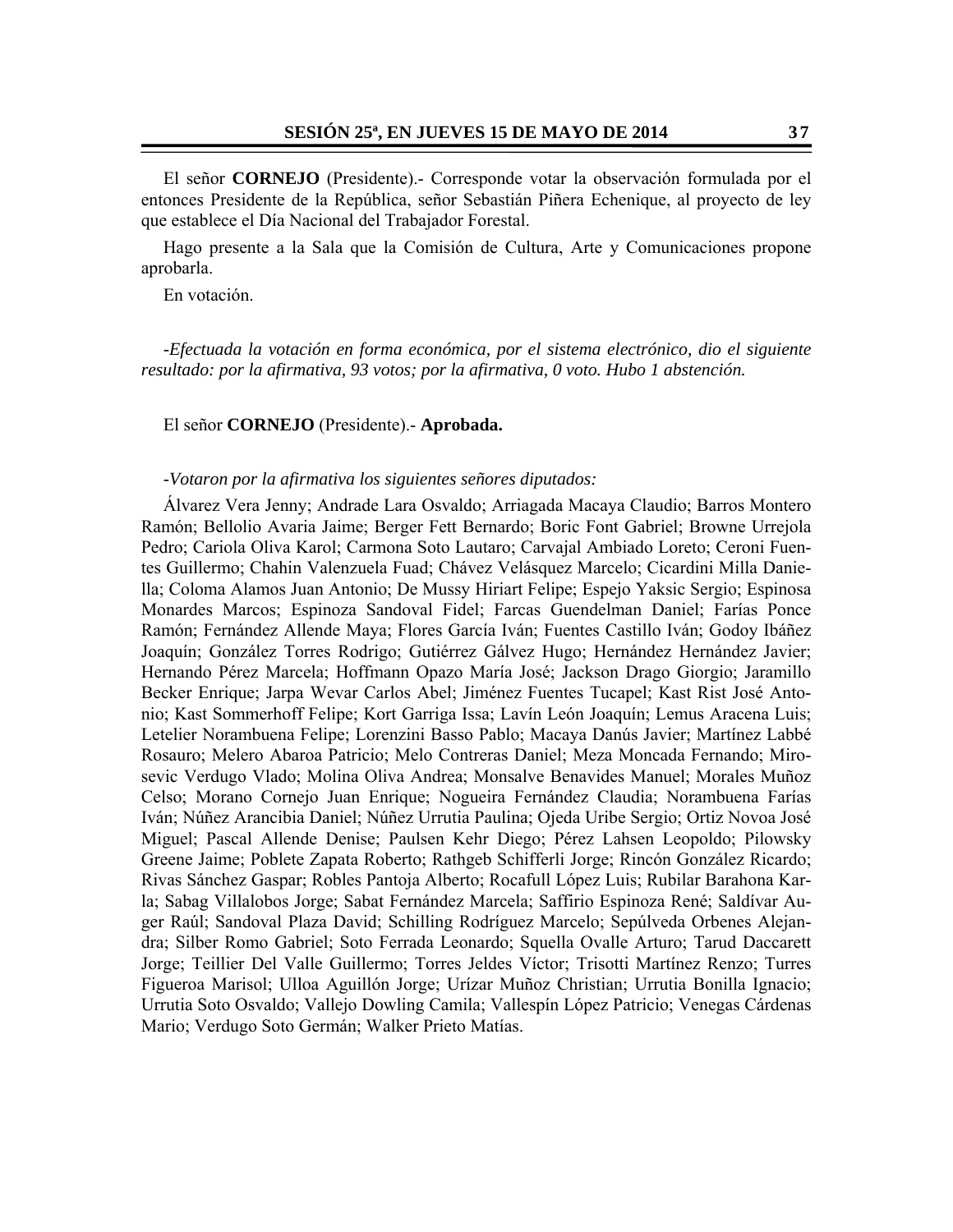*-Se abstuvo la diputada señora* Provoste Campillay Yasna.

El señor **CORNEJO** (Presidente).- Despachado el proyecto.

### **ERECCIÓN DE MONUMENTOS EN MEMORIA DE EXDIPUTADA GLADYS MARÍN MILLIE (PRIMER TRÁMITE CONSTITUCIONAL. BOLETÍN N° 7523‐24)**

El señor **MONCKEBERG**, don Nicolás (Presidente accidental).- Corresponde tratar el proyecto de ley, iniciado en moción, que autoriza erigir monumentos en memoria de la exdiputada señora Gladys Marín.

Diputado informante de la Comisión de Cultura, Artes y Comunicaciones es el señor Guillermo Teillier.

#### *Antecedentes:*

*-Moción, sesión 1ª de la legislatura 359ª, en 15 de marzo de 2011. Documentos de la Cuenta N° 7.* 

*-Informe de la Comisión de Cultura, Artes y Comunicaciones, sesión 20<sup>ª</sup> de la presente legislatura, 6 de mayo de 2014. Documentos de la Cuenta N° 15.* 

El señor **MONCKEBERG**, don Nicolás (Presidente accidental).- Tiene la palabra el diputado informante.

El señor **TEILLIER** (de pie).- Señor Presidente, honorable Cámara, con especial satisfacción paso a informar sobre el siguiente proyecto de ley.

La Comisión de Cultura, Artes y Comunicaciones pasa a informar, en primer trámite constitucional y primero reglamentario, sobre el proyecto de ley de iniciativa de las diputadas señoras Cristina Girardi y Clemira Pacheco, de los diputados señores Sergio Aguiló, Marcos Espinosa, Hugo Gutiérrez, Gustavo Hasbún y Patricio Vallespín; de los exdiputados señores Enrique Accorsi y Orlando Vargas, y de quien habla, Guillermo Teillier, mediante el cual se autoriza erigir monumentos en memoria de la exdiputada señora Gladys Marín Millie.

La idea matriz o fundamental del proyecto es rendir homenaje a la exdiputada señora Gladys Marín Millie por su destacada trayectoria como formadora de juventudes y dirigente social y política, y su reconocida acción en la defensa de los derechos universales de las personas.

Los integrantes de la comisión compartieron los fundamentos tenidos a la vista por los autores de la iniciativa, porque coincidieron en expresar que el proyecto rinde un justo homenaje a la consecuencia y valentía con la que la exdiputada señora Gladys Marín se desempeñó en la vida pública y luchó por sus ideales políticos; particularmente, su huella dejada como dirigente de juventudes, impulsando su participación tanto en manifestaciones ciudadanas para hacer valer sus derechos como a través de su aporte al desarrollo de la nueva canción chilena, de revistas de connotación juvenil y de conjuntos de baile, teatro y música.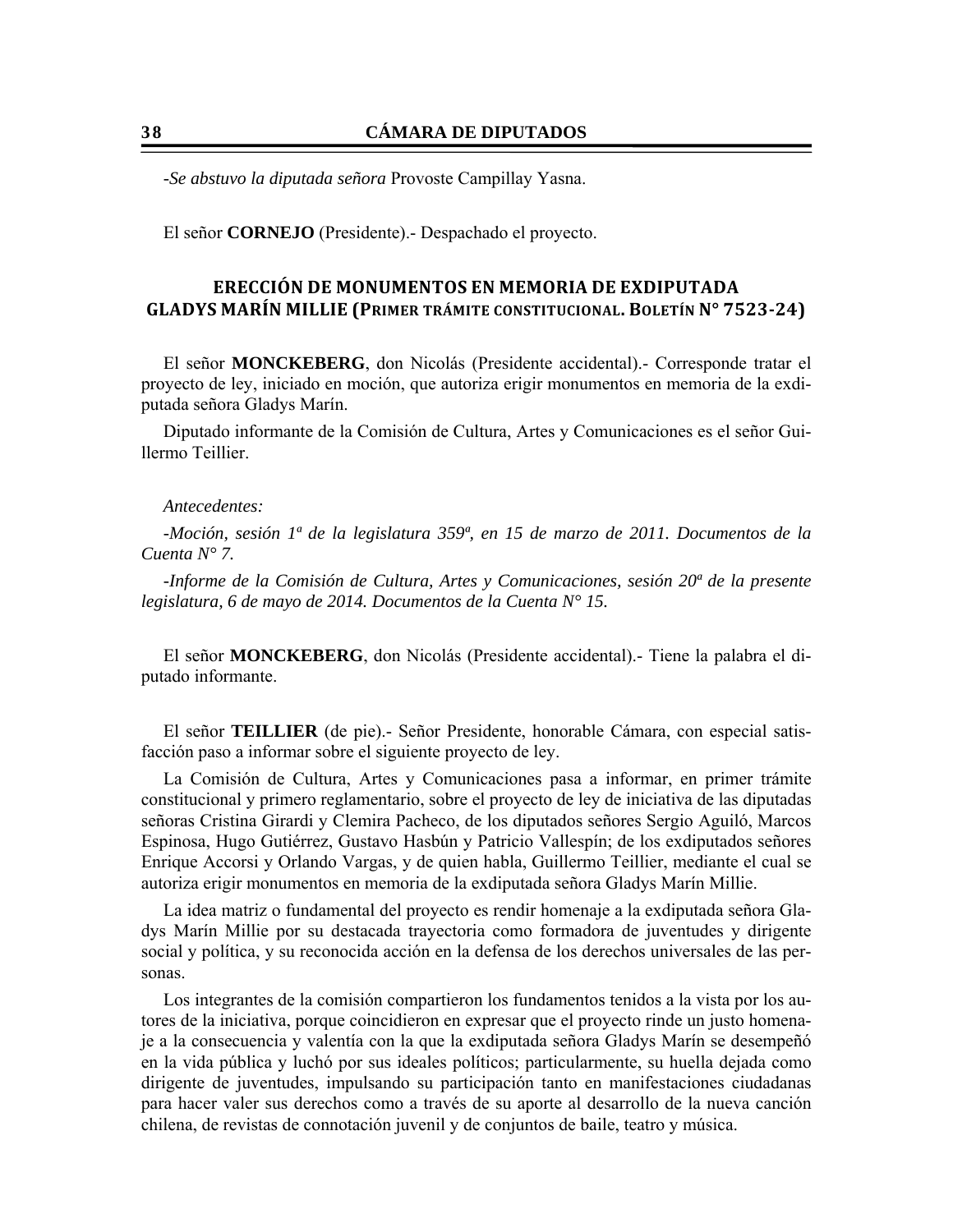Es una feliz coincidencia que se discuta el proyecto en estos tiempos, cuando la juventud chilena se manifiesta masivamente por objetivos que la representen en sus necesidades y anhelos de vida.

Como parlamentaria, su aporte fue no solo en el plano legislativo, ya que promovió leyes que favorecieron a los más postergados y defendió los derechos de los trabajadores. Su principal preocupación fue estar en contacto permanente con el pueblo, ayudándole a organizarse, a buscar solución a sus problemas y, muchas veces, encabezando con ellos luchas, como en el caso de las tomas de terrenos para los sin casa, como lo es la población La Victoria de la comuna de Pedro Aguirre Cerda.

En 1965 fue elegida diputada -la más joven del Parlamento- por el Segundo Distrito de Santiago. Participó en las Comisiones de Educación Pública, Relaciones Exteriores, Gobierno Interior, Economía, Asuntos Médicos Sociales e Higiene y Deporte. Fue reelegida en 1969 por el mismo distrito. En 1973 fue elegida diputada por el Primer Distrito de Santiago y pasó a ser una activa partidaria del programa y del gobierno del Presidente Salvador Allende. Entre las mociones que presentó y que fueron promulgadas como ley se cuentan la ley Nº 16.537, de 12 de septiembre de 1966, sobre contratación de obreros de aseo y jardín para la Municipalidad de Conchalí, y la ley Nº 17.412, de 3 de marzo de 1971, sobre títulos de dominio para los pobladores de Nueva Matucana.

Después del golpe militar debió salir al exilio forzoso; volvió en 1979 y se puso a la cabeza del equipo de dirección interior del Partido Comunista de Chile para transformarse en una figura señera de la lucha por los derechos humanos, la democracia y contra la dictadura. Recordemos que en 1976, sufrió la desaparición de su esposo Jorge Muñoz, dirigente del PC, quien aún permanece desaparecido.

En 1994 fue elegida secretaria general del Partido Comunista de Chile. Su lucha por la ampliación de los derechos democráticos y en pro de la participación más directa del pueblo en los asuntos de Estado, la relevó como una activista contra la exclusión y la discriminación política y social para revertir las profundas desigualdades que aquejan a la sociedad. Como tal, fue candidata a senadora y también a la Presidencia de la República. En 1996 hizo el primer llamado a conformar un gran acuerdo político para reformar la Constitución, la ley electoral binominal y las leyes laborales, temas respecto de los cuales hoy tenemos la seguridad de que pueden plasmarse en un programa de transformaciones democratizadoras y de justicia social en nuestro país.

En el terreno internacional, fue permanente su solidaridad con los pueblos en la lucha por su independencia y libertad; con la causa de los campesinos, los pueblos originarios, los sin tierra, los sin casa; por los derechos de la mujer y el niño, y por el reconocimiento de la diversidad sexual y sus derechos. Fue participante en el Foro de Sao Paulo y en el Foro de Porto Alegre.

Consagró su vida a luchar por la libertad, la democracia y la justicia social para su pueblo, para los trabajadores y sus familias, como quedó establecido en una de sus obras, denominada "La vida es hoy".

El domingo 6 de marzo de 2005, falleció víctima de un tumor cerebral en su casa de Lo Cañas, en la comuna de La Florida, Santiago. Fue operada en Suecia y en Cuba en una dura lucha por su vida. Fue despedida en un multitudinario y conmovedor homenaje, uno de los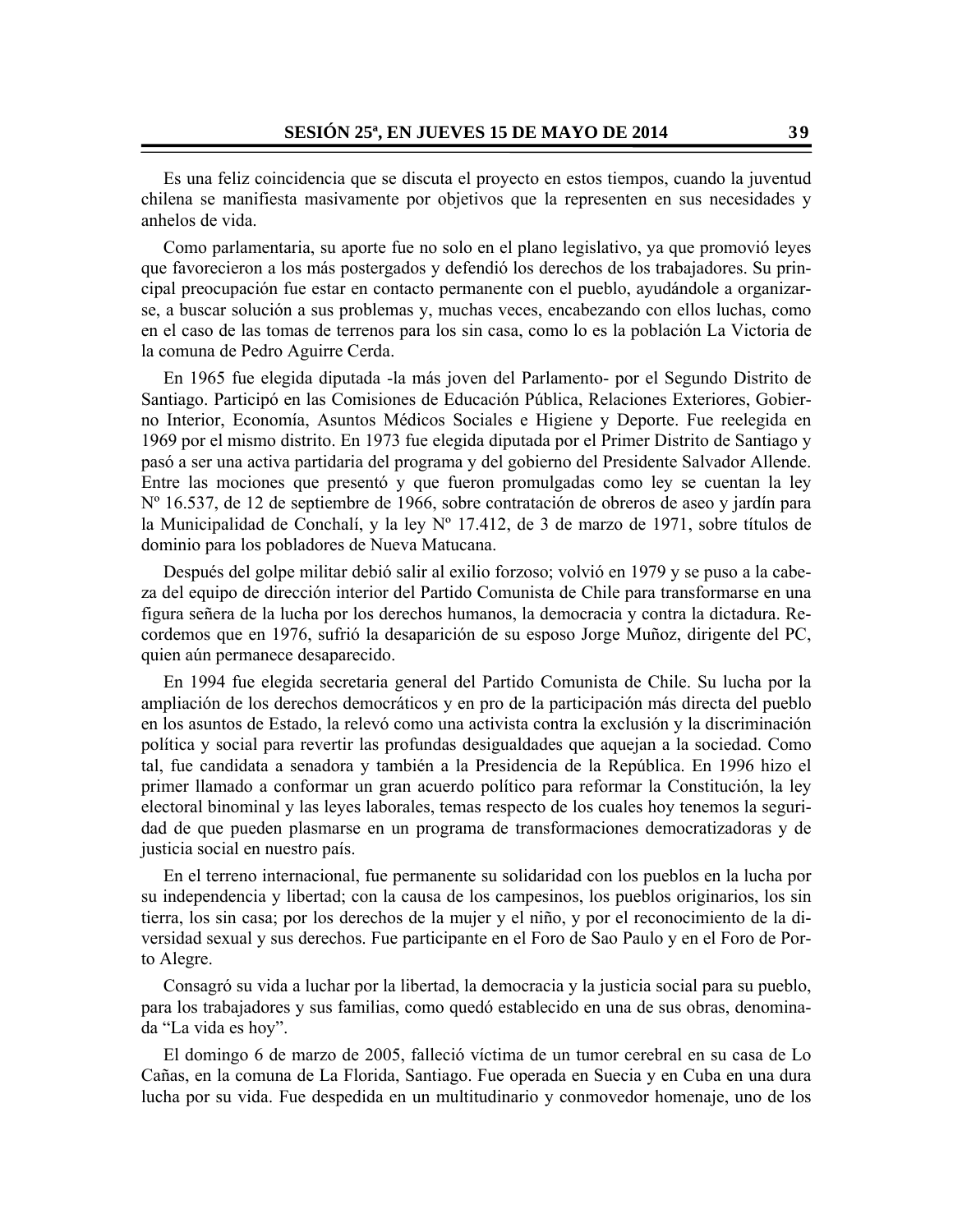más concurridos de nuestro país. El gobierno de Chile declaró dos días de duelo oficial. A la sazón, era Presidenta del Partido Comunista de Chile.

La Comisión valoró y destacó que el proyecto haya concitado pleno acuerdo con la idea de legislar, porque demuestra que, a pesar de la diversidad política existente entre sus integrantes, primó el reconocimiento a la labor de una mujer luchadora que logró imponerse en el país abriendo importantes debates en la sociedad, lo que constituye un ejemplo a seguir, particularmente para las mujeres que se desempeñan en el ámbito político y social.

Por lo anterior, la Comisión, luego de compartir los objetivos y fundamentos tenidos en consideración por la moción, procedió a dar su aprobación a la idea de legislar por la unanimidad de cinco de sus integrantes presentes, diputada señora Maya Fernández y diputados señores Ramón Farías, Issa Kort, Jorge Rathgeb y Guillermo Teillier.

Respecto de los seis artículos que contiene el proyecto, la Comisión aprobó diversas indicaciones presentadas, las que solo tuvieron como propósito precisar su espíritu.

En definitiva, el texto que se somete a consideración en esta Sala y que fue aprobado en la Comisión por unanimidad, se refiere a lo siguiente:

Primero, autorizar la erección de monumentos en las ciudades que determine la Comisión que se crea en esta ley en proyecto, en memoria de la exdiputada señora Gladys Marín Millie.

Segundo, establecer que las obras se financiarán mediante donaciones privadas y erogaciones populares obtenidas mediante colectas públicas.

Tercero, crear un fondo para recibir las erogaciones que se señalan.

Cuarto, instalar una comisión ejecutora, la que estará constituida por un diputado patrocinante de la moción elegido por mayoría de ellos, dentro de los sesenta días siguientes a la publicación de esta futura ley; un representante de la Fundación Gladys Marín Millie, un representante del Partido Comunista de Chile y el secretario ejecutivo del Consejo de Monumentos Nacionales.

Una vez que la comisión determine el sitio donde se erigirán los monumentos, se incorporará a ella el alcalde de la comuna respectiva.

Quinto, señalar las funciones que tendrá la comisión especial creada para tal efecto, en sentido amplio, de manera de poder realizar todas las que sean necesarias para concretar las obras.

Sexto, consignar que, ante la eventualidad de resultar excedentes una vez concluidas las obras, será la comisión que se crea la encargada de decidir su destino.

Por todo lo anterior, agradezco la unanimidad que se produjo en la Comisión de Cultura y solicito a la honorable Sala aprobar la iniciativa sin más trámite.

He dicho.

El señor **GONZÁLEZ** (Vicepresidente).- En discusión el proyecto.

Tiene la palabra la diputada señorita Karol Cariola.

La señorita **CARIOLA** (doña Karol).- Señor Presidente, por su intermedio, saludo y felicito esta importante iniciativa de la Comisión de Cultura, que solicita a esta Cámara la auto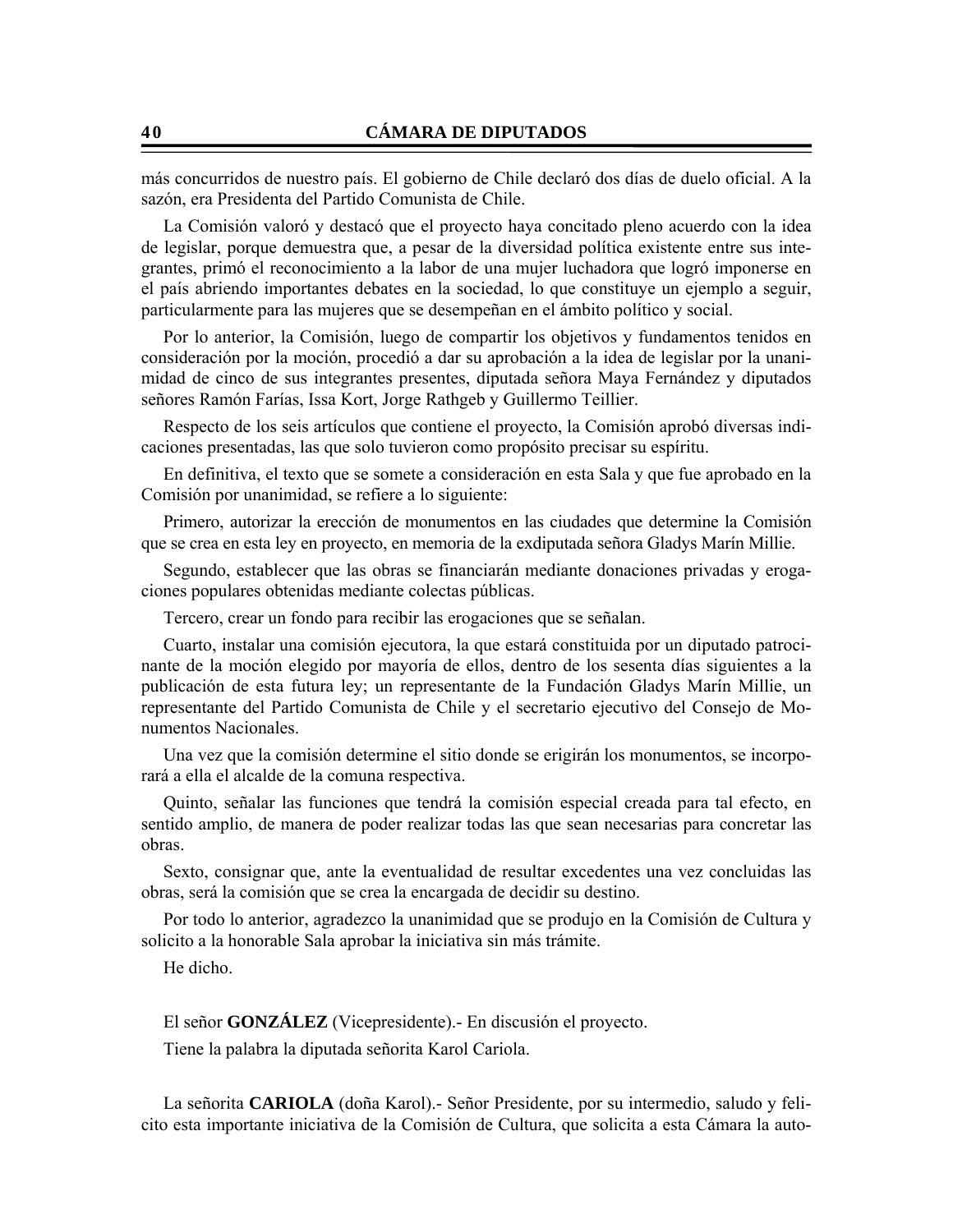rización para erigir monumentos en memoria de una gran luchadora social y diputada: nuestra compañera Gladys Marín.

Gladys fue un ejemplo de consecuencia y valentía en cada una de las banderas que ella levantó por su partido, por sus organizaciones y por su pueblo. Defendió y luchó decididamente por los derechos de los trabajadores y de su clase, por los derechos humanos y por las diversas conquistas sociales de los distintos movimientos de los cuales fue parte. Gladys les decía a los trabajadores, a los más humildes y a los más golpeados -por quienes sentimos el mayor respeto-, que son ellos los que tienen la razón y no los que sostienen con egoísmo valores artificiales.

Hoy somos miles los que nos identificamos con la inagotable lucha de Gladys, una mujer valiente que desde su juventud demostró sus agallas y su fuerza. Hija de un padre campesino y una madre profesora, provenía de un pueblo al sur de la Región del Maule. Rompiendo todos los paradigmas y limitaciones territoriales, sociales y políticas, a sus 24 años Gladys, además de ser una de las diputadas más jóvenes de esta Cámara, lideraba a las juventudes comunistas de Chile.

Me siento orgullosa de pertenecer a las filas de la Juventud Comunista, que dirigió esta valiente mujer, y hoy, además, tener el honor de ser su secretaria general.

Gladys se hubiese identificado con las mismas batallas que hoy nos convoca a los jóvenes a ser vanguardia de las luchas y transformaciones. La lucha social, donde la juventud ha sido un actor fundamental, ha roto todos los límites de lo posible. Si Gladys estuviera aquí hoy, no me cabe duda de que estaría marchando en cada una de las manifestaciones que los estudiantes han hecho en la calle por una justa educación pública, gratuita y de calidad.

Hoy vibraría al ver cómo esta Cámara de Diputados da debates como los que estamos dando; debates reales para reconstruir nuestra democracia. Gladys fue una luchadora incansable por recuperar la democracia y derrotar a la dictadura. Desde el primer día habló de la importancia y necesidad que había de plantearnos una nueva Constitución democrática para nuestro país. Desde el primer día dijo y fue insistente en plantear la importancia de terminar con el sistema electoral binominal que nos había impuesto la dictadura militar para mantener un *statu quo* como el que se mantuvo por años. Desde el primer día dijo que era necesario tener una educación pública gratuita y de calidad para todos los chilenos, sin discriminación.

Levantar un monumento es hablar principalmente de una obra artística, de una obra arquitectónica que tiene un valor histórico y social para las distintas personas que se sienten convocadas a erigirlo. Para mí, Gladys merece esto y mucho más: merece el reconocimiento de todas y todos los chilenos que hemos formado parte de la reconstrucción de la democracia, que todavía tiene tantas debilidades.

Hubo un reconocimiento transversal de nuestro pueblo a su partida. Más de un millón de personas la acompañamos hasta el Cementerio General, donde fueron dejados sus restos. Hoy la recordamos con alegría. La recordamos con alegre rebeldía, sobre todo aquellos que somos parte de la herencia y el legado que Gladys nos dejó, no solo en sus acciones, sino, por sobre todo, en sus ideas.

Hago un llamado a aprobar este proyecto, que hace alusión a una mujer que decía algo tan importante como que "porque amamos la vida y luchamos por ella, aun en sus más oscuras circunstancias, debemos seguir en el pie firme de llevar adelante las transformaciones que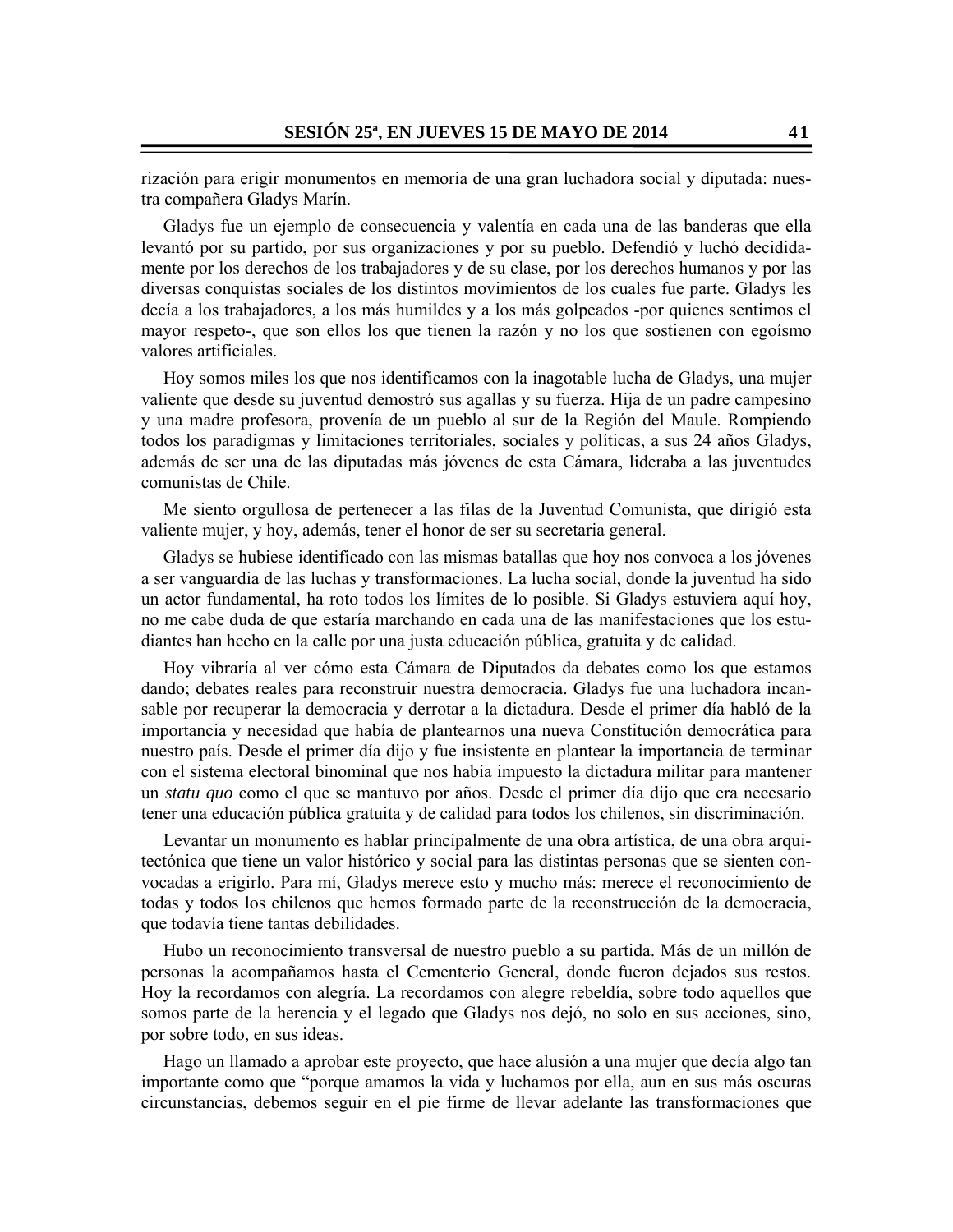nuestro país necesita"; este país por el que Gladys luchó y al que tanto amaba, incluso en sus más oscuras circunstancias y sus más difíciles momentos.

Esperamos que la Cámara se pronuncie a favor de este proyecto que estamos levantando, porque creemos justo y necesario reconocer, sobre todo, a aquellas mujeres líderes que han sido un ejemplo en las transformaciones de nuestro país.

He dicho.

*-Aplausos.* 

El señor **CARMONA** (Vicepresidente).- Tiene la palabra el diputado Marcos Espinosa.

El señor **ESPINOSA** (Marcos).- Señor Presidente, honorables diputadas y diputados, me siento muy orgulloso de ser también autor de esta moción, que busca fundamentalmente hacer trascender la figura política y social de una gran mujer: Gladys Marín.

Con la vida de Gladys sucede como con la de Chile: no hay acontecimiento en las décadas que no implique una huella mutua. De Curepto a Sarmiento, de Lonquimay a Ránquil. La de Gladys es una historia de pueblos y de elegidos, donde la inteligencia y las convicciones son astros de un especial sistema: la militancia humilde. Irse al exilio, perder a su compañero, la clandestinidad, tener a los hijos cerca y no poder verlos. "El espejismo para otros del regreso a la democracia, o sea, los fragores constantes de su existencia, alimentan su extensa cultura de la sensibilidad". Estas breves palabras del cantautor cubano Silvio Rodríguez, apuntan al núcleo de la vida de esta chilena, a cuyo funeral, el 8 de marzo de 2005, concurrió alrededor de un millón de personas.

La vida de Gladys Marín, en su dimensión política, fue fecunda. Como parlamentaria, su aporte no fue solo en el plano legislativo, promoviendo leyes que favorecieran a las mayorías de trabajadoras y trabajadores y a los más postergados, defendiendo siempre el derecho de los mismos; su principal preocupación fue estar en contacto permanente con el pueblo, ayudándole a organizarse, a buscar solución a sus problemas y, muchas veces, encabezando con ellos las luchas, como en el caso de las tomas de terreno.

En 1965 es elegida como la diputada más joven del Parlamento, por el Segundo Distrito de Santiago. Participó, como ya se ha mencionado, en las comisiones de Educación Pública, de Relaciones Exteriores y de Gobierno Interior.

En nombre de la bancada del Partido Radical Social Demócrata, queremos manifestar nuestro reconocimiento a la figura de Gladys Marín y a la impronta que ha dejado en este Parlamento y en la historia política chilena.

Sin lugar a dudas, vamos a votar a favor esta moción, que busca poner en valor la figura de esta señera dirigente política del Partido Comunista.

He dicho.

*-Aplausos.*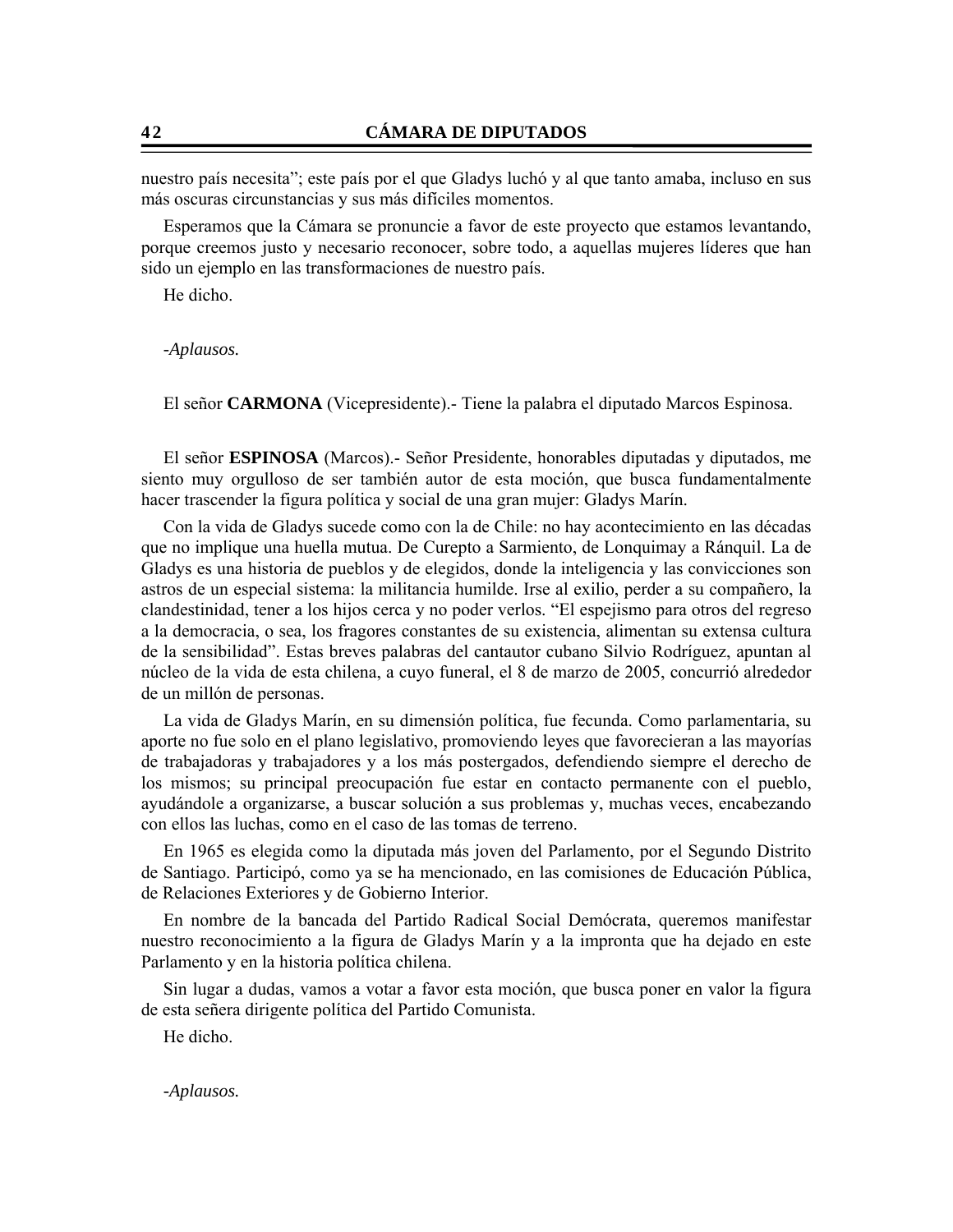#### El señor **CARMONA** (Vicepresidente).- Tiene la palabra el diputado Sergio Ojeda.

El señor **OJEDA**.- Señor Presidente, mi bancada va a apoyar este proyecto en todas sus partes. Lo va a hacer porque es de justicia y representa el sentir y reconocimiento de todos nosotros, como bancada, situación que, creo, ocurrirá también con los demás diputados.

Es difícil ser líder, sobre todo cuando el mundo es complejo y la efervescencia social a veces no da claridad, provoca incertidumbre y no otorga los espacios para defender las ideas; pero para Gladys Marín no fue problema. Ella fue única. Ella sí pudo hacerlo: en la calle, en las universidades, en el Parlamento. ¡Claro!, ella fue una líder, sobre todo en su época, cuando la mujer recién comenzaba a surgir y resurgir entre la discriminación y la exclusión. Fue diputada y también candidata presidencial y al Senado. Fue una mujer muy valiente, la primera que enfrentó a la dictadura. Fue la primera que presentó querellas para que se castigaran los crímenes y se persiguiera la responsabilidad por las violaciones a los derechos humanos. Fue una gran mujer; más que una líder, un símbolo de lucha. Demostró que la mujer tiene las fuerzas y la mística para encauzarse y defender valores. Luchó por la justicia social, la defensa en favor de los derechos de la mujer, los derechos humanos; su asistencia a los pobladores, periódicamente y día a día, y la interpretación cabal y ardorosa en la defensa de los ideales de la juventud. Esos fueron sus mejores testimonios; eso es lo que hoy puede ofrecer como recuerdo y como imagen esta gran mujer.

Sufrió con la pérdida de su esposo, Jorge Muñoz, y con la separación de sus hijos, lo que encendió aún más su espíritu para no decaer, sino, por el contrario, aumentar su ímpetu para hacer que lo que ocurrió y estaba ocurriendo no siguiera sucediendo y nunca más volviera a ocurrir.

Gladys Marín luchó por la gente, luchó por todos los demás y no se amilanó ante nadie. Fue del Partido Comunista, un partido amigo con el que hoy compartimos responsabilidades de Gobierno y con el que también, durante la época de la dictadura, en la base social estuvimos luchando por recuperar nuestra democracia. Ahí fue secretaria general y ocupó varios cargos. Debo agregar que, en esos tiempos, los dirigentes y la militancia sufrieron la más brutal y violenta represión, que incluyó la muerte y desaparición de muchos de ellos.

Señor Presidente, un monumento es lo máximo, sobre todo si surge del sentimiento de la comunidad y si es consecuencia del acuerdo del Parlamento chileno, que representa a todas las fuerzas políticas del país y que no debe distinguir entre partidos políticos cuando se trata de virtudes humanas y de personas que entregan o que son ejemplos de lucha.

Un monumento es un símbolo, para que cada persona que pase por su lado recuerde, venere a esa persona y medite; para que nunca se le olvide. ¿Cómo olvidar a una persona como Gladys Marín? ¿Cómo olvidar a tantos otros que hemos recordado en el Congreso Nacional?

Será un monumento para recordarla y situarla como símbolo del ideal que debe animar a cada ser humano en cuanto a integrarse y luchar por los demás. Hoy es muy difícil luchar por los demás, porque en la actualidad muchos luchan por sí mismos y para sí mismos.

Porque ella se entregó por los demás, Chile entero lo agradeció y le rindió un gran homenaje, un gran tributo de gratitud, en un funeral multitudinario, de los más grandes que se han visto en el país.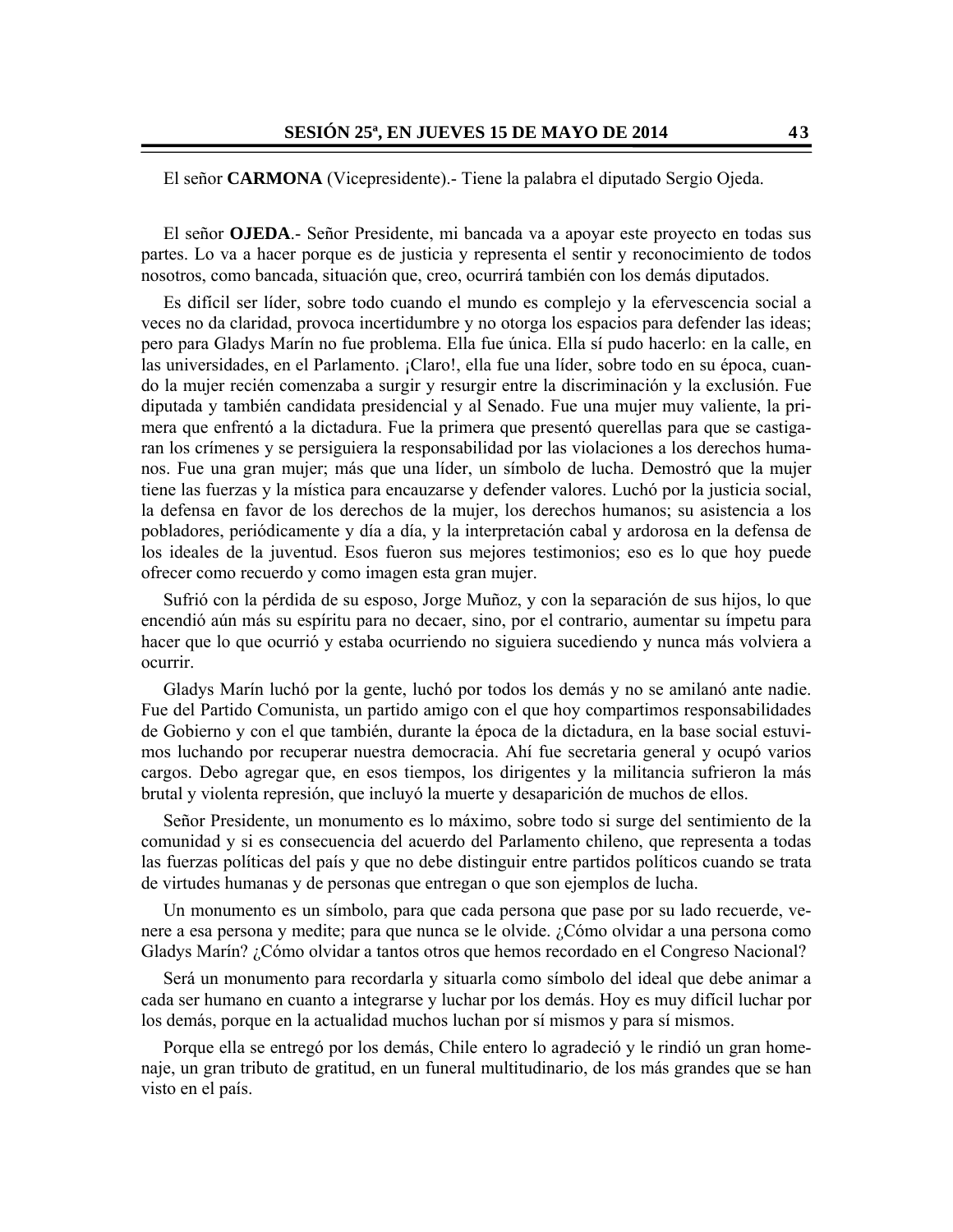Por ello, como un homenaje en memoria de Gladys Marín, anuncio que votaré a favor la iniciativa, con la emoción, el recuerdo y el reconocimiento que yo y tantos otros tenemos por esta gran mujer.

He dicho.

-*Aplausos.* 

El señor **CARMONA** (Vicepresidente).- Tiene la palabra el diputado señor Jaime Bellolio.

El señor **BELLOLIO**.- Señor Presidente, en primer lugar, permítame saludar y felicitar a nuestros jóvenes deportistas presentes en las tribunas.

#### *(Aplausos)*

Quiero decirles que los envidio un poco. Fui atleta y competí hasta el segundo año de universidad.

Vengo de un debate en la Comisión de Educación. Ojalá que cuando conversemos sobre educación, incorporemos el valor que tiene el deporte. No se mide en la PSU ni en el Simce, pero enseña resiliencia, trabajo en equipo, concentración, planificación y cultivo del espíritu. Es lo que hoy necesitan los profesionales en Chile.

#### *(Aplausos)*

Respecto del tema que nos atañe, es más que evidente que no comparto las ideas, ni la forma de expresarlas, de Gladys Marín y del Partido Comunista. Tenemos profundas diferencias en la visión de la sociedad, del ser humano y de los derechos humanos. Defiendo siempre los derechos humanos y condeno sus violaciones en el pasado y hoy. Para ello hay que ser coherente.

Creo en la democracia; en una democracia donde hay diversidad y complejidad, donde las distintas opiniones deben ser respetadas, pues vivimos en una sociedad multicultural.

A pesar de que no pienso como lo hacía la señora Gladys Marín ni como lo hace el Partido Comunista, creo en el debate público. Por tanto, me parece legítimo que la sociedad quiera levantar un monumento a una persona como ella. Con todo, me gustaría preguntar si quienes presentaron esta moción tendrían mi posición si se tratara de Jaime Guzmán. Estimo que no, pero no me importa.

Voy a votar a favor de que se erija un monumento a Gladys Marín, porque creo en la democracia, en los derechos humanos y en una sociedad multicultural.

He dicho.

-*Aplausos.*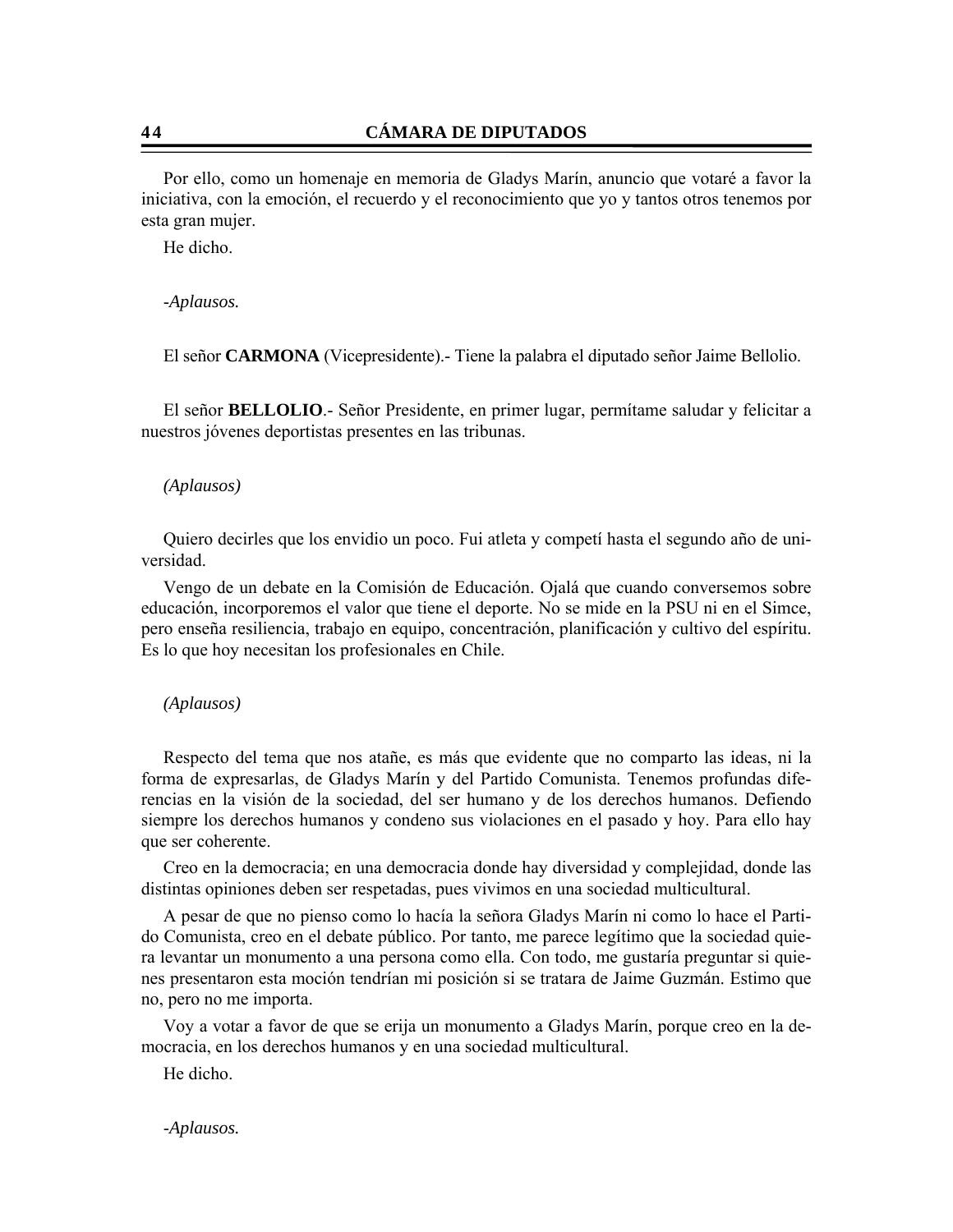El señor **CORNEJO** (Presidente).- Tiene la palabra el diputado señor Roberto Poblete.

El señor **POBLETE**.- Señor Presidente, la bancada socialista me indica -me exige- que debo saludar a los dirigentes que nos acompañan en las tribunas y, por supuesto, a los jóvenes deportistas que son un orgullo para nuestro país.

Gracias por acompañarnos.

*(Aplausos).* 

Queremos saludar en doña Gladys Marín Millie a la mujer chilena trabajadora, talentosa, sencilla y marcada para ser una dirigente señera. Lo demostró desde su Curepto natal, allá en la Séptima Región; luego en Sarmiento y posteriormente en Talagante.

Voy a señalar algunos datos de su biografía.

Cuando todavía era una estudiante, participó activamente en movimientos juveniles cristianos. Llegó a ser presidenta de la Acción Católica de Talagante.

Más tarde, cuando partió a Santiago para estudiar en la Escuela Normal, fue elegida presidenta de la Federación de Estudiantes Normalistas, que tenía como reivindicación principal la lucha por modificar los vetustos criterios pedagógicos de las escuelas normales.

Avanzando en el tiempo, en 1963, Gladys Marín asumió como dirigente del comando juvenil de Salvador Allende, donde impulsó múltiples iniciativas en muchas ciudades del país, como la construcción de parques infantiles, canchas deportivas y lugares para pasear o bailar.

También en 1963, después de una conferencia nacional de las Juventudes Comunistas, Gladys Marín fue elegida secretaria general de dicha organización, sucediendo en el cargo a Mario Zamorano.

En 1965 fue elegida diputada por el Segundo Distrito de Santiago, el que en ese entonces comprendía las comunas de Renca, Conchalí, Recoleta, Independencia, Colina, Tiltil, Talagante, Curacaví, Quinta Normal y Barrancas. Fue reelegida; pero sobrevino el golpe de 1973 y, por decisión del Partido y contra su voluntad, se asiló en la embajada de Holanda en Santiago, donde permaneció ocho meses debido a que la Junta Militar se negaba a otorgarle un salvoconducto.

En 1976 cayó detenido su esposo, don Jorge Muñoz, cuyo paradero se desconoce hasta hoy.

Gladys Marín volvió a su tierra en 1978. Todos sabemos el intenso trabajo que realizó para restablecer un espacio democrático en nuestro país.

En 1994 fue elegida secretaria general del Partido Comunista, marcando historia como la única mujer en obtener el mayor cargo de un Partido Comunista en el mundo.

En 1998 fue proclamada candidata a la presidencia de la República, instalándose en la historia como la primera mujer en inscribir su postulación a la presidencia de este país.

En 2002 se celebró el XXII Congreso del Partido Comunista, en el que se modificaron los estatutos del partido para que Gladys Marín pudiera asumir un tercer mandato en esa colectividad.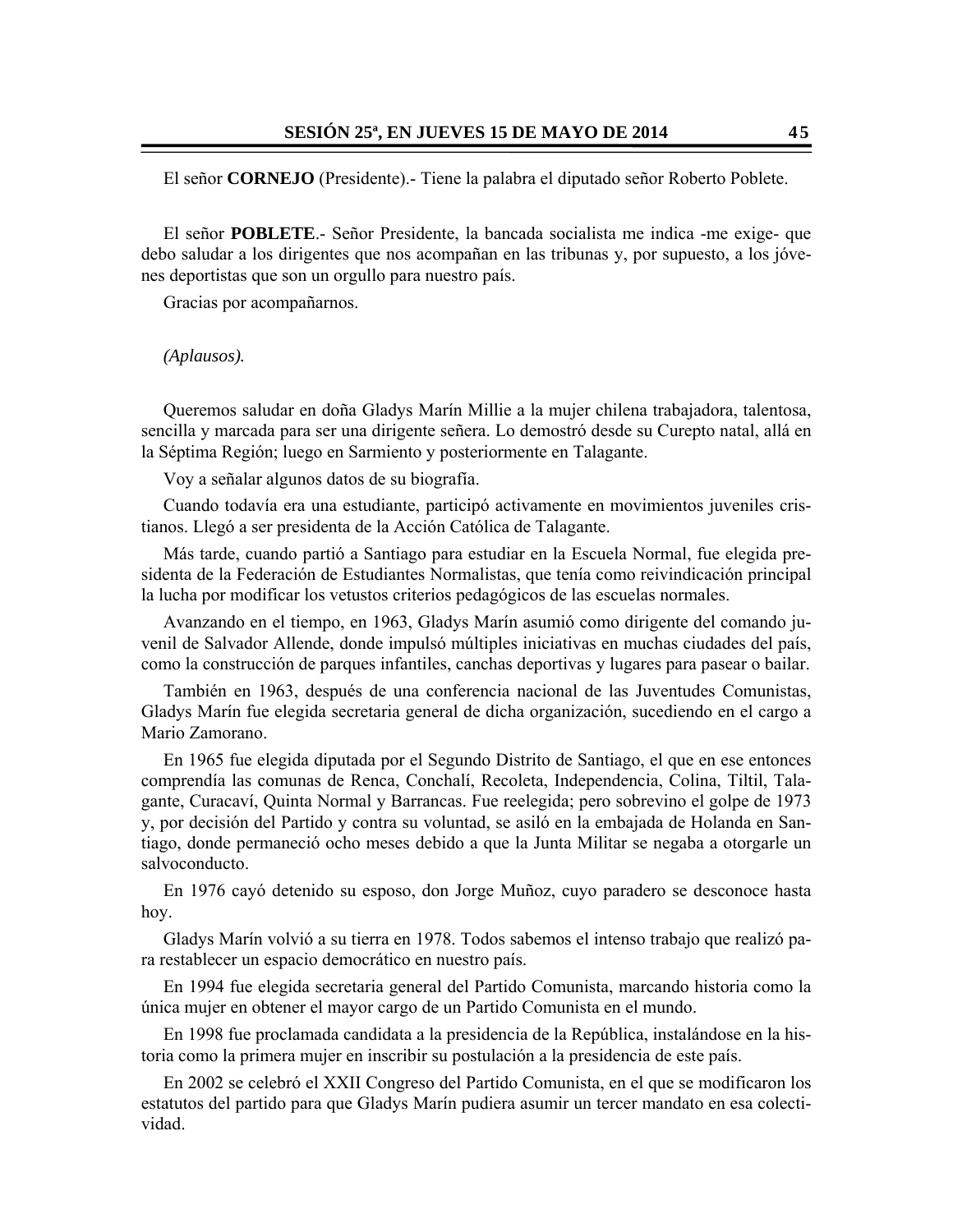El sábado 5 de marzo de 2005 y después de sufrir una enfermedad a causa de un tumor que fue tratado en Europa y luego en Cuba, entró en coma y falleció a la 01:00 horas de la madrugada del domingo 6 de marzo. Sus restos fueron trasladados a la exsede del Congreso Nacional en la capital del país, donde fueron multitudinariamente velados. El Presidente Ricardo Lagos decretó dos días de duelo nacional.

Saludamos a esta mujer que demostró, durante toda su vida, ser depositaria de un don y de una capacidad que puso al servicio de su pueblo.

Quiero terminar estas palabras con los siguientes versos de Isabel Parra:

"Yo conozco de tus días de tu figura pequeña que se agiganta y enseña noble razón de existir. Nadie nos podrá impedir trabajar por un futuro que aunque lejano es seguro porque la patria lo espera. Contigo brilla la estrella, querida Gladys Marín. Querida Gladys Marín contigo brilla la estrella.".

He dicho.

#### -*Aplausos.*

El señor **CORNEJO** (Presidente).- Ha terminado el tiempo destinado al Orden del Día. En consecuencia, la discusión del proyecto continuará en la sesión ordinaria del próximo lunes.

# **CONDICIONES ESPECIALES PARA APLICACIÓN DE ARTÍCULO 18 DE LA LEY N° 19.479 Y OTORGAMIENTO DE BONO COMPENSATORIO A EXFUNCIONARIOS Y FUNCIONARIOS DEL SERVICIO NACIONAL DE ADUANAS (PROPOSICIÓN DE LA COMISIÓN MIXTA. BOLETÍN N° 9113‐05)**

El señor **CORNEJO** (Presidente).- De conformidad con el acuerdo adoptado al comienzo de la sesión, corresponde votar sin discusión el informe de la Comisión Mixta recaído en el proyecto de ley que establece condiciones especiales transitorias para la aplicación del artícu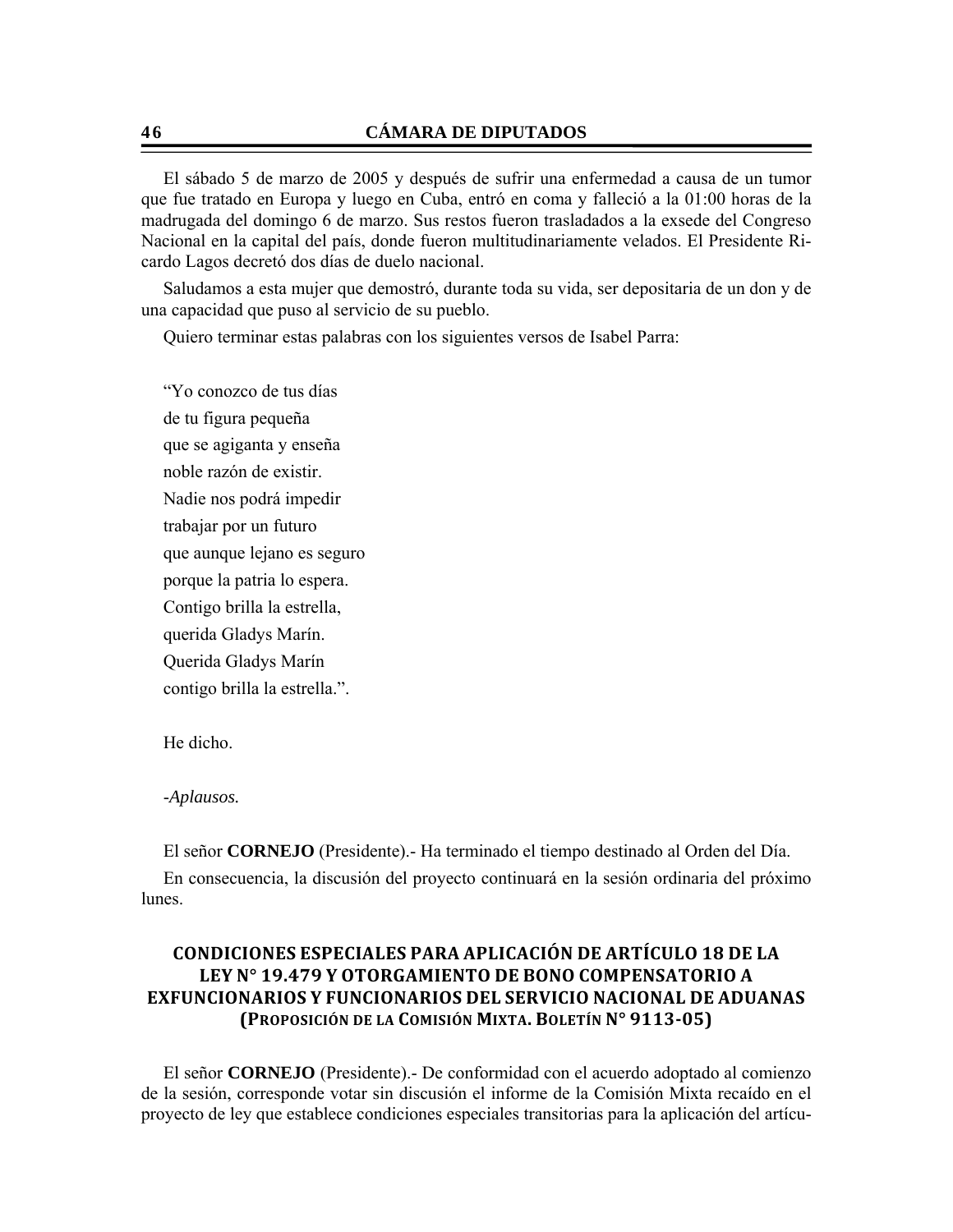lo 18 de la ley Nº 19.479 y faculta otorgar el bono compensatorio que indica a los funcionarios del Servicio Nacional de Aduanas.

#### *Antecedentes:*

*-Informe de la Comisión Mixta. Documentos de la Cuenta N° 3 de este boletín de sesiones.*

El señor **CORNEJO** (Presidente).- En votación.

*-Efectuada la votación en forma económica, por el sistema electrónico, dio el siguiente resultado: por la afirmativa, 96 votos. No hubo votos por la negativa ni abstenciones.* 

#### El señor **CORNEJO** (Presidente).- **Aprobado.**

#### *-Votaron por la afirmativa los siguientes señores diputados:*

Álvarez Vera Jenny; Andrade Lara Osvaldo; Arriagada Macaya Claudio; Barros Montero Ramón; Bellolio Avaria Jaime; Berger Fett Bernardo; Boric Font Gabriel; Browne Urrejola Pedro; Cariola Oliva Karol; Carmona Soto Lautaro; Carvajal Ambiado Loreto; Ceroni Fuentes Guillermo; Chahin Valenzuela Fuad; Chávez Velásquez Marcelo; Cicardini Milla Daniella; Coloma Alamos Juan Antonio; Cornejo González Aldo; De Mussy Hiriart Felipe; Edwards Silva José Manuel; Espejo Yaksic Sergio; Espinosa Monardes Marcos; Espinoza Sandoval Fidel; Farcas Guendelman Daniel; Farías Ponce Ramón; Fernández Allende Maya; Flores García Iván; Fuentes Castillo Iván; Godoy Ibáñez Joaquín; González Torres Rodrigo; Gutiérrez Gálvez Hugo; Hernández Hernández Javier; Hernando Pérez Marcela; Hoffmann Opazo María José; Jackson Drago Giorgio; Jaramillo Becker Enrique; Jarpa Wevar Carlos Abel; Jiménez Fuentes Tucapel; Kast Rist José Antonio; Kast Sommerhoff Felipe; Kort Garriga Issa; Lavín León Joaquín; Lemus Aracena Luis; Letelier Norambuena Felipe; Lorenzini Basso Pablo; Macaya Danús Javier; Martínez Labbé Rosauro; Melero Abaroa Patricio; Melo Contreras Daniel; Meza Moncada Fernando; Mirosevic Verdugo Vlado; Molina Oliva Andrea; Monsalve Benavides Manuel; Morales Muñoz Celso; Morano Cornejo Juan Enrique; Nogueira Fernández Claudia; Norambuena Farías Iván; Núñez Arancibia Daniel; Núñez Urrutia Paulina; Ojeda Uribe Sergio; Ortiz Novoa José Miguel; Pascal Allende Denise; Paulsen Kehr Diego; Pérez Lahsen Leopoldo; Pilowsky Greene Jaime; Poblete Zapata Roberto; Provoste Campillay Yasna; Rathgeb Schifferli Jorge; Rincón González Ricardo; Rivas Sánchez Gaspar; Robles Pantoja Alberto; Rocafull López Luis; Rubilar Barahona Karla; Sabag Villalobos Jorge; Sabat Fernández Marcela; Saffirio Espinoza René; Saldívar Auger Raúl; Sandoval Plaza David; Schilling Rodríguez Marcelo; Sepúlveda Orbenes Alejandra; Silber Romo Gabriel; Soto Ferrada Leonardo; Squella Ovalle Arturo; Tarud Daccarett Jorge; Teillier Del Valle Guillermo; Torres Jeldes Víctor; Trisotti Martínez Renzo; Turres Figueroa Marisol; Ulloa Aguillón Jorge; Urízar Muñoz Christian; Urrutia Bonilla Ignacio; Urrutia Soto Osvaldo; Vallejo Dowling Camila; Vallespín López Patricio; Venegas Cárdenas Mario; Verdugo Soto Germán; Walker Prieto Matías.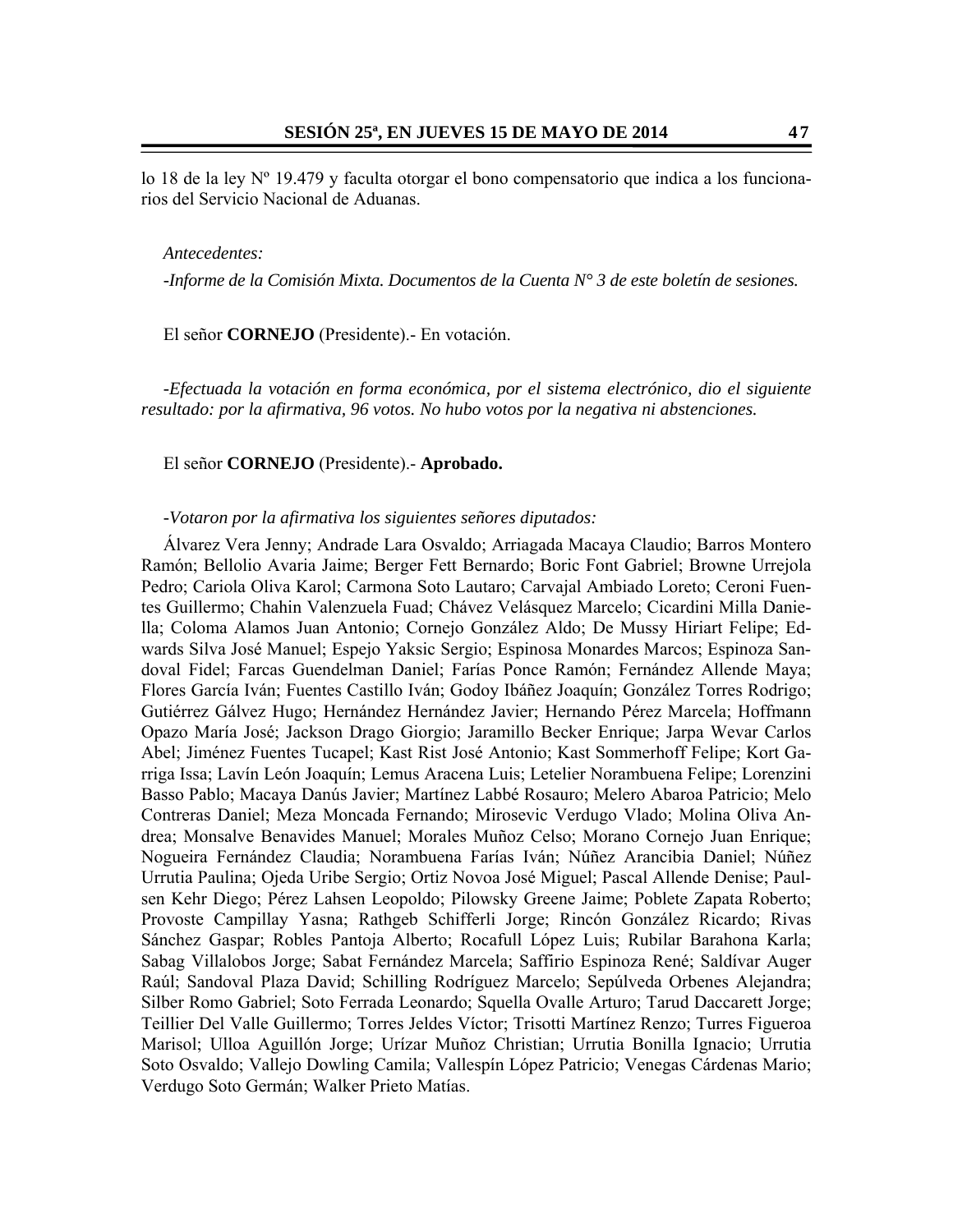#### **VI. HOMENAJE**

## **HOMENAJE A LOS DEPORTISTAS CHILENOS QUE PARTICIPARON EN LOS X JUEGOS SURAMERICANOS Y EN LOS PRIMEROS JUEGOS PARASURAMERICANOS, SANTIAGO 2014**

El señor **CORNEJO** (Presidente).- De conformidad con el acuerdo adoptado por los Comités parlamentarios, la Cámara rinde homenaje a los deportistas chilenos que participaron en los X Juegos Suramericanos y en los Primeros Juegos Parasuramericanos, Santiago 2014.

Se encuentra presente en la Tribuna de Honor una delegación de deportistas que participaron en dichos juegos.

*(Aplausos)* 

Junto a ellos se ubica la subsecretaria de Deportes, señora Nicole Sáez; el director del Instituto Nacional de Deportes, señor Néstor Marín; el presidente del Comité Olímpico de Chile (COCH), señor Neven Ilic; la directora ejecutiva de la Corporación Santiago 2014, señora Marcela González, y la presidenta de la Agrupación de Deportistas de Alto Rendimiento de Chile, señora Claudia Vera.

Tiene la palabra el Presidente de la Comisión de Deportes y Recreación de la Cámara de Diputados, señor Jaime Pilowsky.

El señor **PILOWSKY** (de pie).- Señor Presidente, la Comisión de Deportes y Recreación de esta Corporación, que me honro en presidir, en sus sesiones iniciales, acordó realizar un homenaje, muy merecido por cierto, a los y a las deportistas que consiguieron medalla en los Juegos Suramericanos y Parasuramericanos 2014.

Hoy están con nosotros parte de los deportistas que consiguieron 129 medallas en 32 disciplinas olímpicas y 43 medallas en los Parasuramericanos.

Además, están presentes -tal como lo señaló nuestro Presidente- la subsecretaria de Deportes, señora Nicole Sáez; el director del Instituto Nacional de Deportes, señor Néstor Marín; el presidente del Comité Olímpico de Chile (COCH), señor Neven Ilic; la directora ejecutiva de la Corporación Santiago 2014, señora Marcela González, y nuestra amiga de Peñalolén, comuna a la cual represento, Claudia Vera, presidenta de la Agrupación de Deportistas de Alto Rendimiento de Chile. A todos ellos, muchas gracias por acompañarnos.

Chile y los miembros de esta Cámara estamos orgullosos de contar con deportistas capaces de obtener logros en competencias altamente complejas, como fueron los Juegos Suramericanos y Parasuramericanos 2014. Nuestros deportistas han ido incrementando los buenos resultados en torneos internacionales, lo cual nos produce una satisfacción muy grande.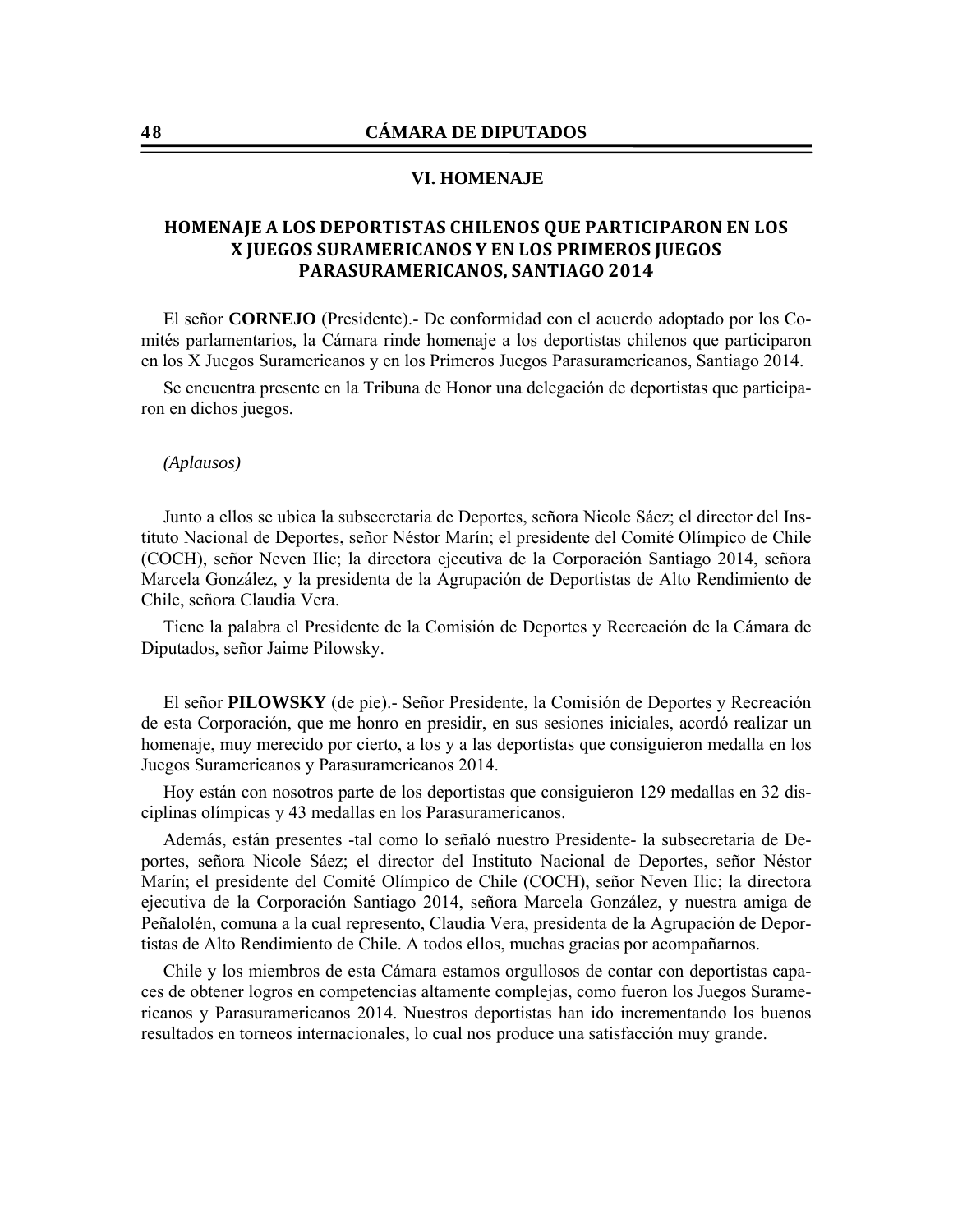Estimados y estimadas deportistas: reciban de la Cámara de Diputados un afectuoso saludo y nuestro más sentido homenaje a través de este merecido aplauso.

#### *(Aplausos)*

Estamos en Valparaíso, una ciudad que se ha hecho a sí misma, con cerros empinados, con dificultades para su desarrollo, con vecinos que deben sortear largas escaleras para llegar a sus hogares. ¡Qué parecido es a lo que ustedes hacen! ¡Talento, sí; pero fundamentalmente esfuerzo, constancia, disciplina, rigurosidad, saltar valla tras valla, subir cerros empinados, como en Valparaíso, para llegar a las metas y logros que se han planteado!

Detrás de cada uno de ustedes hay una familia: madres, padres, hermanos y abuelos, pero también entrenadores y entrenadoras, quienes se han desvelado para que ustedes también puedan cumplir sus sueños. A ellos, también nuestro reconocimiento y aprecio.

Permítanme contar la historia de una de ustedes: de Gabriela Bruna, karateca chilena, medalla de oro y peñalolina. Ella tiene una historia de esfuerzo al igual que todos ustedes, pero con una particularidad que, en lo personal, me emociona y me conmueve.

Aprendió kárate cuando estaba en el colegio, donde sus compañeros de curso reunían dinero para financiar su carrera. Su abuelita le confeccionó su primer traje de kárate.

Gabriela realiza cursos y talleres de esa disciplina en la población Lo Hermida, de Peñalolén, comuna a la cual represento. Es en la misma población donde ha vivido toda su vida. Su familia fue fundamental para que consiguiera una medalla de oro en Santiago 2014, donde venció a rivales y, tal como lo dijo ella, derrotó a la adversidad.

Historias como esta se repiten en otros esforzados deportistas, muchos de ellos presentes en este homenaje. La vida de esfuerzo y logros de Gabriela nos debe interpelar a mejorar las condiciones de los deportistas de nuestro país.

Señor Presidente, quiero aprovechar este momento para referirme al deporte en Chile, especialmente respecto de sus desafíos.

Desde nuestro punto de vista, falta mucho para que nuestro país transite hacia una verdadera cultura deportiva. Más del 70 por ciento de los chilenos y chilenas reconoce no hacer actividad física.

Todos somos responsables de diseñar e implementar políticas públicas, deportivas y recreativas, pues contienen elementos fundamentales para mejorar nuestra calidad de vida. En este sentido, la reciente creación del Ministerio del Deporte va en la dirección correcta, porque destaca un tema que por muchos años ha sido secundario en las políticas que implementan los gobiernos. Pero la institucionalidad no basta: es necesario construir más con una mejor infraestructura. Pero ello tampoco basta. Es fundamental considerar nuestras realidades locales, desarrollando programas para llevar el deporte a las vecinas y a los vecinos de los barrios de nuestras comunas.

Estoy convencido de que las actuales autoridades están muy comprometidas en fortalecer la actividad deportiva en Chile a través de planes y programas que sintonicen con los anhelos del mundo deportivo.

Quiero detenerme brevemente en los futuros desafíos.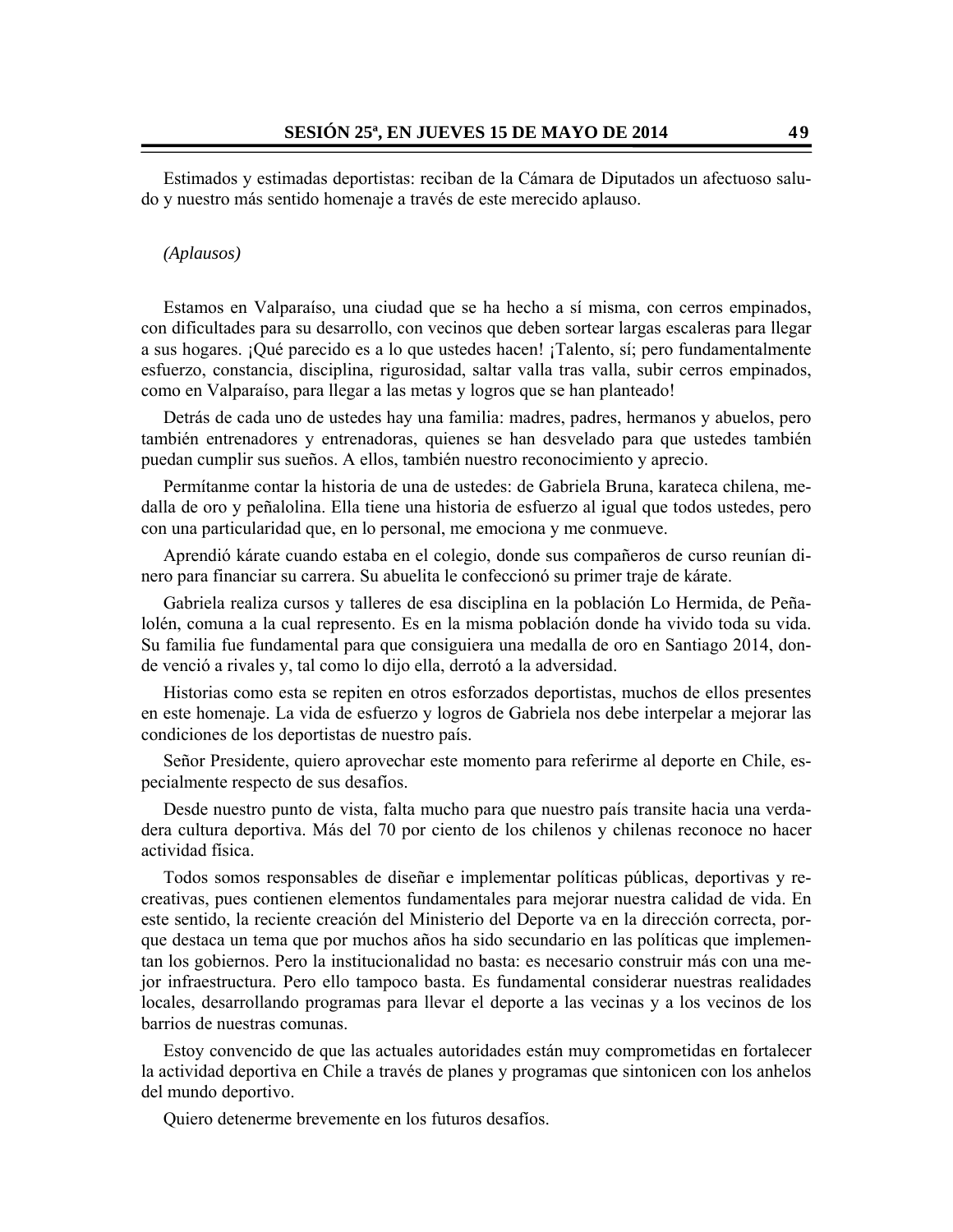En relación con la infraestructura, quiero señalar que no será posible afrontar seriamente los desafíos deportivos sin el equipamiento necesario para su práctica en nuestro país.

Hemos avanzado en infraestructura con la construcción de los recintos de los Juegos Suramericanos 2014. Chile debe continuar construyendo más centros deportivos. Así lo ha anunciado en días pasados la Presidenta de la República, señora Michelle Bachelet, poniendo especial énfasis en tres elementos fundamentales: la descentralización de las instalaciones deportivas, la diversificación de la oferta deportiva a través de la realidad cultural y territorial de las regiones, y la construcción de centros de entrenamiento con altos estándares de calidad en diversas regiones. Debemos apoyar a los deportistas, independientemente de la comuna en que vivan, a través del acceso a infraestructura de calidad.

En relación con el apoyo económico a los deportistas de alto rendimiento, quiero enfatizar la necesidad de contar con mecanismos más eficientes de donaciones privadas a través de la ley de donaciones. Sin embargo, la tarea de formar deportistas de alto rendimiento no puede ser entregada a la voluntad de los privados. El Estado debe jugar un rol central a través del establecimiento de becas deportivas que, desde los primeros pasos formativos, incluyan recursos suficientes para contratar técnicos y asistir a competencias internacionales.

No hay disyuntiva entre deportes de élite, deporte de alto rendimiento y deporte masivo, pues ellos son complementarios.

Creemos que los logros deportivos de nuestros jóvenes motivan a otros niños a practicar deportes. Los deportistas son un modelo para la sociedad chilena. Esperamos que cada vez más estos cuenten con el necesario financiamiento público y privado.

Todo el esfuerzo del Estado en materia deportiva no puede dejar atrás el desarrollo masivo de la práctica del deporte. Debe fomentarse el deporte en cada una de las comunas, puesto que su práctica regular baja considerablemente los índices de obesidad y otras enfermedades crónicas que se pueden evitar, sin contar con los valores que trasmite. En este sentido, quiero celebrar el compromiso de la Presidenta Bachelet, contenido en su Programa de Gobierno, de crear el programa "Deporte en tu comuna". Quienes representamos las más diversas realidades territoriales de nuestro país, sabemos que es necesario que los recursos lleguen a las localidades.

Finalmente, señor Presidente, por su intermedio quiero expresar que es deber de la Comisión de Deportes y Recreación y de esta Cámara de Diputados brindar todo el apoyo necesario para que los deportistas de alto rendimiento, como los que hoy nos acompañan, puedan realizar su actividad con la tranquilidad que necesitan y se merecen. Para ello se requiere aumentar y perfeccionar los incentivos, a través de la generación de programas de atención integral que no solo consideren aportes financieros, sino beneficios complementarios para que los deportistas se mantengan en sus respectivos circuitos y con posterioridad a su carrera deportiva.

Estimados y estimadas deportistas: gracias por estar en este hemiciclo.

Señorita Claudia Vera, presidenta de la Agrupación de Deportistas de Alto Rendimiento de Chile; deportistas que nos acompañan: cuenten con nosotros para cumplir con vuestros anhelos y esperanzas.

He dicho.

*-Aplausos.*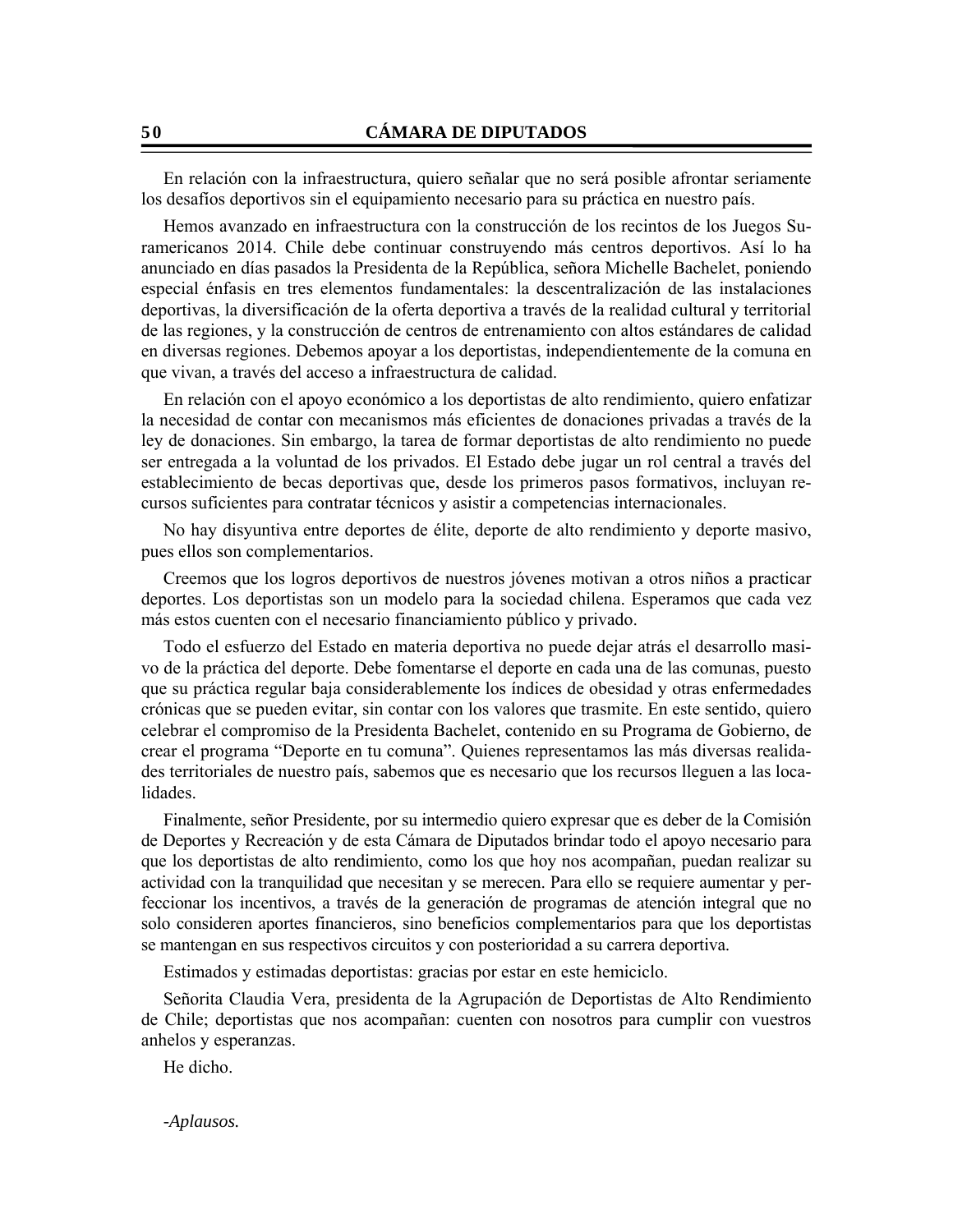#### **VII. PROYECTOS DE ACUERDO Y DE RESOLUCIÓN**

## **SOLICITUD DE CREACIÓN DE SUBSIDIOS DIFERENCIADOS POR REGIONES, EN ESPECIAL PARA ANTOFOGASTA**

El señor **CORNEJO** (Presidente).- En el tiempo destinado a los proyectos de acuerdo y de resolución, recabo la unanimidad de la Sala para tratar con preferencia el proyecto de resolución Nº 51, que se refiere a una solicitud dirigida a su excelencia la Presidenta de la República para enviar una indicación al proyecto que crea el Ministerio de Cultura.

¿Habría acuerdo?

No hay acuerdo.

En consecuencia, el señor Prosecretario dará lectura a la parte dispositiva del proyecto de resolución Nº 38.

El señor **ROJAS** (Prosecretario).- Proyecto de resolución Nº 38, de la diputada señora Paulina Núñez y de los diputados señores Nicolás Monckeberg, Gonzalo Fuenzalida, Leopoldo Pérez, Alejandro Santana, Bernardo Berger, Vlado Mirosevic, Jorge Rathgeb, José Manuel Edwards e Iván Fuentes, que en su parte dispositiva señala lo siguiente:

La Cámara de Diputados acuerda:

Solicitar a su excelencia la Presidenta de la República que, en conformidad con lo dispuesto en el artículo 65, N° 1, de la Carta Fundamental, proceda a elaborar y presentar un proyecto de ley que cree subsidios de carácter diferenciado en materia habitacional para cada región y en especial para la Región de Antofagasta, cuyo texto considere, al menos, las siguientes materias:

1. Que establezca las diferencias geográficas, climáticas y socioeconómicas, región por región, y todo parámetro que sirva para diferenciar la política pública habitacional en las distintas zonas del país.

2. Que se establezcan parámetros distintos respecto de las adquisiciones de terrenos fiscales para proyectos inmobiliarios, cuando estas correspondan a ventas entre servicios públicos, es decir, entre el Ministerio de Bienes Nacionales y el Serviu regional. Dichas ventas debiesen ser directas y en caso alguno llevarse a cabo por medio de un proceso licitatorio con otros actores, dado que es imposible para el Serviu competir con mineras privadas o empresas de energía, por ejemplo. Por tal razón, creemos que es fundamental que se establezca un catastro de licitaciones de los terrenos disponibles para proyectos inmobiliarios, los cuales vayan en beneficio de la ejecución de los subsidios del Fondo Solidario y del DS N° 1.

3. Respecto del requisito de la urbanización de los terrenos para proyectos inmobiliarios, los cuales permitan la ejecución de subsidios del Estado, se debe necesariamente flexibilizar dicho criterio, y por tal motivo modificar la normativa existente, en específico el DL N° 1.939 y la Ley General de Urbanismo y Construcciones, en lo que diga relación con la urbanización de los sitios.

4. Asimismo, se deben establecer beneficios tributarios respecto de proyectos inmobiliarios que permitan concretizar los subsidios habitacionales otorgados por el Estado, como por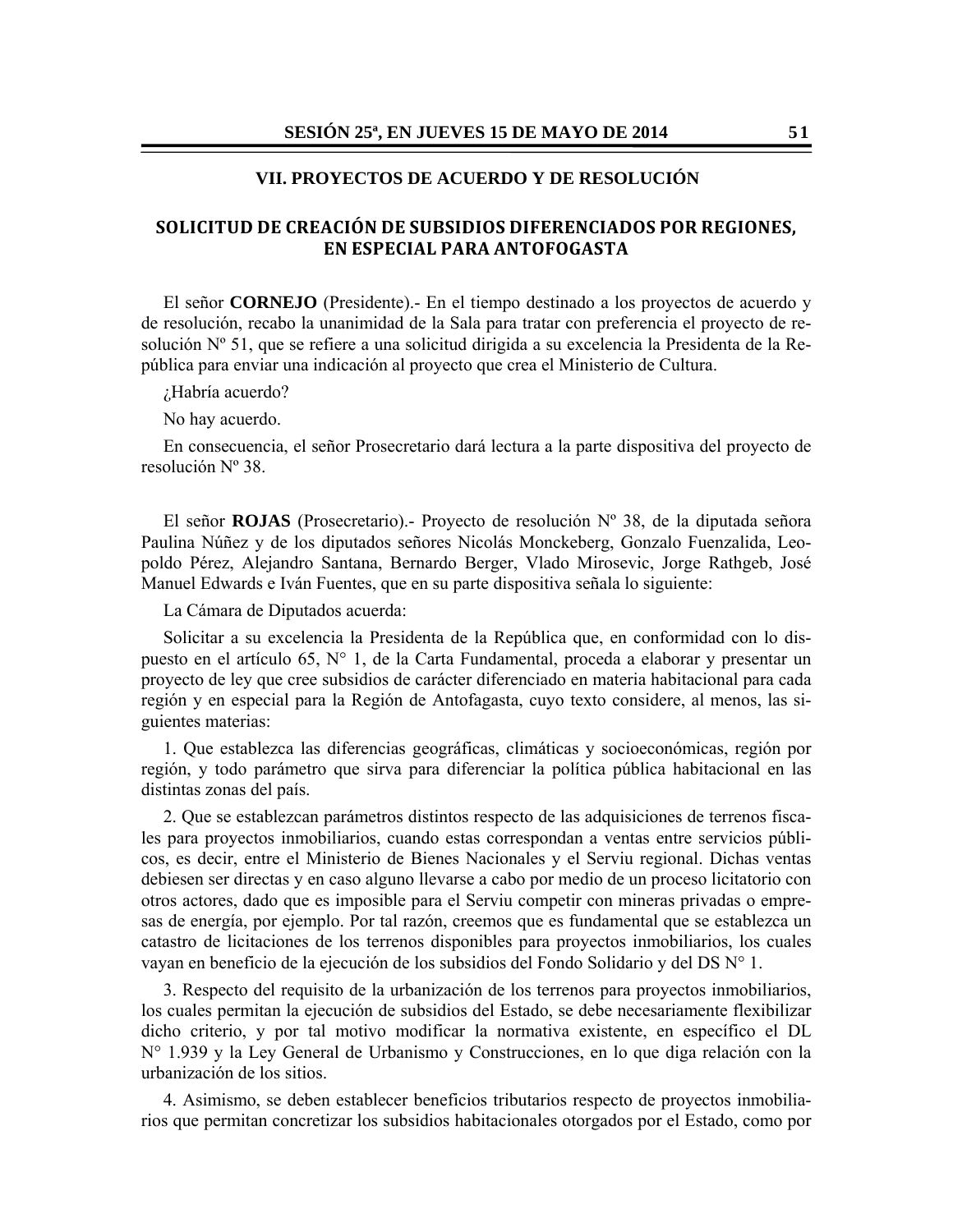ejemplo establecer exenciones tributarias o rebaja en los impuestos a la renta de dichas empresas, solamente para proyectos habitacionales que permitan ocupar los beneficios entregados por el Estado. De esta manera incentivaremos la ejecución de proyectos habitacionales que no hagan ilusorio los beneficios entregados.

El señor **CORNEJO** (Presidente).- Ofrezco la palabra para apoyar el proyecto.

Tiene la palabra el diputado señor Vlado Mirosevic.

El señor **MIROSEVIC.-** Señor Presidente, en primer lugar, saludo a la diputada señora Paulina Núñez, quien fue la autora de este proyecto que suscribí.

Hemos visto un aumento sostenido de los precios de las viviendas en el Norte Grande debido a la expectativa minera en el caso de Arica, y a la explotación minera en el resto del norte. Reitero, hay un alza sostenida de los valores de las viviendas. Por eso, nos parece que, en el caso de los subsidios, el Ministerio de Vivienda y Urbanismo debe tener un criterio más flexible a la hora de hacerse cargo de esta realidad.

En consecuencia, suscribo plenamente este proyecto de resolución. Espero que la Presidenta de la República tome las medidas del caso, porque requerimos hacernos cargo de una demanda creciente que está viviendo, particularmente, la Región de Arica y Parinacota, la cual represento, pero que también se expresa con claridad en Iquique, en Antofagasta y en Calama.

No queremos que exista un criterio centralista que mire y mida de la misma manera a todas las regiones. Es necesario examinar esta política pública, de tal manera que exista flexibilidad para hacerse cargo de este problema creciente en el norte.

He dicho.

El señor **ORTIZ** (Presidente accidental).- Para apoyar el proyecto, tiene la palabra la diputada señora Paulina Núñez.

La señora **NÚÑEZ** (doña Paulina).- Señor Presidente, quiero partir agradeciendo a todos los diputados que, sin importar su color político -mayoritariamente de regiones-, incluido el diputado Mirosevic, quien me antecedió en el uso de la palabra, suscribieron el proyecto.

El centralismo es agobiante para nuestras regiones. Aquellos que hemos nacido y crecido en regiones, conocemos la realidad que sufren muchas familias que, al momento de lograr el sueño de tener un subsidio, se quedan con la carpeta y los papeles en la mano, porque distintos antecedentes hacen imposible cumplir con el sueño de la casa propia, por ejemplo, el alto precio de los terrenos y la situación geográfica de nuestras regiones.

Hoy, una política pública habitacional con una mirada centralizada, que entrega el mismo valor a los subsidos para la construcción de viviendas en el sur, la zona central y la zona norte, no está respondiendo a las necesidades de cada una de las familias de nuestra zona.

A través del proyecto de resolución estamos pidiendo derechamente que la Presidenta de la República comience a diseñar, a través del Ministerio de Vivienda y Urbanismo, una política pública diferenciada región por región. No pedimos que se beneficie a una región en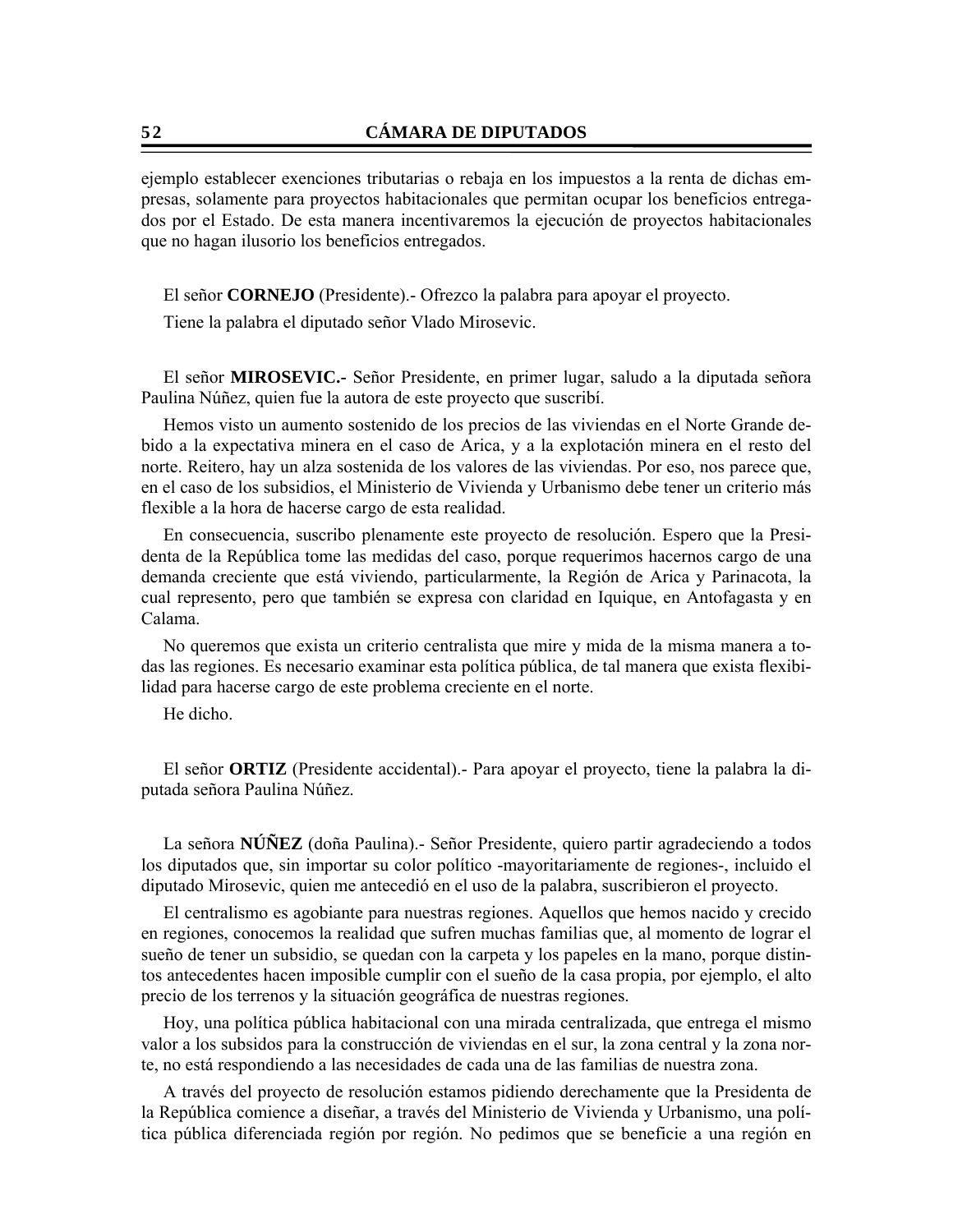particular, sino que se responda a las diferencias geográficas, climáticas y socioeconómicas del país, de modo que las familias de regiones reciban un mejor trato mediante la puesta en marcha de políticas públicas de primera necesidad, como las de vivienda.

La falta de incentivos en materia tributaria -la traigo a colación, dado que durante los últimos días estuvimos discutiendo la reforma tributaria- también es uno de los antecedentes que colabora a que muchas familias no cumplan el sueño de tener una casa propia.

Por eso, hago un llamado principalmente a los parlamentarios oficialistas para pedir a la Presidenta de la República que el nuevo diseño en política pública habitacional responda a la realidad de cada una de las regiones.

Unas palabras para la Región de Antofagasta.

Muchas veces se cree que la capital minera de Chile no tiene necesidades de vivienda debido a que recibe recursos y e inversión de privados. Eso no es así. Hay miles de familias que no han podido cumplir el sueño de tener casa propia. Aun más aún, el Ministerio de Bienes Nacionales, que, recordemos, es el que transfiere y vende los terrenos al Ministerio de Vivienda y Urbanismo, por el alto precio de los mismos, ni siquiera ha podido entregárselos para que ejecute los programas y proyectos en carpeta.

Sobre la base de todo lo planteado, pido a todos los diputados presentes en la Sala que apoyen el proyecto de resolución, firmado transversalmente por distintos diputados, a fin de que, de una vez por todas, dejemos el regionalismo como discurso y empecemos, con cuestiones concretas, a responder a nuestra gente.

He dicho.

El señor **ORTIZ** (Presidente accidental).- Para impugnar el proyecto, tiene la palabra el diputado señor Fidel Espinoza.

El señor **ESPINOZA** (don Fidel).- Señor Presidente, tengo el honor de presidir la Comisión de Vivienda, Desarrollo Urbano y Bienes Nacionales de la Cámara de Diputados. Por ello, con conocimiento de causa, señalo que debemos ser justos en plantear el tema de las viviendas en regiones.

La diputada Núñez tiene razón cuando se refiere a la génesis del problema que plantea. Hoy, los subsidios son insuficientes, pero no solo para Antofagasta, sino para muchas regiones. Cuando una persona recibe un subsidio pueden pasar 14 o 18 meses hasta que se materialice en una vivienda. Repito, no solo se trata de un problema de Antofagasta, sino del país.

Por eso, hago un llamado a la diputada Núñez para que trabajemos un conjunto de temáticas que tienen que ver con el fondo del asunto. Por ejemplo, existe el problema de las sanitarias, las que, para dar factibilidad para el uso del agua potable, cobran millonarias cifras que encarecen todo tipo de iniciativas para proyectos habitacionales.

Invito a la parlamentaria a que hagamos un proyecto de ley entre todos, incluida su bancada, a fin de que luchemos para que las sanitarias dejen a un lado los abusos sistemáticos en el tema habitacional. Muchas veces llegan a una población y ofrecen factibilidad de suministro de agua potable, y a continuación, atravesando una calle, ofrecen lo mismo a otra población, por lo que cobran cifras siderales que aumentan el monto de los proyectos.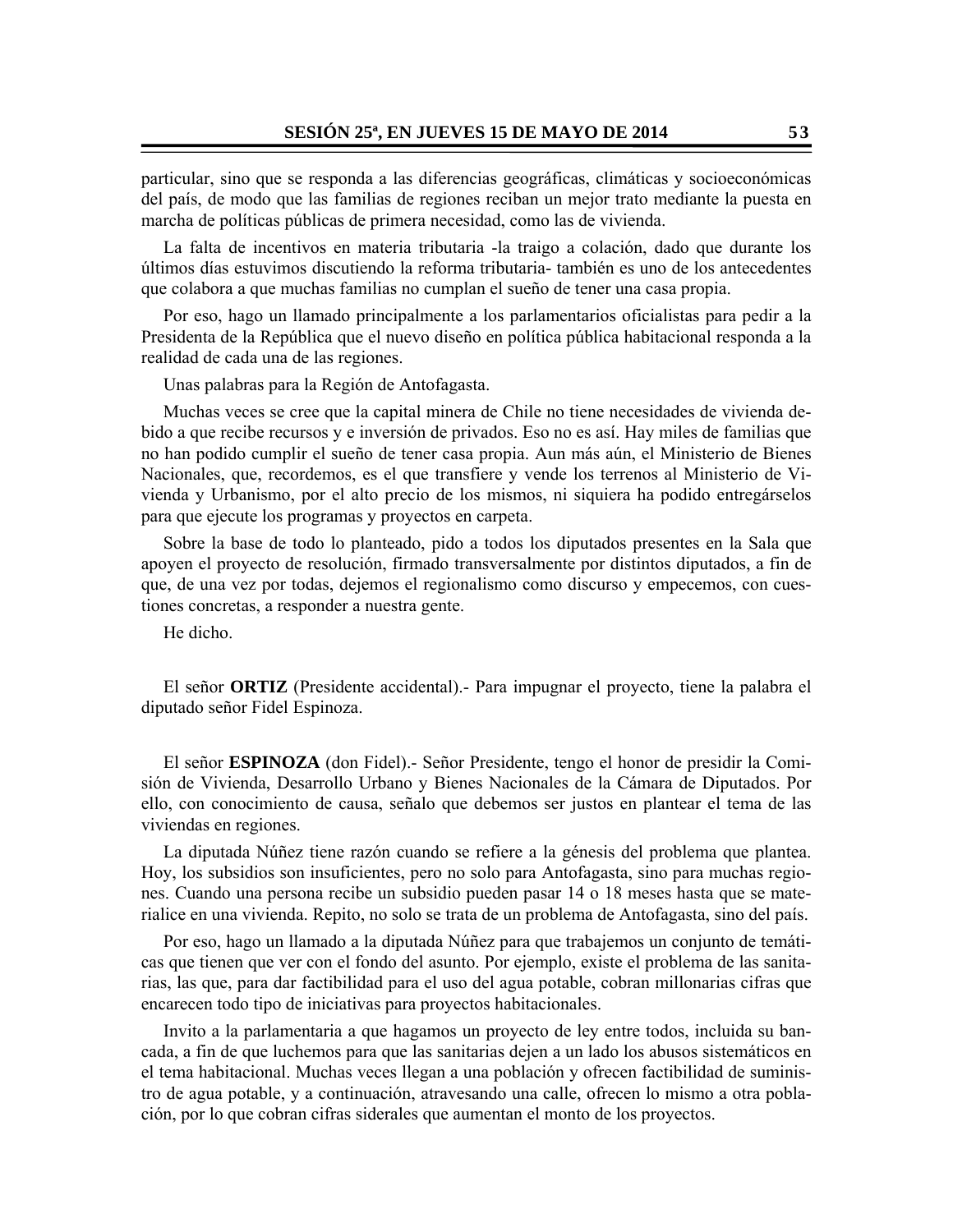Quiero recordar que arrastramos un grave problema vinculado con el ámbito habitacional. Heredamos del gobierno del Presidente Piñera 41.000 subsidios que no han podido materializarse en viviendas. Esos subsidios se entregaron sin proyectos asociados, o sea solo los *vouchers*. Ello ha generado hoy una problemática en política habitacional de enorme significado. Se entregaron papeles en todo Chile, en algunos casos *vouchers* que, prácticamente, no tienen valor alguno, porque ni siquiera existen terrenos para construir las viviendas.

En Los Muermos y en Puerto Varas hay comités que no tienen factibilidad de agua ni terrenos.

Admito la buena intención de la diputada al presentar el proyecto de resolución, pero la solución no pasa por crear subsidios de carácter diferenciado. Primero tenemos que solucionar lo que hemos heredado del gobierno anterior: una deuda millonaria con miles de familias que tienen sus subsidios en la mano hace 14 o 18 meses.

Si se trata de crear un subsidio diferenciado, bienvenido sea; trabajémoslo con el Ministerio correspondiente, pero que beneficie a todo Chile, porque el problema planteado no solo aqueja a Antofagasta: también está presente en Aysén, Puerto Montt, Puerto Varas, Temuco, Villarrica, etcétera.

Por lo tanto, repito, trabajemos en los temas que hoy están afectando a la política habitacional chilena. Primero, tenemos que modificar una política que heredamos y que fracasó, porque se creó un sistema absolutamente lapidario y atentatorio de los intereses de la gente que recibió subsidios.

Insisto, trabajemos entre todos. Hago un llamado a los colegas de la Nueva Mayoría y de la Alianza para que trabajemos en un proyecto en el que, de una vez por todas, exijamos por ley a las sanitarias que terminen con los abusos. Si se lo pedimos voluntariamente, nunca van a terminar con los abusos asociados a cobros por factibilidad de agua. Las sanitarias cobran cifras millonarias a la gente humilde, a las familias vulnerables, situación que encarece los proyectos. Ahí está el problema central.

No estoy en contra de lo que plantea la diputada Núñez, pero voy a votar en contra de esta iniciativa -creo que es necesario-, porque no solo es un problema de Antofagasta, sino de todas las regiones...

El señor **EDWARDS**.- ¡El proyecto de resolución beneficia a todas las regiones!

El señor **ESPINOZA** (don Fidel).- Señor Presidente, yo no he interrumpido al diputado Edwards.

Creo que, antes de estar pidiendo un subsidio especial, debemos solucionar, como Congreso Nacional, el grave problema que heredamos. No podemos tener subsidios especiales para las regiones si no solucionamos el grave problema que nos dejó el gobierno anterior: aproximadamente, 40.000 familias con papeles en la mano que no son subsidios.

He dicho.

El señor **ORTIZ** (Presidente accidental).- Ofrezco la palabra para hablar en contra del proyecto.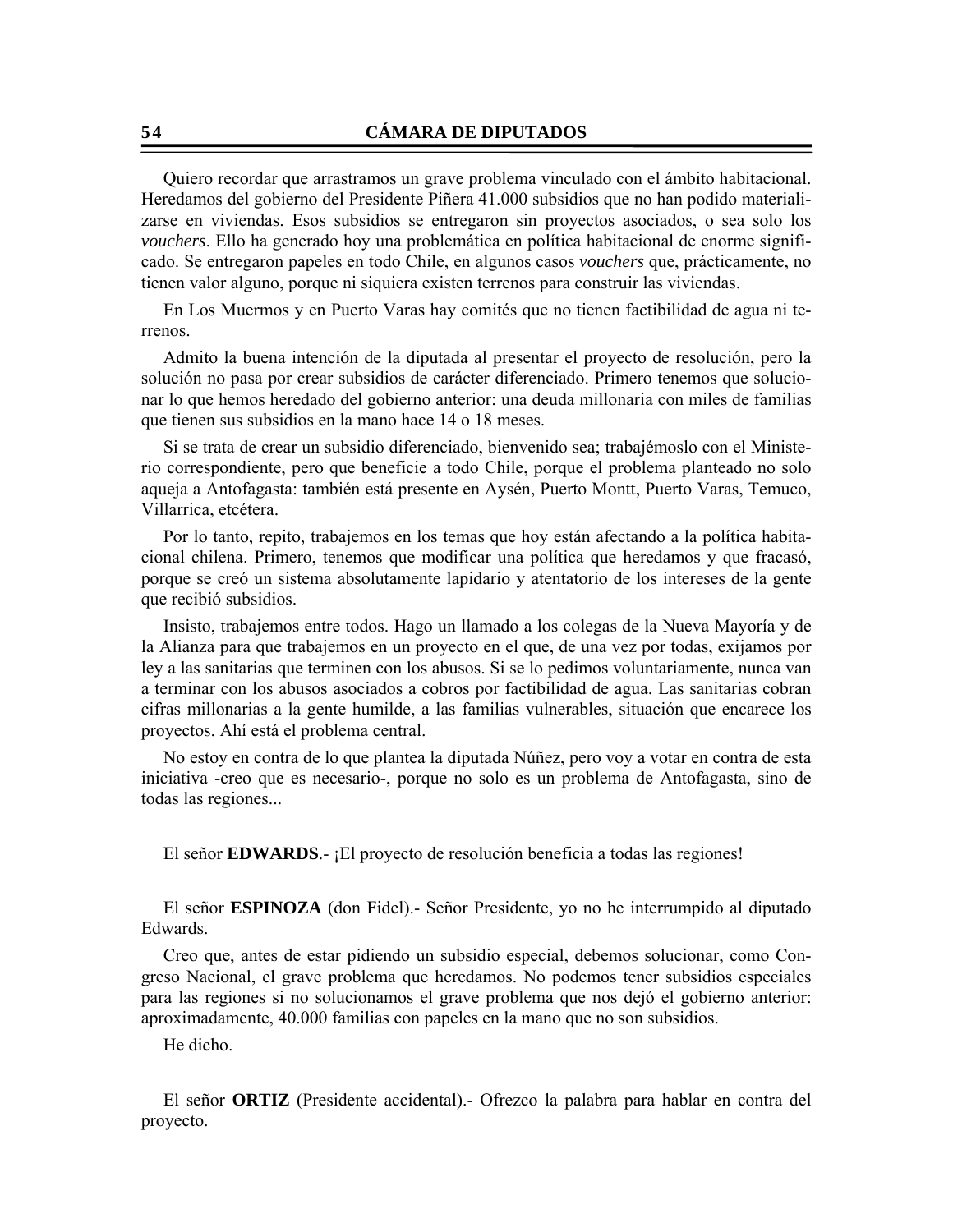Ofrezco la palabra. En votación.

*-Efectuada la votación en forma económica, por el sistema electrónico, dio el siguiente resultado: por la afirmativa, 38 votos; por la negativa, 5 votos. Hubo 6 abstenciones.* 

#### El señor **ORTIZ** (Presidente accidental).- **Aprobado.**

#### *-Votaron por la afirmativa los siguientes señores diputados:*

Bellolio Avaria Jaime; Berger Fett Bernardo; Cicardini Milla Daniella; De Mussy Hiriart Felipe; Edwards Silva José Manuel; Espejo Yaksic Sergio; Espinosa Monardes Marcos; Flores García Iván; Hernando Pérez Marcela; Hoffmann Opazo María José; Insunza Gregorio De Las Heras Jorge; Jarpa Wevar Carlos Abel; Kort Garriga Issa; Lavín León Joaquín; Letelier Norambuena Felipe; Martínez Labbé Rosauro; Melero Abaroa Patricio; Mirosevic Verdugo Vlado; Molina Oliva Andrea; Morano Cornejo Juan Enrique; Nogueira Fernández Claudia; Núñez Urrutia Paulina; Ojeda Uribe Sergio; Ortiz Novoa José Miguel; Paulsen Kehr Diego; Pérez Lahsen Leopoldo; Rathgeb Schifferli Jorge; Robles Pantoja Alberto; Rubilar Barahona Karla; Sabag Villalobos Jorge; Sabat Fernández Marcela; Sandoval Plaza David; Trisotti Martínez Renzo; Turres Figueroa Marisol; Ulloa Aguillón Jorge; Urrutia Soto Osvaldo; Verdugo Soto Germán; Walker Prieto Matías.

#### *-Votaron por la negativa los siguientes señores diputados:*

Melo Contreras Daniel; Núñez Arancibia Daniel; Núñez Lozano Marco Antonio; Rocafull López Luis; Urízar Muñoz Christian.

#### *-Se abstuvieron los diputados señores:*

Boric Font Gabriel; Cornejo González Aldo; Jackson Drago Giorgio; Jaramillo Becker Enrique; Poblete Zapata Roberto; Saffirio Espinoza René.

#### **EXTENSIÓN DE CONCESIÓN DE CASINOS MUNICIPALES**

El señor **ORTIZ** (Presidente accidental).- El señor Prosecretario dará lectura a la parte dispositiva del siguiente proyecto de resolución.

El señor **ROJAS** (Prosecretario).- Proyecto de resolución N° 39, de los diputados señores Núñez, don Daniel; Rocafull, Boric, Walker, Morano, Mirosevic, Gutiérrez, don Hugo; González y Urrutia, don Osvaldo, que en su parte dispositiva señala:

La honorable Cámara de Diputados acuerda:

Solicitar a su excelencia la Presidenta de la República enviar un proyecto de ley que excluya a los casinos municipales creados con anterioridad a la ley N° 19.995, de la aplicación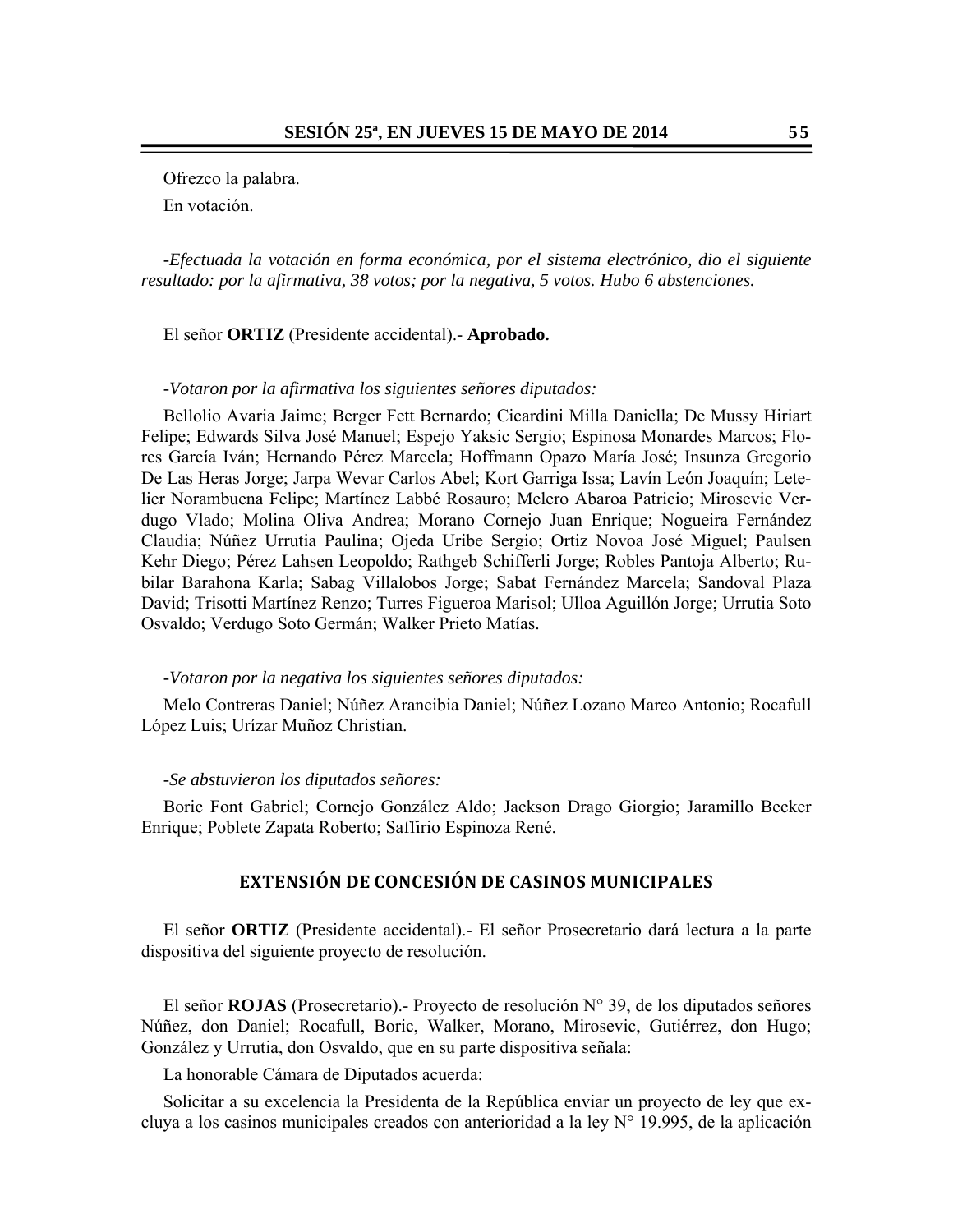de esta normativa, para lo cual bastaría derogar el artículo 3° transitorio de la ley N° 19.995 y, en el intertanto, se pueda modificar el artículo 2° transitorio de la mencionada ley, a fin de extender la concesión de los casinos municipales más allá del 31 de diciembre de 2015.

El señor **ORTIZ** (Presidente accidental).- Para apoyar el proyecto de resolución, tiene la palabra el diputado señor Daniel Núñez.

El señor **NÚÑEZ** (don Daniel).- Señor Presidente, hoy existen siete comunas que poseen casinos que son de propiedad del municipio. Estos cumplen un importante rol en su función social, por cuanto aportan de manera significativa al presupuesto de las comunas, en algunos casos, hasta el 40 por ciento de los recursos. Por ello, su privatización provocaría un importante perjuicio a los ingresos municipales. Además, las platas que reciben los respectivos municipios de los casinos se utilizan, sobre todo, en inversión social, como construcción de plazas públicas, sedes sociales y programas de apoyo a la comunidad. Por consiguiente, reitero, cumplen un rol social muy importante.

Esta política se enmarca en el sistema original de adjudicación de casinos, que establece que estos, al generar riesgo de adicciones patológicas, como la ludopatía, debían establecerse en una cantidad acotada por ciudades, y que sus ingresos debían ser destinados a fines sociales.

Otra de nuestras preocupaciones radica en el hecho de que la privatización de los casinos generará una desprotección de los derechos de los trabajadores.

Por último, al ser privatizados, dejarían de formar parte del patrimonio municipal. No existe ninguna razón lógica para que el Estado entregue los casinos a privados a un valor irrisorio. Son siete comunas las perjudicadas.

Por lo tanto, insisto en la necesidad de solicitar a la Presidenta de la República que extienda la concesión de los casinos municipales mediante la derogación del artículo 3° transitorio de la ley N° 19.995 hasta el 31 de diciembre de 2015, luego de lo cual se podría evaluar, acorde a la realidad del país, cómo se podría estructurar la situación de estos, que no puede ser comparada con la de algunos casinos privados de reciente creación.

He dicho.

El señor **ORTIZ** (Presidente accidental).- Tiene la palabra el diputado señor Osvaldo Urrutia.

El señor **URRUTIA** (don Osvaldo).- Señor Presidente, con la dictación de la ley N° 19.995 se autorizó el otorgamiento de un determinado número de licencias de operación de casinos de juego en Chile, cuyo principal fundamento fue crear un régimen de asignación de licencias con reglas objetivas que asegurasen transparencia y un sistema de control apropiado.

En el mensaje original, las municipalidades con casinos perderían sus derechos exclusivos a explotar, vía concesiones, alguno de los siete casinos que existían en Chile; pero estaba previsto que se instalarían uno o más casinos en estas comunas, todas turísticamente relevantes y consolidadas, con lo cual habría una industria de casinos, como perseguía el proyecto en su fase inicial, que generaría una cantidad análoga de juego y los municipios sustituirían la actual remuneración de las concesiones municipales por el nuevo impuesto específico en beneficio municipal.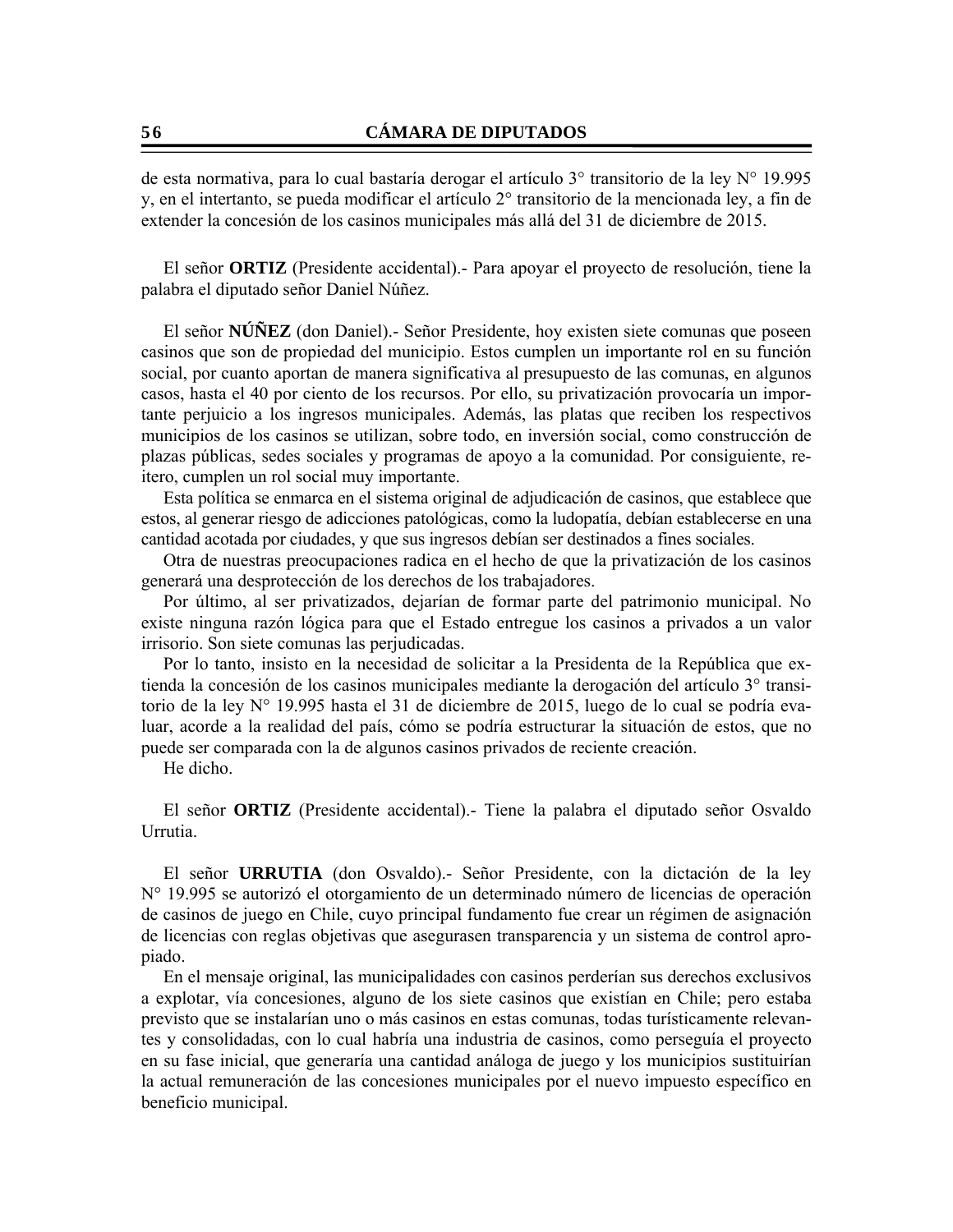Con todo, el proyecto fue modificado sustancialmente en su proceso legislativo, y, en lo esencial, se abandonó, por el Ejecutivo, la idea de crear una industria de casinos, declarando que el juego de azar se mantendría como una actividad no permitida y, por ende, excepcionalmente aceptada bajo ciertas condiciones.

En el ajuste final del texto aprobado en 2005, el Senado observó, mayoritariamente, que sin ser el objetivo del legislador terminar con los actuales casinos municipales, al cambiarse tan esencialmente el texto del mensaje original, desde una vasta industria privada de casinos en lugares turísticamente consolidados a un régimen de excepción de monopolio legal en 24 establecimientos, era incoherente la extensión de los casinos municipales, entre ellos algunos tan emblemáticos como el de Viña del Mar. Entre tanto, a través de la Subsecretaría de Desarrollo Regional, el Ejecutivo reafirmó que ello no era su idea y se comprometió a enmendar el texto que pudiera llevar a esa nefasta consecuencia. La dinámica legislativa pretirió esas enmiendas.

La pérdida de los ingresos de los casinos municipales tendrá un efecto económico devastador para ciudades importantes de Chile, al grado de que está comprometida su viabilidad, porque ellos constituyen más de un tercio de los ingresos de sus municipios, lo que obligará al Estado a intervenir con recursos directos para impedir su previsible déficit estructural.

Lo anterior plantea la necesidad de introducir modificaciones a dicho cuerpo legal, a objeto de perfeccionarlo y estructurar una regulación que, por una parte, responda de mejor manera a las necesidades del país en materia de fomento y desarrollo del turismo a nivel regional y comunal, y, por otra, permita estar a la altura de los mejores estándares internacionales en materia de prevención y represión de actividades ilegales, como aquellas vinculadas al lavado de activos.

En definitiva, anuncio que votaré favorablemente el proyecto de resolución y pido que se extiendan las licencias de los casinos municipales, con el objeto de reestudiar esta ley e impedir el daño que se infligirá a más de 1 millón de chilenos a lo largo del territorio nacional.

He dicho.

El señor **ORTIZ** (Presidente accidental).- Para impugnar el proyecto de acuerdo, ofrezco la palabra.

Ofrezco la palabra. En votación.

*-Efectuada la votación en forma económica, por el sistema electrónico, dio el siguiente resultado: por la afirmativa, 35 votos; por la negativa, 1 voto. Hubo 3 abstenciones.* 

El señor **ORTIZ** (Presidente accidental).- **Rechazado**.

*-Votaron por la afirmativa los siguientes señores diputados:* 

Álvarez Vera Jenny; Arriagada Macaya Claudio; Bellolio Avaria Jaime; Boric Font Gabriel; De Mussy Hiriart Felipe; Espejo Yaksic Sergio; Espinoza Sandoval Fidel; Farcas Guendelman Daniel; Fernández Allende Maya; Flores García Iván; Hoffmann Opazo María José; Insunza Gregorio De Las Heras Jorge; Lavín León Joaquín; Letelier Norambuena Felipe; Lorenzini Basso Pablo; Melero Abaroa Patricio; Meza Moncada Fernando; Mirosevic Verdugo Vlado; Molina Oliva Andrea; Morano Cornejo Juan Enrique; Núñez Arancibia Daniel; Núñez Urrutia Paulina; Ojeda Uribe Sergio; Poblete Zapata Roberto; Rivas Sánchez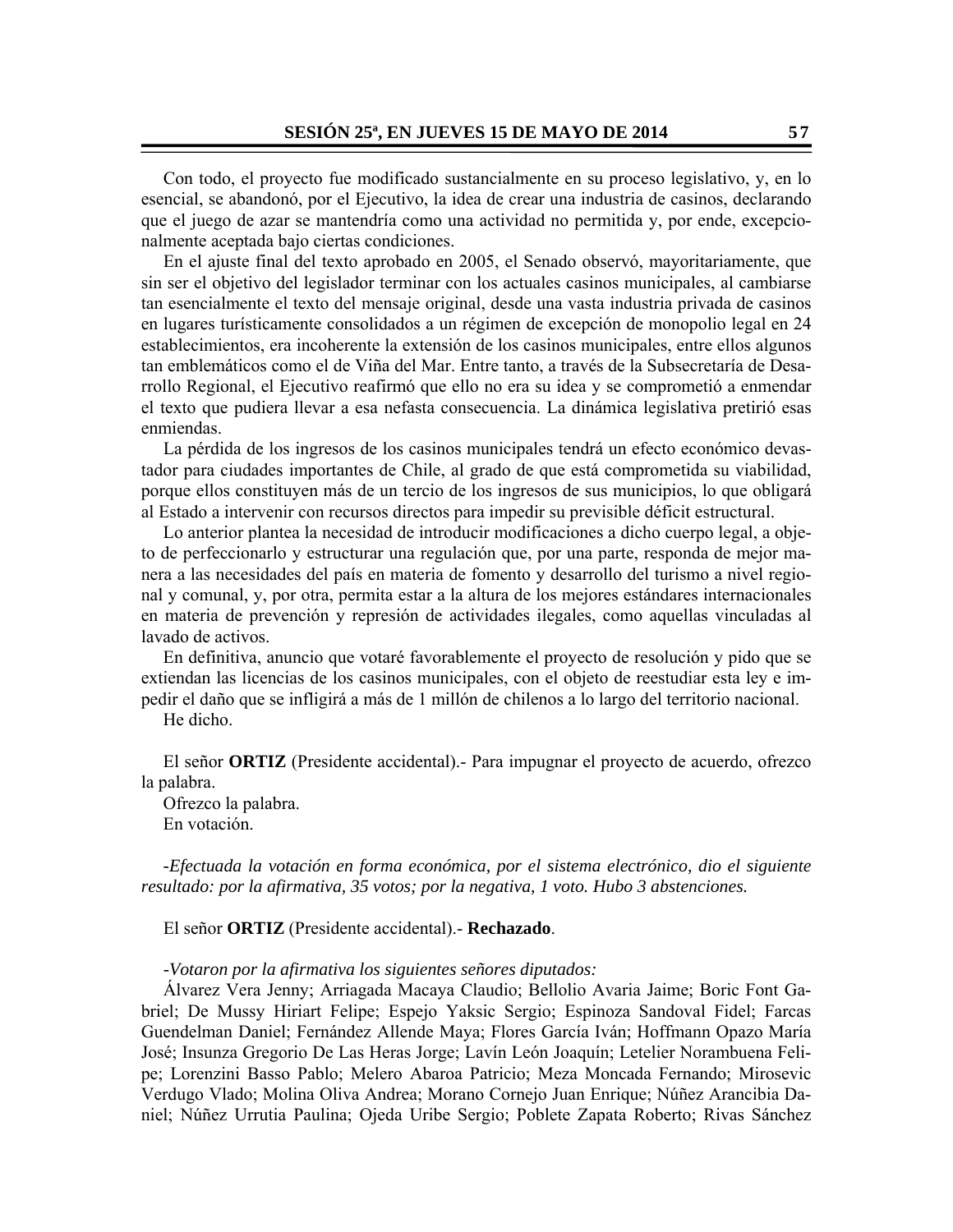Gaspar; Rocafull López Luis; Sabat Fernández Marcela; Saldívar Auger Raúl; Sandoval Plaza David; Trisotti Martínez Renzo; Turres Figueroa Marisol; Ulloa Aguillón Jorge; Urízar Muñoz Christian; Urrutia Soto Osvaldo; Walker Prieto Matías.

*-Votó por la negativa el diputado señor* Ortiz Novoa José Miguel.

*-Se abstuvieron los diputados señores:* Chahin Valenzuela Fuad; Rathgeb Schifferli Jorge; Saffirio Espinoza René.

Varios señores **DIPUTADOS.-** ¡Que se repita la votación, señor Presidente!

El señor **ORTIZ** (Presidente accidental).- Señor Prosecretario, ¿qué estipula el Reglamento al respecto?

El señor **ROJAS** (Prosecretario).- El inciso décimo del artículo 113 del Reglamento de la Cámara de Diputados señala: "Si tomada la votación no resulta *quorum*, se entenderá rechazado y se continuará con la votación del siguiente proyecto.".

Es decir, el proyecto de resolución no pasa a la próxima sesión.

El señor **ORTIZ** (Presidente accidental).- Muy bien.

#### **VIII. INCIDENTES**

## **ALCANCES SOBRE CREDENCIAL ENTREGADA POR LA CORPORACIÓN A LAS DIPUTADAS Y LOS DIPUTADOS**

El señor **ORTIZ** (Presidente accidental).- En Incidentes, el primer turno corresponde al Comité de Renovación Nacional.

Tiene la palabra el diputado señor Jorge Rathgeb.

El señor **RATHGEB**.- Señor Presidente, hace un par de días recibí en una de las oficinas del Congreso Nacional una credencial en cuya portada se lee: "Cámara de Diputados de Chile, 2014-2018". En el interior aparece mi fotografía, mi nombre y RUT. Luego se lee el siguiente texto: "El titular de esta credencial es diputado al Congreso Nacional.". Me llama la atención esa redacción, porque debiera decir "del Congreso Nacional". Luego, se consigna la firma del Secretario General.

En la siguiente hoja se lee: "Carabineros de Chile dará toda clase de facilidades al honorable diputado para atravesar los cordones establecidos en lugares públicos, entrar o permanecer en los recintos cerrados por ellos.".

Se utiliza la palabra "honorable", cuestión que me llama mucho la atención. Cuando uno llega a esta Cámara la honorabilidad la trae de antes, no la adquiere por votos, ni la pierde luego de cuatro años de ejercicio. La honorabilidad se gana por actitudes de vida y no por sacar más o menos votos en una elección. Repito, me llama mucho la atención ese trato y siempre he estado en contra de él. Pero, en fin, así se estila.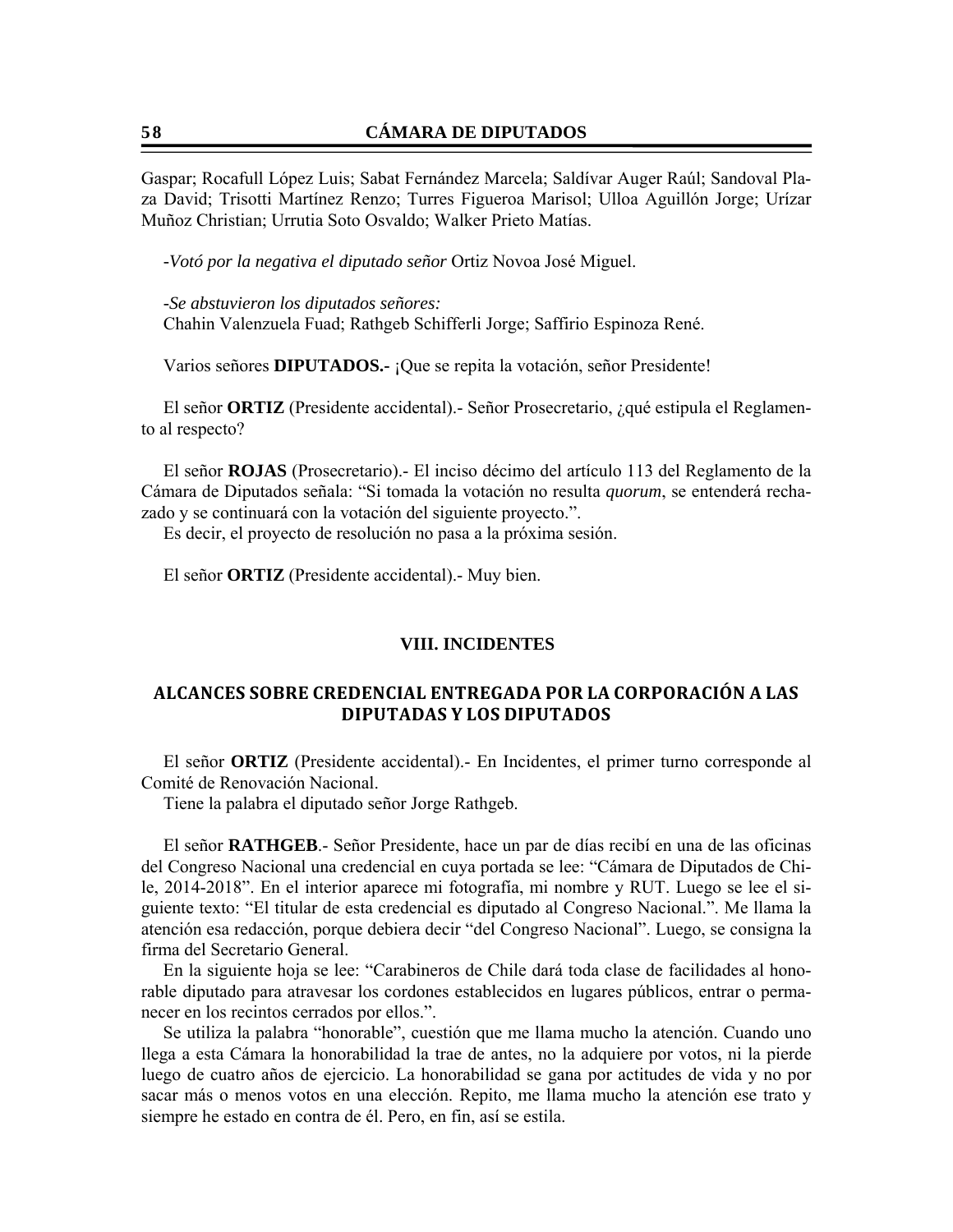Enseguida se lee: "Su vehículo podrá circular y estacionarse libremente de acuerdo con las necesidades del servicio. Los jefes de Carabineros no podrán restringir ni suspender esta credencial en su caso.".

Esto me ha llamado mucho la atención porque en Chile existe el principio de igualdad ante la ley, y esta credencial podría ser usada, eventualmente, en contra de nosotros, precisamente porque atenta contra este principio. Seguramente, muchos diputados no hacen uso de ella, pero he querido llamar la atención sobre el tenor del texto del documento y manifestar, por cierto, mi disconformidad con el mismo.

Por eso, desde ya, agradezco la gentileza por hacerme llegar este documento. Sin embargo, no haré uso de las garantías que se me conceden a través del mismo, toda vez que considero que atentan contra la igualdad que debe existir entre todos los chilenos.

## **REITERACIÓN DE OFICIO SOBRE FISCALIZACIÓN DE CALIDAD DE AGUA POTABLE DE COMUNA DE LOS SAUCES, REGIÓN DE LA ARAUCANÍA (OFICIO)**

El señor **RATHGEB.-** Señor Presidente, en segundo lugar, pido que se oficie nuevamente al jefe de la Oficina Regional de la Superintendencia de Servicios Sanitarios de La Araucanía.

Con fecha 20 de marzo del presente año, mediante el oficio N° 202, solicité que se dispusiera la fiscalización de la calidad del agua potable que están consumiendo los vecinos de la comuna de Los Sauces.

Como ya ha transcurrido un tiempo más que prudente, considero pertinente que el superintendente de Servicios Sanitarios de la Región de La Araucanía me informe sobre lo que solicité en el oficio señalado.

Por eso, reitero que se envíe el mismo oficio, con el objeto de que el superintendente me informe sobre el resultado de la fiscalización realizada a la empresa Aguas Araucanía, en la comuna de Los Sauces.

He dicho.

El señor **ORTIZ** (Presidente accidental).- Se enviará el oficio solicitado por su señoría y se adjuntará el texto de su intervención, con la adhesión de los diputados que están levantando la mano, de cuyos nombres la Mesa está tomando nota.

## **INFORMACIÓN SOBRE UTILIZACIÓN DE RECURSOS DE PROGRAMAS Y FONDOS DE INVERSIÓN DE LA CORFO (OFICIOS)**

El señor **ORTIZ** (Presidente accidental).- En el tiempo del Comité de Renovación Nacional, ofrezco la palabra.

Ofrezco la palabra.

El turno siguiente corresponde al Comité del Partido por la Democracia.

Tiene la palabra diputado Daniel Farcas.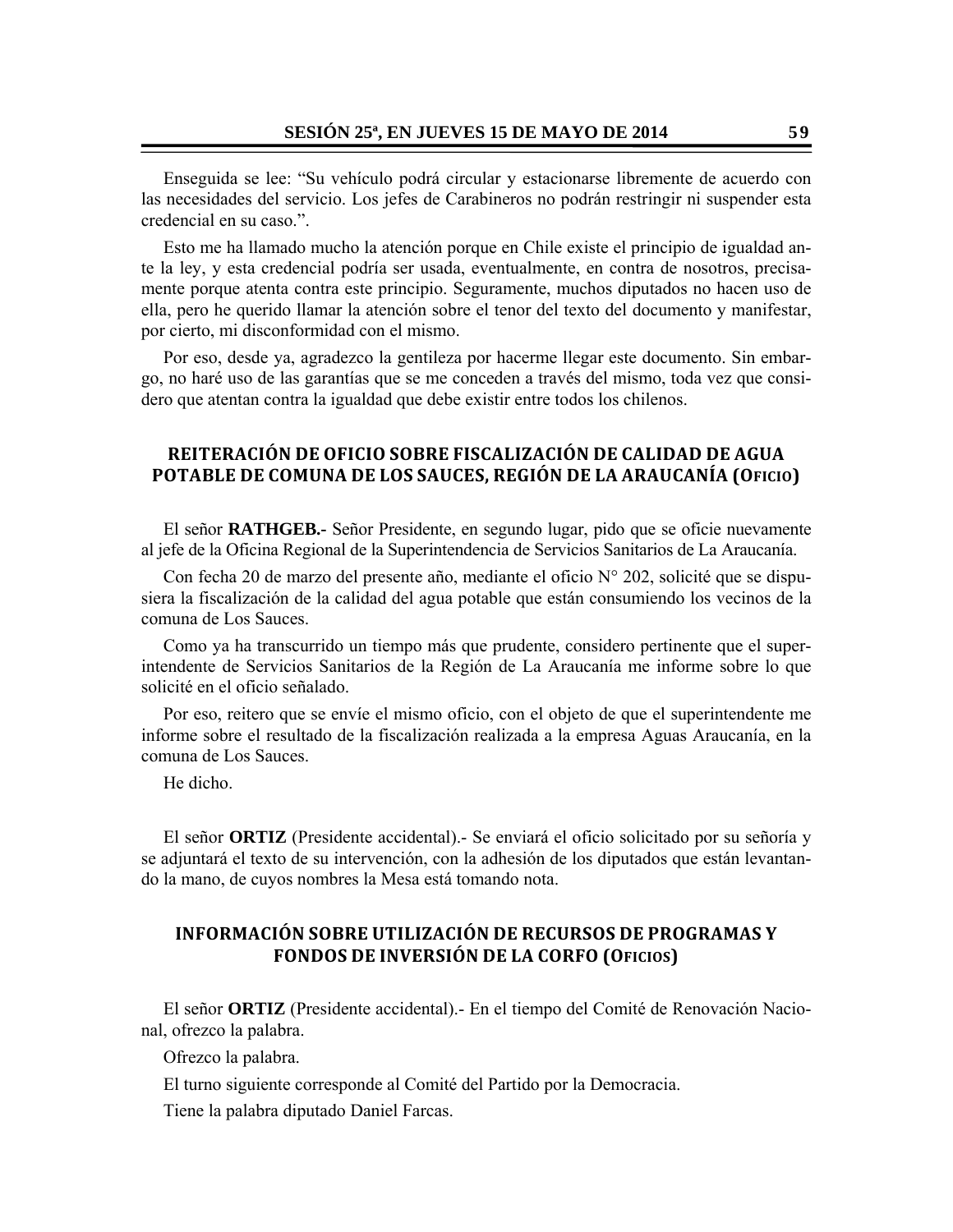El señor **FARCAS.-** Señor Presidente, pido que se oficie al ministro de Economía, Fomento y Turismo y al vicepresidente ejecutivo de la Corfo con el objeto de que me informen acerca de los beneficiarios de los distintos programas mediante los cuales se ha apoyado en forma muy significativa a microempresarios y pequeños empresarios, como el programa Start-Up Chile, y algunos fondos de inversión.

No me queda claro cuál es su aporte en relación con las nuevas tecnologías, la innovación y la creatividad, particularmente porque entiendo que una parte de ellos se ha destinado a apoyar, por ejemplo, a algunas cadenas de restaurantes de comida rápida que no aportan, desde ningún punto de vista, a la innovación, a la tecnología o a desarrollar nuevos métodos empresariales, sino que, más bien, contribuyen con comidas con alto contenido de azúcar y sal y que, por lo tanto, producen obesidad infantil.

Quiero que se me informe, en particular, sobre este fondo de inversión apoyado por la Corfo que, entre otras cosas, fue utilizado para traer a Chile la cadena de pizzas *Papa John's,* y que se me explique por qué la Corfo o el Ministerio de Economía, Fomento y Turismo pensaron que esto podría contribuir de alguna forma a la creatividad, a la innovación, al emprendimiento y a la incorporación de nuevas tecnologías.

He dicho.

El señor **ORTIZ** (Presidente accidental).- Se enviarán los oficios solicitados por su señoría, con copia de intervención y con la adhesión de los diputados que lo están solicitando a la Mesa.

### **FUNDAMENTACIÓN DE VOTO FAVORABLE A PROYECTO QUE REGULA EL ALZAMIENTO DE HIPOTECAS QUE CAUCIONEN CRÉDITOS HIPOTECARIOS**

El señor **ORTIZ** (Presidente accidental).- Tiene la palabra, por cinco minutos, el diputado Felipe Letelier.

El señor **LETELIER.-** Señor Presidente, para que quede constancia en la historia fidedigna del establecimiento de la ley, quiero expresar que no alcancé a intervenir en la discusión del proyecto de ley que regula el alzamiento de hipotecas que caucionen créditos hipotecarios.

En Chile, la banca es una de las pocas actividades comerciales que aun en los peores momentos de crisis obtiene grandes utilidades.

El proyecto en cuestión me hace mucha fuerza, porque su idea matriz apunta a que las entidades acreedoras, a su costo, efectúen el alzamiento de las hipotecas.

El proyecto es muy importante, porque quienes adquieren una propiedad que fue hipotecada, no obstante haberla pagado, deben esperar que transcurran años para que se levante la hipoteca. Incluso, la entidad acreedora cobra una comisión por su alzamiento.

Por esa razón, voté a favor el proyecto y ahora, en una apretada síntesis, he querido fundamentar mi voto, porque considero que la iniciativa reviste gran relevancia. Por último, felicito a los autores de la moción.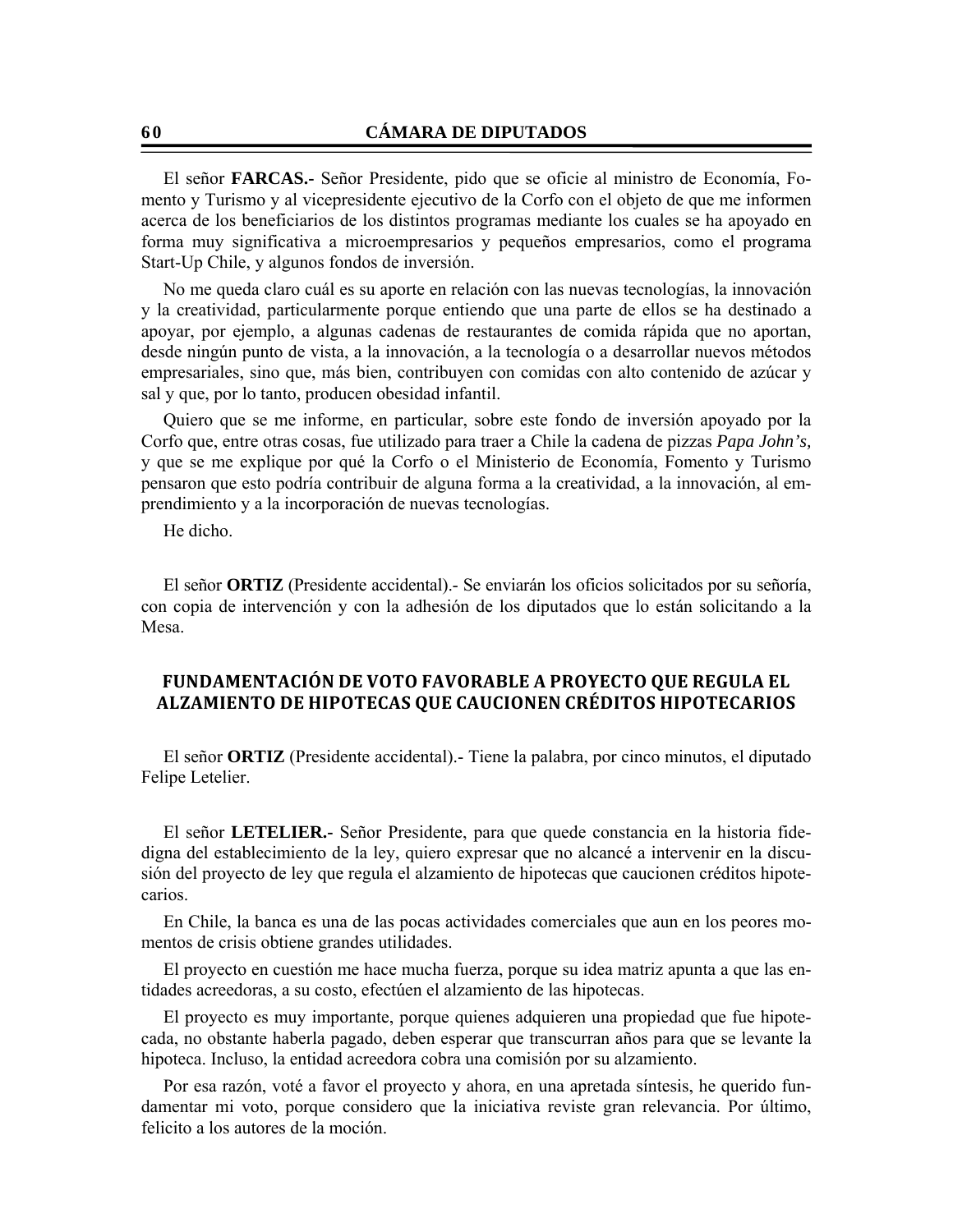## **FUNDAMENTACIÓN DE VOTO FAVORABLE A PROYECTO QUE AUTORIZA ERIGIR MONUMENTOS EN MEMORIA DE EXDIPUTADA GLADYS MARÍN MILLIE**

El señor **LETELIER.-** Señor Presidente, en segundo lugar, también para que quede registrado en la historia fidedigna del establecimiento de la ley, quiero manifestar que los ciudadanos o ciudadanas en cuya memoria se levantan monumentos en el país, deben ser merecedores de tan importante reconocimiento. Por cierto, la exdiputada Gladys Marín se ganó un espacio en nuestra sociedad y, por lo tanto, tenía derecho a ello.

Los chilenos que estaban ideológicamente de acuerdo con Gladys Marín, así como también los que no lo estaban, siempre reconocieron que fue una mujer consecuente y luchadora que estuvo al lado de los movimientos estudiantiles y sociales y brindó apoyo moral, material y político a la comunidad.

Por eso, voté a favor el proyecto que autoriza erigir monumentos en su memoria, pero no pude fundamentar mi voto.

Gladys Marín fue una mujer consecuente y luchadora, y mientras algunos disfrutaban de la mal llamada libertad en dictadura, ella y otras personas siempre luchamos por el respeto de los derechos humanos, por la libertad y por una sociedad más justa, más solidaria y de hermanos.

Apoyé el proyecto señalado y me siento muy honrado por ello, porque estoy convencido de que Gladys Marín merece que, por ley, se erijan monumentos en su memoria, tal como se expresó en la Sala.

He dicho.

# **INFORMACIÓN SOBRE INDEMNIZACIÓN A VECINA AFECTADA POR CONSTRUCCIÓN DE RUTA ENTRE CABRERO Y CONCEPCIÓN (OFICIOS)**

El señor **ORTIZ** (Presidente accidental).- Tiene la palabra la diputada señora Loreto Carvajal.

La señora **CARVAJAL** (doña Loreto).- Señor Presidente, en esta oportunidad quiero dar cuenta del poco respeto que se tiene con algunas personas que son afectadas por la construcción de caminos que van en beneficio de los ciudadanos. Me refiero a lo que está ocurriendo en la Ruta O-50, que se está construyendo entre Cabrero y Concepción, que está a cargo de la empresa concesionaria Valles del Bío Bío.

Pido que se oficie al director regional de Vialidad y al gerente general de la empresa concesionaria Valles del Bío Bío, don Cristián Sandoval, a fin de que informen a nuestra Corporación cuáles serán las medidas indemnizatorias y/o reparatorias que recibirá la señora María Poblete Medina, por los daños ocasionados a su vivienda, ubicada en la calle General Cruz, sin número, de la comuna de Cabrero. Su vivienda, aledaña a la construcción de la carretera, ha sufrido inundaciones y daños importantes tras las últimas lluvias.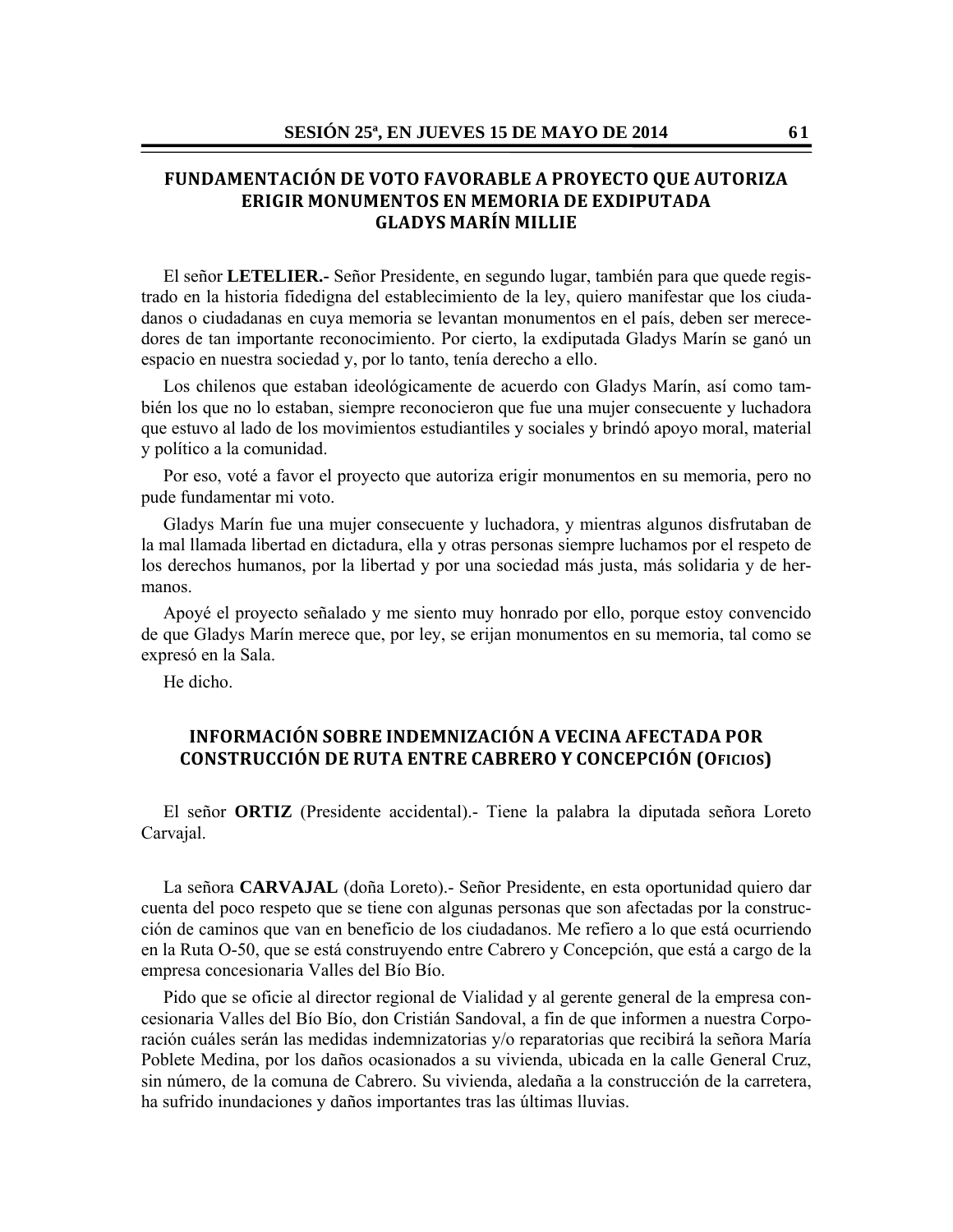Ante esta situación, concurrió a dicha vivienda el gerente general de la empresa concesionaria, quien utilizó palabras muy inapropiadas y le dijo a la dueña de casa: "¿Qué quieres? ¿Que mande a un chilenito para que te repare la casa?".

Me parece que ese tipo de expresiones no son correctas para dirigirse a una vecina que ha soportado las consecuencias de la construcción de una carretera al lado de su casa. Además, recordemos que esa carretera fue licitada con los recursos de todos los chilenos. No hay excusas para faltarle el respeto de esta manera a una vecina.

El señor **ORTIZ** (Presidente accidental).- Se enviarán los oficios solicitados por su señoría, con copia de su intervención y con la adhesión de los diputados que así lo indican a la Mesa.

# **INFORMACIÓN SOBRE FACTIBILIDAD DE AMPLIACIÓN DE RED DE AGUA POTABLE RURAL A POBLACIÓN EL PINO, COMUNA DE RÍO CLARO (OFICIO)**

La señora **CARVAJAL** (doña Loreto).- Señor Presidente, por otra parte, pido que se oficie a la seremi de Obras Públicas de la Región del Biobío, a fin de que me informe acerca de la factibilidad de ampliar la red de agua potable rural a la población El Pino, comuna de Río Claro, y me haga llegar el informe técnico correspondiente realizado por la empresa Essbio.

El señor **ORTIZ** (Presidente accidental).- Se enviará el oficio solicitado por su señoría, con copia de su intervención y con la adhesión de los diputados que así lo indican a la Mesa.

### **INFORMACIÓN SOBRE RESULTADOS DE MUESTREO DE CALIDAD DE AGUA PARA CONSUMO DE VECINOS DE LOCALIDAD DE RERE, COMUNA DE YUMBEL (OFICIO)**

La señora **CARVAJAL** (doña Loreto).- Señor Presidente, por último, pido que se oficie a la seremi de Salud de la Región del Biobío, a fin de que me informe sobre el resultado del muestreo realizado el pasado 24 de abril de 2014 respecto de la calidad de las aguas usadas para el consumo de los vecinos de la localidad de Rere, comuna de Yumbel.

He dicho.

El señor **ORTIZ** (Presidente accidental).- Se enviará el oficio solicitado por su señoría, con copia de su intervención y con la adhesión de los diputados que así lo indican.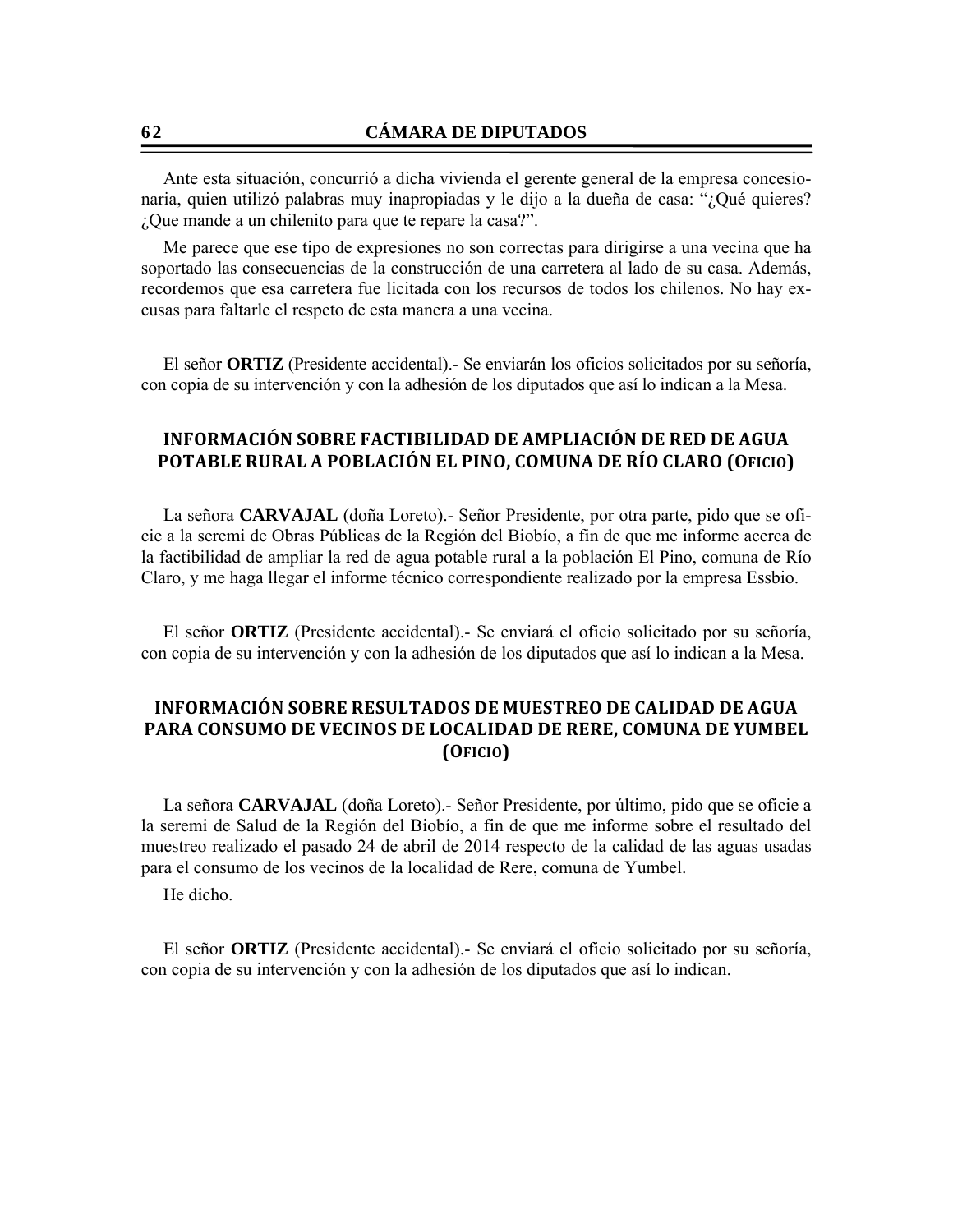## **INFORMACIÓN SOBRE ESTADO ACTUAL DE APLICACIÓN DE TOBILLERA ELECTRÓNICA Y DE CONTRATOS CON EMPRESA PROVEEDORA DEL DISPOSITIVO (OFICIO)**

El señor **ORTIZ** (Presidente accidental).- En el tiempo del Comité Demócrata Cristiano, tiene la palabra la diputada señora Yasna Provoste.

La señora **PROVOSTE** (doña Yasna).- Señor Presidente, hace algunas semanas se discutió en la Sala el aumento de penas para ciertos delitos. Al respecto, es necesario hacer presente la siguiente situación.

El 22 de abril del presente año, tuvimos conocimiento de una sentencia del tribunal oral en lo penal de Copiapó, en la causa RIT 54 del presente año, que establece una condena de cuatro años de presidio menor en su grado máximo y las penas accesorias de inhabilitación absoluta para ejercer cargos y oficios públicos, así como la prohibición de acercamiento a las víctimas y a sus familiares por el delito de abuso sexual propio e impropio a una mujer de 23 años y a dos niñas, de 9 y 13 años, cometidos en Vallenar, una de las comunas del distrito que represento.

Dicha pena se sustituyó por la de libertad vigilada intensiva por un plazo de cinco años. Además, se sustituyó dicha pena privativa de libertad por una remitida que consiste en el arresto domiciliario nocturno.

Ahora bien, más allá de la pena y del delito asociado, debemos preguntarnos qué sucedió con la víctima. Lamentablemente, el sistema procesal penal deja en el olvido a las víctimas y a sus familias. A ellas acudió a protegerlas y representarlas no solamente la fiscalía, sino también el Sename, dado que la misión esencial de este organismo es proteger y defender a los niños y niñas de nuestro país. Sin embargo, por los tecnicismos propios del derecho o por los antecedentes del victimario, el resultado fáctico de esta sentencia fue que el delincuente tendrá como castigo dormir en su hogar.

Por su parte, la mujer y las dos niñas no solo se vieron vulneradas en sus derechos más esenciales, sino que, además, ellas y sus familias no podrán recuperar la tranquilidad, debido a tan cobarde atentado contra su intimidad.

Ya no quedan recursos por interponer y, más importante aún, ninguna acción judicial podrá dar a las víctimas y a sus familias la sensación de justicia. Ese delincuente, que cometió tres abusos sexuales seguidos, dos de ellos en contra de menores de edad, merece un castigo mayor que el de dormir en su domicilio.

Lo anterior se condice absolutamente con lo informado por el diputado René Saffirio hace una semana, quien presidió la Comisión Investigadora acerca del funcionamiento del Sename. Lamentablemente, nada asegura que el victimario no decida, por revancha, arremeter en contra de las víctimas que lo denunciaron. Esto no se puede asegurar, lo cual deja en un absoluto abandono y desprotección a las víctimas, por parte de la justicia.

Para solucionar esto, durante el gobierno del Presidente Piñera se anunció con bombos y platillos la implementación de la tobillera electrónica.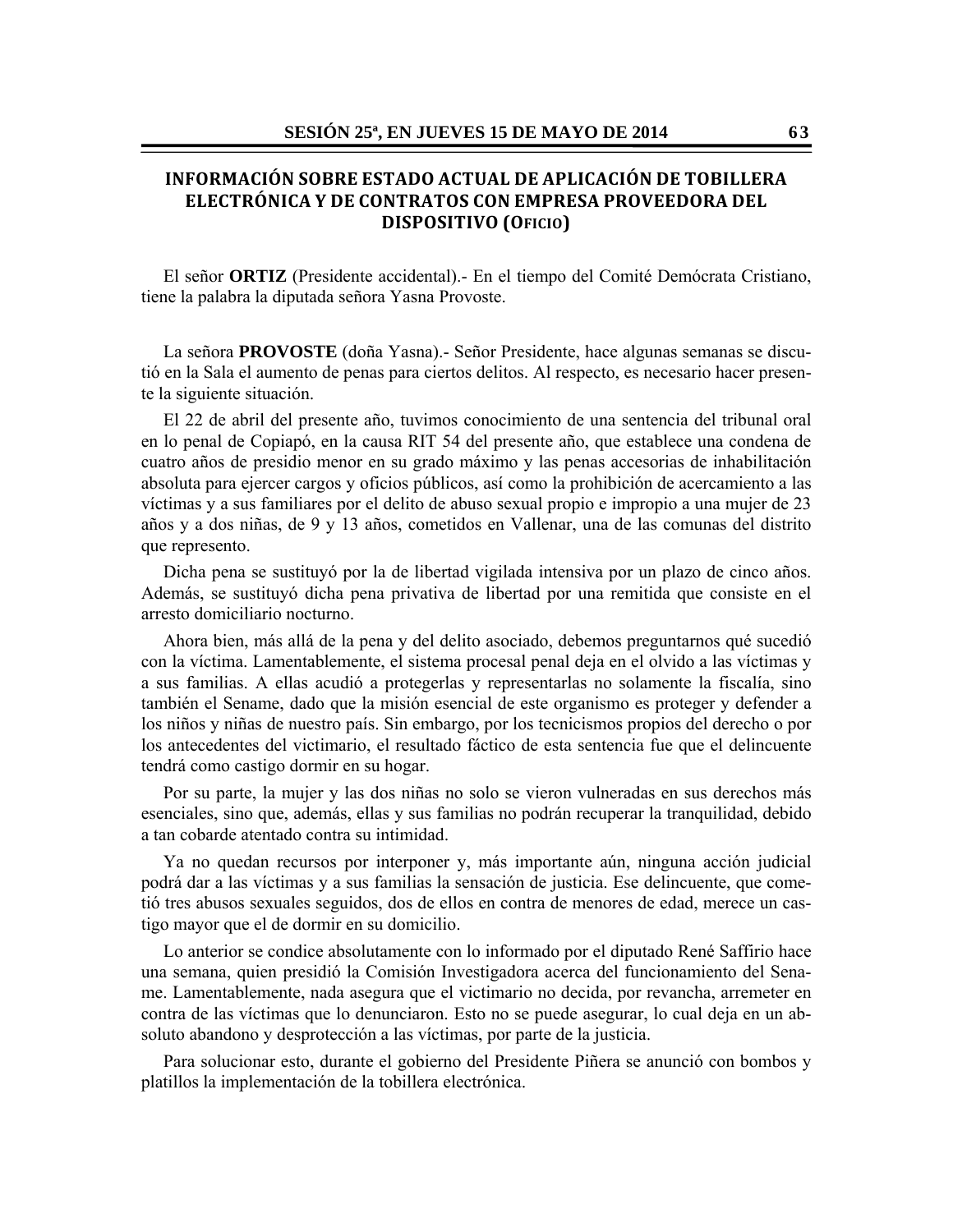El señor **ORTIZ** (Presidente accidental).- Señora diputada, su tiempo se ha cumplido. Sin embargo, el diputado Chahin le ha cedido su tiempo, por lo que le pido que concluya su intervención.

La señora **PROVOSTE** (doña Yasna).- Señor Presidente, solicito que se oficie al ministro de Justicia para que remita un informe acerca del estado actual de la aplicación de la tobillera electrónica, que en lo posible contenga el número de personas a las cuales se les ha aplicado, por qué delitos y bajo órdenes de qué tribunales se ha hecho.

Además, pido que informe acerca del estado del contrato con la empresa proveedora de tal dispositivo, con el objetivo de verificar qué podemos mejorar en este tema para lograr de manera efectiva la seguridad de las víctimas y de sus familias.

He dicho.

El señor **ORTIZ** (Presidente accidental).- Se enviará el oficio solicitado por su señoría y se adjuntará copia de su intervención, con la adhesión de los diputados que así lo indican a la Mesa.

## **INFORMACIÓN SOBRE GRADO DE CUMPLIMIENTO DE MEDIDAS DE MITIGACIÓN POR PROYECTO DE CONSTRUCCIÓN DE AUTOPISTA AMÉRICO VESPUCIO (OFICIO)**

El señor **ORTIZ** (Presidente accidental).- Tiene la palabra el diputado señor Claudio Arriagada.

El señor **ARRIAGADA**.- Señor Presidente, la ciudad de Santiago ha sido intervenida urbanísticamente con enormes proyectos. Uno de ellos fue la concesión de la construcción de la autopista Américo Vespucio, que cruza las comunas de Macul, La Granja y San Ramón, entre otras.

El país debe recordar que, cuando se elaboró el proyecto, un ciudadano encaró al Presidente Ricardo Lagos y le dijo: "¡Presidente, me tiene en el precipicio!". El Presidente Lagos le respondió: "Venga a hablar conmigo, pero más vestidito". ¡Salió en todos los canales de televisión!

Se debían tomar medidas de mitigación. Han transcurrido muchos años, pero las comunas no han visto prosperar las medidas de mitigación del proyecto de construcción de la autopista Américo Vespucio; lo mismo ocurre con la construcción del Metro por la misma pista.

Se carga a los municipios con nuevos costos de mantención, de limpieza, de instalación de semáforos e iluminación de los laterales, pero las medidas de mitigación no se han cumplido.

Lo mismo ocurre con la construcción de las estaciones del Metro en la calle Coronel, comuna de La Granja, y en avenida Vicuña Mackenna, comuna de Macul.

Por lo tanto, solicito que se oficie al ministro de Obras Públicas para que informe cuál ha sido, hasta la fecha, el cumplimiento de las medidas de mitigación, que por ley están obliga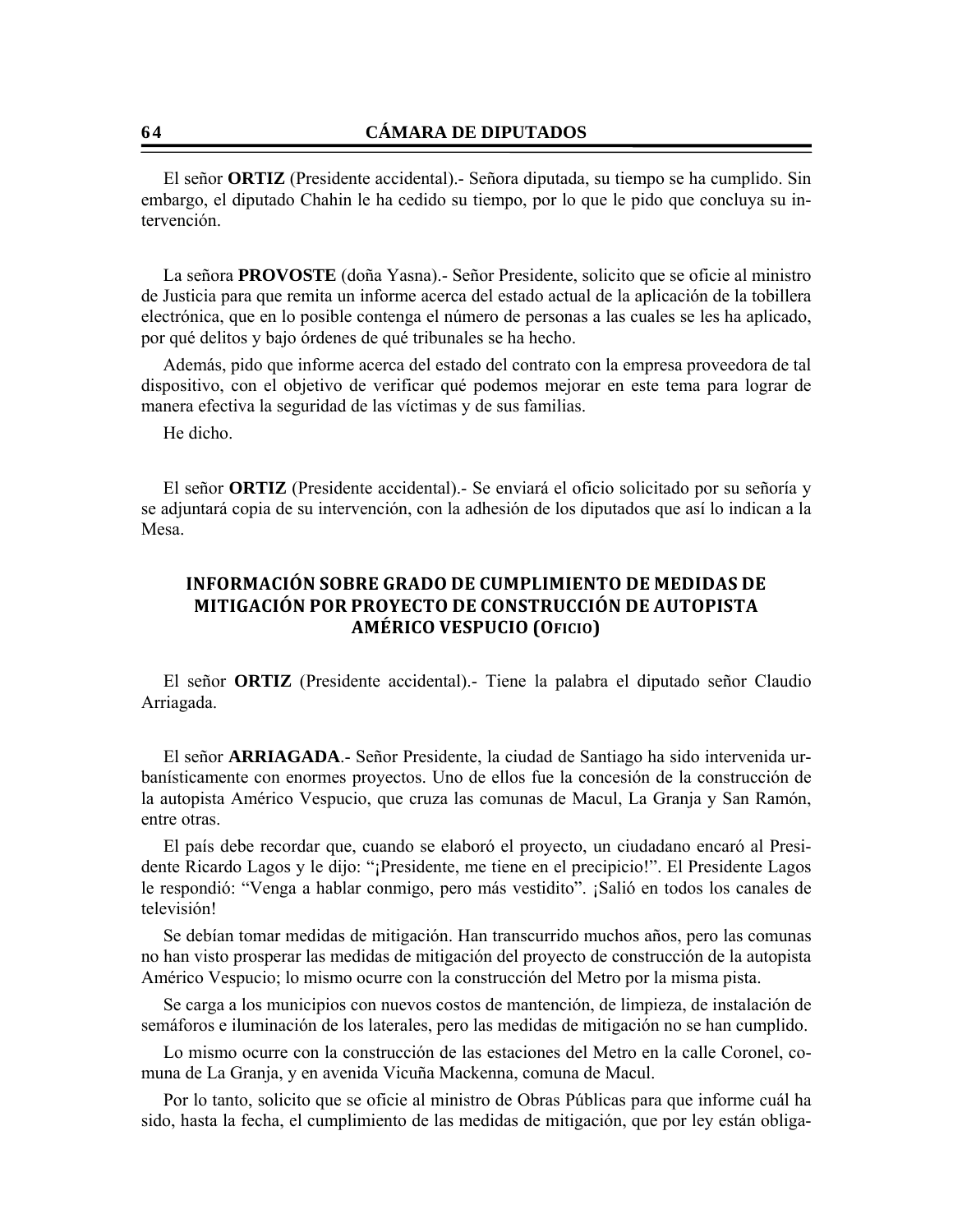das a implementar las empresas concesionarias y el propio ministerio, a fin de mejorar el bienestar y la calidad de vida de los vecinos de las comunas de Macul y La Granja.

He dicho.

El señor **ORTIZ** (Presidente accidental).- Se enviará el oficio solicitado por su señoría y se adjuntará copia de su intervención, con la adhesión de los diputados que así lo indican a la Mesa.

## **RECURSOS PARA CONSTRUCCIÓN DE NUEVO EDIFICIO PARA LA POLICÍA DE INVESTIGACIONES DE OSORNO (OFICIO)**

El señor **ORTIZ** (Presidente accidental).- Tiene la palabra el diputado señor Sergio Ojeda.

El señor **OJEDA**.- Señor Presidente, hace siete u ocho años se comenzó a tramitar la construcción del nuevo edificio de la Policía de Investigaciones de Osorno, pero todavía estamos esperando que se materialice esa construcción. En todo caso, algo hemos avanzado. El trámite está en el gobierno regional, a fin de que el consejo regional autorice el traspaso de los fondos. El valor de la construcción asciende a 5.765 millones de pesos y tiene la correspondiente RS.

El actual edificio, que tiene más de sesenta años, se hace estrecho. Trabajan 125 funcionarios, en circunstancias de que su capacidad es solo para sesenta. Es decir, existe hacinamiento, por lo estrecho del lugar. El trabajo no es cómodo ni digno para el personal ni para el público que llega a realizar algunos trámites, como tampoco para los detenidos que deben permanecer en el lugar por alguna investigación. Por eso, la construcción del edificio es urgente.

No queremos pensar que, dentro de la judicatura, la Policía de Investigaciones sea el pariente pobre en esa ciudad, ya que en buena hora se construyó un nuevo edificio para Carabineros y se está construyendo otro para la Fiscalía. Antes ya se habían construido y ampliado las nuevas dependencias para los tribunales de Osorno.

Por lo expuesto, solicito que se oficie al ministro del Interior y Seguridad Pública, a objeto de que la Subsecretaría de Desarrollo Regional gestione ante el gobierno regional la celeridad de esta tramitación. Si no existen los fondos, entonces que se entreguen los recursos que se necesitan para proceder a la construcción del edificio.

El señor **ORTIZ** (Presidente accidental).- Se enviará el oficio solicitado por su señoría, con copia de su intervención y la adhesión de los señores diputados que así lo manifiestan.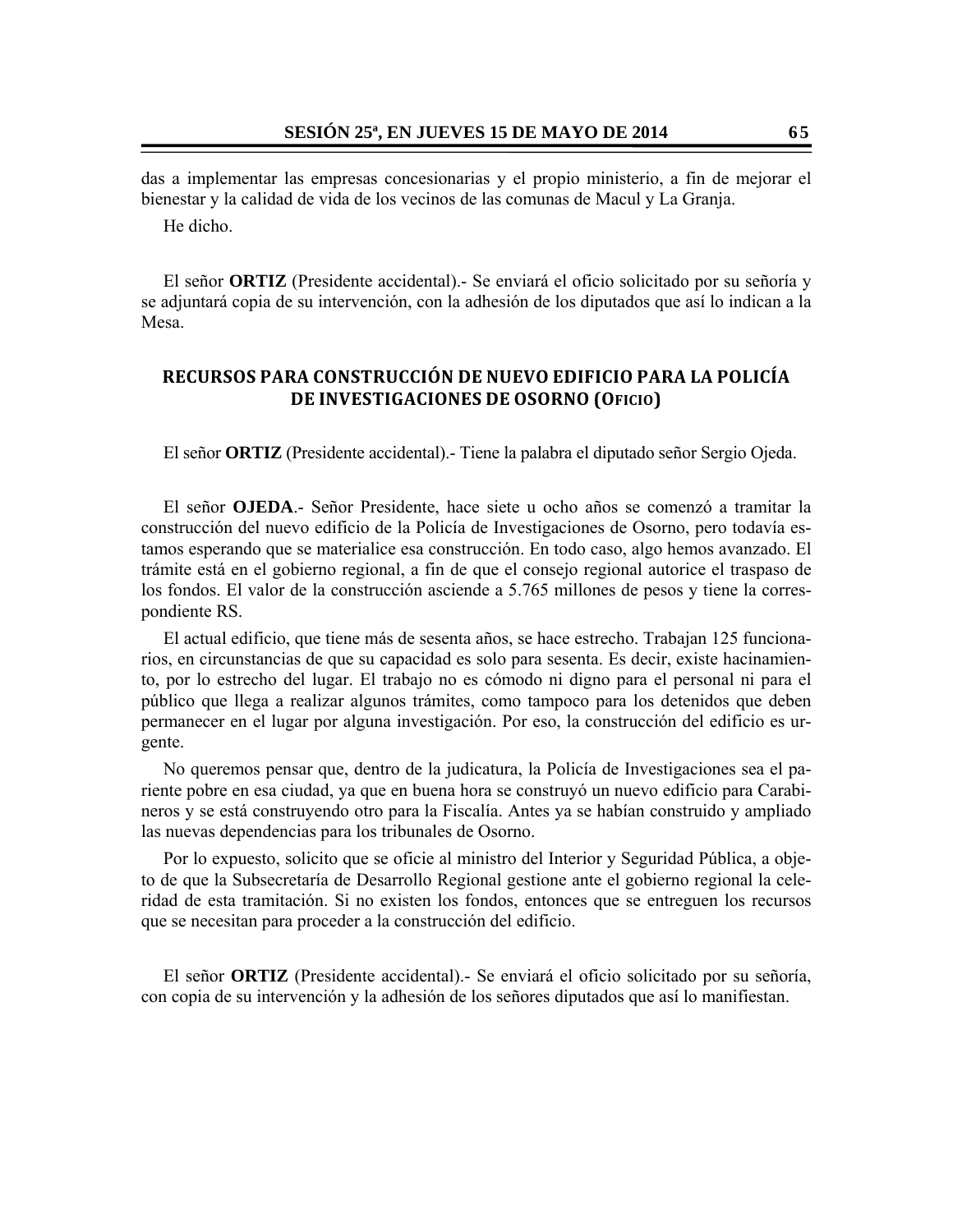# **INCREMENTO DE RECURSOS PARA INVERSIÓN EN CAMINOS DE COMUNIDADES INDÍGENAS (OFICIOS)**

El señor **OJEDA**.- Señor Presidente, en segundo lugar, solicito que se oficie al ministro de Obras Públicas y al director de la Conadi para pedirles que se aumente la cantidad de recursos destinados a los caminos en las comunidades indígenas.

Antes se disponía de 1.000 millones de pesos, monto que fue rebajado a 400 millones de pesos, cifra realmente insignificante.

Pido que se establezca un ítem especial sobre los 1.000 millones de pesos para los caminos de las comunidades indígenas.

El señor **ORTIZ** (Presidente accidental).- Se enviarán los oficios solicitados por su señoría, con copia de su intervención y la adhesión de las señoras diputadas y los señores diputados que están levantando la mano.

## **INFORMACIÓN SOBRE PROCEDIMIENTO DE PUBLICIDAD DE CONCESIONES HIDROELÉCTRICAS EN COMUNIDADES INDÍGENAS (OFICIO)**

El señor **OJEDA**.- Señor Presidente, finalmente, pido oficiar a la ministra de Minería, a fin de que me informe respecto de los trámites que se siguen en materia de publicidad para las concesiones de las hidroeléctricas en las comunidades indígenas.

Además, solicito que se haga un estudio para que el aviso de las concesiones salga no solo en el boletín minero, sino también en los diarios locales donde se instalarán las hidroeléctricas.

He dicho.

El señor **ORTIZ** (Presidente accidental).- Se enviará el oficio solicitado por su señoría, con copia de su intervención y la adhesión de los señores diputados que así lo indican.

## **INSTALACIÓN DE INSTRUMENTAL MODERNO PARA ATERRIZAJE DE AVIO‐ NES EN AEROPUERTO CARRIEL SUR, COMUNA DE TALCAHUANO (OFICIOS)**

El señor **ORTIZ** (Presidente accidental).- Tiene la palabra el diputado señor Jorge Sabag.

El señor **SABAG**.- Señor Presidente, solicito el envío de un oficio al ministro de Obras Públicas y al director general de Aeronáutica Civil en relación con la situación que vive el aeropuerto Carriel Sur, emplazado en la comuna de Talcahuano.

Por estos días, se han suspendido varios vuelos a causa de la neblina. Por eso, consulto sobre la eventual instalación de instrumental moderno que permita a los aviones aterrizar aun en esas circunstancias climáticas.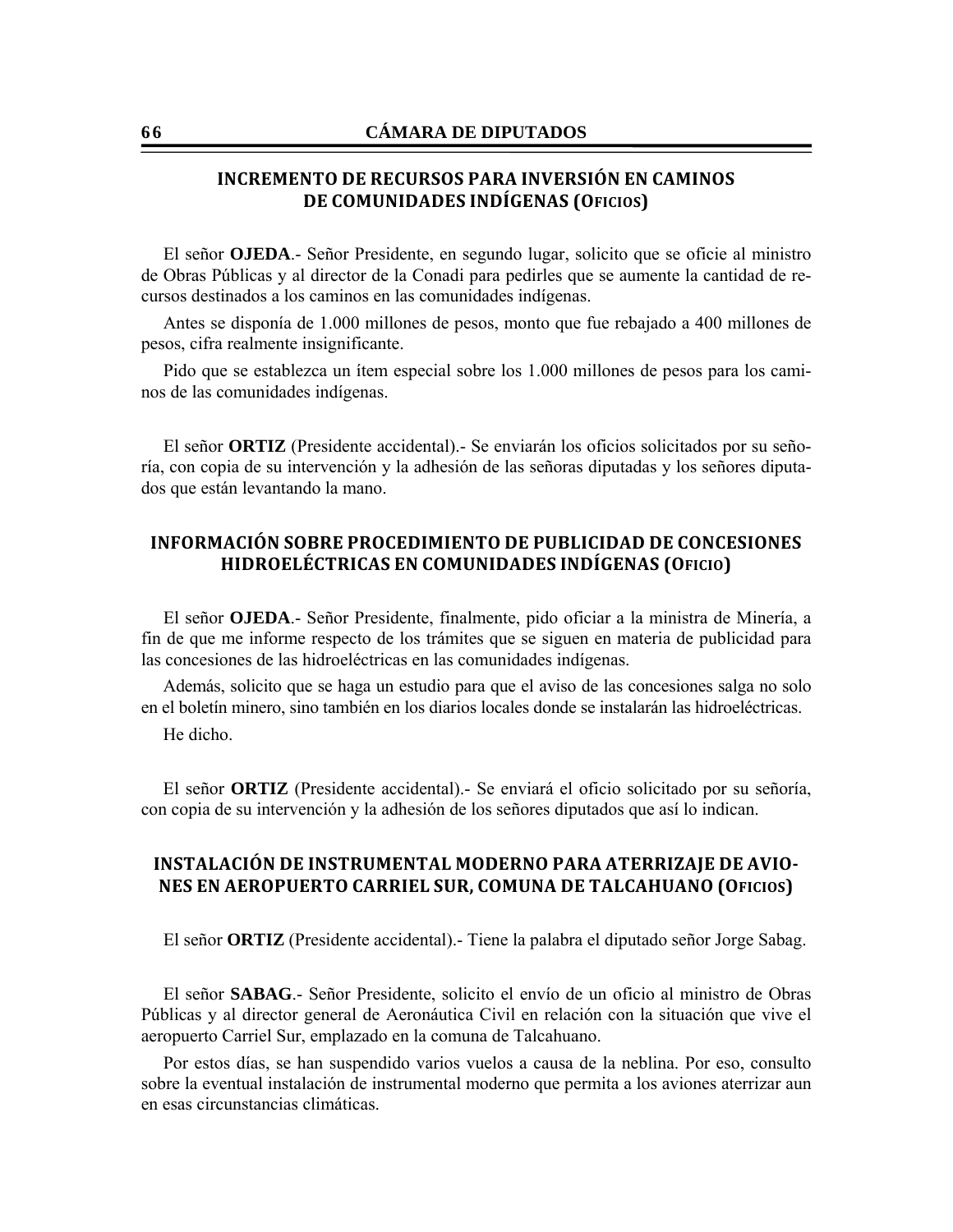Cada vez que se suspende un vuelo, se causa un gran perjuicio a muchas personas que viajan por razones de trabajo, como médicos que se trasladan para realizar operaciones. A menudo, esto ocurre por las inclemencias del tiempo, en circunstancias de que existe la tecnología para solucionar ese problema.

El señor **ORTIZ** (Presidente accidental).- Se enviarán los oficios solicitados por su señoría, con copia de su intervención y la adhesión de las señoras diputadas y los señores diputados que están levantando la mano.

# **DEPURACIÓN DE PADRONES ELECTORALES Y DESAFILIACIÓN DE MILITANTES INSCRITOS INVOLUNTARIAMENTE EN PARTIDOS POLÍTICOS (OFICIO)**

El señor **SABAG**.- Señor Presidente, en segundo término, pido oficiar al ministro del Interior y Seguridad Pública sobre un tema relacionado con los padrones electorales.

A propósito de la última elección presidencial, nos enteramos de que personas aparecieron inscritas en algunos partidos políticos sin que estas hubieran expresado su consentimiento. Varias han dicho que habían firmado una adhesión a un grupo ecologista, en el Paseo Ahumada, pero después aparecieron inscritas en algunos partidos políticos, lo que ha generado mucha preocupación.

Por ello, sería conveniente que, cuando se haga gobierno en terreno, también participen funcionarios del Servicio Electoral, para que las personas puedan desafiliarse, de manera de depurar esos padrones electorales, porque esas inscripciones fraudulentas han causado muchas incomodidades a esos ciudadanos que no se han inscrito en partidos políticos, pero que sí aparecen incluidos en algunos.

El señor **ORTIZ** (Presidente accidental).- Se enviará el oficio solicitado por su señoría, con copia de su intervención y la adhesión de los señores diputados que así lo indican.

## **INFORMACIÓN SOBRE NÚMERO DE MATRIMONIOS Y DIVORCIOS CELEBRADOS EN CHILE DURANTE 2011, 2012 Y 2013 (OFICIO)**

El señor **SABAG**.- Señor Presidente, por último, pido oficiar al director del Servicio de Registro Civil e Identificación, a fin de que informe a la Cámara de Diputados sobre el número de matrimonios y divorcios celebrados en Chile y declarados por los tribunales en los años 2011, 2012 y 2013, porque quiero conocer las estadísticas que se tienen al respecto.

He dicho.

El señor **ORTIZ** (Presidente accidental).- Se enviará el oficio solicitado por su señoría, con copia de su intervención y la adhesión de las dos señoras diputadas y de los señores diputados que así lo manifiestan.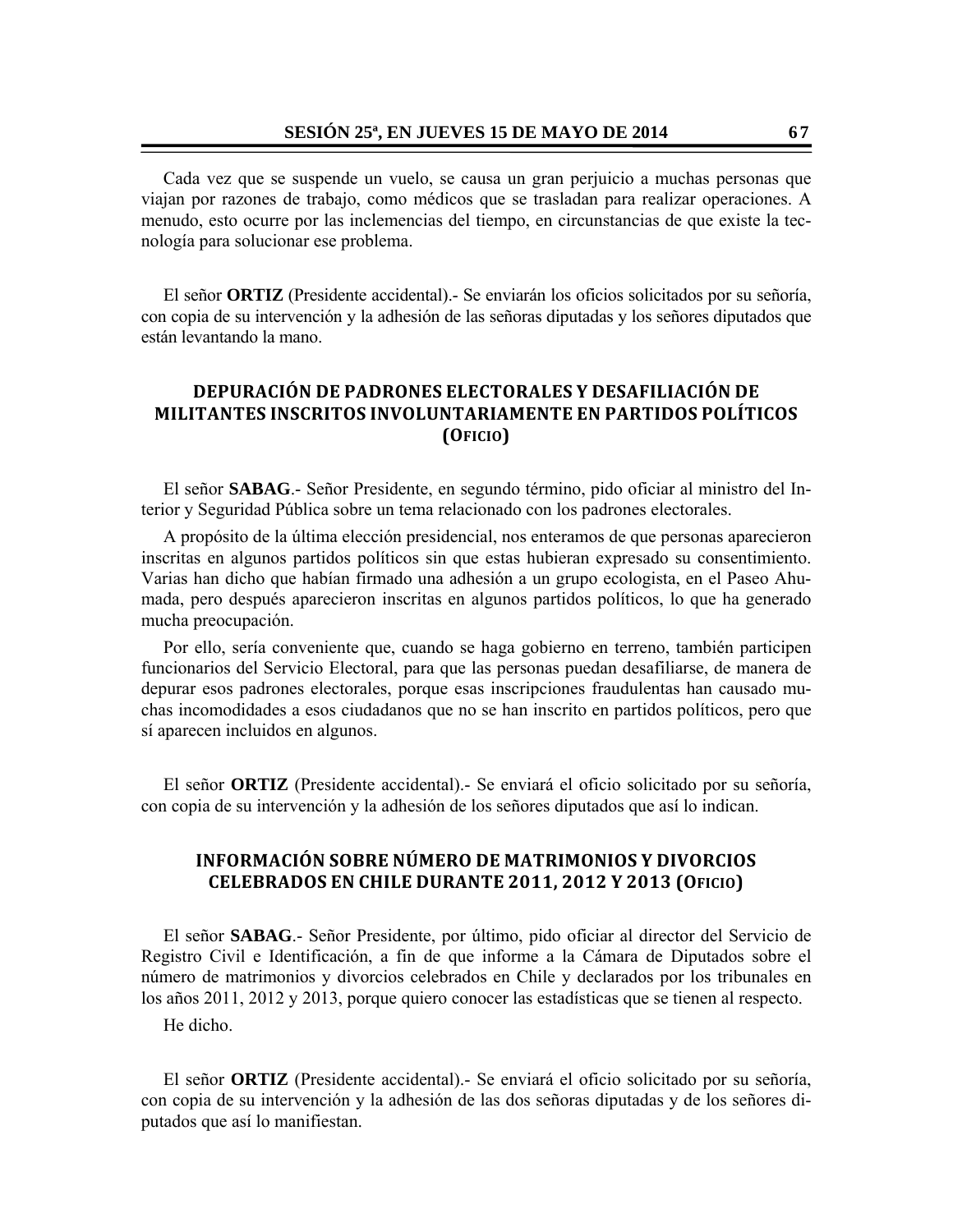# **INFORMACIÓN SOBRE SITUACIÓN, DOMINIO Y DESTINACIÓN DE TERRENO EN ARICA CEDIDO EN COMODATO A BOLIVIA (OFICIO)**

El señor **ORTIZ** (Presidente accidental).- El turno siguiente corresponde al Comité del Partido Socialista.

Tiene la palabra el diputado Luis Rocafull.

El señor **ROCAFULL**.- Señor Presidente, en la ciudad de Arica hay un terreno de 3,5 hectáreas, que fue cedido en calidad de comodato al gobierno de Bolivia, hace aproximadamente 59 años, para que lo utilizara la corporación Yacimientos Petrolíferos Fiscales Bolivianos, el cual en la actualidad no tiene uso.

En ese entonces, el terreno estaba emplazado en las afueras de la ciudad, pero hoy está ubicado en el centro. El problema es que se requiere su recuperación para el desarrollo urbanístico de Arica.

Por lo tanto, pido oficiar al ministro de Bienes Nacionales para que informe a esta Corporación de la situación actual de ese terreno, ubicado en la avenida Diego Portales N° 1262, de la ciudad de Arica, Región de Arica y Parinacota, rol avalúo N° 662-1, y que en el Servicio de Impuestos Internos figura con la dirección Diego Portales Yacimientos Petrolíferos Fiscales Bolivianos.

Agradeceré esa información a esta Cámara, particularmente en lo que respecta a su dominio y destinación.

He dicho.

El señor **ORTIZ** (Presidente accidental).- Se enviará el oficio solicitado por su señoría, con copia de su intervención y la adhesión de la parlamentaria y los parlamentarios que estamos levantando la mano.

### **PREOCUPACIÓN POR IMPLEMENTACIÓN DE PROYECTO "PLAN DE EXPANSIÓN CHILE LT 2X500 KV CARDONES‐POLPAICO" (OFICIOS)**

El señor **ORTIZ** (Presidente).- Tiene la palabra el diputado señor Christian Urízar.

El señor **URÍZAR**.- Señor Presidente, recibí una carta del alcalde de la comuna de Quilpué, señor Mauricio Viñambres; de la alcaldesa de la comuna de Olmué, señora Macarena Santelices, y de vecinos de la provincia de Marga Marga, porque están muy preocupados por el proyecto "Plan de Expansión Chile LT 2x500 kV Cardones-Polpaico".

Los derechos de explotación y ejecución de este proyecto fueron licitados internacionalmente por el Ministerio de Energía. El proyecto tiene el propósito, a través de la empresa Interchile S.A., titular de este proyecto, de fortalecer el sistema de transmisión troncal del Sistema Interconectado Central entre las subestaciones Cardones, ubicada al sur de Copiapó, y la subestación Polpaico, ubicada al norte de Santiago, supliendo una carencia de transmi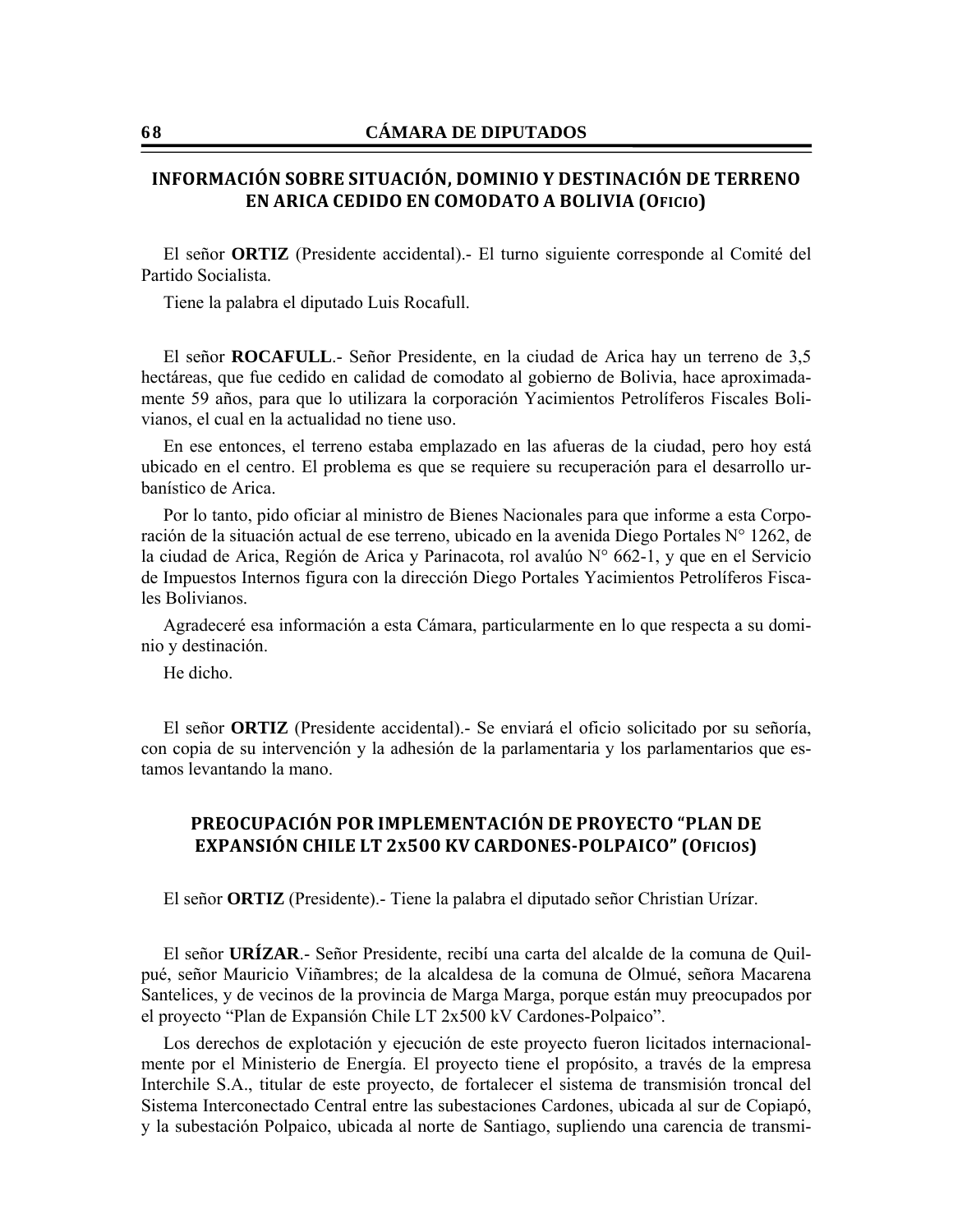sión en la parte norte del Sistema Interconectado Central, debido a la congestión que presentan hoy las líneas de transmisión en dicho sector. El proyecto está en la etapa de evaluación, y este proceso fue presentado al Servicio de Evaluación Ambiental el 6 de marzo de 2014.

¿Qué pasa con este proyecto? Va a impactar fuertemente desde el sector Cardones hasta Polpaico y, dentro de la Quinta Región de Valparaíso, a las comunas de La Ligua, Papudo, Zapallar, Puchuncaví, Quintero, Quillota, Villa Alemana, Limache, Quilpué y Olmué.

El proyecto consta de un total 1.708 torres de alta tensión, que comienzan en Cardones y terminan en Tiltil. Además, tendrá 435 postes, que estarán ubicados en todo el sector de la Quinta Región, desde La Ligua hasta Olmué.

Se trata de un proyecto de gran impacto para la ciudadanía. Los vecinos, particularmente de la provincia de Marga Marga, y los alcaldes de esas comunas están muy preocupados por el destino del proyecto y sobre cómo se va a llevar a cabo. De hecho, me han solicitado que consulte en qué estado está la participación ciudadana y qué nivel de conocimientos tiene la población de ese proyecto.

Por lo tanto, pido que se oficie al intendente de la Región de Valparaíso, a la seremi del Medio Ambiente de Valparaíso, al superintendente del Medio Ambiente y al ministro de Energía, con el objeto de que me informen en qué estado se encuentra dicho proyecto.

Hago presente, además, que haré llegar a la Mesa copias de las cartas de los alcaldes de Quilpué y Olmué.

El señor **ORTIZ** (Presidente accidental).- Se enviarán los oficios solicitados por su señoría, con la adhesión de las diputadas y los diputados que alzan su mano, de los cuales la Secretaría toma debida nota.

## **INFORMACIÓN SOBRE PROYECTO DE INSTALACIÓN DE ANTENA DE TELEFONÍA CELULAR EN COMUNA DE QUILLOTA, QUINTA REGIÓN (OFICIOS)**

El señor **URÍZAR**.- Señor Presidente, por otro lado, los integrantes de la junta de vecinos de la Villa Cervantes y Escritores, de la comuna de Quillota, me han manifestado su preocupación por un proyecto de instalación de antena de telefonía celular, que consiste en una estructura soportante, armonizada bajo un formato de palmera Washingtonia, de 27 metros de altura, por la empresa Entel Comunicaciones, que se propone instalar en la calle Freire, Nos 1511 y 1531, de esa comuna.

Los vecinos se han manifestado en contra de dicha instalación; además, hasta hoy, no han tenido ninguna comunicación formal sobre el proyecto.

Por lo tanto, solicito que se oficie al alcalde de Quillota, al director de Obras Municipales de esa comuna, al intendente y a la seremi de Medio Ambiente de la Región de Valparaíso, a fin de que me informen sobre el estado del proyecto y respecto de qué documentos legales avalan dicha iniciativa. Además, me interesa saber si el proyecto cumple con los requisitos legales, administrativos y técnicos para llevar a cabo esa instalación.

He dicho.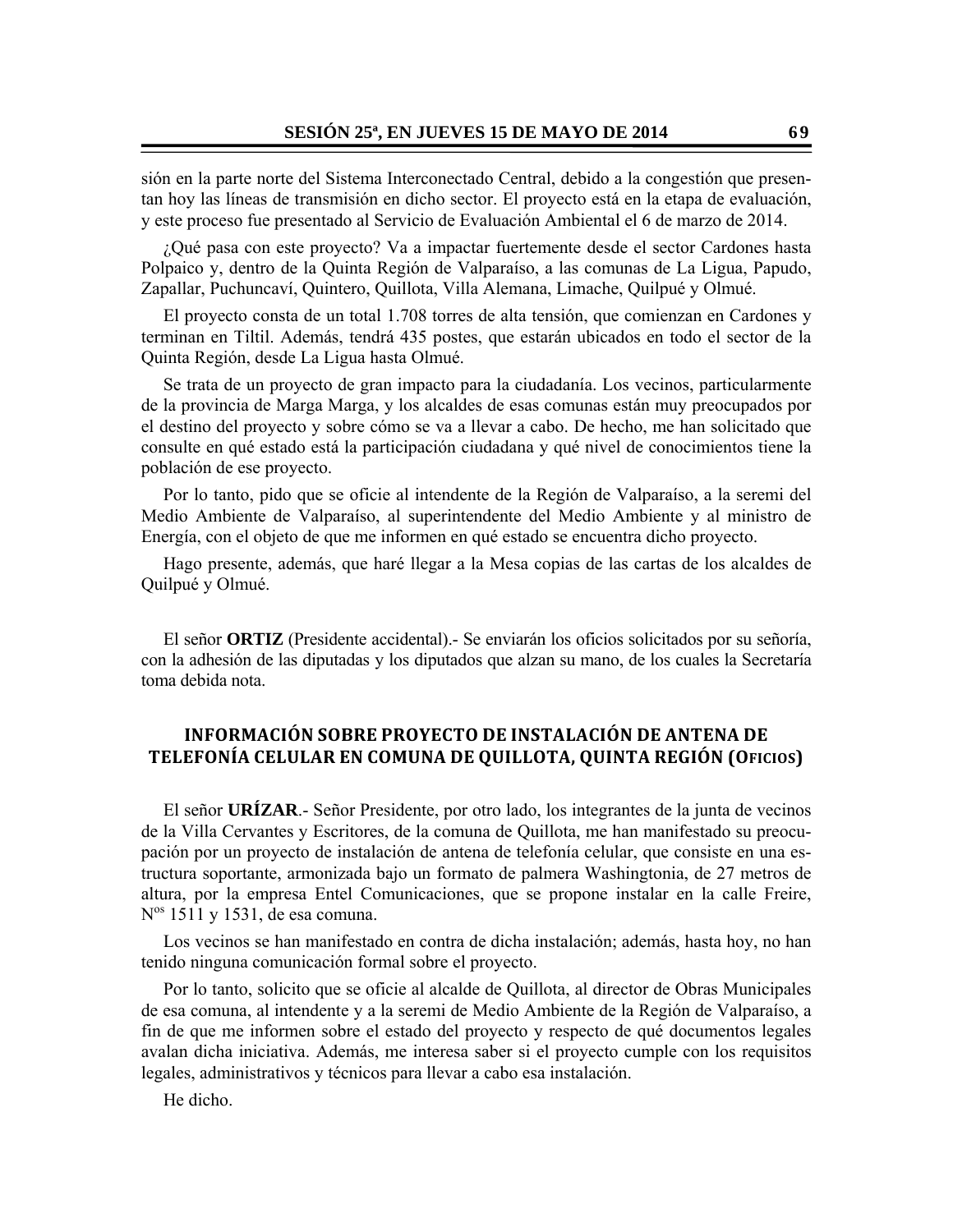El señor **ORTIZ** (Presidente accidental).- Se enviarán los oficios solicitados por su señoría, con copia de su intervención y la adhesión de las diputadas y los diputados que alzan su mano, de los cuales la Secretaría toma debida nota.

# **INFORMACIÓN SOBRE LICITACIÓN DE RECONSTRUCCIÓN DE ESCALERA PEATONAL BELLAVISTA EN REÑACA, REGIÓN DE VALPARAÍSO (OFICIOS)**

El señor **ORTIZ** (Presidente accidental).- En el turno del Comité de la Unión Demócrata Independiente, tiene la palabra el diputado señor Osvaldo Urrutia.

El señor **URRUTIA** (don Osvaldo).- Señor Presidente, hace más de cinco años colapsó un colector primario de aguas lluvia, cuya administración, mantención, reparación y conservación corresponde a la Dirección de Obras Hidráulicas del Ministerio de Obras Públicas.

Este colector, llamado Miramar, ubicado debajo de una escalera peatonal denominada Escala Bellavista, conduce las aguas lluvia hacia el mar. Con el colapso del colector, fueron arrastrados el mismo colector, la calle Miramar y la escalera peatonal.

En su momento, la Dirección de Obras Hidráulicas asumió su responsabilidad y reconstruyó la calle, pero, lamentablemente, dejó pendiente la reconstrucción de la escalera peatonal, que une la parte baja con la parte alta, Borgoño con Miramar, en el sector de Reñaca bajo.

Por lo anteriormente expuesto, y a sabiendas de que hay obras inconclusas que llevan un par de años de paralización, solicito que se oficie al ministro de Obras Públicas y al director nacional de Obras Hidráulicas, con el objeto de que me informen si en el presupuesto de este año se encuentra contemplada la reconstrucción total de la Escala Bellavista. Además, quiero saber cuándo serán licitadas esas obras y si se tiene previsto que ocurra antes del próximo período estival.

He dicho.

El señor **ORTIZ** (Presidente accidental).- Se enviarán los oficios solicitados por su señoría, con copia de su intervención y la adhesión de las señoras diputadas y los señores diputados que alzan su mano, de los cuales la Secretaría toma debida nota.

## **INFORMACIÓN SOBRE PROGRAMA DE INVESTIGACIÓN DEL DESCARTE DE DIVERSAS UNIDADES DE PESQUERÍA Y SU FAUNA ACOMPAÑANTE, Y MEDIDAS DE MITIGACIÓN EN FAVOR DE LA PESCA ARTESANAL (OFICIO)**

El señor **ORTIZ** (Presidente accidental).- Tiene la palabra la diputada señora Marisol Turres.

La señora **TURRES** (doña Marisol).- Señor Presidente, en esta oportunidad me voy a referir a un programa de investigación de descarte de ciertas pesquerías.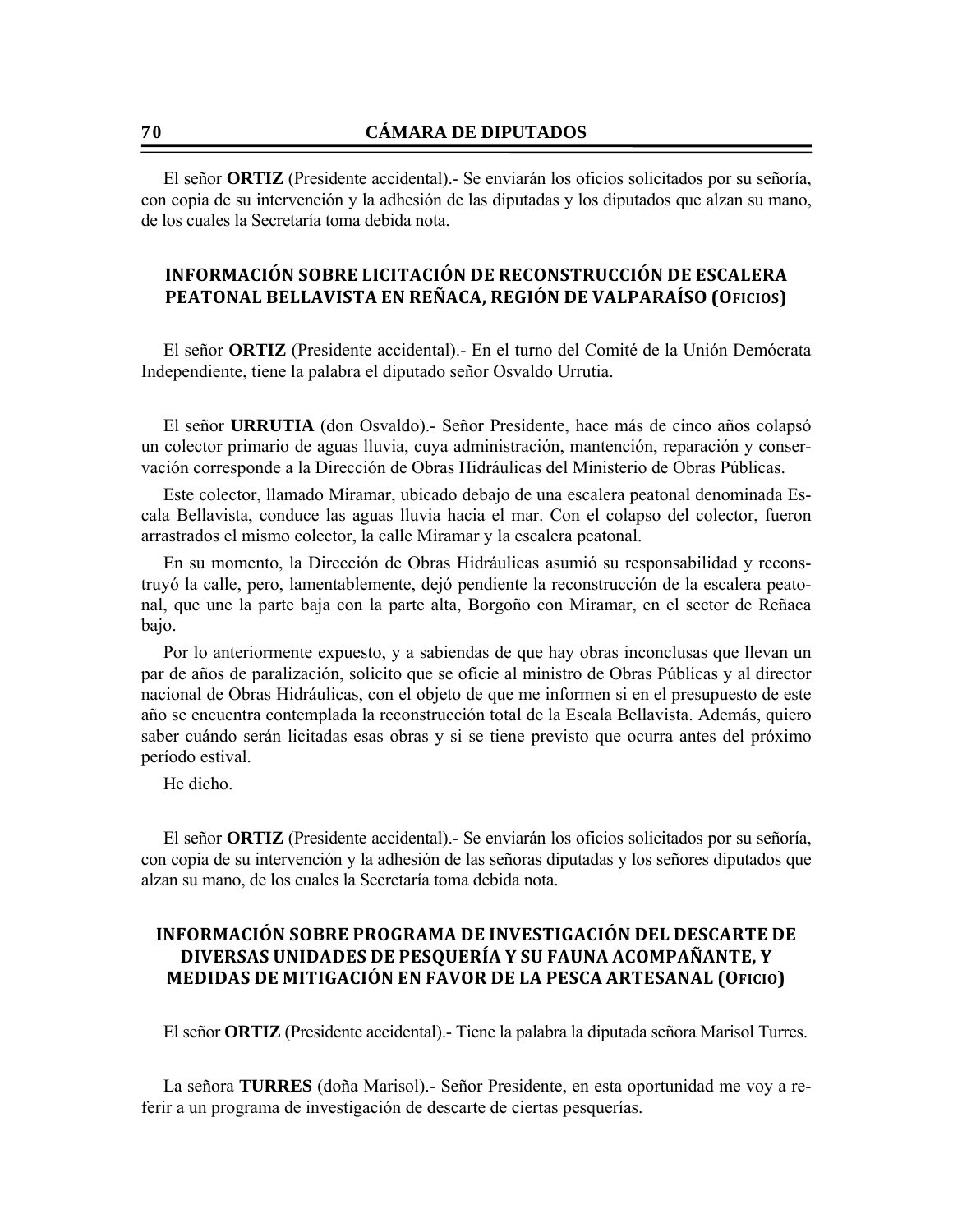Según la resolución exenta Nº 1.046, de 16 de abril de 2014, de la Subsecretaría de Pesca, se autoriza un programa de investigación del descarte para pesquerías de merluza del sur, merluza de tres aletas, congrio dorado y su fauna acompañante. Este programa permitirá que se realice pesca de arrastre y la captura de fauna acompañante que hoy está en veda.

Esa autorización pulveriza la protección de las cinco millas para los pescadores artesanales y se aleja absolutamente del discurso de la Presidenta Bachelet en cuanto a la sustentabilidad basada en la ciencia.

Las empresas autorizadas, con exclusividad en pesca de descarte, en un plazo de dos años, serán las siguientes: Pesca Chile, Sur Austral S.A. y Emdepes S.A., con ocho embarcaciones.

Pesca Chile es una filial chilena de la quebrada empresa transnacional española Pescanova, la cual se encuentra actualmente intervenida por un síndico de quiebras; Emdepes S.A. pertenece a la trasnacional japonesa Nippon Suisan Kaisha/Nissui, y la tercera empresa beneficiada es Sur Austral S.A., que es de menor tamaño.

La resolución exenta Nº 1.046 también autoriza la captura de 41 especies consideradas como fauna acompañante. Antes de esta resolución, si se capturaba una especie acompañante, esta debía ser desechada, al no estar autorizada su captura. Lo que sorprende es que, dentro del listado de especies acompañantes, existen algunas que se encuentran en veda, debido a la delicada situación de conservación. Entre ellas, destacan la raya volantín o mantarraya, la cual se encuentra en veda hasta el próximo año. En realidad, esta pesca científica afectará los intereses de los pescadores de pequeña escala y de pesquerías vulnerables dentro de las cinco millas costeras, profundizando con ello la actual crisis ambiental, productiva y social que afecta a la pesca artesanal.

El área donde se va a desarrollar este programa va desde el sector de Punta Puga, comuna de Maullín, Región de Los Lagos, hasta el estrecho de Magallanes y Cabo de Hornos, Región de Magallanes.

Por lo expuesto, pido que se oficie al ministro de Economía, Fomento y Turismo, con el objeto de que me informe respecto de lo siguiente: criterio de selección de las empresas, criterio para la selección de los investigadores, facilidades que se darán para incluir a científicos en las naves, finalidad de la información recopilada, criterio para seleccionar las especies a estudiar, objetivo de captura de especies acompañantes, criterios para renovación del programa, criterios para eliminar o multar a una empresa del programa, medidas de mitigación en favor de la pesca artesanal que se verá afectada y, finalmente, volumen autorizado de captura para especies del programa de investigación y de especies acompañantes.

He dicho.

El señor **ORTIZ** (Presidente accidental).- Se enviará el oficio solicitado por su señoría y se adjuntará copia de su intervención, con la adhesión de la diputada y de los diputados que así lo indican a la Mesa.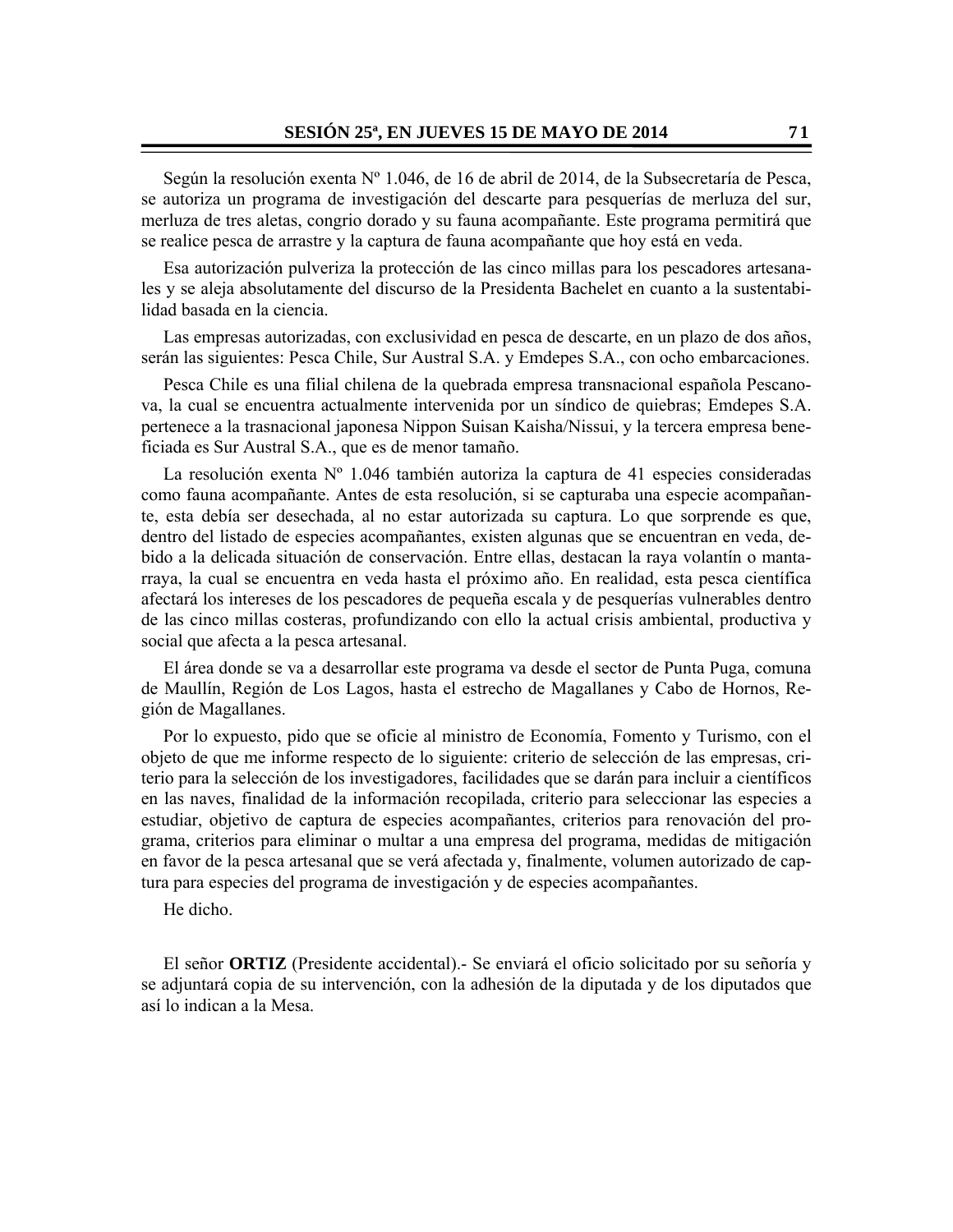# **REVISIÓN DE POLÍTICA DE CONCESIONES, ENTREGA DE FACULTADES A REGIONES Y EVALUACIÓN GENERAL DEL TRABAJO DE CONCESIONARIA EN CARRETERAS DE ANTOFAGASTA (OFICIOS)**

El señor **ORTIZ** (Presidente accidental).- En el turno del Comité Radical Social Demócrata, tiene la palabra la diputada señora Marcela Hernando.

La señora **HERNANDO** (doña Marcela).- Señor Presidente, no es casualidad que hoy dos de mis colegas hayan intervenido en Incidentes para referirse a la política de concesiones.

La razón de optar por la vía de concesiones como una forma de financiar infraestructura pública obedece a una política y a un modelo de negocios, al cual el Estado recurre con el propósito de dar, supuestamente, más eficiencia a su gestión.

¿Cómo medimos la gestión en la Administración Pública? Lamentablemente, hoy se mide en forma parecida a la medición de la gestión privada y sin considerar suficientemente el concepto de rentabilidad social de los proyectos. Indudablemente, los gobiernos locales están llamados a aumentar la rentabilidad social, y sus decisiones de inversión, sean estas públicas o privadas y que afecten el espacio público, deben estar inspiradas en ello.

En este sentido, quiero representar lo que, a mi juicio, es un gran error de la ley de concesiones, que consiste en radicar en el Ministerio de Obras Públicas, organismo absolutamente centralizado y carente de política regional, la facultad no solo de elaborar el reglamento para cada proceso, sino también el poder de decisión sobre el todo.

En la práctica, la política de concesiones ha sido negativa desde el punto de vista de la rentabilidad, pero muy lucrativa para los inversionistas privados. Tenemos varios ejemplos, como la construcción de cárceles, de autopistas concesionadas, de hospitales y un largo etcétera, que no viene al caso enumerar, en que hemos sido testigos de cobros abusivos, pago de multas del Estado a las empresas concesionarias, entre otras situaciones.

En cuanto al rol de los gobiernos locales, en la mayoría de los casos también hemos visto la modificación inconsulta de aspectos del contrato, efectuada por el MOP, según lo autoriza el Título X del Reglamento, artículos 68 al 72, del decreto N° 956.

Por ello, dentro de los aspectos negativos de la política de concesiones, está la falta de transparencia que acompaña a todos y cada uno de los procesos, la falta de rigurosidad técnica que debe primar en la construcción de obras que tienen por fin último entregar un mejor servicio a la ciudadanía y la nula observancia de las opiniones de los gobiernos locales.

En el caso particular de las carreteras concesionadas de la Segunda Región, hubo decisiones centralizadas que cambiaron las obras complementarias pactadas con las comunas, que se referían a áreas verdes, ciclovías, parques y plazas en los atraviesos. No rechazamos la política de concesiones en sí; lo que exigimos es considerarla en su globalidad.

Por lo expuesto, solicito que se oficie a los ministros del Interior y Seguridad Pública, y de Obras Públicas para solicitar que se revise la política de concesiones, para garantizar, primero, la transparencia en la génesis, el análisis y el proceso de consulta ciudadana que debe contemplar, y segundo, la entrega de las facultades necesarias para que este proceso sea pensado, evaluado, definido y ejecutado en la región, por sus autoridades competentes.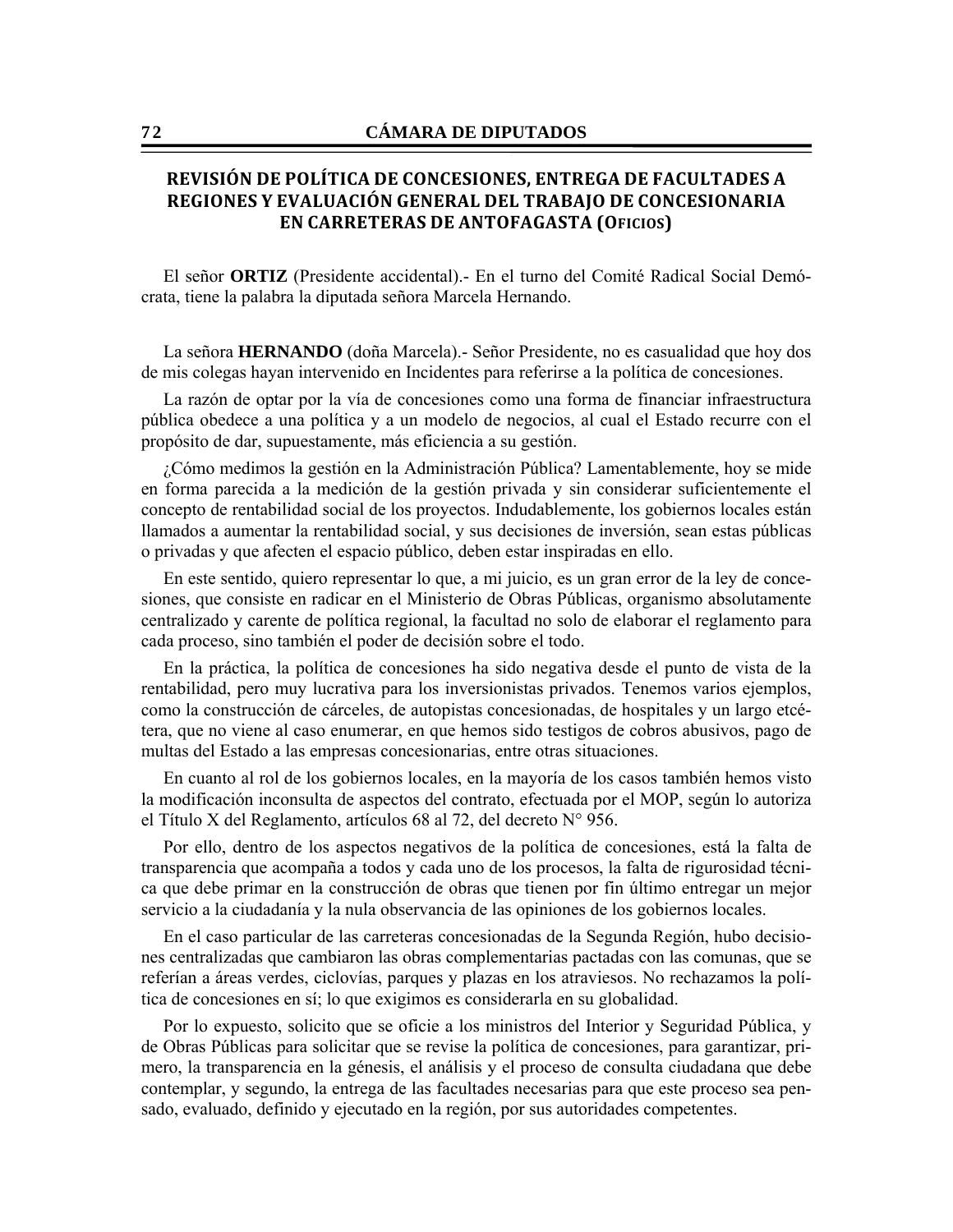Además, solicito que se requiera un informe al Ministerio de Obras Públicas respecto de si las obras de las carreteras de Antofagasta se han ejecutado en los plazos, si ha habido modificaciones al contrato en función del Título X del Reglamento, la evaluación general del trabajo de la concesionaria, las multas aplicadas, las obras complementarias sin conclusión y cualquier otro dato relevante a la vista de la rentabilidad social.

He dicho.

El señor **ORTIZ** (Presidente accidental).- Se enviarán los oficios solicitados por su señoría, con copia de su intervención, con la adhesión de los diputados Iván Fuentes, Jorge Sabag, Luis Rocafull, Roberto Poblete y de quien preside.

Por haber cumplido con su objeto, se levanta la sesión.

*-Se levantó la sesión a las 14.05 horas.* 

# **GUILLERMO CUMMING DÍAZ**,

Jefe subrogante de la Redacción de Sesiones.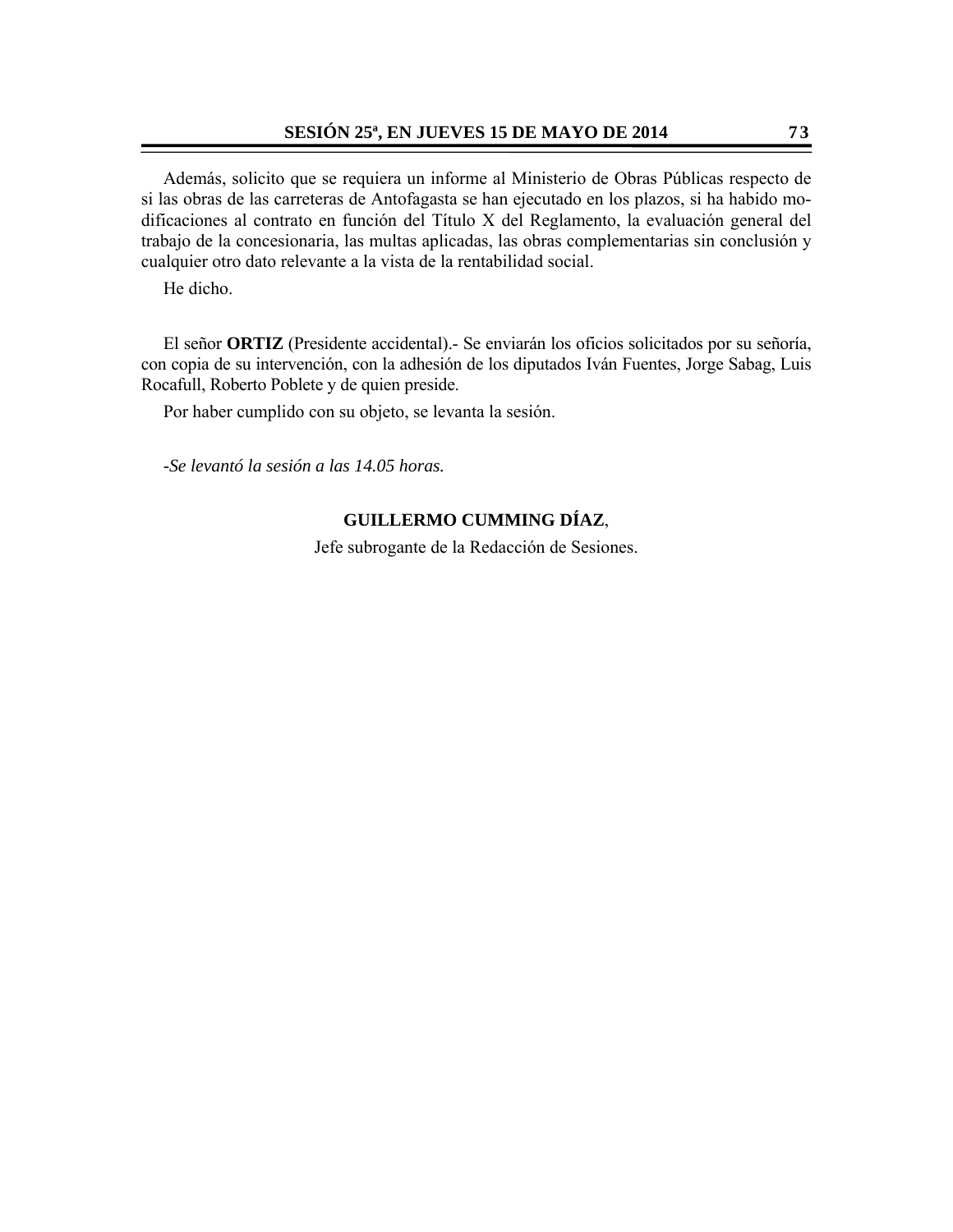### **IX. DOCUMENTOS DE LA CUENTA**

## **1. OFICIO DE S.E. LA PRESIDENTA DE LA REPÚBLICA. (BOLETÍN N° 9326‐07)**

"Honorable Cámara:

 En uso de las facultades que me confiere el artículo 74 de la República, hago presente la urgencia en el despacho, en todos sus trámites constitucionales -incluyendo el que corresponde cumplir en el H. Senado-, respecto del proyecto de ley que sistituye el sistema Electoral Binominal por un Sistema Electoral Proporcional Inclusivo y fortalece la representatividad del Congreso Nacional (boletín N° 9326-07).

 Para los efectos de lo dispuesto en los artículos 26 y siguientes de la Ley N° 18.918, Orgánica Constitucional del Congreso Nacional, califico de "suma" la referida urgencia.

Dios guarde a V.E.,

 (Fdo.): MICHELLE BACHELET JERIA, Presidenta de la República; XIMENA RINCÓN GONZÁLEZ, Ministra Secretaria de la Presidencia.

### **2. OFICIO DE S.E. LA PRESIDENTA DE LA REPÚBLICA. (BOLETÍN N° 9333‐04)**

"Honorable Cámara:

 En uso de las facultades que me confiere el artículo 74 de la República, hago presente la urgencia en el despacho, en todos sus trámites constitucionales -incluyendo el que corresponde cumplir en el H. Senado-, respecto del proyecto de ley que crea el Administrador Provisional y Administrador de Cierre de Instituciones de Educación Superior y establece regulaciones en materia de Administración Provisional de sostenedores educacionales (boletín N° 933-04).

 Para los efectos de lo dispuesto en los artículos 26 y siguientes de la Ley N° 18.918, Orgánica Constitucional del Congreso Nacional, califico de "suma" la referida urgencia.

Dios guarde a V.E.,

 (Fdo.): MICHELLE BACHELET JERIA, Presidenta de la República; XIMENA RINCÓN GONZÁLEZ, Ministra Secretaria de la Presidencia.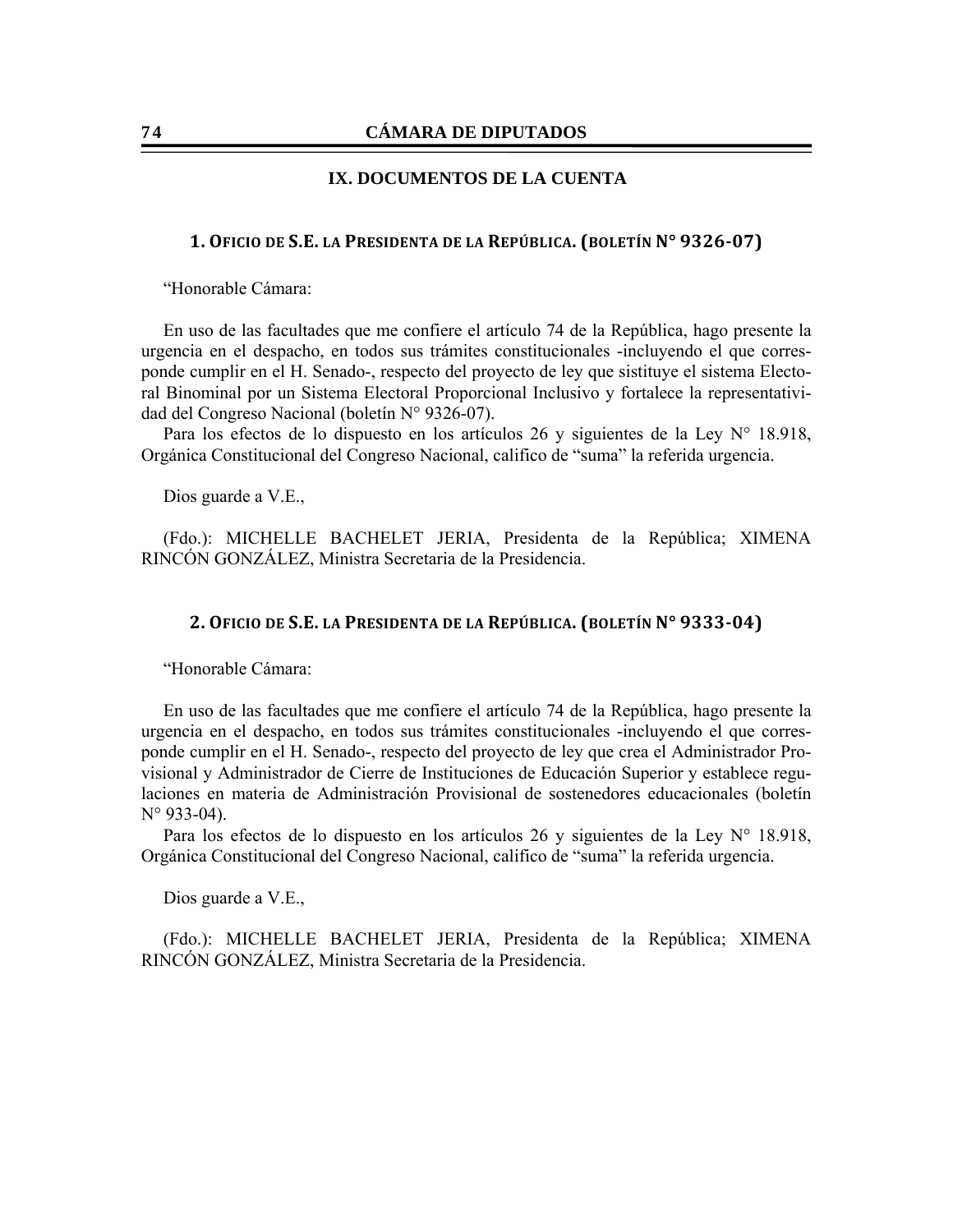# **3. INFORME DE LA COMISIÓN MIXTA ENCARGADA DE PROPONER LA FORMA Y MODO DE SUPERAR LAS DISCREPANCIAS PRODUCIDAS ENTRE EL SENADO Y LA CÁMARA DE DIPUTADOS, RESPECTO DEL PROYECTO DE LEY QUE ESTABLECE CONDICIONES ESPECIALES TRANSITORIAS PARA LA APLICACIÓN DEL ARTÍCULO 18 DE LA LEY N° 19.479 Y FACULTA PARA OTORGAR EL BONO COMPENSATORIO QUE INDICA (BOLETÍN Nº 9113‐05)**

"Honorable Cámara de Diputados, Honorable Senado:

 La Comisión Mixta constituida en conformidad a lo dispuesto por el artículo 71 de la Constitución Política de la República, tiene el honor de proponer la forma y modo de resolver las divergencias surgidas entre el Senado y la Cámara de Diputados durante la tramitación del proyecto de ley de la referencia.

-o-

 En sesión celebrada el 24 de abril de 2014, la Cámara de Diputados, cámara de origen, designó como miembros de la Comisión Mixta a los Honorables Diputados señores Pepe Auth Stewart, Javier Macaya Danús, José Miguel Ortiz Novoa, Alejandro Santana Tirachini y Marcelo Shilling Rodríguez.

 El Senado, por su parte, en sesión celebrada el día 7 de mayo de 2014, designó como integrantes de la Comisión Mixta a los integrantes de la Comisión de Hacienda, Honorables Senadores señores Juan Antonio Coloma Correa, José García Ruminot, Ricardo Lagos Weber, Carlos Montes Cisternas y Andrés Zaldívar Larraín.

 Previa citación del señor Presidente del Senado, la Comisión Mixta se constituyó el día 13 de mayo de 2014, con la asistencia de sus miembros, Honorables Senadores señores Juan Antonio Coloma Correa, José García Ruminot, Ricardo Lagos Weber, Carlos Montes Cisternas y Andrés Zaldívar Larraín, y Honorables Diputados señores Pepe Auth Stewart, José Miguel Ortiz Novoa, Alejandro Santana Tirachini y Marcelo Shilling Rodríguez. En dicha oportunidad, por unanimidad eligió como Presidente al Honorable Senador señor Lagos, y acordó que el reglamento por el que se regiría sería el del Senado. Enseguida, se abocó al cumplimiento de su cometido.

 Del mismo modo concurrieron, en representación de la Dirección de Presupuestos, el Subdirector de Racionalización y Función Pública, señor Jorge Rodríguez, y la Jefa del Subdepartamento Institucional Laboral, señorita Patricia Orellana.

 $-0-$ 

 Previo al conocimiento de los asuntos de competencia de la Comisión Mixta, el Subdirector de Racionalización y Función Pública de la Dirección de Presupuestos, señor Jorge Rodríguez, recordó que el proyecto de ley en estudio, iniciado bajo la administración del ex Presidente de la República señor Sebastián Piñera, fue discutido en su origen paralelamente a otro que establecía un incentivo al retiro para los funcionarios de la Asociación Nacional de Empleados Fiscales (ANEF). Como la tramitación de este último se había dilatado, fueron los propios funcionarios del Servicio Nacional de Aduanas quienes estuvieron porque fuera un proyecto específico el que se hiciera cargo de su situación particular.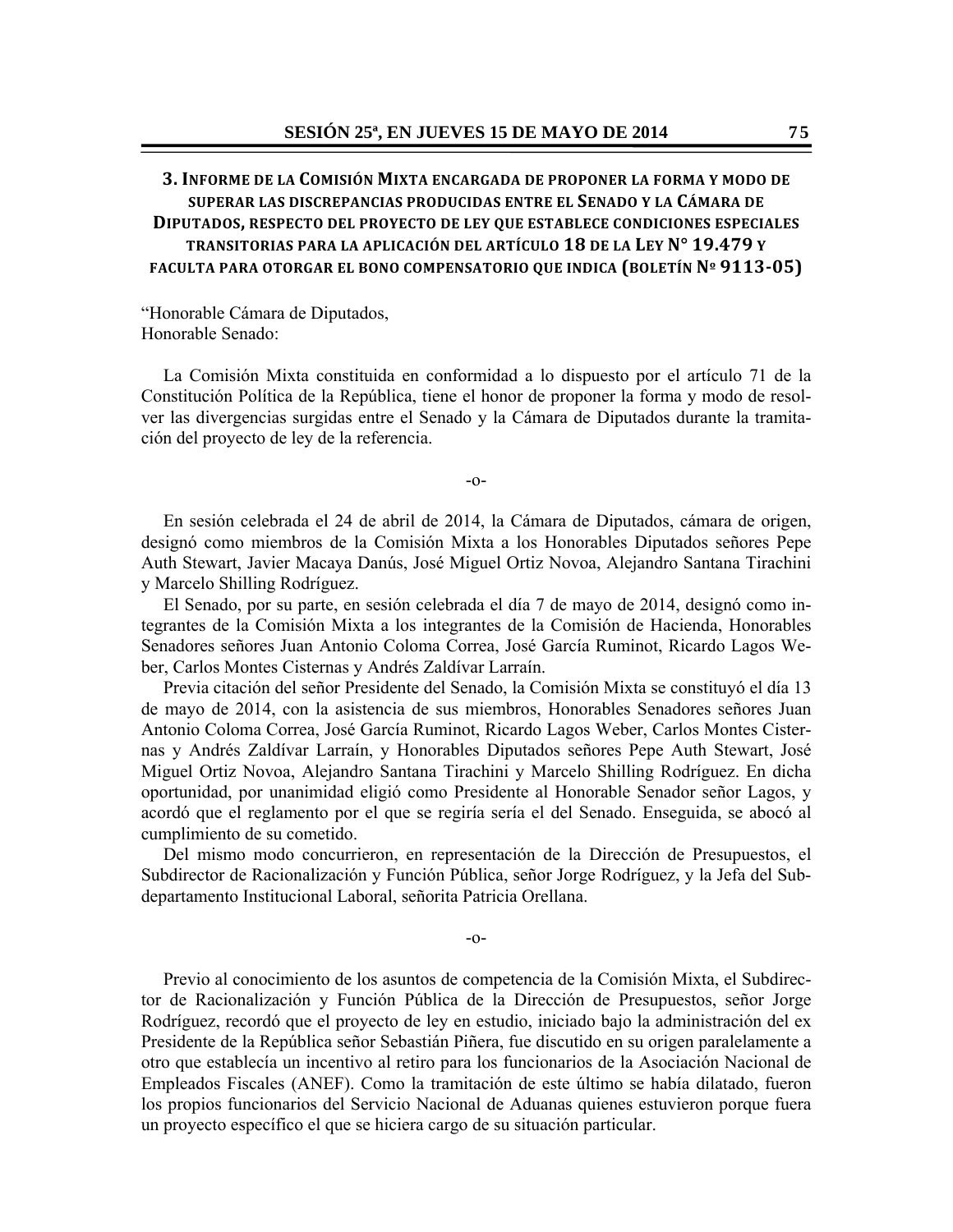Con el tiempo, sin embargo, mientras el proyecto de ley ANEF resultó aprobado en todas las instancias, no ocurrió lo mismo con el de los funcionarios de Aduanas, quienes han solicitado al nuevo Gobierno dar los pasos que sean necesarios para que así acontezca. De ahí que, tras el rechazo de la Cámara de Diputados a las enmiendas introducidas por el Senado en segundo trámite constitucional, el Ejecutivo haya retomado las negociaciones con los funcionarios de Aduanas.

 El Honorable Senador señor García hizo ver que el proyecto de ley en su oportunidad despachado por el Senado contó con el acuerdo expreso de los representantes de los funcionarios de Aduanas.

 El Honorable Diputado señor Ortiz explicó que lo que ha motivado a los citados representantes a buscar nuevas instancias de negociación, es que con posterioridad a la aprobación prestada por el Senado han advertido que catorce antiguos funcionarios quedaban excluidos de ciertos beneficios del proyecto. Como subsanar este aspecto requería desde luego de una indicación del Ejecutivo, la opinión de la Comisión de Hacienda de la Cámara de Diputados, que hiciera suya la Sala de esa Corporación en tercer trámite constitucional, fue la de rechazar la iniciativa en su integridad.

 Los Honorables Senadores señores Zaldívar y Coloma consultaron por las diferencias entre el proyecto de incentivo al retiro de los funcionarios ANEF y el de los funcionarios de Aduanas.

 El señor Subdirector de Racionalización y Función Pública de la Dirección de Presupuestos dio a conocer la presentación, por parte del Ejecutivo, de una proposición -de la que se da cuenta más adelante en el presente informe- para resolver las dificultades suscitadas entre ambas Cámaras con motivo del presente proyecto de ley. En ella se contienen ciertos beneficios para un universo acotado de funcionarios, catorce, que habían abandonado el Servicio de Aduanas sin acceder a ellos. Esto último marca una diferencia con el incentivo al retiro para los funcionarios ANEF, donde sí hubo funcionarios que quedaron sin acceder a ciertos beneficios.

Los principales aspectos de la proposición del Ejecutivo, prosiguió, son los siguientes:

1.- Incentivos al Retiro para los funcionarios del Servicio Nacional de Aduanas.

a) Requisitos: haber cumplido o cumplir 60 años de edad en el caso de las mujeres y 65 años de edad en el caso de los hombres, entre el 1 de agosto de 2010 y el 30 de junio de 2014, siempre que hagan su dejación del cargo a más tardar el 1 de julio de 2015 (esto, atendido el retardo en la tramitación del proyecto de ley, pues en el caso de los funcionarios ANEF el retiro debe hacerse efectivo hasta el 31 de marzo de 2015).

b) Beneficios:

i) Bonificación por Retiro, equivalente a un mes de remuneración imponible por cada dos años de servicios, con un máximo de once meses. La remuneración a considerar será hasta un límite máximo de 100 UF (artículos 1°, 2° y 3°). Esto último también constituye una diferencia con el incentivo al retiro ANEF, donde el tope es de 90 UF.

ii) Bono de 395 UF para los funcionarios que recibieron la bonificación anterior, que a la fecha de la renuncia tuvieren 20 o más años de servicios y se encuentren afiliados a la AFP (artículo 4°).

iii) Plazo especial para postular al bono post laboral de la ley N° 20.305, para aquellos que perciban el bono de 395 UF (artículo 7°).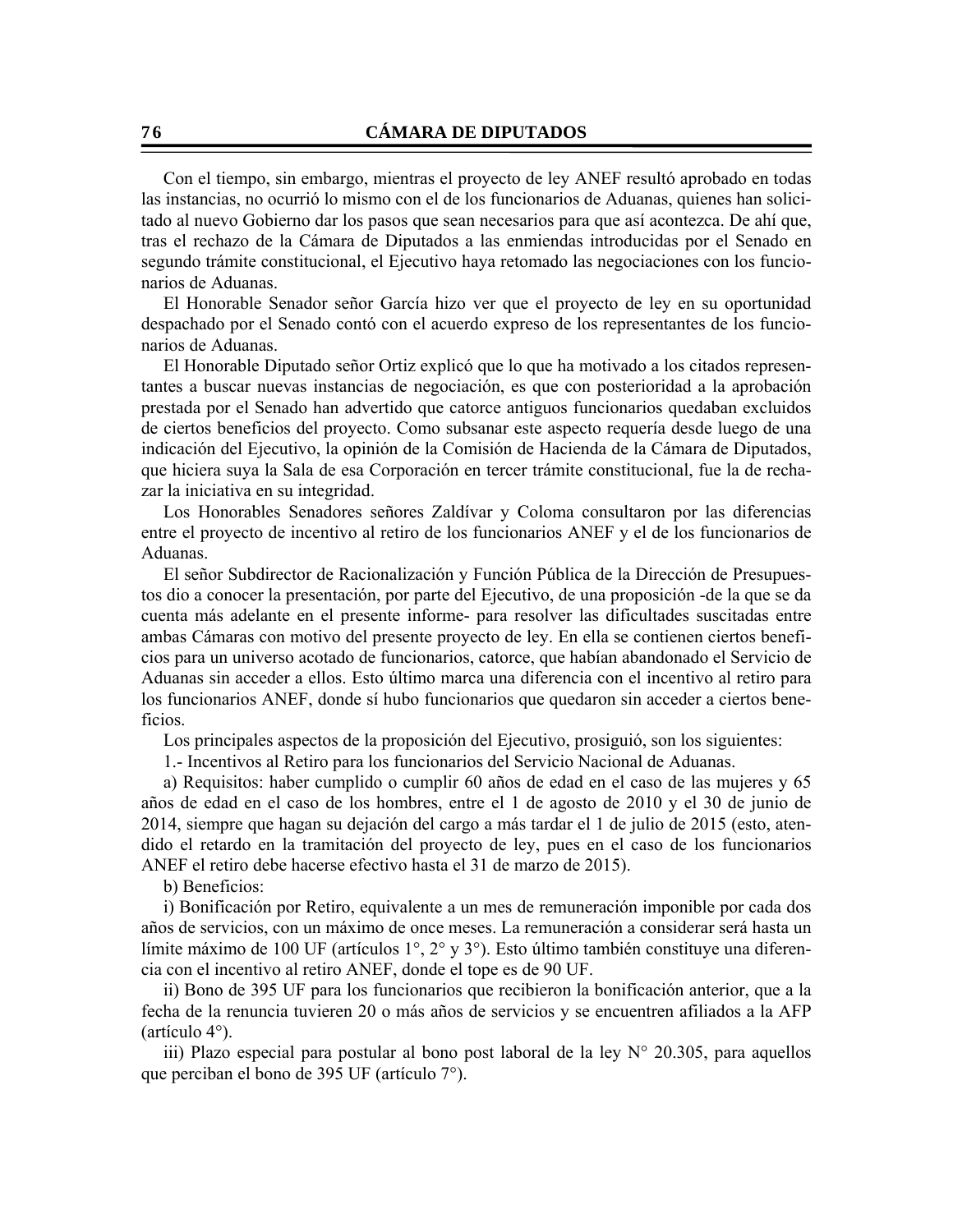iv) Bono especial de permanencia, de 10 UF por cada año de servicio por sobre 40 años de labores, con un máximo de 100 UF para aquellos que perciban el bono de 395 UF (artícu- $\log 8^\circ$ ).

v) Bono especial de permanencia de 5 UF por cada año de servicio por sobre los 20 años, con un máximo de 100 UF para los cargos en las plantas de profesionales, directivos, fiscalizadores y jefaturas; o aquellos asimilados a cualquiera de las plantas antes enumeradas; o que reciban la asignación profesional del artículo 3° del decreto ley N° 479, de 1974, siempre que perciban el bono de 395 UF (artículo 9°).

c) Incompatibilidad: artículo 18 de la ley N° 19.479 (incentivo especial de Aduanas), en el Título II la ley  $N^{\circ}$  19.882 (bonificación por retiro permanente) y en la ley  $N^{\circ}$  20.734 (incentivo ANEF).

2.- Facultad para Director del Servicio Nacional de Aduanas para solicitar la renuncia a los funcionarios.

a) Requisitos: puede solicitar la renuncia de los funcionarios de planta o a contrata, que al 31 de julio de 2010 tenían cumplidos 60 años de edad en el caso de las mujeres y 65 años de edad, en el de los hombres (artículo 10).

b) Beneficios. Los funcionarios a los que se les solicite la renuncia tendrán los siguientes beneficios:

i) Bonificación por retiro, equivalente a un mes de remuneración imponible por cada dos años de servicios, con un máximo de once meses. La remuneración a considerar será hasta un límite máximo de 100 UF (artículos 1°,2° y 3°).

ii) Bono de 395 UF para los funcionarios que recibieron la bonificación anterior, que a la fecha de la renuncia tuvieren 20 o más años de servicios y se encuentren afiliados a AFP (artículo 4°).

iii) Plazo especial para postular al bono post laboral de la ley  $N^{\circ}$  20.305, para aquellos que perciban el bono de 395 UF (artículo 7°).

c) Procedimiento: dentro de los 90 días hábiles siguientes a la publicación de la presente ley, el Director del Servicio Nacional de Aduanas, mediante resolución exenta, identificará al personal al que pedirá la renuncia. En dicha resolución, que requerirá la visación de la Dirección de Presupuestos del Ministerio de Hacienda, se establecerá, en consulta con los funcionarios, la fecha en que estos deberán hacer dejación de sus cargos, la que no podrá exceder del 1 de abril de 2015. A la resolución se anexará la respuesta del funcionario.

3.- Bonos especiales para ex funcionarios.

a) Bono de 395 UF siempre que el ex funcionario hubiere cesado en sus labores entre el 1 de enero de 2011 y el día anterior a la fecha de publicación de la ley, y cumpla los demás requisitos establecidos en el artículo 11 del proyecto de ley.

b) Bono equivalente a la diferencia entre los meses de la bonificación por retiro voluntario que percibieron conforme a las normas del Título II de la ley N° 19.882, y los once meses de remuneraciones imponibles que hubieren podido percibir si se hubiere aplicado el artículo 18 de la ley N° 19.479, incentivo especial de aduanas. Los ex funcionarios deben haber renunciado voluntariamente a sus cargos a contar del 1 de enero de 2011 y hasta el día previo a la publicación de la presente ley, (artículo 12).

4.- Bono compensatorio

Se otorga a los funcionarios de la planta del Servicio Nacional de Aduanas que hubiesen percibido un monto inferior al que les correspondía por asignación de antigüedad, durante el período comprendido entre el 1 de agosto de 2000 y el 31 de agosto de 2005 (artículo 14).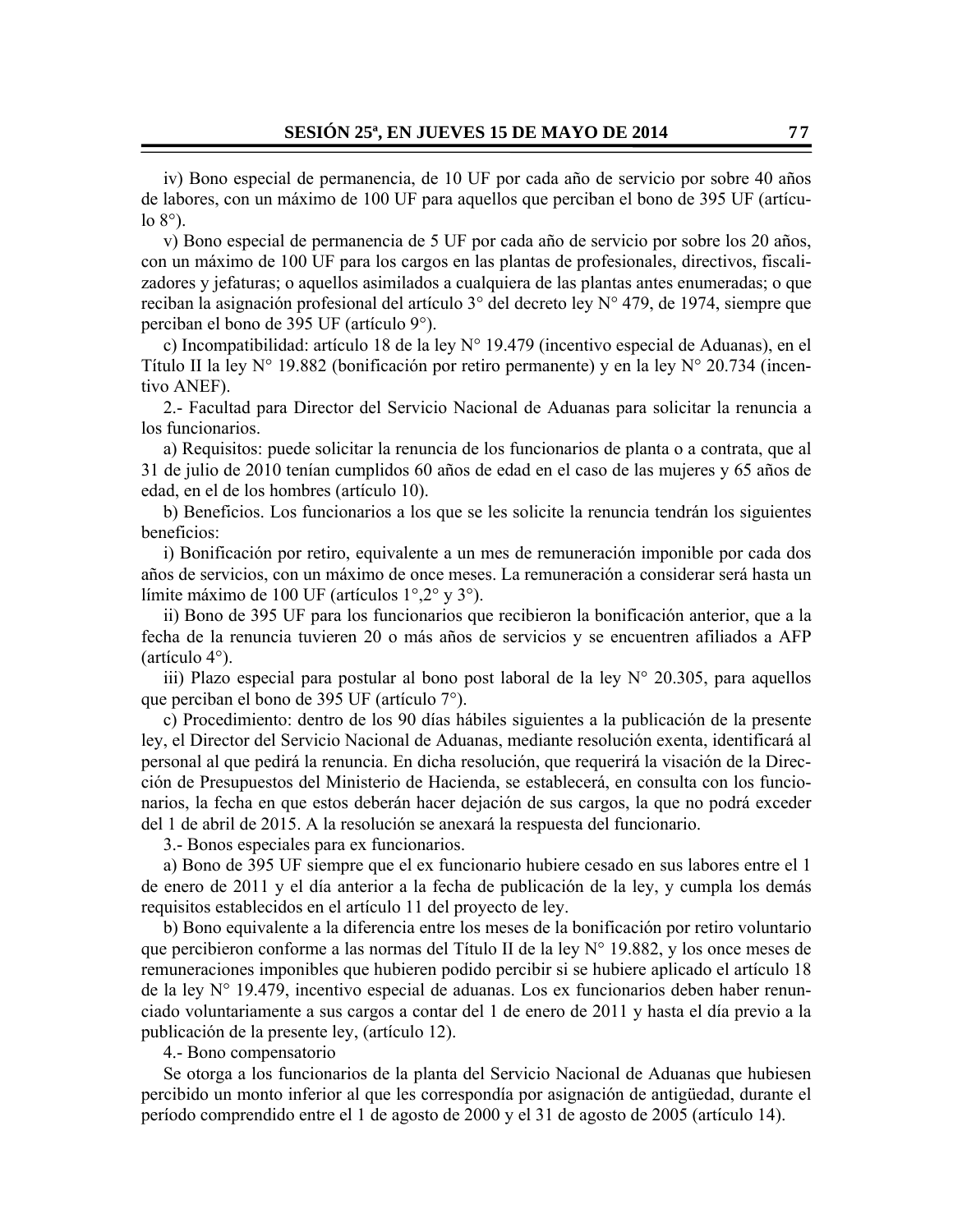5.- Se aclara que el 31 de marzo de 2015 será el plazo máximo para que cesen en funciones los funcionarios afectos a la ley N° 20.734 (incentivo ANEF), a quienes el Jefe de Servicio respectivo hubiera solicitado la renuncia a sus cargos, según lo dispuesto en el artículo 12 de dicha ley (artículo 16).

Respecto de este último punto, el señor Subdirector de Racionalización y Función Pública de la Dirección de Presupuestos expresó que se debe a una especial solicitud de los representantes de la ANEF por aclarar el alcance de una disposición de la ley que estableció el incentivo al retiro aplicable a esos funcionarios. En su artículo 12 se establece un doble criterio para la oportunidad en que deberán dejar el servicio aquellos a quienes se solicite la renuncia, que "no podrá exceder de los ciento ochenta días siguientes a la publicación de la presente ley y, en todo caso, deberá hacerse efectiva antes del 31 de marzo de 2015.". Con el fin de que la interpretación sea unívoca, se propone que sea esta última fecha el plazo fatal.

 El Honorable Senador señor Coloma manifestó, sin perjuicio de anunciar su voto favorable a la proposición formulada por el Ejecutivo, su aprensión respecto de que al emprender negociaciones particulares con los funcionarios de un Servicio, materializadas en este caso en un proyecto de ley específico, se pueda a la postre estar debilitando el rol que a la ANEF corresponde desempeñar. Desde la perspectiva de las políticas públicas, indicó, puede que no sea lo más adecuado.

-o-

A continuación se efectúa una relación de las diferencias suscitadas entre ambas Corporaciones durante la tramitación de la iniciativa, así como del acuerdo adoptado a su respecto.

En tercer trámite constitucional, la Cámara de Diputados rechazó todas las enmiendas propuestas por el Senado en segundo trámite constitucional. Así lo comunicó mediante oficio N° 11.251.

Lo obrado por el Senado había consistido en la sustitución de los artículos 1°, 2°, 3°, 4° y 5° aprobados por la Cámara de Diputados, por los siguientes artículos 1°, 2°, 3°, 4°, 5°, 6°, 7°, 8°, 9° y 10:

"Artículo 1°.- Establécese, por una sola vez, por el periodo que se indica, una bonificación por retiro para los funcionarios de planta y a contrata del Servicio Nacional de Aduanas, que hicieren dejación voluntaria de sus cargos y que cumplan con los demás requisitos establecidos en la presente ley.

Los beneficiarios tendrán derecho a percibir una bonificación equivalente a un mes de remuneración imponible por cada dos años de servicios en el Servicio Nacional de Aduanas, con un máximo de once meses.

La bonificación no será imponible ni constituirá renta para ningún efecto legal, en consecuencia, no estará afecta a descuento alguno.

El reconocimiento de períodos discontinuos se sujetará a lo dispuesto en el inciso tercero del artículo séptimo de la ley N° 19.882.

La remuneración que servirá de base para el cálculo de la bonificación será el promedio de la remuneración imponible mensual de los últimos 36 meses anteriores al retiro, actualizada según el índice de precios al consumidor determinado por el Instituto Nacional de Estadísticas o por el sistema de reajustabilidad que lo sustituya, con un límite máximo de cien unidades de fomento.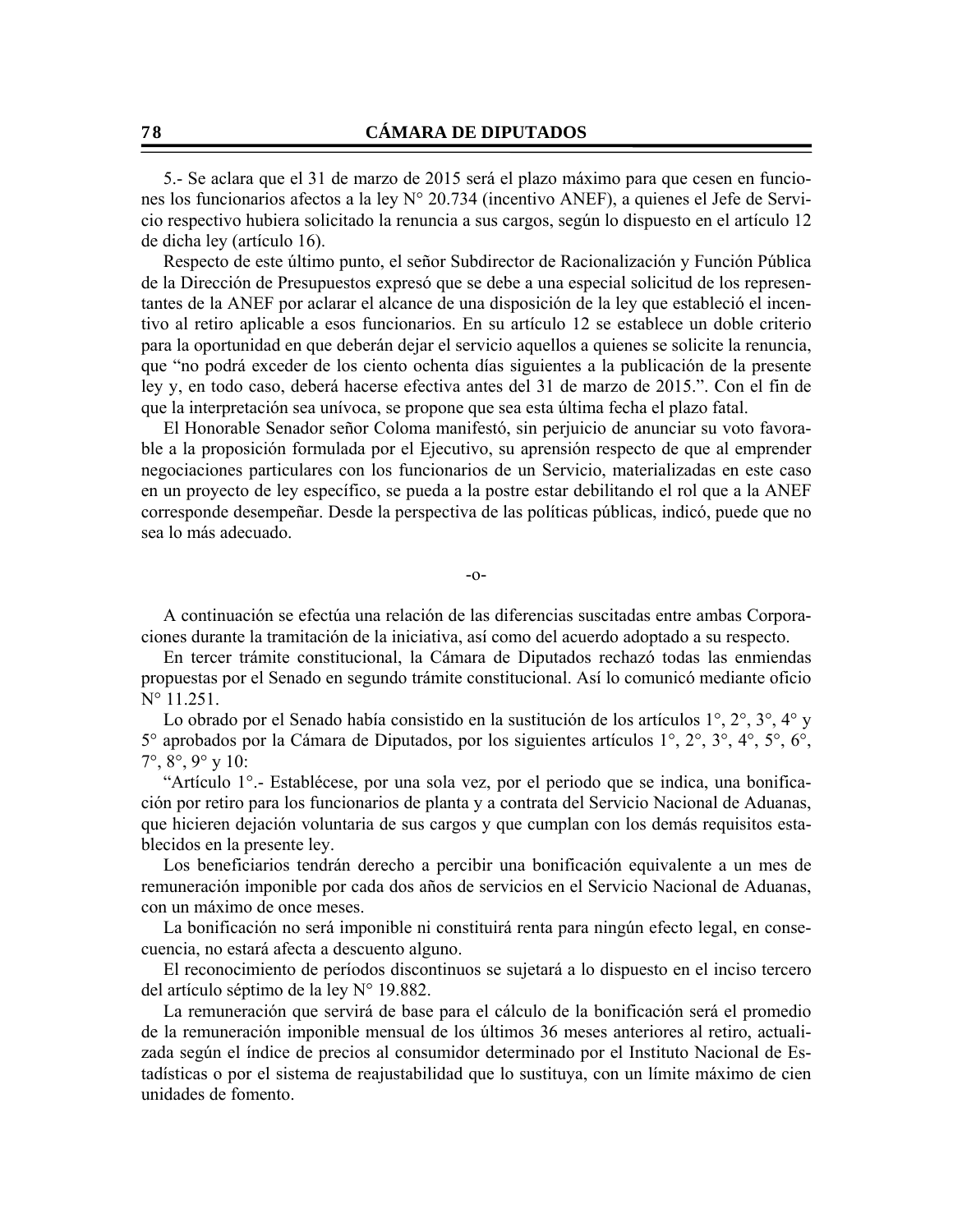El pago de la totalidad de la bonificación, será realizado directamente por el Servicio Nacional de Aduanas, a más tardar en el mes subsiguiente al del cese de funciones.

Los beneficios de la presente ley serán incompatibles con cualquier otro beneficio de naturaleza homologable que se origine en una causal de similar otorgamiento, tales como los establecidos en el artículo 18 de la ley N° 19.479 y en el Título II la ley N° 19.882.

Artículo 2°.- Serán beneficiarios de la bonificación por retiro, los funcionarios de planta o a contrata del Servicio Nacional de Aduanas, que en el período comprendido entre el 1° de agosto de 2010 y el 30 de junio del año 2014, ambas fechas inclusive, hayan cumplido 60 años de edad, si son mujeres, ó 65 años de edad, si son hombres, y que cesen en sus cargos a más tardar el día 31 de marzo de 2015, de acuerdo a las condiciones que se indican en el artículo siguiente.

Artículo 3°.- Los funcionarios que hayan cumplido o cumplan 60 ó 65 años de edad, según sean, respectivamente, mujeres u hombres, entre el 1° de agosto de 2010 y el 30 de junio de 2014, deberán comunicar su decisión de renunciar voluntariamente al cargo que sirven dentro de los 90 días siguientes a la publicación de la presente ley, indicando la fecha en que harán dejación del cargo, la que no podrá ser posterior al 31 de marzo de 2015.

Artículo 4°.- Los funcionarios de planta y a contrata del Servicio Nacional de Aduanas que perciban la bonificación por retiro de que tratan los artículos anteriores de esta ley, que a la fecha de la renuncia tuvieren 20 ó más años de servicios continuos o discontinuos en dicha institución y que se encuentren afiliados al Sistema de Pensiones establecido en el decreto ley N° 3.500, de 1980, cotizando o habiendo cotizado acorde a lo establecido en su artículo 17, tendrán derecho a percibir, por una sola vez, una bonificación adicional de cargo fiscal equivalente a 395 unidades de fomento.

El reconocimiento de períodos discontinuos se sujetará a lo dispuesto en el inciso tercero del artículo séptimo de la ley N° 19.882.

Los funcionarios del Servicio Nacional de Aduanas que actualmente desempeñen cargos de planta o a contrata, podrán completar los años de servicios exigidos, considerando para ello hasta 10 años de labores en calidad de honorarios, sujetos a jornada completa, realizados con anterioridad al año 1998.

El valor de la unidad de fomento que se considerará para el cálculo de la bonificación adicional será el vigente al día en que se produzca el cese de funciones.

La bonificación adicional de que trata este artículo se pagará en la misma oportunidad en que se pague la bonificación por retiro a que se refiere el artículo 1° de esta ley y corresponderá al Servicio Nacional de Aduanas la verificación del cumplimiento de los requisitos que para su percepción se establecen así como los que correspondan al resto de los beneficios.

La bonificación adicional no será imponible ni constituirá renta para ningún efecto legal, en consecuencia, no estará afecta a descuento alguno.

Igualmente, podrán percibir la bonificación adicional, los funcionarios que, entre el 1º de agosto de 2010 y el 30 de junio de 2014, hayan obtenido u obtengan pensión de invalidez que establece el decreto ley Nº 3.500, de 1980, siempre que, en dicho período, hayan cumplido o cumplan las edades exigidas para impetrar el beneficio y además cumplan con los demás requisitos necesarios para su percepción. La bonificación deberá solicitarse dentro de los 60 días siguientes a la publicación de la presente ley o dentro de los 30 días siguientes al cumplimiento del requisito de edad si la declaración de invalidez es posterior a la publicación de la ley pero anterior al 30 de junio de 2014 y de corresponder, su pago se efectuará dentro de los 60 días siguientes al vencimiento del plazo para solicitarla.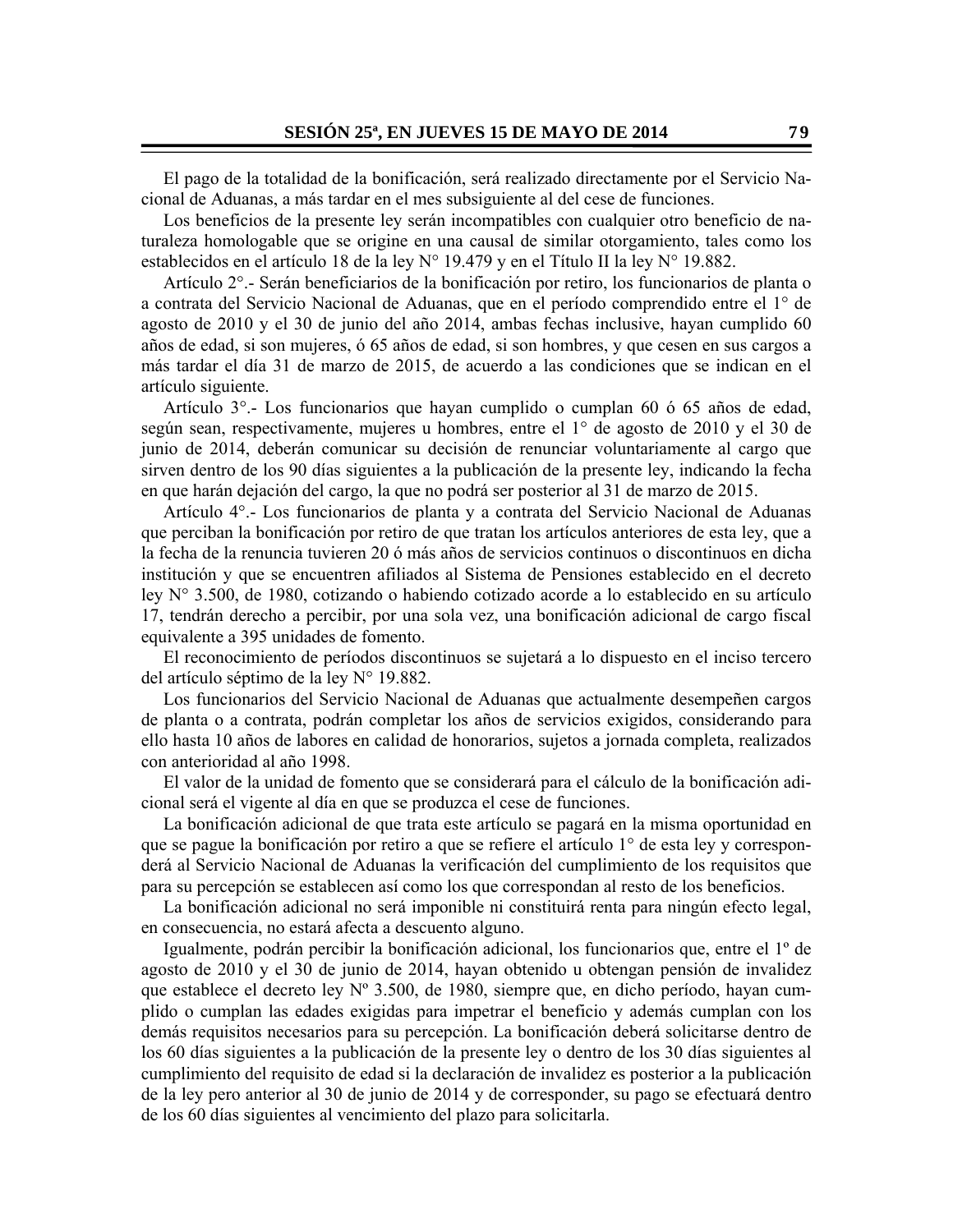El personal que preste servicios en jornadas parciales deberá renunciar al total de horas que sirva en el Servicio Nacional de Aduanas para acceder a la bonificación adicional. El monto de la bonificación adicional establecida corresponde a jornadas de cuarenta y cuatro horas semanales, calculándose en forma proporcional si aquella fuera inferior.

Artículo 5°.- Si el funcionario no cesa en su cargo dentro del plazo señalado en el artículo 3°, se entenderá que renuncia irrevocablemente a los beneficios establecidos en la presente ley.

Artículo 6°.- Quienes perciban los beneficios establecidos en la presente ley, no podrán ser nombrados ni contratados, ya sea a contrata o sobre la base de honorarios, en ninguna de las instituciones que conforman la Administración Central del Estado, durante los cinco años siguientes al término de la relación laboral, a menos que previamente devuelvan la totalidad del beneficio percibido, expresada en unidades de fomento, más el interés corriente para operaciones reajustables.

Artículo 7°.- El personal que perciba la bonificación adicional establecida en el artículo 4° de esta ley tendrá derecho a presentar la solicitud para acceder al bono previsto en la ley N° 20.305, conjuntamente con la postulación a aquella bonificación.

Para el efecto de lo dispuesto en el inciso anterior, se considerarán los plazos y edades que señala la presente ley, no siendo aplicable el plazo de 12 meses señalado en los artículos 2°, N° 5, y 3° de la ley N° 20.305, rigiendo en todo lo demás lo dispuesto en esa ley.

Artículo 8°.- Los funcionarios del Servicio Nacional de Aduanas que perciban la bonificación adicional del artículo 4°, tendrán además, derecho a un bono especial de permanencia de 10 unidades de fomento por cada año de servicio por sobre 40 años de labores, con un máximo de 100 unidades de fomento.

Para la aplicación del presente artículo, la antigüedad que se contabilizará será aquella desempeñada tanto en el Servicio Nacional de Aduanas como en otras instituciones que conforman la Administración del Estado. En tanto, el reconocimiento de períodos discontinuos procederá sólo cuando el funcionario tenga, a lo menos, 5 años de desempeño continuo, anteriores a la fecha de postulación, en alguna de las referidas entidades.

El bono especial que concede este artículo se pagará conjuntamente con la bonificación adicional de que trata el artículo 4° de esta ley.

Artículo 9°.- Los ex funcionarios del Servicio Nacional de Aduanas que hubieren cesado en sus labores entre el 1° de enero de 2011 y el día anterior a la fecha de publicación de la presente ley, podrán acceder a la bonificación adicional establecida en el artículo 4°, siempre que hubieren percibido la bonificación por retiro establecida en la ley N° 19.882.

Para el efecto de lo dispuesto en el inciso anterior, deberán presentar su solicitud ante el Director del Servicio Nacional de Aduanas, en un plazo máximo de 90 días contados desde la fecha de publicación de esta ley. Quienes no presenten la solicitud, se entenderá que renuncian irrevocablemente a la bonificación adicional.

En estos casos, la bonificación adicional se devengará y pagará por el Servicio Nacional de Aduanas a contar del mes subsiguiente a la total tramitación del acto administrativo que la conceda.

Artículo 10.- Facúltase al Director del Servicio Nacional de Aduanas para solicitar la renuncia a los funcionarios, tanto de planta como a contrata, que al 31 de julio de 2010 tenían cumplidos 60 años de edad en el caso de las mujeres y 65 años de edad, en el caso de los hombres.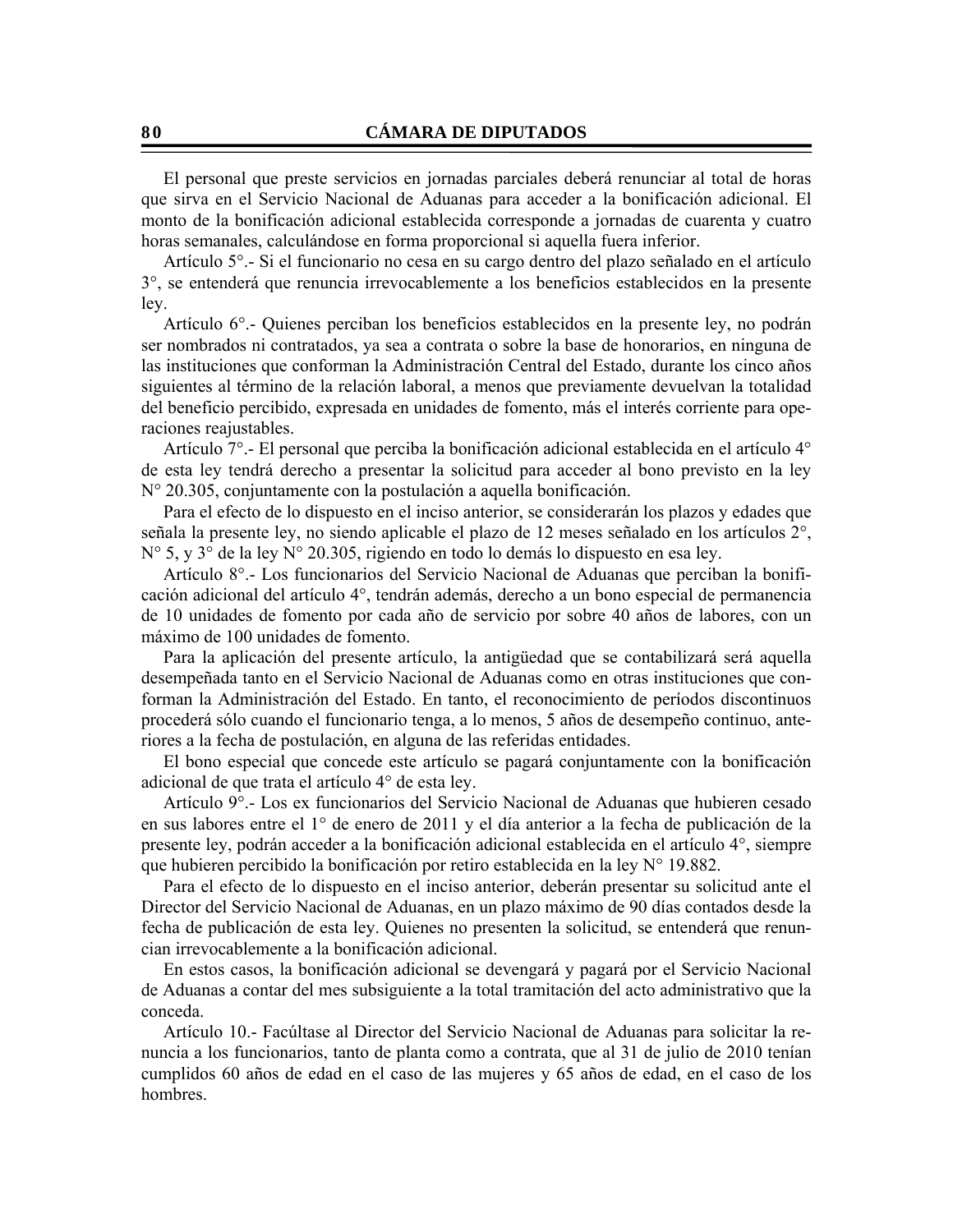Dentro de los 90 días siguientes a la publicación de la presente ley, el Director del Servicio Nacional de Aduanas, mediante Resolución Exenta, identificará al personal, al que pedirá la renuncia. Dicha Resolución requerirá la visación de la Dirección de Presupuestos del Ministerio de Hacienda.

En la Resolución a que se refiere el inciso anterior se establecerá, en consulta con los funcionarios, la fecha en que estos deberán hacer dejación de sus cargos, la que no podrá exceder del 15 de julio de 2014. En dicha Resolución, se anexará la respuesta del funcionario.

Los funcionarios, a quienes el Director Nacional del Servicio Nacional de Aduanas, solicite la renuncia en ejercicio de la facultad establecida en el inciso primero, tendrán derecho, a percibir la bonificación por retiro y la bonificación adicional establecidas en los artículos 1° y 4° de esta ley, según los requisitos que cada uno de ellos cumpla en concordancia a los requerimientos que establecen los artículos antes citados. Asimismo, podrán presentar su postulación al bono establecido en la ley N° 20.305, de conformidad a su artículo 7°. Para el efecto del acceso a los beneficios enumerados en este artículo, se entenderá que los funcionarios cumplen con la causal de renuncia voluntaria.".

Producto de la precedente enmienda, los artículos 6° y 7° despachados por la Cámara de Diputados habían pasado a ser artículos 11 y 12, respectivamente, sin modificaciones.

 En la sesión celebrada por la Comisión Mixta, el señor Subdirector de Racionalización y Función Pública de la Dirección de Presupuestos puso a disposición de sus integrantes la siguiente proposición formulada por el señor Vicepresidente de la República, señor Rodrigo Peñailillo, como forma y modo de superar las discrepancias suscitadas entre ambas Cámaras:

1) Para reemplazar el epígrafe del proyecto de ley, por el siguiente:

## **PROYECTO DE LEY QUE OTORGA CONDICIONES TRANSITORIAS ESPECIALES DE RETIRO AL PERSONAL DEL SERVICIO NACIONAL DE ADUANAS Y CONCEDE OTROS BENEFICIOS QUE INDICA".**

2) Para sustituir íntegramente el texto del proyecto de ley, por el siguiente:

# **TÍTULO I INCENTIVOS AL RETIRO**

Artículo 1°.- Establécese, por una sola vez, por el periodo que se indica, una bonificación por retiro para los funcionarios de planta y a contrata del Servicio Nacional de Aduanas, que hicieren dejación voluntaria de sus cargos y que cumplan con los demás requisitos establecidos en el presente Título.

Los beneficiarios tendrán derecho a percibir una bonificación equivalente a un mes de remuneración imponible por cada dos años de servicios en las instituciones afectas al Título II de la ley N° 19.882, con un máximo de once meses.

La bonificación no será imponible ni constituirá renta para ningún efecto legal, en consecuencia, no estará afecta a descuento alguno.

El reconocimiento de períodos discontinuos se sujetará a lo dispuesto en el inciso tercero del artículo séptimo de la ley N° 19.882.

La remuneración que servirá de base para el cálculo de la bonificación será el promedio de la remuneración imponible mensual de los últimos 36 meses anteriores al retiro, actualizadas según el índice de precios al consumidor determinado por el Instituto Nacional de Es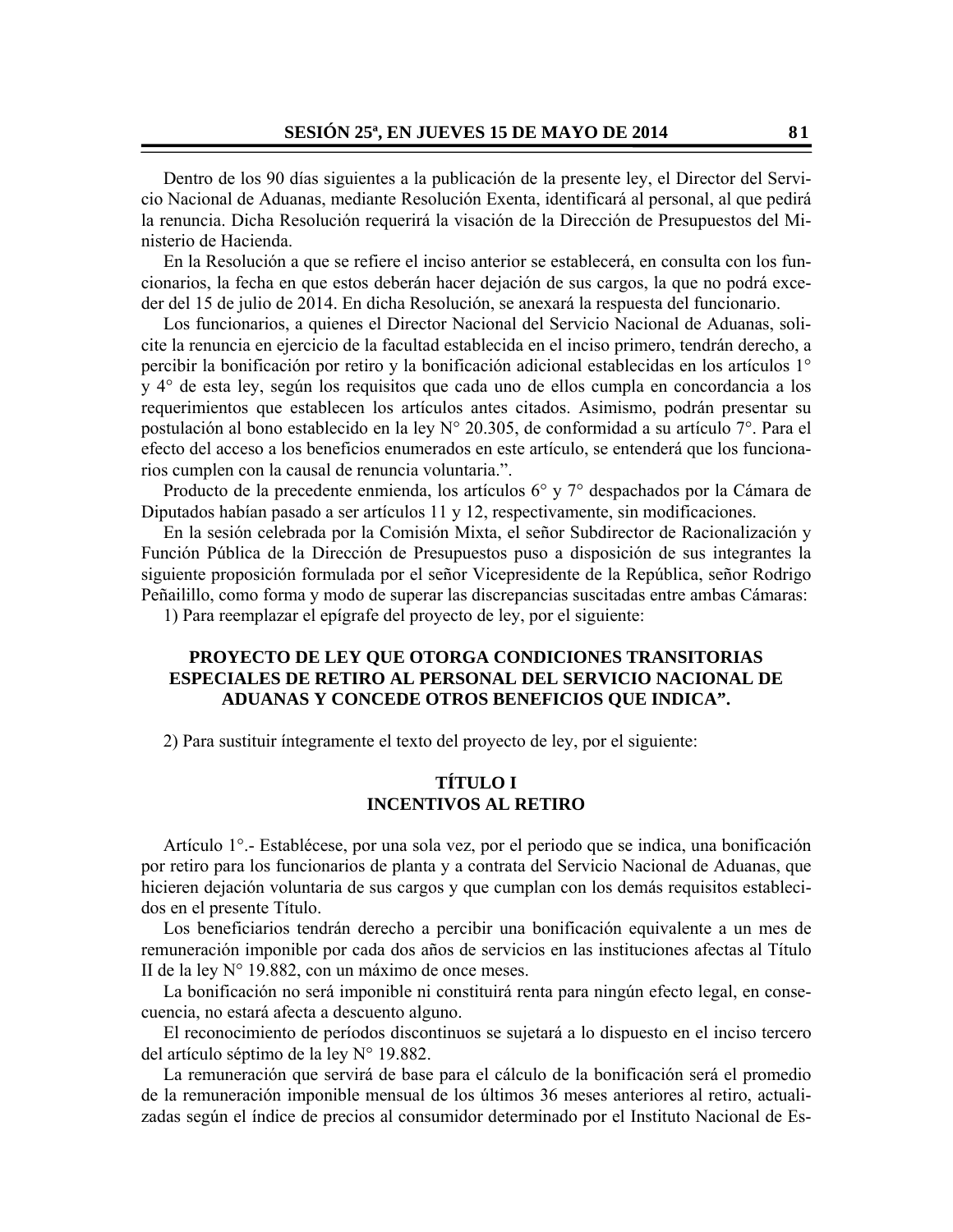tadísticas o por el sistema de reajustabilidad que lo sustituya, con un límite máximo de cien unidades de fomento.

El pago de la totalidad de la bonificación, será realizado directamente por el Servicio Nacional de Aduanas, a más tardar en el mes subsiguiente al del cese de funciones.

Artículo 2°.- Serán beneficiarios de la bonificación por retiro, los funcionarios de planta o a contrata del Servicio Nacional de Aduanas que, en el período comprendido entre el 1 de agosto de 2010 y el 30 de junio del año 2014, ambas fechas inclusive, hayan cumplido 60 años de edad, si son mujeres, ó 65 años de edad, si son hombres, y que cesen en sus cargos a más tardar el día 1 de julio de 2015, de acuerdo a las condiciones que se indican en el artículo siguiente.

Artículo 3°.- Los funcionarios, que hayan cumplido o cumplan 60 ó 65 años de edad, según sean, respectivamente, mujeres u hombres, entre el 1 de agosto de 2010 y el 30 de junio de 2014, deberán comunicar su decisión de renunciar voluntariamente al cargo que sirven dentro de los 90 días hábiles siguientes a la publicación de la presente ley, indicando la fecha en que harán dejación del cargo, la que no podrá ser posterior al 1 de julio de 2015.

Artículo 4°.- Los funcionarios de planta y a contrata del Servicio Nacional de Aduanas que perciban la bonificación por retiro de que tratan los artículos anteriores de esta ley que, a la fecha de la renuncia, tuvieren 20 ó más años de servicios continuos o discontinuos en las instituciones que conforman la Administración del Estado y que se encuentren afiliados al Sistema de Pensiones establecido en el decreto ley N° 3.500, de 1980, cotizando o habiendo cotizado acorde a lo establecido en su artículo 17, tendrán derecho a percibir, por una sola vez, una bonificación adicional de cargo fiscal equivalente a 395 Unidades de Fomento.

El reconocimiento de períodos discontinuos se sujetará a lo dispuesto en el inciso tercero del artículo séptimo de la ley N° 19.882.

Los funcionarios del Servicio Nacional de Aduanas que actualmente desempeñen cargos de planta o a contrata, podrán completar los años de servicio exigidos, considerando para ello hasta 10 años de labores en calidad de honorarios, sujetos a jornada completa, realizados con anterioridad al año 1998.

El valor de la Unidad de Fomento que se considerará para el cálculo de la bonificación adicional será el vigente al día en que se produzca el cese de funciones.

La bonificación adicional de que trata este artículo se pagará en la misma oportunidad en que se pague la bonificación por retiro a que se refiere el artículo 1° de esta ley y corresponderá al Servicio Nacional de Aduanas la verificación del cumplimiento de los requisitos que para su percepción se establecen así como los que correspondan al resto de los beneficios de este Título.

La bonificación adicional no será imponible ni constituirá renta para ningún efecto legal, en consecuencia, no estará afecta a descuento alguno.

Igualmente, podrán percibir la bonificación adicional, los funcionarios que, entre el 1 de agosto de 2010 y el 30 de junio de 2014, hayan obtenido u obtengan pensión de invalidez que establece el decreto ley Nº 3.500, de 1980, siempre que, en dicho período, hayan cumplido o cumplan las edades exigidas para impetrar el beneficio y además cumplan con los demás requisitos necesarios para su percepción. La bonificación deberá solicitarse dentro de los 60 días hábiles siguientes a la publicación de la presente ley o dentro de los 30 días hábiles siguientes al cumplimiento del requisito de edad si la declaración de invalidez es posterior a la publicación de la ley pero anterior al 30 de junio de 2014 y de corresponder, su pago se efectuará dentro de los 60 días hábiles siguientes al vencimiento del plazo para solicitarla.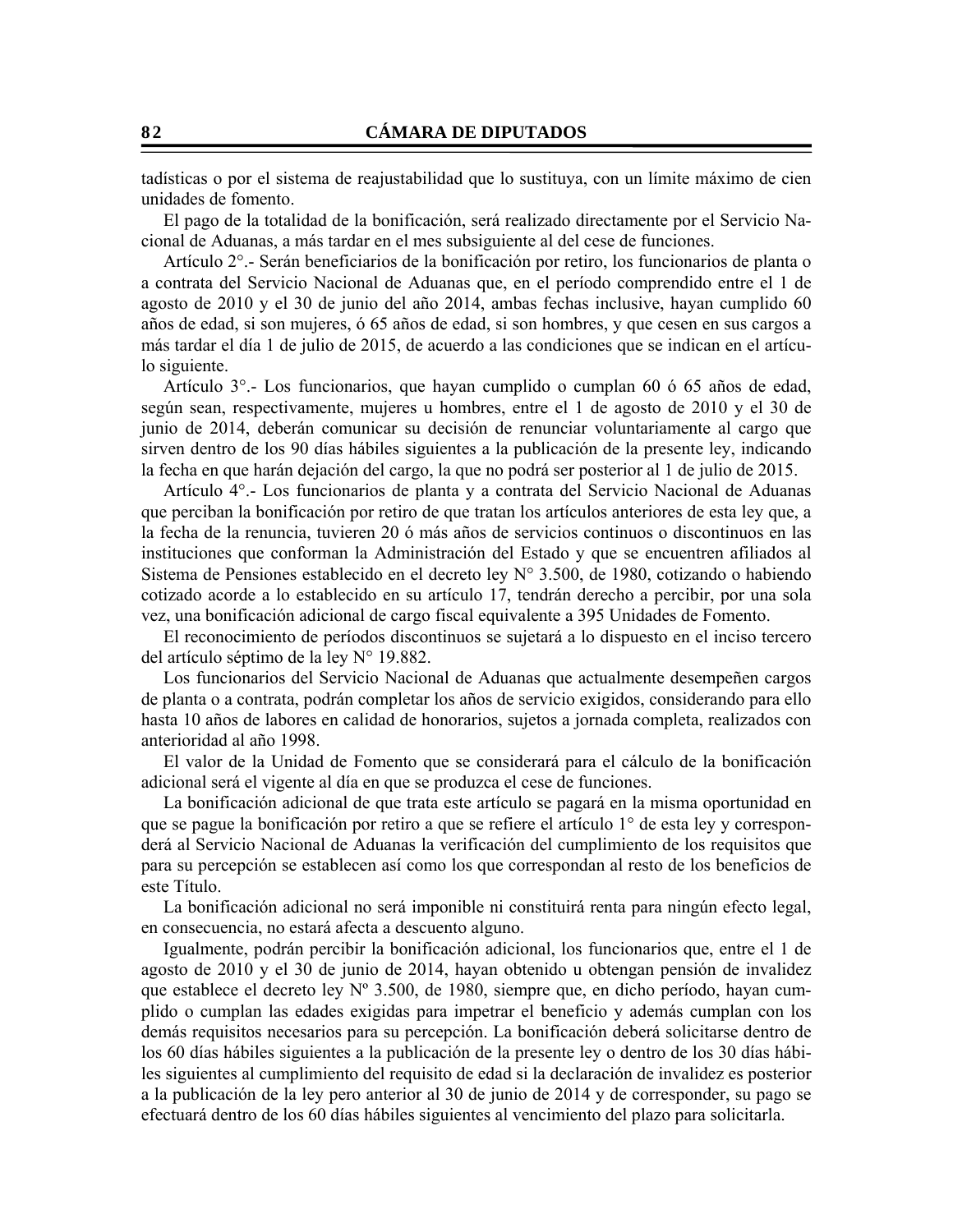El personal que preste servicios en jornadas parciales deberá renunciar al total de horas que sirva en el Servicio Nacional de Aduanas para acceder a la bonificación adicional. El monto de la bonificación adicional establecida corresponde a jornadas de cuarenta y cuatro horas semanales, calculándose en forma proporcional si aquella fuera inferior.

Artículo 5°.- Si el funcionario no cesa en su cargo dentro del plazo señalado en el artículo 3°, se entenderá que renuncia irrevocablemente a los beneficios establecidos en el presente Título.

Artículo 6°.- Quienes perciban los beneficios establecidos en este Título, no podrán ser nombrados ni contratados, ya sea a contrata o sobre la base de honorarios, en ninguna de las instituciones que conforman la Administración Central del Estado, durante los cinco años siguientes al término de la relación laboral, a menos que previamente devuelvan la totalidad del beneficio percibido, expresada en Unidades de Fomento, más el interés corriente para operaciones reajustables.

Los beneficios del presente Título serán incompatibles con cualquier otro beneficio de naturaleza homologable que se origine en una causal de similar otorgamiento, tales como, los establecidos en el artículo 18 de la ley N° 19.479, en el Título II la ley N° 19.882 y en la ley N° 20.734.

Artículo 7°.- El personal que perciba la bonificación adicional establecida en el artículo 4° de este Título, tendrá derecho a presentar la solicitud para acceder al bono previsto en la ley N° 20.305, conjuntamente con la postulación a aquella bonificación.

Para el efecto de lo dispuesto en el inciso anterior, se considerarán los plazos y edades que señala en este Título, no siendo aplicable el plazo de 12 meses señalado en los artículos 2° N° 5 y 3° de la ley N° 20.305, rigiendo en todo lo demás lo dispuesto en esa ley.

Artículo 8°.- Los funcionarios del Servicio Nacional de Aduanas que perciban la bonificación adicional del artículo 4°, tendrán además, derecho a un bono especial de permanencia de 10 Unidades de Fomento por cada año de servicio por sobre 40 años de labores, con un máximo de 100 Unidades de Fomento.

Para la aplicación del presente artículo, la antigüedad que se contabilizará será aquella desempeñada tanto en el Servicio Nacional de Aduanas como en otras instituciones que conforman la Administración del Estado. En tanto, el reconocimiento de períodos discontinuos procederá sólo cuando el funcionario tenga, a lo menos, 5 años de desempeño continuo, anteriores a la fecha de postulación, en alguna de las referidas entidades.

El bono especial que concede este artículo se pagará conjuntamente con la bonificación adicional de que trata el artículo 4° de esta ley. No será imponible ni constituirá renta para ningún efecto legal, en consecuencia, no estará afecta a descuento alguno.

Artículo 9°.- Los funcionarios y funcionarias que perciban la bonificación adicional del artículo 4°, que sirvan un cargo en las plantas de profesionales, directivos, fiscalizadores y jefaturas; o aquellos asimilados a cualquiera de las plantas antes enumeradas; o que reciban la asignación profesional del artículo 3° del decreto ley N° 479, de 1974, tendrán, además, derecho a un bono especial de permanencia de 5 unidades de fomento por cada año de servicio por sobre los 20 años, con un máximo de 100 unidades de fomento.

Para estos efectos, se entenderá por profesionales, además de todos los funcionarios que perciban la asignación profesional del artículo 3° del decreto ley N° 479, de 1974, los que se refieren en: a) el inciso primero del artículo 2° y el artículo 14, ambos de la Ley N° 19.699, con excepción del personal perteneciente a las Fuerzas Armadas; y, b)) el artículo sexagésimo octavo de la Ley N° 19.882. Asimismo, se considerarán profesionales todos aquellos que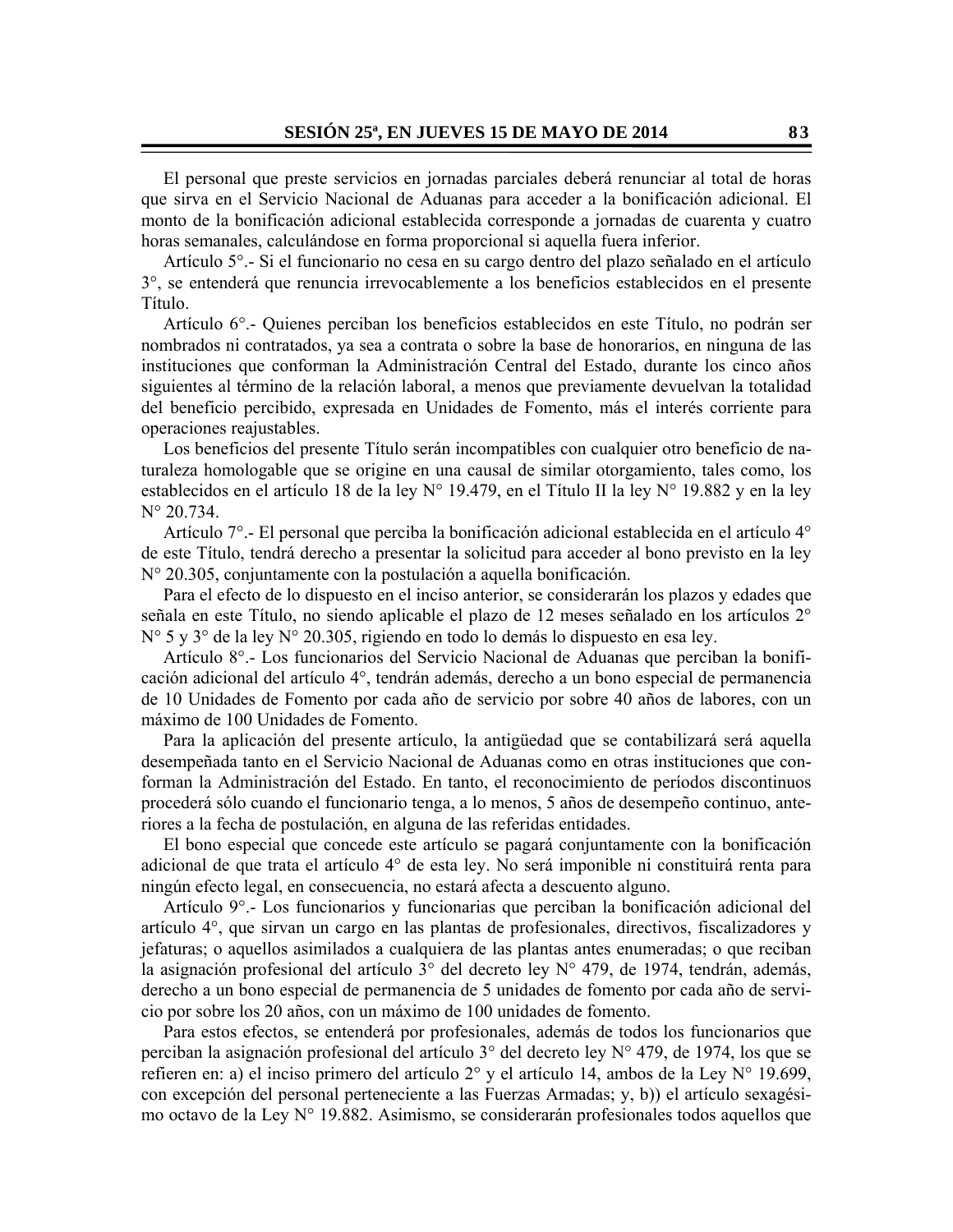estén en posesión de un título profesional otorgado por una universidad o instituto profesional del Estado o reconocido por éste.

Para efectos del presente artículo, la antigüedad que se contabilizará será aquella desempeñada en instituciones que conforman la Administración del Estado y el reconocimiento de periodos discontinuos, procederá sólo cuando el funcionario tenga a lo menos 5 años de desempeño continuo, anteriores a la fecha de la postulación, en alguna de las entidades afectas. Se pagará en conjunto con la bonificación adicional y no será imponible ni constituirá renta para ningún efecto legal, en consecuencia, no estará afecto a descuento alguno.

Artículo 10.- Facúltase al Director del Servicio Nacional de Aduanas para solicitar la renuncia a los funcionarios, tanto de planta como a contrata, que al 31 de julio de 2010 tenían cumplidos 60 años de edad en el caso de las mujeres y 65 años de edad, en el caso de los hombres.

Dentro de los 90 días hábiles siguientes a la publicación de la presente ley, el Director del Servicio Nacional de Aduanas, mediante resolución exenta, identificará al personal al que pedirá la renuncia. Dicha Resolución requerirá la visación de la Dirección de Presupuestos del Ministerio de Hacienda.

En la Resolución a que se refiere el inciso anterior se establecerá, en consulta con los funcionarios, la fecha en que estos deberán hacer dejación de sus cargos, la que no podrá exceder del 1 de abril de 2015. En dicha resolución, se anexará la respuesta del funcionario.

Los funcionarios, a quienes el Director Nacional del Servicio Nacional de Aduanas, solicite la renuncia en ejercicio de la facultad establecida en el inciso primero, sólo tendrán derecho, a percibir la bonificación por retiro y la bonificación adicional establecidas en los artículos 1° y 4° de esta ley, según los requisitos que cada uno de ellos cumpla en concordancia a los requerimientos que establecen los artículos antes citados. Asimismo, podrán presentar su postulación al bono establecido en la ley N° 20.305, de conformidad a lo dispuesto en el artículo 7° del presente Título. Para el efecto del acceso a los beneficios enumerados en este artículo, se entenderá que los funcionarios cumplen con la causal de renuncia voluntaria.

# **TÍTULO II BONOS ESPECIALES**

Artículo 11.- Los ex funcionarios del Servicio Nacional de Aduanas que hubieren cesado en sus labores entre el 1 de enero de 2011 y el día anterior a la fecha de publicación de la presente ley, podrán acceder a la bonificación adicional establecida en el artículo 4°, siempre que hubieren percibido la bonificación por retiro establecida en la ley N° 19.882 y cumplan con los requisitos que en ese mismo artículo se establecen. Dicha bonificación adicional será incompatible con el bono establecido en el artículo sexto transitorio y siguientes de la ley N° 20.212 y con el establecido en el artículo 11 de la ley N° 20.734.

Para el efecto de lo dispuesto en el inciso anterior, deberán presentar su solicitud ante el Director del Servicio Nacional de Aduanas, en un plazo máximo de 90 días hábiles, contados desde la fecha de publicación de esta ley. Quienes no presenten la solicitud, se entenderá que renuncian irrevocablemente a la bonificación adicional.

En estos casos, la bonificación adicional se devengará y pagará por el Servicio Nacional de Aduanas a contar del mes subsiguiente a la total tramitación del acto administrativo que la conceda y no será imponible ni constituirá renta para ningún efecto legal, en consecuencia, no estará afecta a descuento alguno.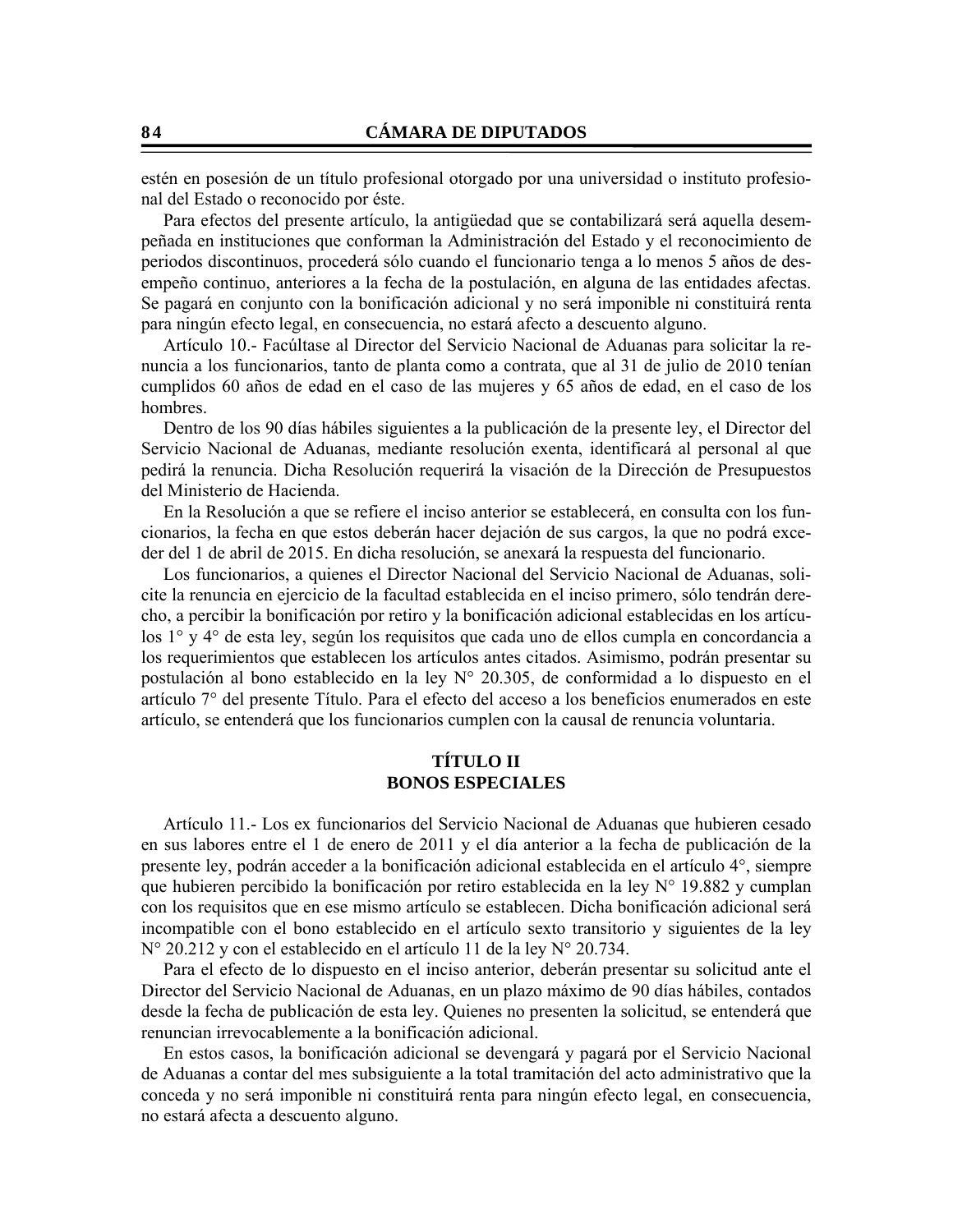En todo lo no previsto en este artículo, se aplicarán las normas establecidas en el artículo 4° de esta ley, en cuanto fueren aplicables.

Artículo 12.- A los funcionarios y funcionarias del Servicio Nacional de Aduanas que, cumpliendo con los requisitos que establecen los incisos primero y segundo del artículo 18 de la ley N° 19.479, hubieren renunciado voluntariamente a sus cargos a contar del 1 de enero de 2011 y hasta el día previo a la publicación de la presente ley, se les otorgará un bono no imponible ni tributable. Este bono será equivalente a la diferencia entre los meses de la bonificación por retiro voluntario que percibieron conforme a las normas del Título II de la ley N° 19.882 y los once meses de remuneraciones imponibles que hubieren podido percibir si el Director Nacional de Aduanas hubiese ejercido la facultad de declaración de vacancia respecto de los cargos que servían, conforme al inciso sexto del artículo 18 antes citado y siempre que hubieran cumplido los requisitos para que se les aplicara dicha disposición. Para lo anterior, el Director Nacional requerirá la información conforme lo dispone el inciso cuarto de dicho artículo.

Del mismo modo, se otorgará un bono no imponible ni tributable a los funcionarios que hubieren renunciado voluntariamente a sus cargos a contar del 1 de enero de 2011 y hasta el día previo a la publicación de la presente ley, respecto de los cuales el Director Nacional de Aduanas no aplicó la facultad que le otorga el inciso quinto del artículo 18, ya señalado en el inciso anterior. Este bono será equivalente a la diferencia entre los montos superiores de nueve o diez meses, según se trate de hombres o mujeres, de la bonificación por retiro voluntario que percibieron conforme a las normas del Título II de la ley N°19.882 y los once meses de remuneraciones imponibles que hubieren podido percibir de aplicarse el citado inciso quinto.

En ambos casos, los ex funcionarios deberán requerirlo ante el Servicio dentro de los noventa días hábiles siguientes a la publicación de la presente ley y, de corresponder, su pago se efectuará dentro de los sesenta días hábiles siguientes.

Artículo 13.- En la verificación del cumplimiento del requisito del inciso segundo del artículo 18 de la ley N° 19.479, en relación con la aplicación de lo dispuesto en el inciso primero del artículo 12 anterior, se considerará la bonificación por retiro voluntario que percibieron los ex funcionarios conforme a las normas del Título II de la ley N° 19.882 más el bono que podría corresponderles según lo dispuesto en el señalado inciso primero del artículo anterior. El cálculo del valor mensual de éstos será el cuociente que resulte de dividir dicho monto total por 120.

## **TÍTULO III DISPOSICIONES VARIAS**

Artículo 14.- Otórgase un bono compensatorio, por una sola vez, a los funcionarios de la planta del Servicio Nacional de Aduanas que hubiesen percibido un monto inferior al que les correspondía por asignación de antigüedad de acuerdo con la letra e) del decreto ley N° 3.551 de 1981 incorporada por el artículo 25 de la ley N° 19.269, durante todo o parte del período comprendido entre el 1° de agosto de 2000 y el 31 de agosto de 2005 y que, además, se encontraban en servicio al 8 de enero de 2010.

El monto del bono compensatorio será igual a la suma de las diferencias resultantes entre lo que le hubiera correspondido percibir a cada funcionario conforme la letra e) citada en el inciso anterior y lo que percibió efectivamente durante el periodo establecido, incrementado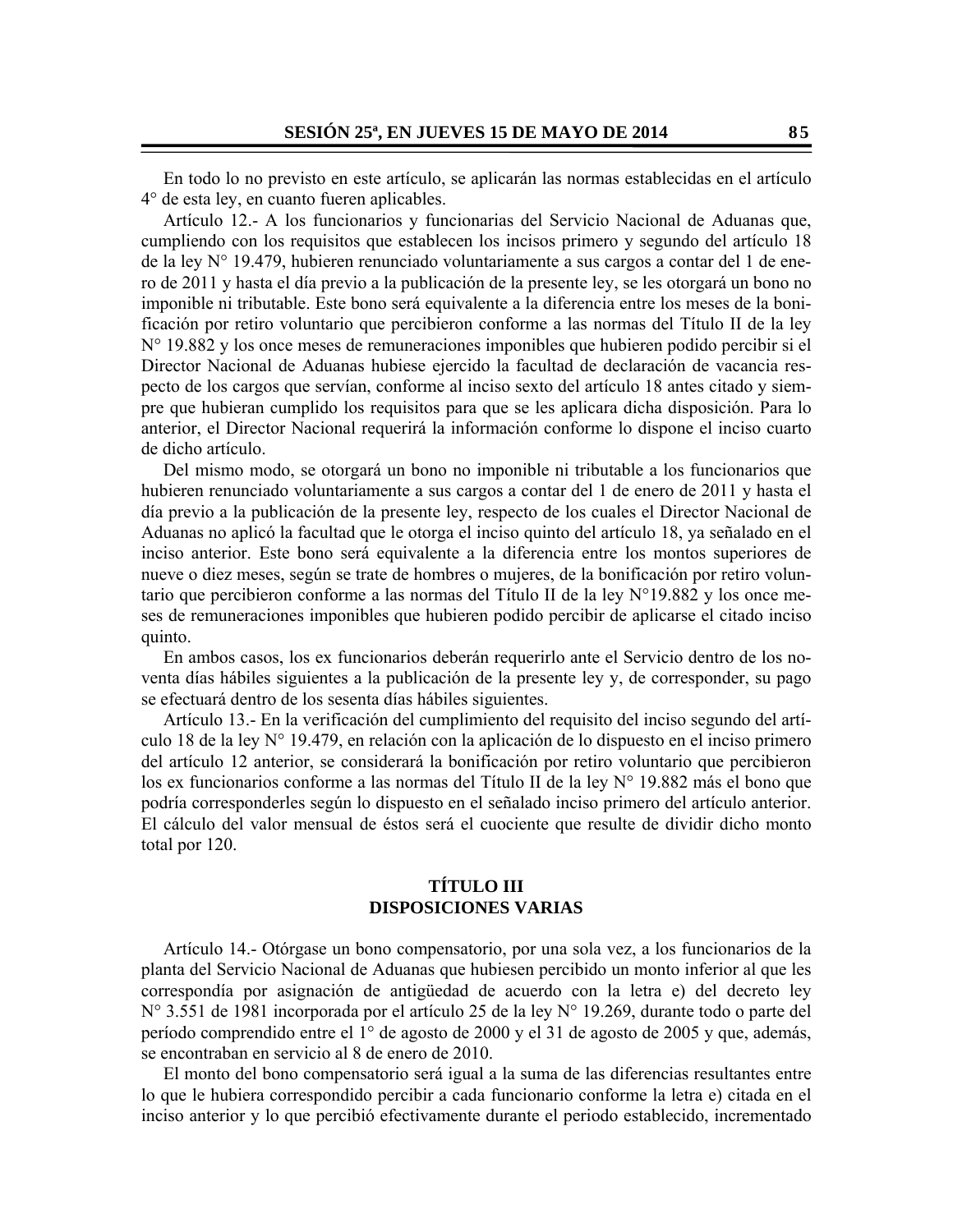en un 15,6%. El total del bono resultante, conforme lo antes expresado, se reajustará en el porcentaje de variación del Índice de Precios al Consumidor determinado por el Instituto Nacional de Estadísticas entre el mes de septiembre de 2005 y el mes anterior a la fecha de dictación de la resolución que concede el bono compensatorio.

El Director Nacional de Aduanas dictará la resolución que concede el bono a los funcionarios que tuvieren derecho a él conforme el inciso primero de este artículo, den¬tro de los sesenta días siguientes a la fecha de publicación de la presente ley, el que será pagado dentro de los treinta días siguientes a la total tramitación de la resolución que lo concede.

El bono compensatorio no se considerará remuneración ni renta para ningún efecto legal y, en consecuencia, no será tributable ni imponible. Asimismo, no será base de cálculo o recálculo de ninguna otra remuneración o beneficio económico a que tengan derecho los funcionarios o que hayan percibido durante el periodo que considera el bono.

Artículo 15.- El mayor gasto que represente la aplicación de los beneficios antes señalados en esta ley durante el primer año presupuestario de su vigencia se financiará con los recursos del presupuesto vigente del Servicio Nacional de Aduanas.

Artículo 16.- Suprímese en el inciso segundo del artículo 12 de la ley N° 20.734, la frase siguiente: "de los ciento ochenta días siguientes a la publicación de la presente ley y, en todo caso, deberá hacerse efectiva antes".".

 La proposición formulada por el Ejecutivo dio lugar al siguiente Informe Financiero, elaborado por la Dirección de Presupuestos del Ministerio de Hacienda con fecha 12 de mayo de 2014:

#### **"I. ANTECEDENTES.**

El proyecto de ley tiene por objeto establecer transitoriamente condiciones especiales para el retiro voluntario del personal del Servicio Nacional de Aduanas, faculta para la entrega de bonificaciones adicionales en las condiciones que a continuación se señalan y entrega facultades al Director Nacional de Aduanas para que pueda solicitar la renuncia de los funcionarios según indica la ley.

- Bonificación por retiro voluntario

Se establece por una sola vez, una bonificación por retiro voluntario para los funcionarios de carrera y a contrata del Servicio Nacional de Aduanas, que hicieren dejación voluntaria de sus cargos y que cumplan o hayan cumplido edad legal de jubilación entre el 1° de agosto de 2010 y el 30 de junio de 2014, ambas fechas inclusive. Las personas que cumpliendo la condición anterior, dejen voluntariamente sus cargos, deberán hacer dejación de su cargo a más tardar el 1 de julio de 2015.

Serán beneficiarios igualmente aquellos funcionarios que al 31 de julio de 2010 tenían cumplidos los 60 años, en el caso de las mujeres y los 65 años, en el caso de los hombres, en el marco de la facultad que se otorga al Director de ese servicio para solicitar la renuncia a dichos funcionarios y que hagan dejación de sus cargos a más tardar el 1 de abril de 2015.

Los beneficiarios de la bonificación por retiro voluntario tendrán derecho a percibir un pago equivalente a un mes de remuneración imponible por cada dos años de servicio, con un tope de 11 meses. Esta bonificación no será imponible ni constituirá renta para ningún efecto legal.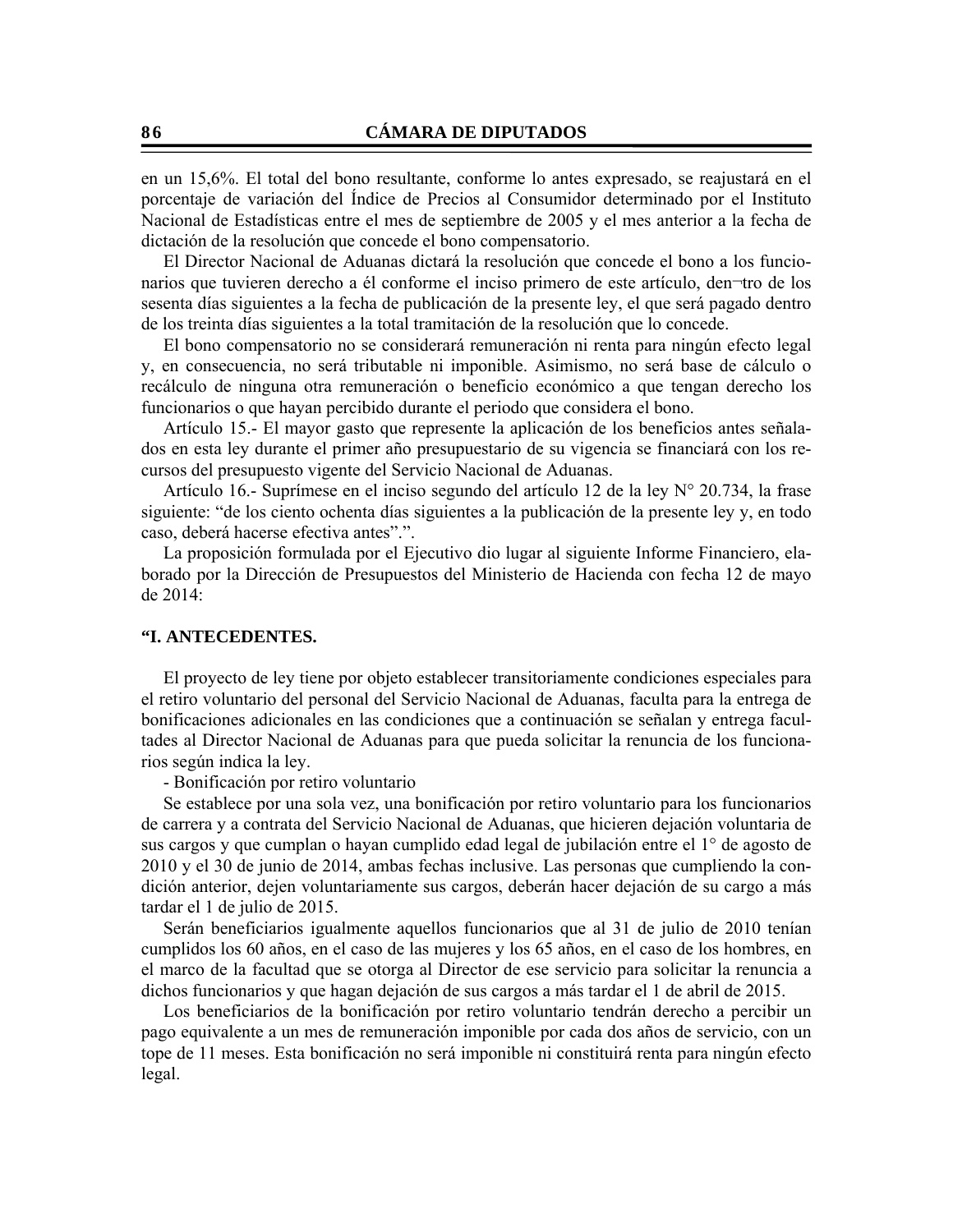- Bonificación adicional de UF395

Los funcionarios de planta y a contrata del Servicio Nacional de Aduanas que perciban la bonificación por retiro voluntario, tendrán derecho al pago de un bono equivalente a 395 Unidades de Fomento, siempre que a la fecha de la renuncia al cargo tuvieren 20 o más años de servicios (continuos o discontinuos) en las instituciones que conforman la Administración del Estado, y se encuentren afiliados al Sistema de Pensiones establecido en el decreto ley N° 3.500. Esta bonificación no será imponible ni constituirá renta para ningún efecto legal.

Adicionalmente, serán beneficiarios aquellos ex funcionarios que hubieren cesado en sus labores entre el 1° de enero de 2011 y el día anterior a la publicación de esta ley, que cumplan los requisitos establecidos en ella.

- Bono especial de permanencia por sobre 40 años de servicio

Se concede un bono especial de permanencia para los funcionarios del Servicio Nacional de Aduanas equivalente a 10 Unidades de Fomento por cada año de servicio por sobre 40 años de labores, con un tope de 100 Unidades de Fomento, sólo para los funcionarios activos que perciban la bonificación adicional indicada en el punto anterior. Este bono especial se pagará conjuntamente con la bonificación adicional.

- Bono especial de permanencia por sobre 20 años de servicio

Por último, se concede un bono especial de permanencia para los funcionarios del Servicio Nacional de Aduanas equivalente a 5 Unidades de Fomento por cada año de servicio por sobre 20 años de labores, con un tope de 100 Unidades de Fomento, sólo para los funcionarios activos que perciban la bonificación adicional, que sirvan un cargo en las plantas profesionales, directivos, fiscalizadores y jefaturas. Este bono especial se pagará conjuntamente con la bonificación adicional.

- Bono Compensatorio.

Se concede un bono compensatorio, por una sola vez, a los funcionarios de la planta del Servicio Nacional de Aduanas que hubiesen percibido un monto inferior al que les correspondía por asignación de antigüedad de acuerdo con la letra e) del decreto ley N° 3551 de 1981 incorporada por el artículo 25 de la ley N° 19.269 durante todo o parte del período comprendido entre el 1° de agosto de 2000 y el 31 de agosto de 2005 y que, además, se encontraban en servicio al 8 de enero de 2010.

El monto del bono compensatorio será igual a la suma de las diferencias resultantes entre lo que le hubiera correspondido percibir a cada funcionario conforme a la norma recién citada y lo que percibió efectivamente durante el periodo establecido, incrementado en un 15,6% y reajustado de acuerdo a la variación del IPC según se establece.

### **II. EFECTOS DEL PROYECTO SOBRE EL PRESUPUESTO FISCAL.**

Si se da el caso de cobertura máxima de beneficiarios, el presente proyecto de ley, implica un mayor gasto fiscal de \$3.900 millones de pesos, distribuidos entre los años 2014 y 2015.

El mayor gasto que presente la aplicación de estos beneficios durante el primer año presupuestario de su vigencia se financiará con los recursos del presupuesto vigente del Servicio Nacional de Aduanas.".

Se deja constancia del precedente Informe Financiero en cumplimiento de lo dispuesto en el inciso segundo del artículo 17 de la ley orgánica Constitucional del Congreso Nacional.

 Puesta en votación la proposición del Ejecutivo, fue aprobada, con enmiendas meramente formales, por la unanimidad de los miembros presentes de la Comisión, Honorable Senado-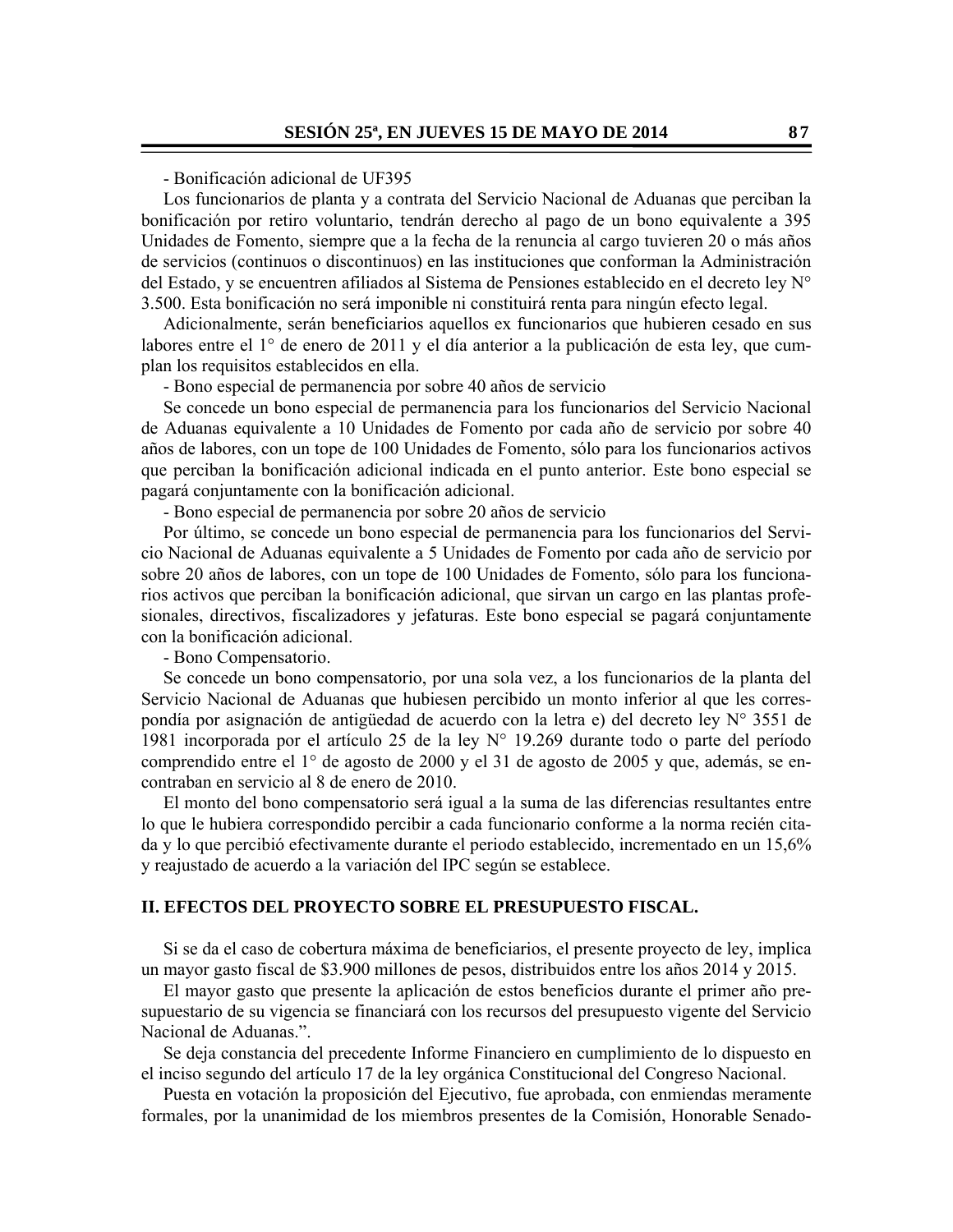res señores Coloma, García, Lagos, Montes y Zaldívar, y Honorables Diputados señores Auth, Ortiz, Santana y Schilling.

#### -o-

### **PROPOSICIÓN**

De conformidad con los acuerdos adoptados, la proposición que la Comisión Mixta efectúa es la que a continuación se señala:

1) Reemplazar el epígrafe del proyecto de ley, por el siguiente:

"Proyecto de ley que otorga condiciones transitorias especiales de retiro al personal del Servicio Nacional de Aduanas y concede otros beneficios que indica.".

2) Sustituir íntegramente el texto del proyecto de ley, por el siguiente:

# **TÍTULO I INCENTIVOS AL RETIRO**

Artículo 1°.- Establécese, por una sola vez, por el periodo que se indica, una bonificación por retiro para los funcionarios de planta y a contrata del Servicio Nacional de Aduanas, que hicieren dejación voluntaria de sus cargos y que cumplan con los demás requisitos establecidos en el presente Título.

Los beneficiarios tendrán derecho a percibir una bonificación equivalente a un mes de remuneración imponible por cada dos años de servicios en las instituciones afectas al Título II de la ley N° 19.882, con un máximo de once meses.

La bonificación no será imponible ni constituirá renta para ningún efecto legal. En consecuencia, no estará afecta a descuento alguno.

El reconocimiento de períodos discontinuos se sujetará a lo dispuesto en el inciso tercero del artículo séptimo de la ley N° 19.882.

La remuneración que servirá de base para el cálculo de la bonificación será el promedio de la remuneración imponible mensual de los últimos 36 meses anteriores al retiro, actualizadas según el índice de precios al consumidor determinado por el Instituto Nacional de Estadísticas o por el sistema de reajustabilidad que lo sustituya, con un límite máximo de cien unidades de fomento.

El pago de la totalidad de la bonificación, será realizado directamente por el Servicio Nacional de Aduanas, a más tardar en el mes subsiguiente al del cese de funciones.

Artículo 2°.- Serán beneficiarios de la bonificación por retiro, los funcionarios de planta o a contrata del Servicio Nacional de Aduanas que, en el período comprendido entre el 1 de agosto de 2010 y el 30 de junio del año 2014, ambas fechas inclusive, hayan cumplido 60 años de edad, si son mujeres, ó 65 años de edad, si son hombres, y que cesen en sus cargos a más tardar el día 1 de julio de 2015, de acuerdo a las condiciones que se indican en el artículo siguiente.

Artículo 3°.- Los funcionarios que hayan cumplido o cumplan 60 ó 65 años de edad según sean, respectivamente, mujeres u hombres, entre el 1 de agosto de 2010 y el 30 de junio de 2014, deberán comunicar su decisión de renunciar voluntariamente al cargo que sirven dentro de los 90 días hábiles siguientes a la publicación de la presente ley, indicando la fecha en que harán dejación del cargo, la que no podrá ser posterior al 1 de julio de 2015.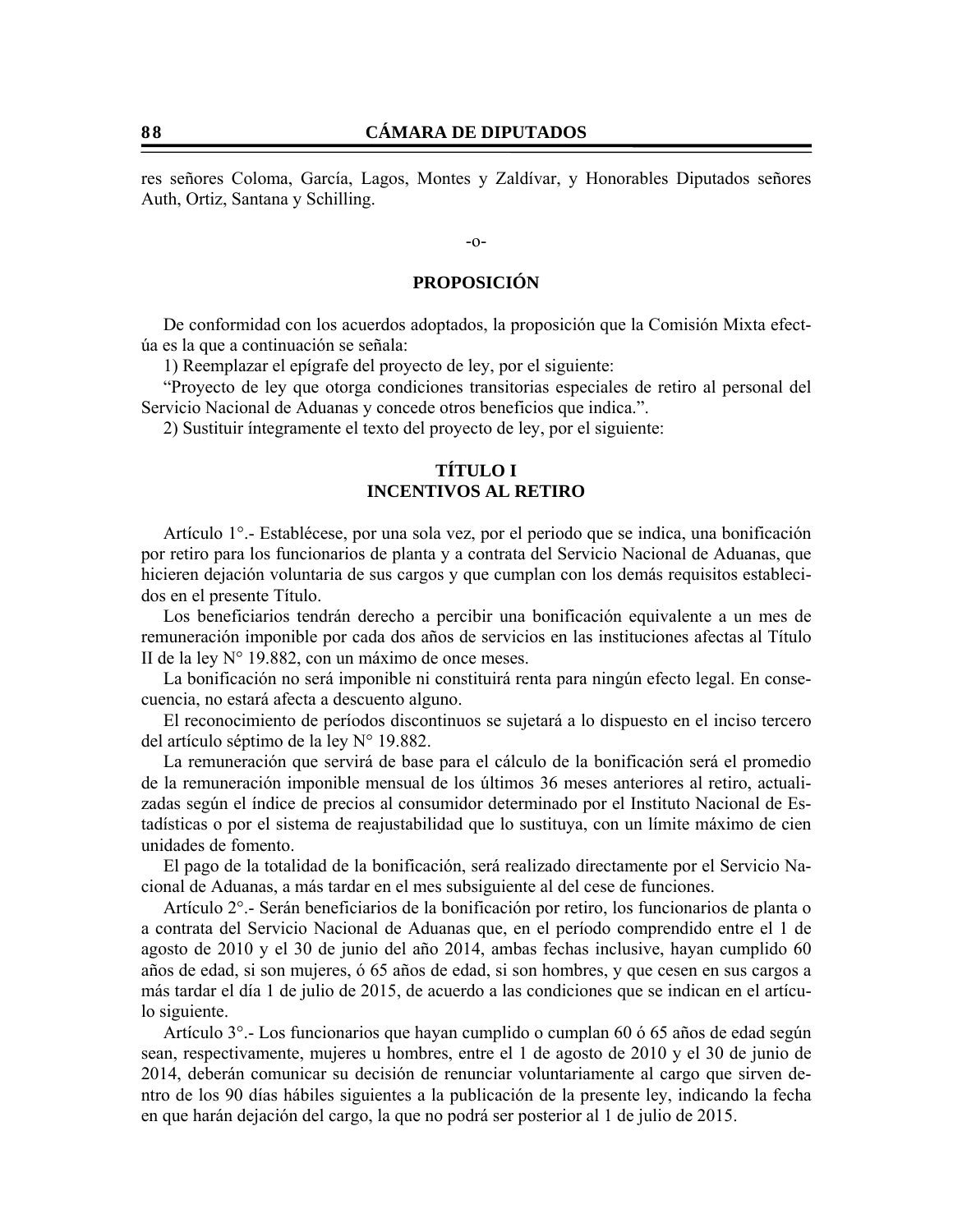Artículo 4°.- Los funcionarios de planta y a contrata del Servicio Nacional de Aduanas que perciban la bonificación por retiro de que tratan los artículos anteriores de esta ley, que a la fecha de la renuncia tuvieren 20 ó más años de servicios continuos o discontinuos en las instituciones que conforman la Administración del Estado y que se encuentren afiliados al Sistema de Pensiones establecido en el decreto ley N° 3.500, de 1980, cotizando o habiendo cotizado acorde a lo establecido en su artículo 17, tendrán derecho a percibir, por una sola vez, una bonificación adicional de cargo fiscal equivalente a 395 unidades de fomento.

El reconocimiento de períodos discontinuos se sujetará a lo dispuesto en el inciso tercero del artículo séptimo de la ley N° 19.882.

Los funcionarios del Servicio Nacional de Aduanas que actualmente desempeñen cargos de planta o a contrata, podrán completar los años de servicio exigidos, considerando para ello hasta 10 años de labores en calidad de honorarios, sujetos a jornada completa, realizados con anterioridad al año 1998.

El valor de la unidad de fomento que se considerará para el cálculo de la bonificación adicional será el vigente al día en que se produzca el cese de funciones.

La bonificación adicional de que trata este artículo se pagará en la misma oportunidad en que se pague la bonificación por retiro a que se refiere el artículo 1° de esta ley, y corresponderá al Servicio Nacional de Aduanas la verificación del cumplimiento de los requisitos que para su percepción se establecen, así como los que correspondan al resto de los beneficios de este Título.

La bonificación adicional no será imponible ni constituirá renta para ningún efecto legal. En consecuencia, no estará afecta a descuento alguno.

Igualmente, podrán percibir la bonificación adicional los funcionarios que entre el 1 de agosto de 2010 y el 30 de junio de 2014, hayan obtenido u obtengan pensión de invalidez que establece el decreto ley  $N^{\circ}$  3.500, de 1980, siempre que, en dicho período, hayan cumplido o cumplan las edades exigidas para impetrar el beneficio y además cumplan con los demás requisitos necesarios para su percepción. La bonificación deberá solicitarse dentro de los 60 días hábiles siguientes a la publicación de la presente ley, o dentro de los 30 días hábiles siguientes al cumplimiento del requisito de edad si la declaración de invalidez es posterior a la publicación de la ley pero anterior al 30 de junio de 2014. De corresponder, su pago se efectuará dentro de los 60 días hábiles siguientes al vencimiento del plazo para solicitarla.

El personal que preste servicios en jornadas parciales deberá renunciar al total de horas que sirva en el Servicio Nacional de Aduanas para acceder a la bonificación adicional. El monto de la bonificación adicional establecida corresponde a jornadas de cuarenta y cuatro horas semanales, calculándose en forma proporcional si aquella fuera inferior.

Artículo 5°.- Si el funcionario no cesa en su cargo dentro del plazo señalado en el artículo 3°, se entenderá que renuncia irrevocablemente a los beneficios establecidos en el presente Título.

Artículo 6°.- Quienes perciban los beneficios establecidos en este Título, no podrán ser nombrados ni contratados, ya sea a contrata o sobre la base de honorarios, en ninguna de las instituciones que conforman la Administración Central del Estado, durante los cinco años siguientes al término de la relación laboral, a menos que previamente devuelvan la totalidad del beneficio percibido, expresada en unidades de fomento, más el interés corriente para operaciones reajustables.

Los beneficios del presente Título serán incompatibles con cualquier otro beneficio de naturaleza homologable que se origine en una causal de similar otorgamiento, tales como los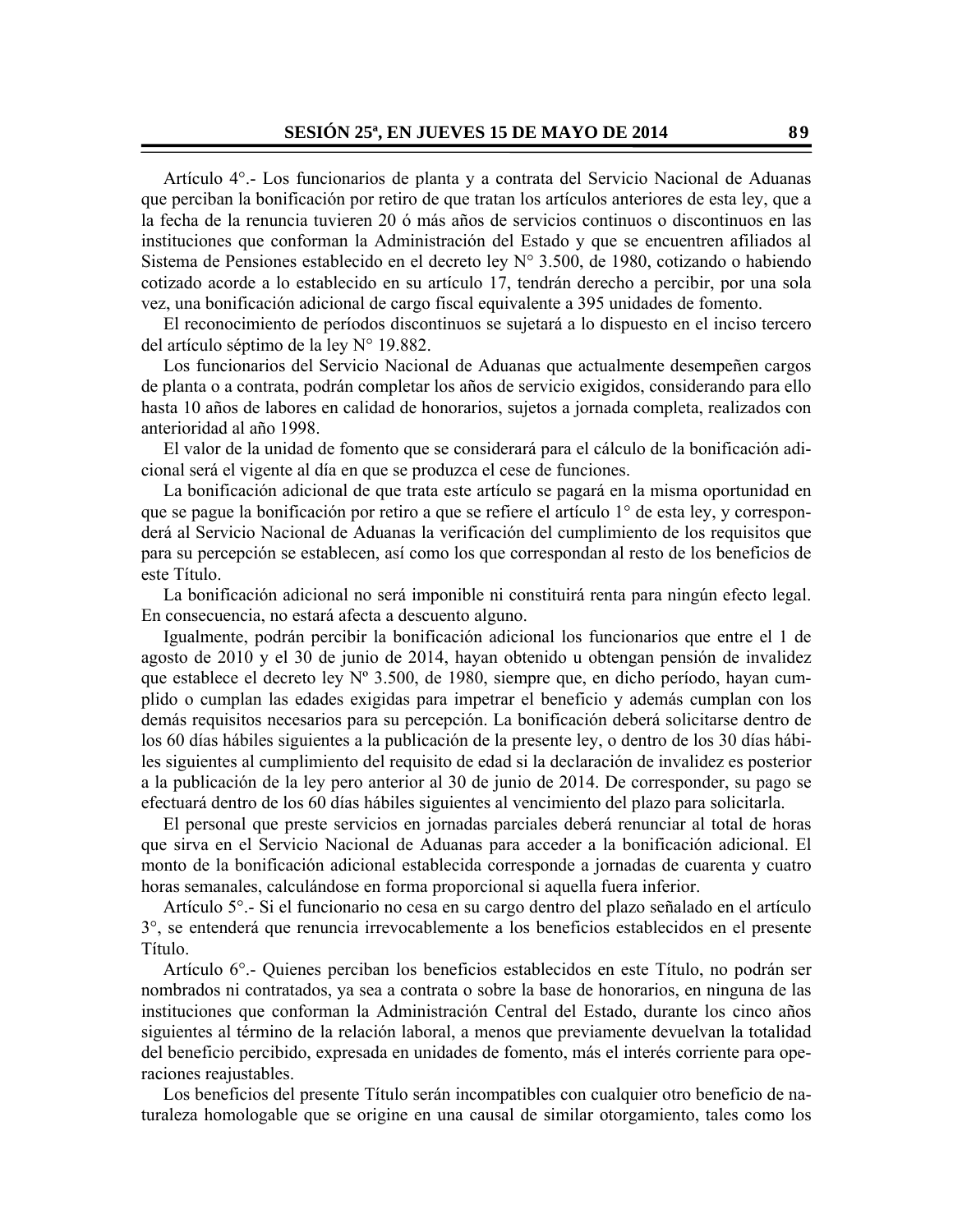establecidos en el artículo 18 de la ley N° 19.479, en el Título II de la ley N° 19.882 y en la ley N° 20.734.

Artículo 7°.- El personal que perciba la bonificación adicional establecida en el artículo 4° de este Título, tendrá derecho a presentar la solicitud para acceder al bono previsto en la ley N° 20.305, conjuntamente con la postulación a aquella bonificación.

Para el efecto de lo dispuesto en el inciso anterior, se considerarán los plazos y edades que señala en este Título, no siendo aplicable el plazo de 12 meses señalado en los artículos 2°, N° 5, y 3° de la ley N° 20.305, rigiendo en todo lo demás lo dispuesto en esa ley.

Artículo 8°.- Los funcionarios del Servicio Nacional de Aduanas que perciban la bonificación adicional del artículo 4° de este Título, tendrán además, derecho a un bono especial de permanencia de 10 unidades de fomento por cada año de servicio por sobre 40 años de labores, con un máximo de 100 unidades de fomento.

Para la aplicación del presente artículo, la antigüedad que se contabilizará será aquella desempeñada tanto en el Servicio Nacional de Aduanas como en otras instituciones que conforman la Administración del Estado. En tanto, el reconocimiento de períodos discontinuos procederá sólo cuando el funcionario tenga, a lo menos, 5 años de desempeño continuo, anteriores a la fecha de postulación, en alguna de las referidas entidades.

El bono especial que concede este artículo se pagará conjuntamente con la bonificación adicional de que trata el artículo 4° de esta ley. No será imponible ni constituirá renta para ningún efecto legal. En consecuencia, no estará afecta a descuento alguno.

Artículo 9°.- Los funcionarios y funcionarias que perciban la bonificación adicional del artículo 4°, que sirvan un cargo en las plantas de profesionales, directivos, fiscalizadores y jefaturas; o aquellos asimilados a cualquiera de las plantas antes enumeradas; o que reciban la asignación profesional del artículo 3° del decreto ley N° 479, de 1974, tendrán, además, derecho a un bono especial de permanencia de 5 unidades de fomento por cada año de servicio por sobre los 20 años, con un máximo de 100 unidades de fomento.

Para estos efectos, se entenderá por profesionales, además de todos los funcionarios que perciban la asignación profesional del artículo 3° del decreto ley N° 479, de 1974, los que se refieren en: a) el inciso primero del artículo 2° y el artículo 14, ambos de la ley N° 19.699, con excepción del personal perteneciente a las Fuerzas Armadas; y, b) el artículo sexagésimo octavo de la ley N° 19.882. Asimismo, se considerarán profesionales todos aquellos que estén en posesión de un título profesional otorgado por una universidad o instituto profesional del Estado o reconocido por éste.

Para efectos del presente artículo, la antigüedad que se contabilizará será aquella desempeñada en instituciones que conforman la Administración del Estado y el reconocimiento de períodos discontinuos, procederá sólo cuando el funcionario tenga a lo menos 5 años de desempeño continuo, anteriores a la fecha de la postulación, en alguna de las entidades afectas. Se pagará en conjunto con la bonificación adicional y no será imponible ni constituirá renta para ningún efecto legal. En consecuencia, no estará afecto a descuento alguno.

Artículo 10.- Facúltase al Director del Servicio Nacional de Aduanas para solicitar la renuncia a los funcionarios, tanto de planta como a contrata, que al 31 de julio de 2010 tenían cumplidos 60 años de edad en el caso de las mujeres y 65 años de edad, en el caso de los hombres.

Dentro de los 90 días hábiles siguientes a la publicación de la presente ley, el Director del Servicio Nacional de Aduanas, mediante resolución exenta, identificará al personal al que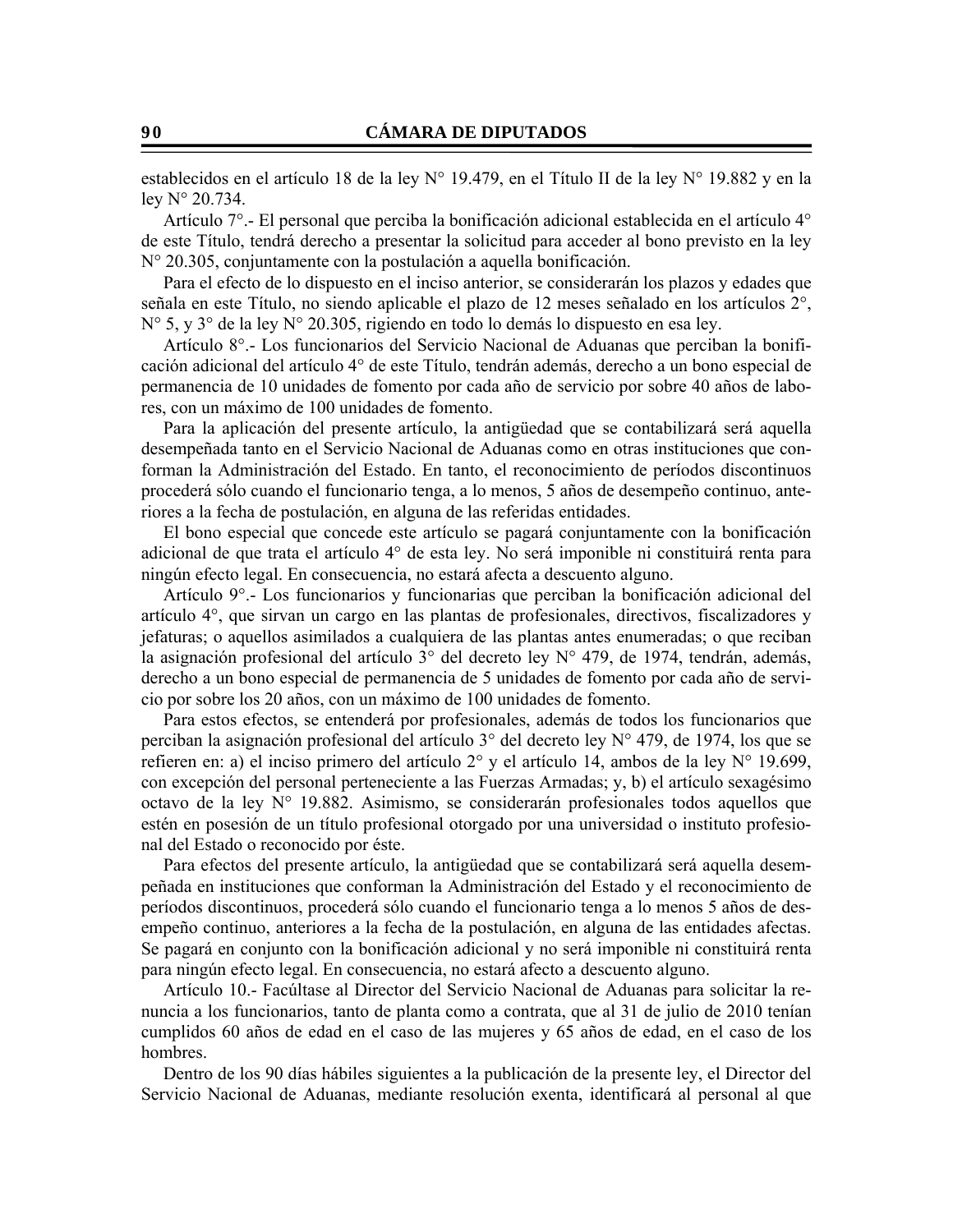pedirá la renuncia. Dicha Resolución requerirá la visación de la Dirección de Presupuestos del Ministerio de Hacienda.

En la Resolución a que se refiere el inciso anterior se establecerá, en consulta con los funcionarios, la fecha en que estos deberán hacer dejación de sus cargos, la que no podrá exceder del 1 de abril de 2015. En dicha resolución se anexará la respuesta del funcionario.

Los funcionarios a quienes el Director Nacional del Servicio Nacional de Aduanas solicite la renuncia en ejercicio de la facultad establecida en el inciso primero del presente artículo, sólo tendrán derecho a percibir la bonificación por retiro y la bonificación adicional establecidas en los artículos 1° y 4° de esta ley, según los requisitos que cada uno de ellos cumpla en concordancia a los requerimientos que establecen los artículos antes citados. Asimismo, podrán presentar su postulación al bono establecido en la ley N° 20.305, de conformidad a lo dispuesto en el artículo 7° del presente Título. Para el efecto del acceso a los beneficios enumerados en este artículo, se entenderá que los funcionarios cumplen con la causal de renuncia voluntaria.

# **TÍTULO II BONOS ESPECIALES**

Artículo 11.- Los ex funcionarios del Servicio Nacional de Aduanas que hubieren cesado en sus labores entre el 1 de enero de 2011 y el día anterior a la fecha de publicación de la presente ley, podrán acceder a la bonificación adicional establecida en el artículo 4° del Título I, siempre que hubieren percibido la bonificación por retiro establecida en la ley N° 19.882 y cumplan con los requisitos que en ese mismo artículo se establecen. Dicha bonificación adicional será incompatible con el bono establecido en los artículos sexto transitorio y siguientes de la ley  $N^{\circ}$  20.212 y con el establecido en el artículo 11 de la ley  $N^{\circ}$  20.734.

Para el efecto de lo dispuesto en el inciso anterior, los ex funcionarios deberán presentar su solicitud ante el Director del Servicio Nacional de Aduanas, en un plazo máximo de 90 días hábiles, contados desde la fecha de publicación de esta ley. Quienes no presenten la solicitud, se entenderá que renuncian irrevocablemente a la bonificación adicional.

En estos casos, la bonificación adicional se devengará y pagará por el Servicio Nacional de Aduanas a contar del mes subsiguiente a la total tramitación del acto administrativo que la conceda y no será imponible ni constituirá renta para ningún efecto legal. En consecuencia, no estará afecta a descuento alguno.

En todo lo no previsto en este artículo, se aplicarán las normas establecidas en el artículo 4° de esta ley, en cuanto fueren aplicables.

Artículo 12.- A los funcionarios y funcionarias del Servicio Nacional de Aduanas que, cumpliendo con los requisitos que establecen los incisos primero y segundo del artículo 18 de la ley N° 19.479, hubieren renunciado voluntariamente a sus cargos a contar del 1 de enero de 2011 y hasta el día previo a la publicación de la presente ley, se les otorgará un bono no imponible ni tributable. Este bono será equivalente a la diferencia entre los meses de la bonificación por retiro voluntario que percibieron conforme a las normas del Título II de la ley N° 19.882, y los once meses de remuneraciones imponibles que hubieren podido percibir si el Director Nacional de Aduanas hubiese ejercido la facultad de declaración de vacancia respecto de los cargos que servían, conforme al inciso sexto del artículo 18 antes citado y siempre que hubieran cumplido los requisitos para que se les aplicara dicha disposición. Para lo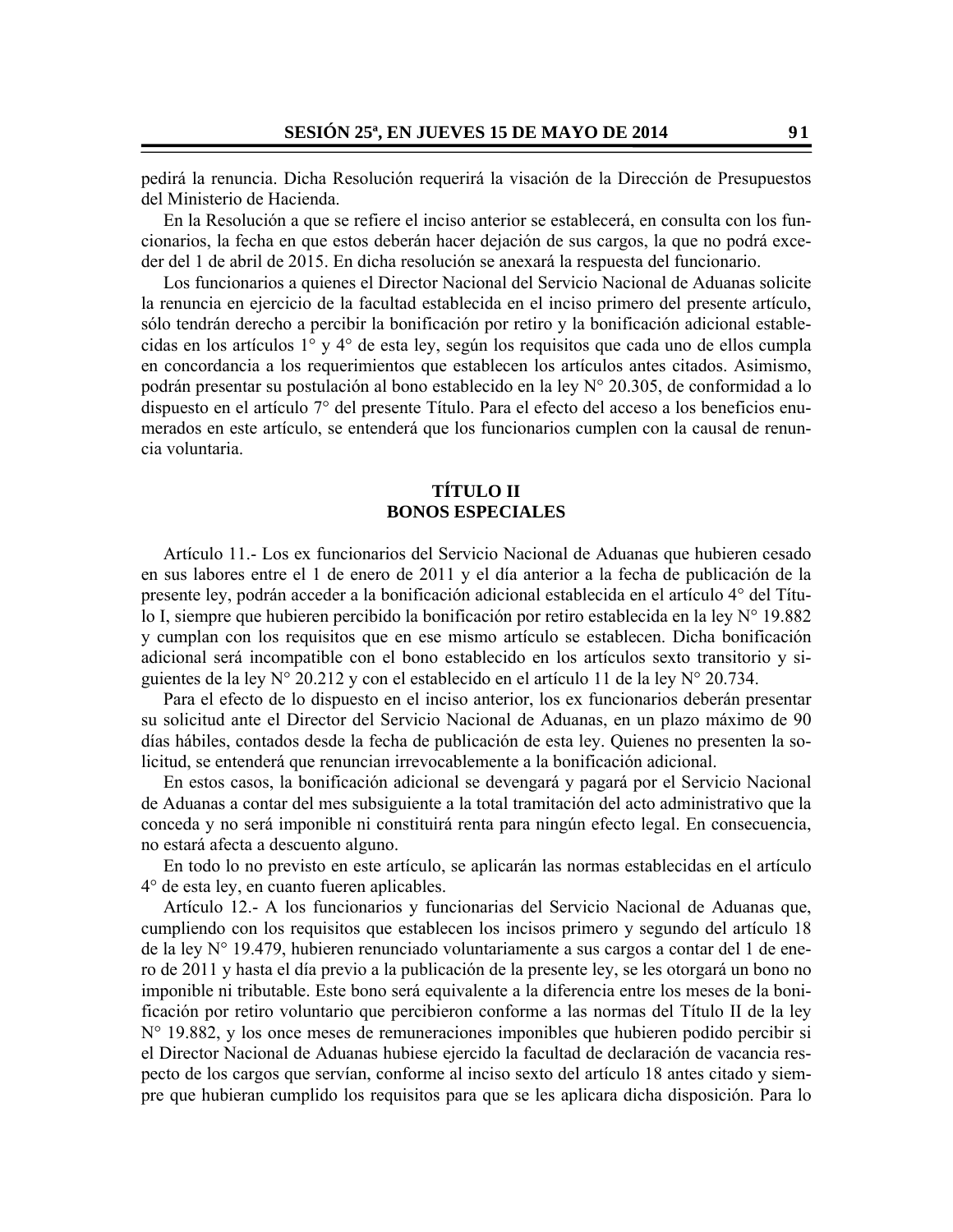anterior, el Director Nacional requerirá la información conforme lo dispone el inciso cuarto de dicho artículo.

Del mismo modo, se otorgará un bono no imponible ni tributable a los funcionarios que hubieren renunciado voluntariamente a sus cargos a contar del 1 de enero de 2011 y hasta el día previo a la publicación de la presente ley, respecto de los cuales el Director Nacional de Aduanas no aplicó la facultad que le otorga el inciso quinto del artículo 18 señalado en el inciso anterior. Este bono será equivalente a la diferencia entre los montos superiores de nueve o diez meses, según se trate de hombres o mujeres, de la bonificación por retiro voluntario que percibieron conforme a las normas del Título II de la ley N°19.882, y los once meses de remuneraciones imponibles que hubieren podido percibir de aplicarse el precitado inciso quinto.

En ambos casos, los ex funcionarios deberán requerirlo ante el Servicio dentro de los noventa días hábiles siguientes a la publicación de la presente ley y, de corresponder, su pago se efectuará dentro de los sesenta días hábiles siguientes.

Artículo 13.- En la verificación del cumplimiento del requisito del inciso segundo del artículo 18 de la ley N° 19.479, en relación con la aplicación de lo dispuesto en el inciso primero del artículo 12 precedente, se considerará la bonificación por retiro voluntario que percibieron los ex funcionarios conforme a las normas del Título II de la ley N° 19.882 más el bono que podría corresponderles según lo dispuesto en el señalado inciso primero del artículo anterior. El cálculo del valor mensual de éstos será el cuociente que resulte de dividir dicho monto total por 120.

## **TÍTULO III DISPOSICIONES VARIAS**

Artículo 14.- Otórgase un bono compensatorio, por una sola vez, a los funcionarios de la planta del Servicio Nacional de Aduanas que hubiesen percibido un monto inferior al que les correspondía por asignación de antigüedad de acuerdo con la letra e) del decreto ley N° 3.551, de 1981, incorporada por el artículo 25 de la ley N° 19.269, durante todo o parte del período comprendido entre el 1 de agosto de 2000 y el 31 de agosto de 2005 y que, además, se encontraban en servicio al 8 de enero de 2010.

El monto del bono compensatorio será igual a la suma de las diferencias resultantes entre lo que le hubiera correspondido percibir a cada funcionario conforme a la letra e) citada en el inciso anterior y lo que percibió efectivamente durante el periodo establecido, incrementado en un 15,6%. El total del bono resultante, conforme a lo antes expresado, se reajustará en el porcentaje de variación del Índice de Precios al Consumidor determinado por el Instituto Nacional de Estadísticas entre el mes de septiembre de 2005 y el mes anterior a la fecha de dictación de la resolución que concede el bono compensatorio.

El Director Nacional de Aduanas dictará la resolución que concede el bono a los funcionarios que tuvieren derecho a él conforme el inciso primero de este artículo, den¬tro de los sesenta días siguientes a la fecha de publicación de la presente ley, el que será pagado dentro de los treinta días siguientes a la total tramitación de la resolución que lo concede.

El bono compensatorio no se considerará remuneración ni renta para ningún efecto legal y, en consecuencia, no será tributable ni imponible. Asimismo, no será base de cálculo o recálculo de ninguna otra remuneración o beneficio económico a que tengan derecho los funcionarios o que hayan percibido durante el periodo que considera el bono.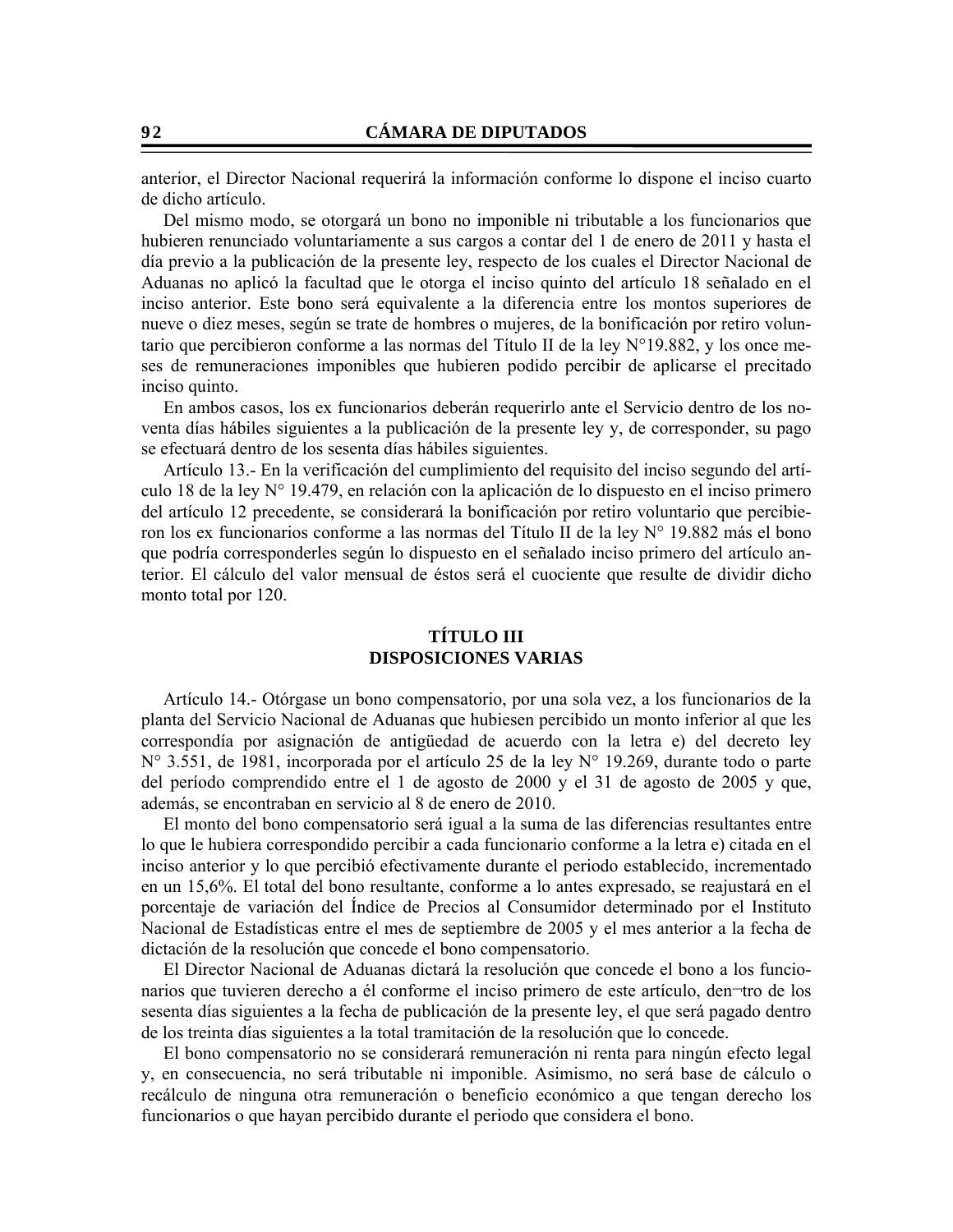Artículo 15.- El mayor gasto que represente la aplicación de los beneficios antes señalados en esta ley durante el primer año presupuestario de su vigencia se financiará con los recursos del presupuesto vigente del Servicio Nacional de Aduanas.

Artículo 16.- Suprímese, en el inciso segundo del artículo 12 de la ley N° 20.734, la siguiente frase: "de los ciento ochenta días siguientes a la publicación de la presente ley y, en todo caso, deberá hacerse efectiva antes.".

-o-

 Acordado en sesión celebrada el día 13 de mayo de 2014, con asistencia de sus miembros, Honorables Senadores señores Ricardo Lagos Weber (Presidente), Juan Antonio Coloma Correa, José García Ruminot, Carlos Montes Cisternas y Andrés Zaldívar Larraín, y Honorables Diputados señores Pepe Auth Stewart, José Miguel Ortiz Novoa, Alejandro Santana Tirachini y Marcelo Shilling Rodríguez.

Sala de la Comisión, a 14 de mayo de 2014.

(Fdo.): ROBERTO BUSTOS LATORRE, Secretario de la Comisión Mixta."

# **4. PROYECTO INICIADO EN MOCIÓN DE LOS DIPUTADOS SEÑORES ESPINOSA, DON MARCOS; KORT, POBLETE, TEILLIER, Y TORRES, Y DE LAS DIPUTADAS SEÑORAS FERNÁNDEZ Y HOFFMANN, QUE MODIFICA EL NOMBRE DE LA COMISIÓN DE CULTURA, ARTES Y COMUNICACIONES POR EL QUE INDICA. (BOLETÍN N° 9355‐16)**

"Vistos:

Lo dispuesto en la Constitución Política en la República de Chile y de los artículos 12 y siguientes de la Ley 18.918 Orgánica Constitucional del Congreso Nacional.

Considerando:

1.- El patrimonio en términos generales es el conjunto de bienes y derechos pertenecientes a una persona, física o jurídica. No obstante puede tener distintas acepciones.

Para el tema que nos interesa plantear mediante el presente proyecto de ley debemos considerar el concepto de patrimonio cultural, entendiendo por tal a la herencia cultural propia del pasado de una comunidad, con la que ésta vive en la actualidad y que transmite a las generaciones presentes y futuras.

2.- Cultura en tanto podemos definirla como conjunto de modos de vida y costumbres, conocimientos y grado de desarrollo artístico, científico, industrial, en una época, grupo social, etc. o como conjunto de las manifestaciones en que se expresa la vida tradicional de un pueblo, según el Diccionario de la RAE.

3.- Aún cuando cultura y patrimonio suelen ser términos sinónimos, éstos pueden diferenciarse respecto del valor histórico que queremos añadir a un determinado bien, sea éste mueble o inmueble. Si hablamos de bienes que cuentan con un valor agregado que implica una característica histórica de un determinado pueblo o nación, aún cuando está dentro de la cultura de dicho pueblo, a nuestro entender se trata de patrimonio.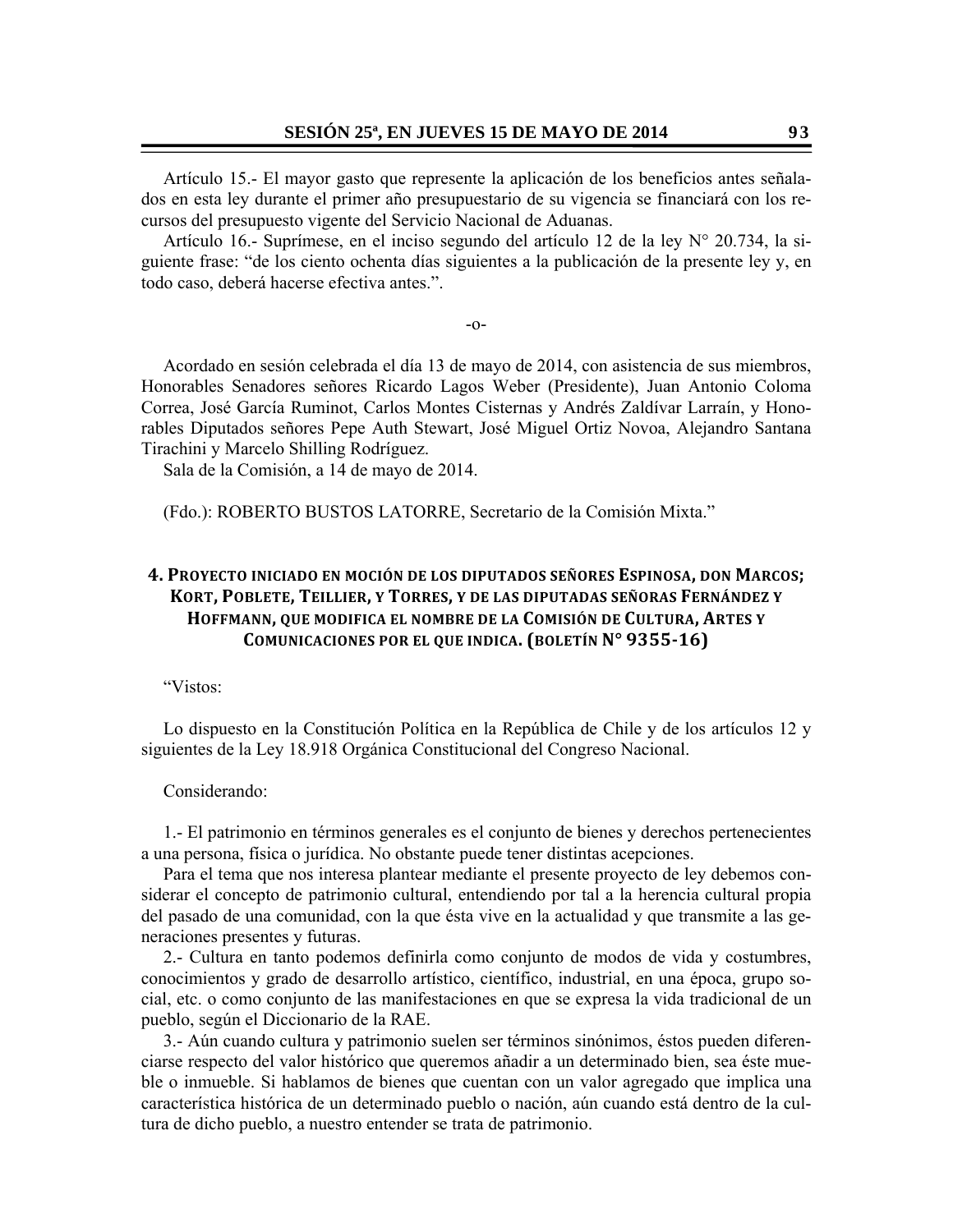4.- Por otro lado si adoptamos el término general de patrimonio nos estamos refiriendo a un estado de pertenencia de una persona, o de un pueblo o civilización, pertenencia de algo importante, que destaca por sobre las demás manifestaciones de dicho pueblo. En cambio su cultura abarca todo tipo de manifestaciones que pueda realizar un pueblo o nación incluida la añoranza por sus bienes importantes o su patrimonio.

5.- Dicho esto, cabe hacer presente que la iniciativa que se someterá a discusión, pretende abarcar no solo los temas o tópicos que digan relación con las manifestaciones culturales y artísticas en la Comisión del mismo nombre en la Cámara de Diputados, sino que además y específicamente todo lo que diga relación con el patrimonio nacional, con el valor histórico de Chile, entendiendo como tal a la herencia de nuestro pueblo, su origen, sus costumbres, y sus tradiciones.

6.- Ya hemos tenido avances significativos respecto del rango e importancia que debe tener la Comisión de Cultura dentro del trabajo legislativo. Primero fue la concreción de esta instancia parlamentaria como Comisión Permanente en la Cámara de Diputados, y hoy vemos su ampliación a través de la incorporación de materias de Comunicación, lo que se manifiesta en la modificación de su nombre. La presente iniciativa va en el mismo sentido, pues reformular nuevamente la denominación de dicha comisión no es solo un cambio formal, sino que implica además una manifestación de fondo que permitirá acopiar, estudiar y discutir las proposiciones legislativas de los parlamentarios y del Ejecutivo en materia patrimonial.

7.- Por lo anterior, y en mérito de lo expuesto, se hace presente el siguiente:

## **PROYECTO DE LEY**

Artículo Único: Modifíquese el artículo 213 del Reglamento de la Cámara de Diputados de la siguiente forma:

Reemplácese en el numeral 22 de dicho artículo la frase "De la Cultura, Artes y Comunicaciones" por la siguiente: "De la Cultura, Artes, Patrimonio y Comunicaciones".

# **5. PROYECTO INICIADO EN MOCIÓN DE LOS DIPUTADOS SEÑORES ESPINOSA, DON MARCOS; KORT, POBLETE, SCHILLING, TEILLIER, Y TORRES Y DE LAS DIPUTADAS SEÑORAS FERNÁNDEZ, DOÑA MAYA; HERNANDO, DOÑA MARCELA, Y HOFFMANN, DOÑA MARÍA JOSÉ, QUE ESTABLECE EL DÍA 18 MAYO COMO DÍA NACIONAL DEL CHUQUICAMATINO Y CHUQUICAMATINA. (BOLETÍN N° 9356‐24)**

"Vistos:

Lo dispuesto en la Constitución Política en la República de Chile y de los artículos 12 y siguientes de la Ley 18.918 Orgánica Constitucional del Congreso Nacional

### Considerando:

1.- Con fecha 07 de mayo del presente año se publicó la Ley 20.747 que establece el Día Nacional de los Sewellinos y Sewellinas el día 29 de abril de cada año.

Al tramitarse como proyecto de ley la iniciativa tuvo como fundamentación para establecer tal Día Nacional, el hecho que Sewell fue un campamento minero que albergó a miles de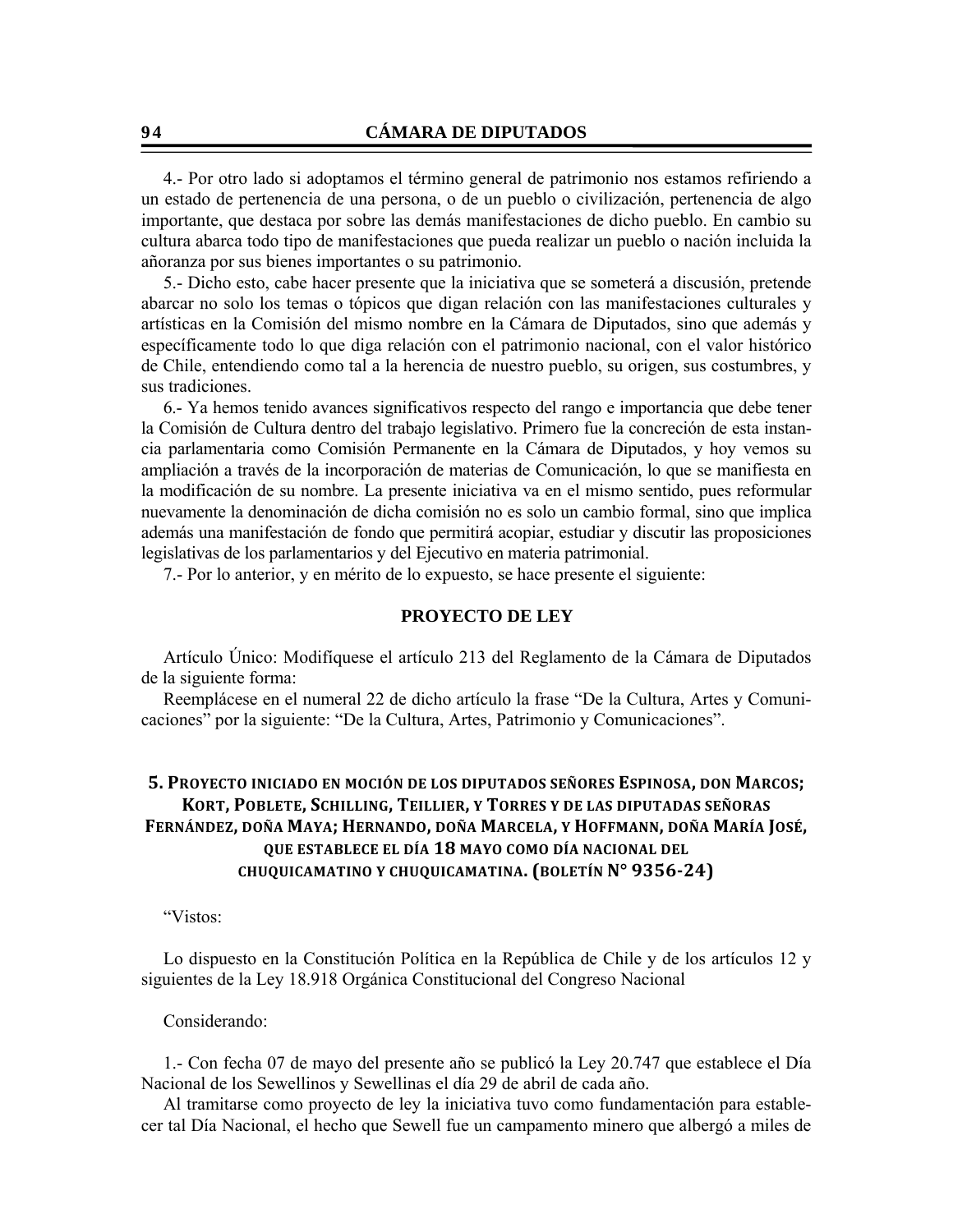trabajadores de la Braden Cooper Company, empresa norteamericana que fue pionera en la extracción de cobre en nuestra país bajo el aislamiento de la zona y las inclemencias del clima invernal.

Actualmente Sewell es Patrimonio de la Humanidad, declarado con tal calidad por la Unesco en el año 2006.

2.- Al igual que Sewell, Chuquicamata fue un campamento minero cuya construcción comenzó el año 1917 junto a la puesta en marcha de la entonces mina a rajo abierto más grande del mundo y la explotación de cobre que tantos réditos ha dado a nuestro país, particularmente en el norte grande.

3.- Chuquicamata a pesar de ser construido como un campamento minero contaba con la comodidad clásica de la época, puesto que solo albergaba a los trabajadores que se desempeñaban en la mina, sino que también a los altos ejecutivos e ingenieros norteamericanos que eran parte de la Braden Cooper Co, misma empresa que lideraba la extracción de mineral en el campamento de Sewell en la Región de O'Higgins, dándose una conexión cultural única entre costumbres chilenas y norteamericanas que hasta el día de hoy perdura entre quienes vivieron y fueron parte del campamento.

4.- Dentro de los sitios con mayor valor histórico de Chuquicamata se encuentra Chilex Club, Teatro Variedades, Teatro Chile, Club Chuqui, Auditoio Sindical, Club Social Obrero. La Educación estaba representada por la Escuela D-54 La República; el Liceo B-10 América (ex Liceo de Hombres); y el Colegio Chuquicamata. Las creencias religiosas estuvieron presente en la Parroquia El Salvador y los templos Bautista, Adventista, Metodista, Iglesia del Evangelio Cuadrangular, Iglesia Metodista Pentecostal, Salón del Reino de Los Testigos de Jehová y la Iglesia Mormona.

Otros lugares importantes de Chuquicamata son: la Plaza Los Héroes, Hospital Roy H. Glover; y el comercio representado por Emporio "La Verbena"; Almacén La Reina; Club Social; Radio "El Loa"; El nuevo Gallo; Botillería "El Minero; Salón de Té "Carloncho"; Ferretería Rossi; Casa Ruiz; Librerías "Chilex" y "La Unión"; Club De Empleados; Gran Tienda "La Vicuña", Botica Chilex; La Riojana.

Todos los sitios mencionados hicieron de Chuquicamata un lugar de ensueño y se recuerdan hoy en día con la nostalgia intacta por quienes fueron testigos de su evolución, aún a casi siete años del cierre oficial del campamento el 31 de agosto del 2007, por motivos ambientales.

5.- Actualmente existe una Agrupación llamada Hijos y Amigos de Chuquicamata que pretende hacer prevalecer el valor histórico del Campamento evitando el deterioro de sus bienes y edificios patrimoniales, y haciéndose presente en el impulso de diversas iniciativas que buscan mantener latente el recuerdo y la añoranza que representa aquel lugar para quienes vivieron allí. Se constituyeron como agrupación formalmente el día 19 de febrero de 2013, contando actualmente con cerca de 275 socios.

6.- En base a la creación de la Agrupación en conjunto con el Diputado Marcos Espinosa Monardes, es que se ha alzado la idea de que se declare Chuquicamata como Zona Típica de interés turístico por el Consejo de Monumentos Nacionales a fin de resguardar la historia que aún albergan sus avenidas. Además no es lejana tampoco la idea de postular a Chuquicamata ante el Comité del Patrimonio Mundial de la Unesco, para que sea declarado Patrimonio de la Humanidad al igual que Sewell, y así poder contar con un sitio inigualable de recuerdo de nuestro pasado y de los inicios de la Gran Minería en Chile.

7.- El día escogido para conmemorar al campamento y en particular a quienes todavía se sienten parte de él, es el día 18 de mayo, fecha en que los chuquicamatinos y chuquicamati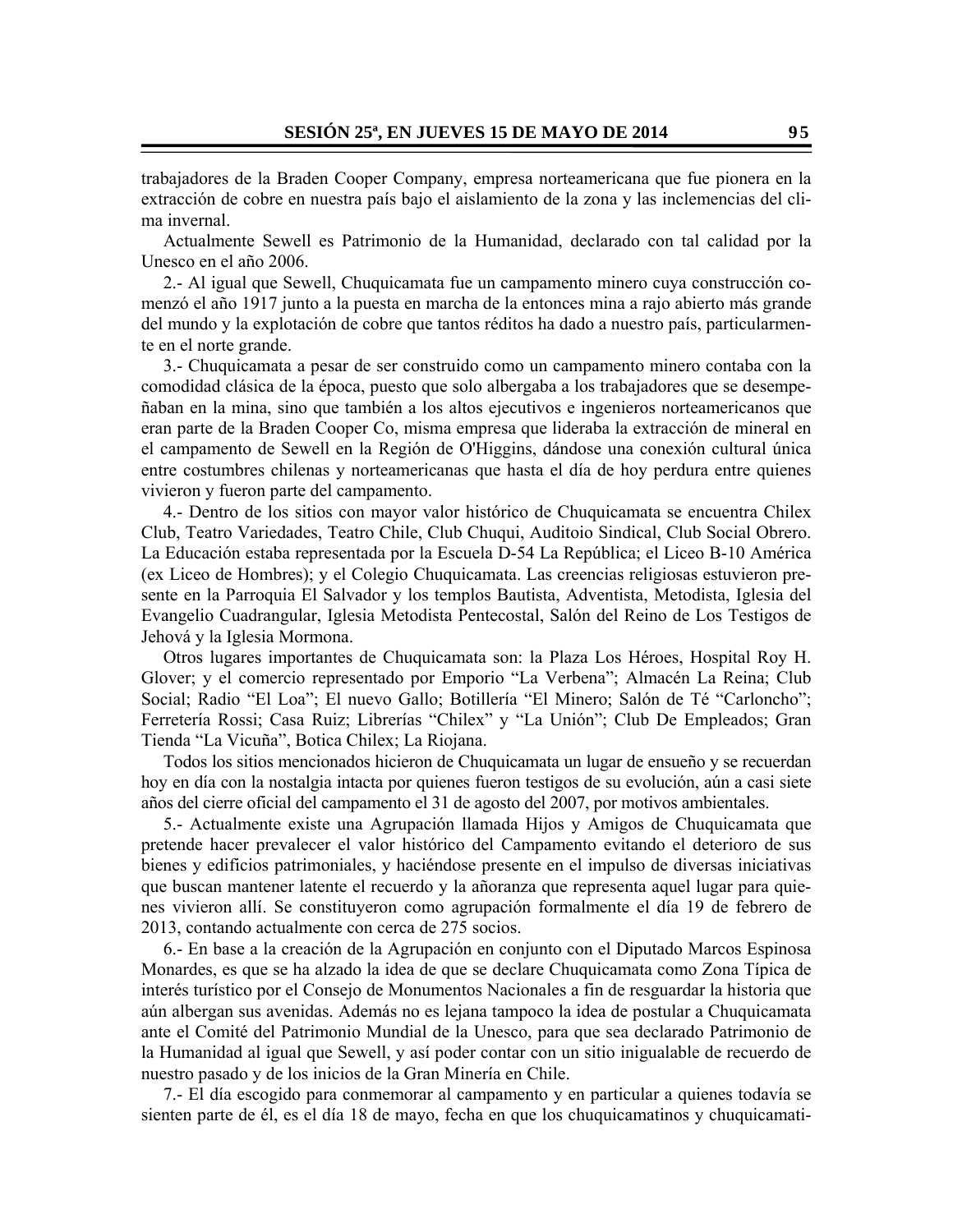nas rememoran la producción de la primera barra de cobre fino de la faena instalada en el lugar, la que se dio el 18 de mayo de 1915.

8.- Como punto final es importante tener presente que los chuquicamatinos y chuquicamatinas se caracterizan por ser gente de esfuerzo, muy arraigada a sus costumbres y a su origen, quienes merecen contar con un día especial donde sentirse aún más identificados con la tierra que los vio nacer y que hoy es parte fundamental de nuestra historia y patrimonio.

9.- Por lo anterior, y en mérito de lo expuesto, se hace presente el siguiente:

### **PROYECTO DE LEY**

Artículo Único: Institúyase como día de Día de los Chuquicamatinos y Chuquicamatinas el 18 de mayo de cada año".

# **6. PROYECTO INICIADO EN MOCIÓN DE LOS DIPUTADOS SEÑORES ESPINOSA, DON MARCOS; CARMONA, CASTRO, INSUNZA, LEMUS, Y NÚÑEZ, DON MARCO ANTONIO, Y DE LAS DIPUTADAS SEÑORAS CICARDINI, DOÑA DANIELLA, Y HERNANDO, DOÑA MARCELA, QUE MODIFICA LA DURACIÓN Y EXTENSIÓN TERRITORIAL DE LAS CONCESIONES MINERAS (BOLETÍN N° 9357‐08)**

"Vistos:

Lo dispuesto en la Constitución Política en la República de Chile y de los artículos 12 y siguientes de la Ley 18.918 Orgánica Constitucional del Congreso Nacional.

Considerando:

1.- La Ley 18.097 de 1982 regula el otorgamiento de las Concesiones Mineras en Chile. En su artículo 17 específicamente se hace referencia al plazo de vigencia de cada una de las concesiones, ya sea de exploración o de explotación.

Las concesiones de exploración que se inician mediante un escrito de pedimento, tienen una vigencia máxima de 2 años, sin un límite territorial de otorgamiento. En el caso de las concesiones de explotación o pertenencias mineras, las que se inician mediante un escrito de manifestación, el plazo es indefinido.

2.- El presente proyecto tiene por objeto modificar dicha ley, para que por un lado las concesiones de explotación cuenten con un plazo fijo de vigencia y segundo para que las concesiones de exploración, cuenten con un límite de otorgamiento en cuanto a dimensión.

3.- Respecto del plazo de la concesión de explotación, se ha podido verificar que el carácter de indefinido ha traído un ciento de inconvenientes a quienes, sin tener derecho sobre la concesión, ven frustradas sus intenciones de acceder a pertenencias mineras que se encuentran inoperables por sus actuales dueños, principalmente quienes participan de la pequeña y mediana minería o minería artesanal.

4.- Las grandes empresas obtienen concesiones mineras que muchas veces no explotan o explotan en parte, impidiendo que otros puedan acceder a los espacios no explotados. En materia de costos, ello no les acarrea ningún perjuicio, pues los gastos que conlleva mantener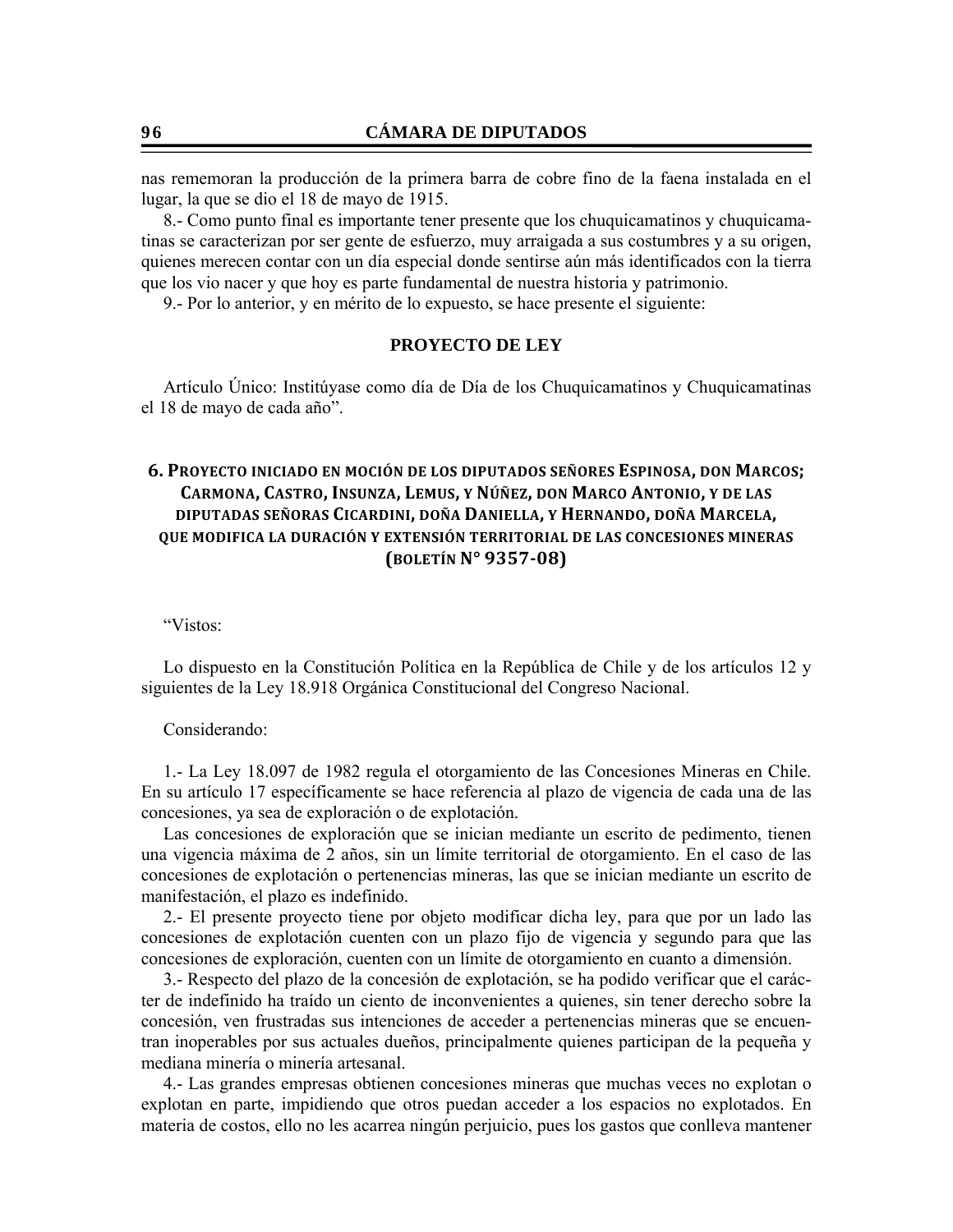en pie una faena minera los pueden rebajar de sus impuestos, en cambio las pequeñas mineras y la minería artesanal no cuentan con estos beneficios, además de estar imposibilitados de explotar mineral a menor escala por existir concesiones ya vigentes.

5.- Respecto del límite máximo de extensión territorial en las concesiones de exploración, cabe hacer presente que el Código de Minería lo regula en sus artículos 28 y 43 indicando que la superficie de la misma una vez constituida no puede ser superior a cinco mil hectáreas.

La modificación que plantea la presente iniciativa es reducir tal tope máximo dimensional por las mismas razones indicadas con anterioridad, puesto que la vasta extensión de la concesión impide que otros interesados, especialmente pequeños mineros puedan acceder a presentar pedimentos o manifestaciones para concretar proyectos de menor escala.

6.- Sin perjuicio de todo lo dicho y de comprender y tener presente la importancia de los proyectos mineros en nuestro país, las modificaciones planteadas en este proyecto, se presentan como una ayuda e incentivo a los pequeños y medianos mineros, pirquineros y mineros artesanales que durante el 2013, registraron una producción de 410 mil toneladas de cobre fino, lo que se tradujo en US\$3.500 millones en exportaciones, cifra que supera a lo realizado por industrias como la celulosa, el salmón, la vitivinícola, entre otras.

La pequeña minería y la minería artesanal, fueron partícipes, junto con la mediana, de la generación de aproximadamente 50 mil puestos de trabajo directos, en zonas donde no hay otras alternativas de empleo.

Las anteriores cifras cobran mayor relevancia aún si se considera que la pequeña y artesanal minería forman parte del sector que ostenta la menor tasa de accidentabilidad en Chile, con un 1.6% durante el 2012, muy lejos del promedio nacional que se eleva al 4.9%.<sup>1</sup>

7.- Por lo anterior, y en mérito de lo expuesto, se hace presente el siguiente:

### **PROYECTO DE LEY**

Artículo 1°: Introdúzcanse las siguientes modificaciones a la Ley 18.097 Orgánica Constitucional sobre Concesiones Mineras.

1.- Reemplácese el artículo 17 por el siguiente:

"Artículo 17.- Sin perjuicio de lo dispuesto en el artículo siguiente, la concesión de exploración no podrá tener una duración superior a cuatro años; y la de explotación no podrá tener una duración superior a diez años."

Artículo 2°: Introdúzcanse las siguientes modificaciones a la Ley 18.248 que establece el Código de Minería.

1. Reemplácese el inciso final del artículo 28 por el siguiente:

"La cara superior de la pertenencia no podrá comprender más de diez hectáreas; ni más de dos mil quinientas hectáreas, la de la concesión de exploración".

2. Reemplácese el N° 4 del artículo 43 por el siguiente:

"4°. La superficie, expresada en hectáreas, que se desea comprenda la cara superior de la concesión. Su superficie no podrá exceder de dos mil quinientas hectáreas".

3. Incorpórese en el artículo 44 un N° 6 nuevo que señale:

"6°. El plazo de vigencia de la concesión en caso que sea menor al límite máximo establecido por la ley".

4. Reemplácese el inciso 2° del artículo 87 por el siguiente:

 $\overline{a}$ 

<sup>&</sup>lt;sup>1</sup> Presentación de Representantes de la Pequeña Minería de las regiones II, IV, V, y VI ante la Comisión de Minería y Energía de la Cámara de Diputados de chile. Valparaíso 07 de mayo de 2014.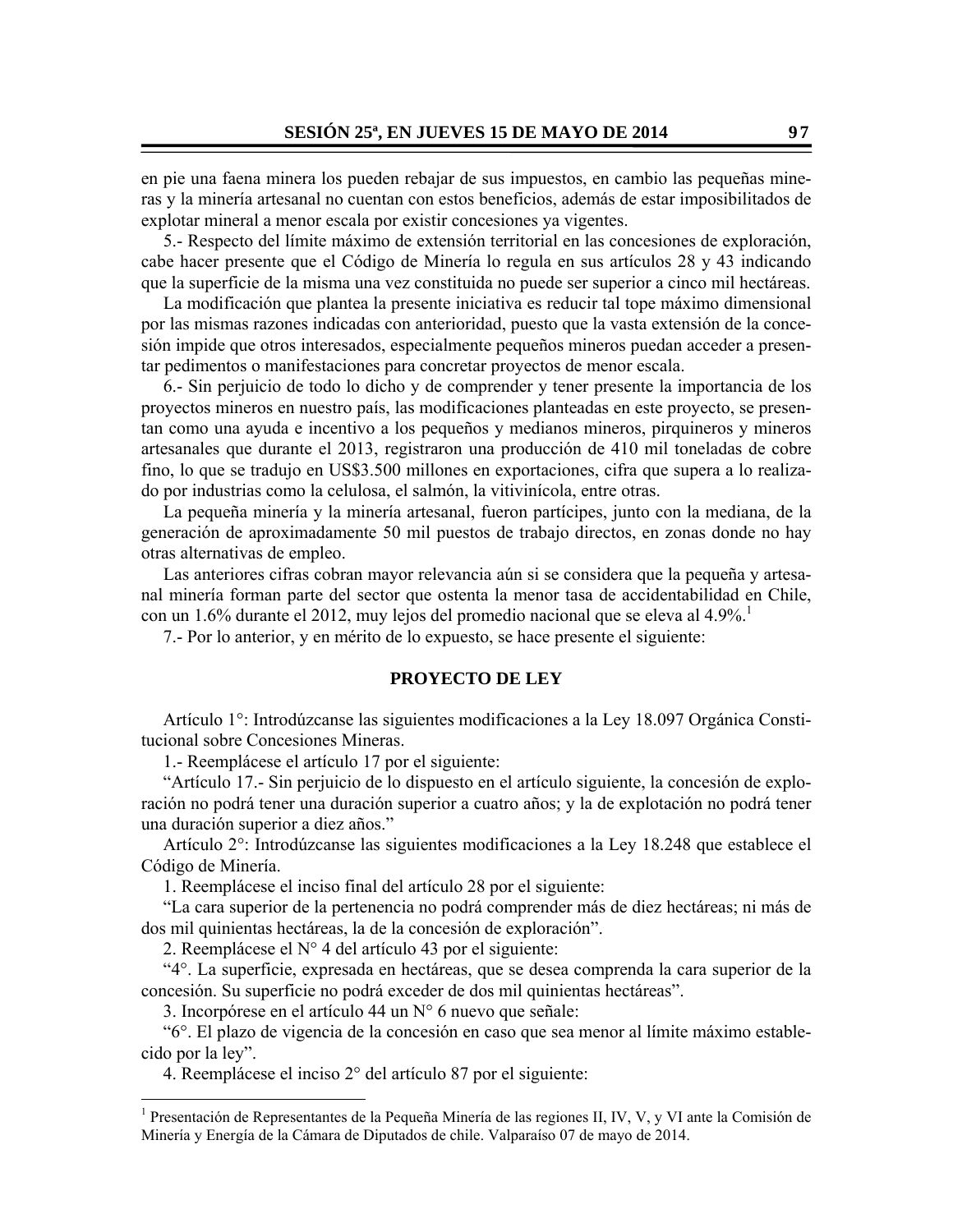"La sentencia señalará también el nombre de las concesiones y las coordenadas U.T.M. de cada uno de los vértices del perímetro de la concesión de explotación o de la pertenencia o grupo de pertenencias, en su caso; y el plazo de la concesión en caso que sea menor al establecido como límite por la ley".

5.- Reemplácese el artículo 116 por el siguiente:

Artículo 116.- La concesión de exploración tendrá una duración máxima de diez años, contada desde que se dicte la sentencia que la declare constituida.

No obstante, antes de expirar el periodo por la que fue concedida, el concesionario podrá solicitar, su prórroga por otro período de hasta dos años, contado desde el término del plazo. En tal caso, el juez acogerá la solicitud y otorgará la prórroga, previo informe del Servicio.

Dentro del plazo de treinta días, contado desde su fecha, la resolución de prórroga será publicada, por una sola vez, en extracto que contendrá las coordenadas U.T.M. de los vértices de la superficie que se conserve. En el mismo plazo se anotará el extracto al margen de la inscripción de la concesión y se archivará el plano.

Sin perjuicio de lo señalado en los incisos precedentes, el concesionario tiene los derechos exclusivos de explorar y de explotar libremente su pertenencia, sin otras limitaciones que las establecidas en los artículos 14, 15, inciso final, 17, en el párrafo 2° del título IX y en las normas sobre policía y seguridad mineras.

El concesionario se hará dueño de todas las sustancias minerales que extraiga dentro de los límites de su pertenencia, y que sean concesibles a la fecha de su constitución o lleguen a serlo posteriormente.

Se entienden extraídas las sustancias desde su separación del depósito natural del que formaban parte; o desde su aprehensión, tratándose de los desmontes, escorias y relaves a que se refiere el artículo 6°.

# **7. PROYECTO INICIADO EN MOCIÓN DE LOS DIPUTADOS SEÑORES ESPINOSA, DON MARCOS, Y RINCÓN, Y DE LA DIPUTADA SEÑORA HERNANDO, DOÑA MARCELA, QUE MODIFICA LA LEY SOBRE REGISTRO CIVIL PARA UNIFORMAR LOS DATOS DE LAS PARTIDAS DE NACIMIENTO Y DE LOS DOCUMENTOS DE IDENTIFICACIÓN. (BOLETÍN N° 9358‐07)**

### "Vistos:

Lo dispuesto en la Constitución Política en la República de Chile y de los artículos 12 y siguientes de la Ley 18.918 Orgánica Constitucional del Congreso Nacional

### Considerando:

1.- Los nacimientos ocurridos en Chile deben inscribirse en la Oficina de Registro Civil e Identificación que corresponda a la Circunscripción (territorio) donde se produjo el parto. Ello de acuerdo al artículo 111 del Reglamento orgánico del Servicio de Registro Civil, DFL 2.128 de 1930.

2.- El artículo 33 del mismo Reglamento señala que habrá una circunscripción del Registro Civil en cada comuna-subdelegación del territorio de la República. No obstante, el Presidente de la República podrá agrupar más de una comuna del mismo departamento en una sola circunscripción.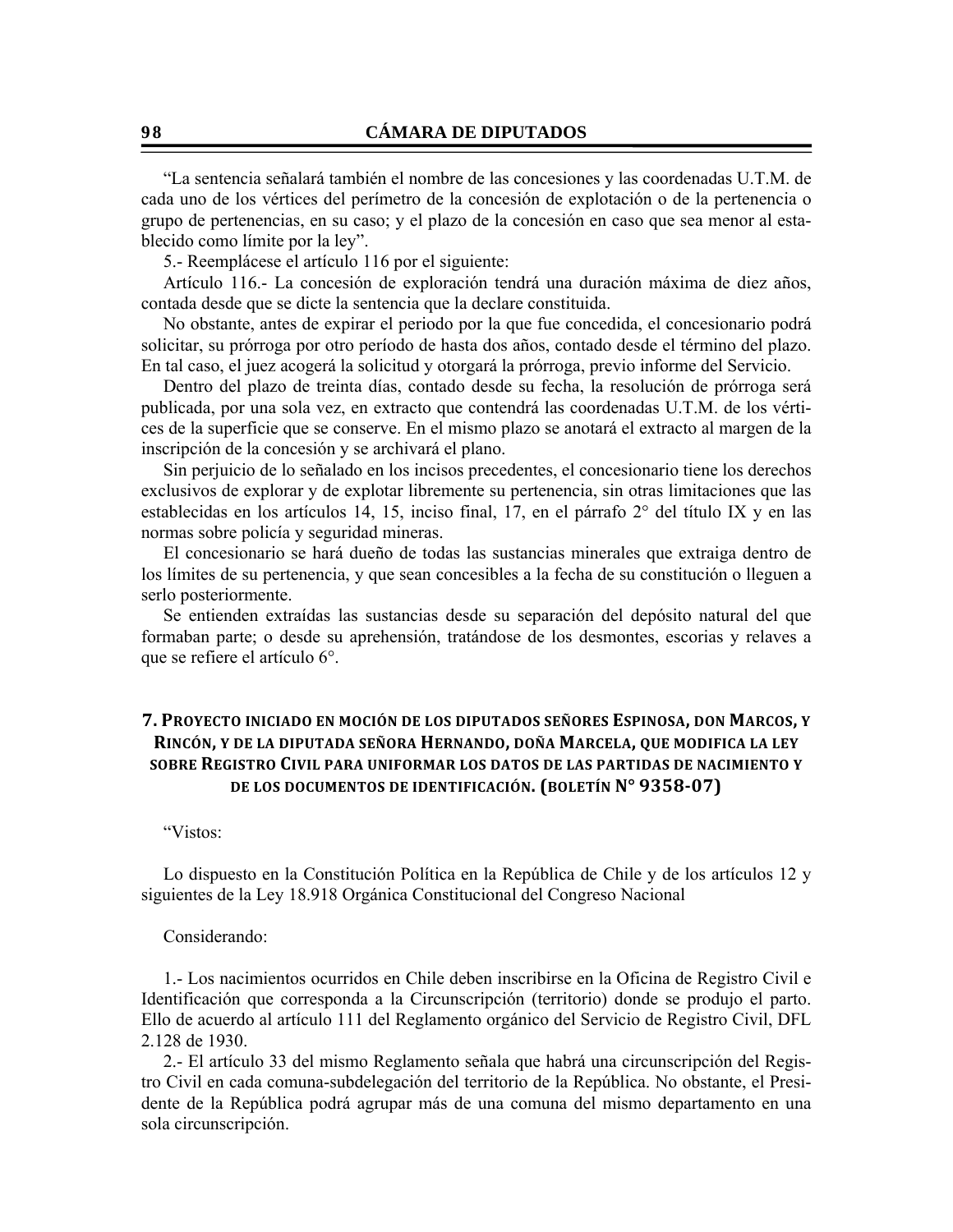Se indica además en el mismo artículo que el Presidente de la República podrá igualmente dividir en dos o más circunscripciones el territorio de una comuna. En este caso, las circunscripciones estarán formadas por distritos completos pertenecientes a una misma comuna.

3.- Por su parte el artículo 3° del texto que refunde, coordina y sistematiza la Ley sobre Registro Civil, N° 4.808, regulada en el DFL 1 del Ministerio de Justicia de fecha 30 de mayo del 2000, señala las inscripciones que se llevarán en el Libro de Nacimientos del Servicio Nacional de Registro Civil e Identificación.

Dentro de dichas inscripciones se encuentran los nacimientos que ocurran en el territorio de cada comuna, existiendo una partida única de nacimiento por cada persona inscrita.

4.- El hecho que el Reglamento indique que en el registro de nacimientos se deben inscribir los nacimientos que ocurran en la "circunscripción" donde se produjo el parto, y la ley señale que los nacimientos se inscriben en el registro correspondiente a la "comuna" donde ocurrió el parto, no es casualidad, y es que la ley, cuya última modificación es del año 2012, consideró la circunstancia de que en esa fecha ya existía un número considerable de circunscripciones que habían sido suprimidas y que la regla general es llevar las inscripciones por comuna.

Es el caso de las circunscripciones de Chuquicamata y Pedro de Valdivia, en la Región de Antofagasta. La Circunscripción de Chuquicamata fue suprimida y anexada a la Circunscripción de Calama mediante el decreto exento del Ministerio de Justicia N°2.124 de fecha 21 de julio de 2008. Por su parte la Circunscripción de Pedro de Valdivia fue adecuada por el decreto exento del Ministerio de Justicia N°62 de fecha 28 de febrero de 1995.

Otras de las circunscripciones suprimidas fueron las de Portales, Estación, Moneda, Universidad y Franklin, en la Región Metropolitana.

5.- Además hay que tener presente que la idea de estandarizar el lugar de nacimiento, entendiendo por éste la comuna respectiva donde ocurrió el parto, se produce a fin de adaptar dicho concepto a la definición oficial de la estructura más pequeña existente en la división política administrativa del país.

Por lo demás el Servicio actualmente maneja las comunas codificadas, cosa que no ocurre con las circunscripciones.

6.- A fin de salvar aquellos casos de personas que se sentían claramente identificados con una circunscripción o localidad respectiva, no viéndose representados por la comuna donde se realiza la inscripción, el legislador de la ley 20.584 que regula derechos y deberes que tienen las personas en relación con acciones vinculadas con su atención de salud del año 2012, incorporó un inciso 2° al N° 1 del artículo 3° de la ley 4.808 sobre Registro Civil que señala:

"El padre o la madre, al requerir esta inscripción (inscripción de nacimiento), podrá solicitar que, junto con anotarse la comuna en que nació su hijo, se registre, en la misma partida, la comuna o localidad en la que estuviere avecindada la madre del recién nacido, la que deberá consignarse como lugar de origen de éste".

7.- Como una forma de estandarizar los datos de una persona y a fin de replicar la idea de identidad de un sujeto con un lugar determinado que no es precisamente la comuna donde nace, es que mediante el presente proyecto se pretende modificar la ley del Registro Civil, permitiendo que los antecedentes de la partida de nacimiento se reproduzcan en los documentos de identificación, entendiéndose por tales la cédula de identidad y el pasaporte.

8.- Esto último sería aplicable tanto para las personas en cuya partida de nacimiento figure una circunscripción ya suprimida, como para quienes expresen su deseo de establecer una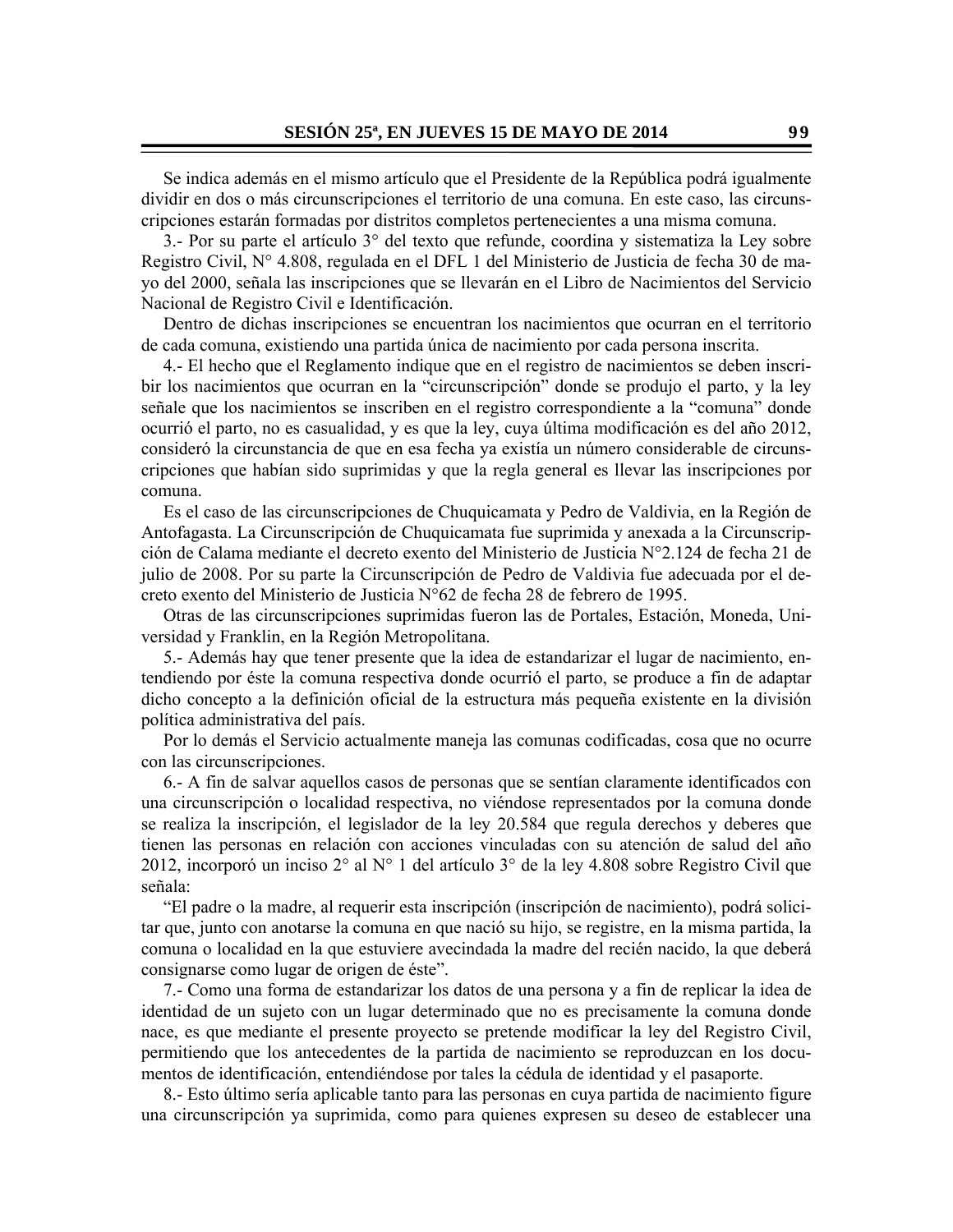localidad determinada como lugar de origen de su hijo o hija mediante la facultad establecida en el N° 1 del artículo 3° de la ley, antes mencionado.

9.- Por lo anterior, y en mérito de lo expuesto, se hace presente el siguiente:

## **PROYECTO DE LEY**

Artículo Único: Modifíquese el N° 1 del artículo 3° de la Ley 4.808 coordinada y sistematizada en el DFL 1 del Ministerio de Justicia del año 2000 en lo que sigue:

Incorpórese un inciso 3° nuevo que señale:

"Los datos que consten en cada partida de nacimiento deberán replicarse en los documentos de identificación de cada persona, cédula de identidad y pasaporte, en particular el lugar, circunscripción, comuna o localidad de nacimiento de acuerdo a lo establecido en el inciso anterior"

Artículo transitorio:

"Para los casos de personas que actualmente registren un lugar distinto al de su circunscripción original o del lugar que se expresó de acuerdo a la facultad establecida en el inciso 2° del artículo 3° de la ley 4.808, en sus documentos de identificación podrán solicitar su rectificación al momento de renovar el documento de que se trate".

# **8. PROYECTO INICIADO EN MOCIÓN DE LOS DIPUTADOS SEÑORES MONCKEBERG, DON NICOLÁS; JIMÉNEZ, MARTÍNEZ, PAULSEN, PÉREZ, DON LEOPOLDO, Y SANTANA, QUE MODIFICA EL CÓDIGO DEL TRABAJO EN RELACIÓN CON LAS HORAS TRABAJADAS EN DÍAS DOMINGOS Y FESTIVOS. (BOLETÍN N° 9359‐13)**

#### **"1.- Fundamentos generales.**

La evolución de la legislación laboral a lo largo de los últimos veinte años, ha puesto de manifiesto que una mayoría importante de las normas contenidas en el Código del Trabajo no se ajustan cabalmente a los cambios de la organización productiva, la aparición de nuevas formas de crear empleo y la creciente demanda por una mejor distribución de las rentas del trabajo, proporcional al esfuerzo y aporte que los trabajadores efectúan al crecimiento del país.

Los acuerdos que han abordado estas materias en el pasado, nos señalan que aún el país tiene mucho camino por recorrer. Se necesita compatibilizar la protección de los trabajadores con la necesaria adaptabilidad de normas que la empresa requiere para afrontar los enormes desafíos económicos de la globalización, para de esta manera dar cuerpo a un mejor desarrollo de las relaciones de trabajo.

Estas orientaciones han motivado una confluencia de voluntades de los Diputados, Osvaldo Andrade, Presidente del Partido Socialista y miembro de la Comisión de Trabajo y Seguridad Social, , Tucapel Jiménez del Partido por la Democracia Presidente de esta Comisión, y Nicolás Monckeberg Diaz, también miembro de dicha instancia, para iniciar el debate en el poder legislativo, de diversas aspectos concretos de reforma al Código del Trabajo, bajo el siguiente criterio: modernizar las regulaciones del trabajo a fin de hacer compatible la protección de los derechos del trabajador con los nuevos requerimientos de la empresa moderna.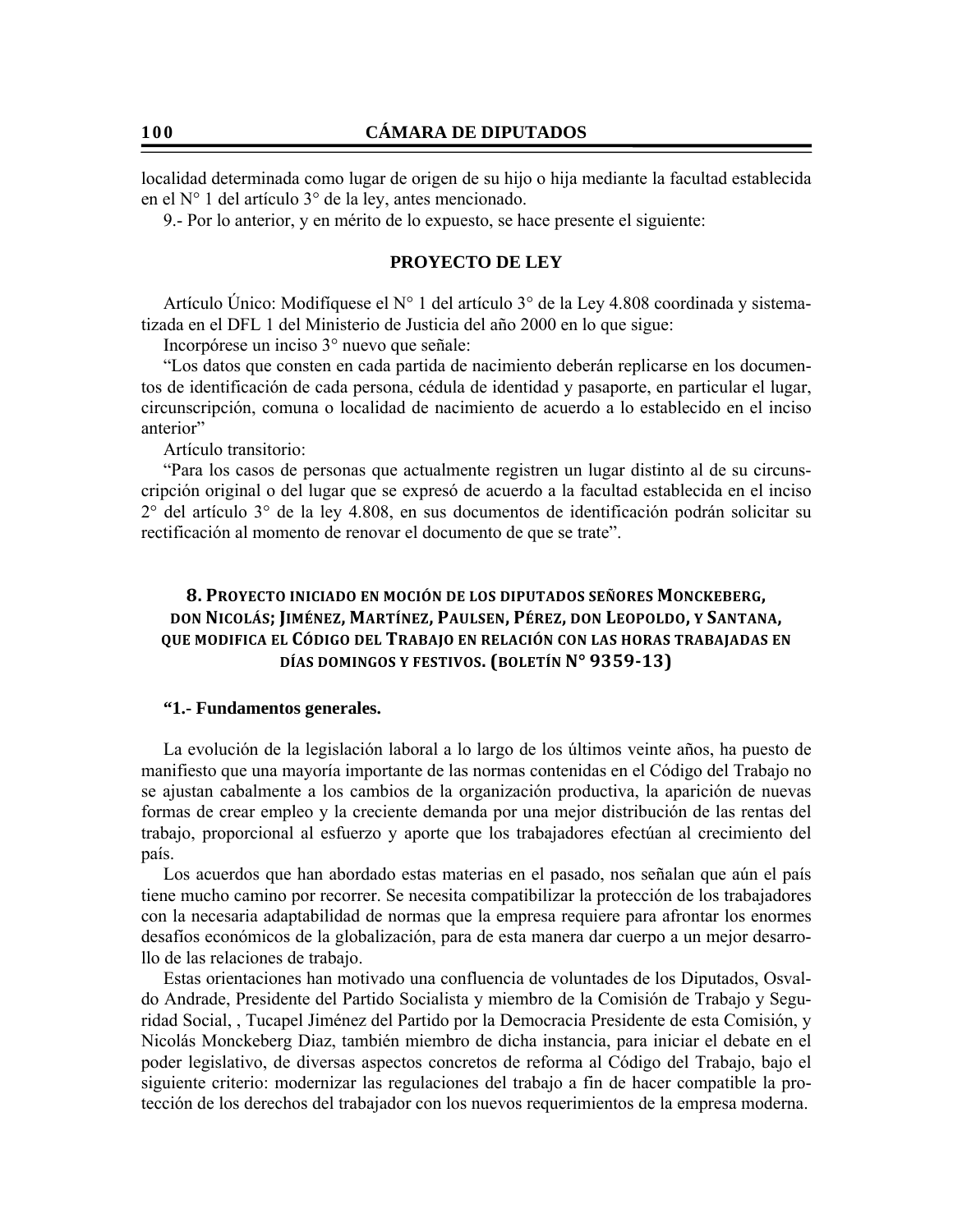Adicionalmente, es necesario mencionar que las materias objeto de este acuerdo de voluntades muchas veces han sido esbozadas en el debate nacional y en particular el legislativo. Es así como el Diputado Monckeberg ha presentado propuestas orientadas a terminar con el abuso de los fueros sindicales, en tanto que la Universidad Adolfo Ibáñez ha presentado en 2011 un trabajo de investigación y propuesta que aborda diversas materias cuya inspiración también se encuentra parcialmente recogida en la presente iniciativa.

 Bajo estas orientaciones, se propone un conjunto equilibrado de materias que propenden a una mayor flexibilidad en el ejercicio de las facultades de administración de la empresa, pero asociada ella a una mayor protección de los trabajadores y sus derechos, a través de una mejor interlocución colectiva y la consecuente reformulación de algunos derechos individuales.

 Los procesos de reformulación de normas laborales son extensos y complejos; requieren la participación de todos y la capacidad de buscar soluciones prácticas y ajustadas a la realidad del mundo productivo; por ello los firmantes de este proyecto hacen un llamado a trabajadores, empleadores, parlamentarios y gobierno a participar de estas ideas y aportar sus mejores esfuerzos para lograr el enriquecimiento y la aprobación de esta iniciativa.

2.- Fundamentos específicos.

El artículo 38 del Código del Trabajo, establece una serie de excepciones a la regla por la que la generalidad de los trabajadores tiene derecho al descanso semanal en días domingo. Estas excepciones apuntan a una serie de labores que por su naturaleza no pueden o no deben detenerse, o bien cuya paralización causa grave daño al interés público o a la industria.

 Asimismo, se han agregado las labores del sector del comercio y las actividades de los deportistas profesionales. Para el primer caso, junto a otras labores continuas, se establece una contra excepción para determinar que los descansos semanales en un mes calendario deben recaer a lo menos dos veces en días domingos, debiendo organizarse turnos rotativos por las empresas de estos sectores, para mantener la continuidad de labores.

 Los trabajadores que laboran en días domingos y festivos, solamente obtienen como compensación un día por el trabajo realizado en domingo y uno adicional en el caso de que en la semana se haya laborado además un festivo. Con todo, la ley permite que si el empleador pide al trabajador que el exceso de un día de descanso acumulado sea trabajado, éste debe ser pagado con un recargo de horas extraordinarias, esto es el 50% del valor hora sobre el sueldo base, sin considerar el resto de las remuneraciones.

 Este sistema de compensaciones legales para los trabajadores que prestan servicios en días domingos y festivos, no da cuenta de un cambio cultural relevante al que hemos asistido en las últimas décadas: la compatibilización de la vida familiar con la vida laboral, entendiendo que no tiene el mismo valor social el trabajo realizado en dichos días, que el llevado a cabo en un día de semana cualquiera.

 De esta forma, la presente propuesta construye un nuevo sistema de compensaciones para estos casos, a la vez que permite al empleador una mayor flexibilidad en la organización de la jornada de trabajo. La compensación señalada apunta que siempre las actividades realizadas en domingos y festivos, sea remunerada con el recargo que señala la ley para la jornada extraordinaria, salvo que las partes acuerden que en reemplazo de esta compensación monetaria, el trabajador goce de dos días adicionales de descanso durante el mes calendario respectivo.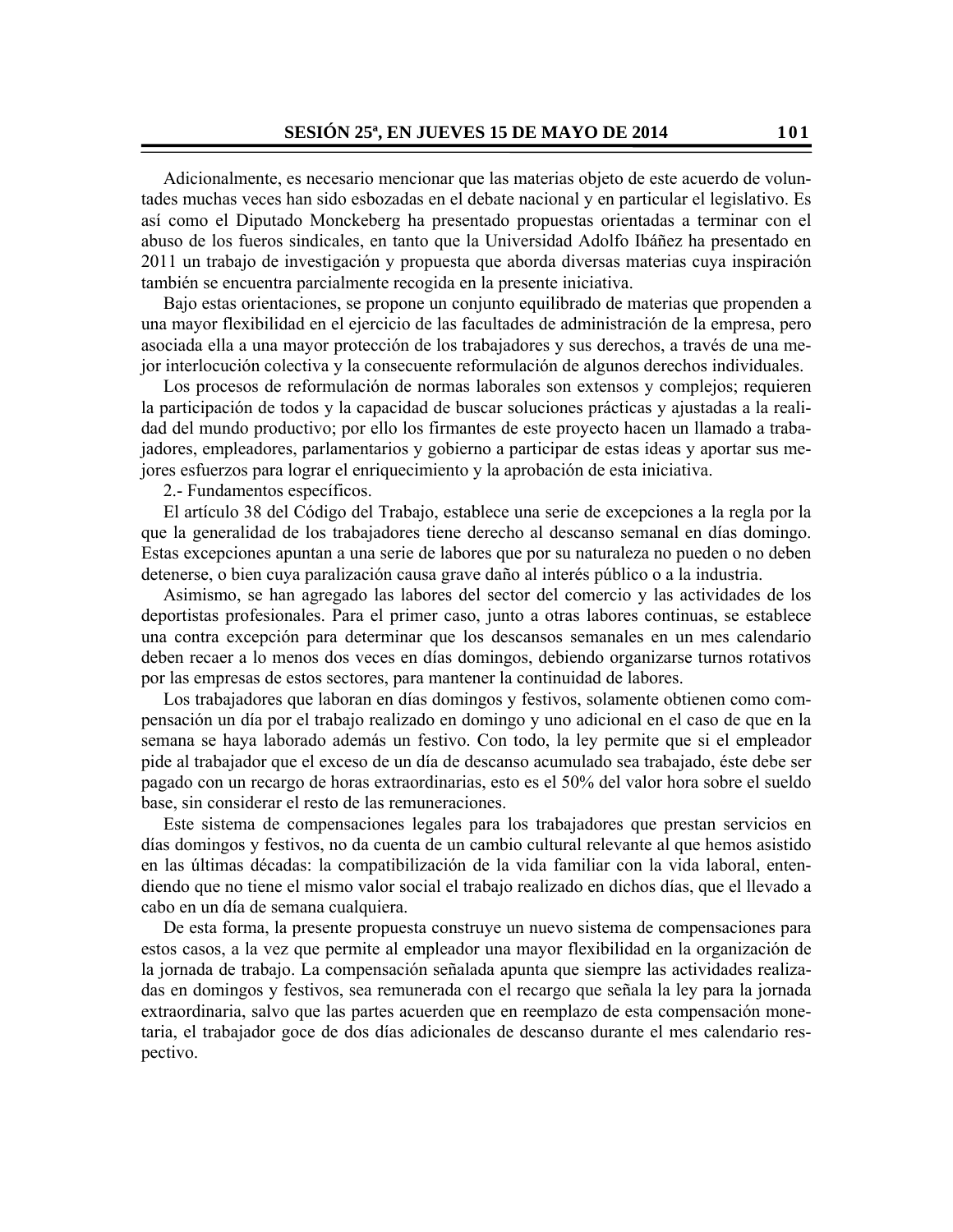## **MOCIÓN**

Artículo Único.- Modifícase el artículo 38 de la siguiente manera:

Para reemplazar en el inciso segundo, la oración "Las horas trabajadas en dichos días se pagarán como extraordinarias siempre que excedan de la jornada ordinaria semanal", por la siguiente precedida de un punto seguido (.) "Las horas trabajadas en dichos días se pagarán con el mismo recargo del artículo 32. Por su parte, las horas extraordinarias en dichos días deberán ser pagadas con un 75 % de recargo.

En sustitución de la compensación señalada, las partes podrán pactar que el descanso compensatorio señalado en el inciso siguiente, se aumente en un día mensual por cada domingo trabajado. No será aplicable lo dispuesto en este inciso a los trabajadores señalados en el numeral 8 del presente artículo.".

# **9. PROYECTO INICIADO EN MOCIÓN DE LOS DIPUTADOS SEÑORES MONCKEBERG, DON NICOLÁS; JIMÉNEZ, MARTÍNEZ Y SANTANA, QUE MODIFICA EL CÓDIGO DEL TRABAJO EN MATERIA DE SEGURIDAD LABORAL. (BOLETÍN N° 9360‐13)**

1.- Fundamentos generales.

La evolución de la legislación laboral a lo largo de los últimos veinte años, ha puesto de manifiesto que una mayoría importante de las normas contenidas en el Código del Trabajo no se ajustan cabalmente a los cambios de la organización productiva, la aparición de nuevas formas de crear empleo y la creciente demanda por una mejor distribución de las rentas del trabajo, proporcional al esfuerzo y aporte que los trabajadores efectúan al crecimiento del país.

Los acuerdos que han abordado estas materias en el pasado, nos señalan que aún el país tiene mucho camino por recorrer. Se necesita compatibilizar la protección de los trabajadores con la necesaria adaptabilidad de normas que la empresa requiere para afrontar los enormes desafíos económicos de la globalización, para de esta manera dar cuerpo a un mejor desarrollo de las relaciones de trabajo.

Estas orientaciones han motivado una confluencia de voluntades de los Diputados, Osvaldo Andrade, Presidente del Partido Socialista y miembro de la Comisión de Trabajo y Seguridad Social, , Tucapel Jiménez del Partido por la Democracia Presidente de esta Comisión, y Nicolás Monckeberg Diaz, también miembro de dicha instancia, para iniciar el debate en el poder legislativo, de diversas aspectos concretos de reforma al Código del Trabajo, bajo el siguiente criterio: modernizar las regulaciones del trabajo a fin de hacer compatible la protección de los derechos del trabajador con los nuevos requerimientos de la empresa moderna.

 Adicionalmente, es necesario mencionar que las materias objeto de este acuerdo de voluntades muchas veces han sido esbozadas en el debate nacional y en particular el legislativo. Es así como el Diputado Monckeberg ha presentado propuestas orientadas a terminar con el abuso de los fueros sindicales, en tanto que la Universidad Adolfo Ibáñez ha presentado en 2011 un trabajo de investigación y propuesta que aborda diversas materias cuya inspiración también se encuentra parcialmente recogida en la presente iniciativa.

 Bajo estas orientaciones, se propone un conjunto equilibrado de materias que propenden a una mayor flexibilidad en el ejercicio de las facultades de administración de la empresa, pero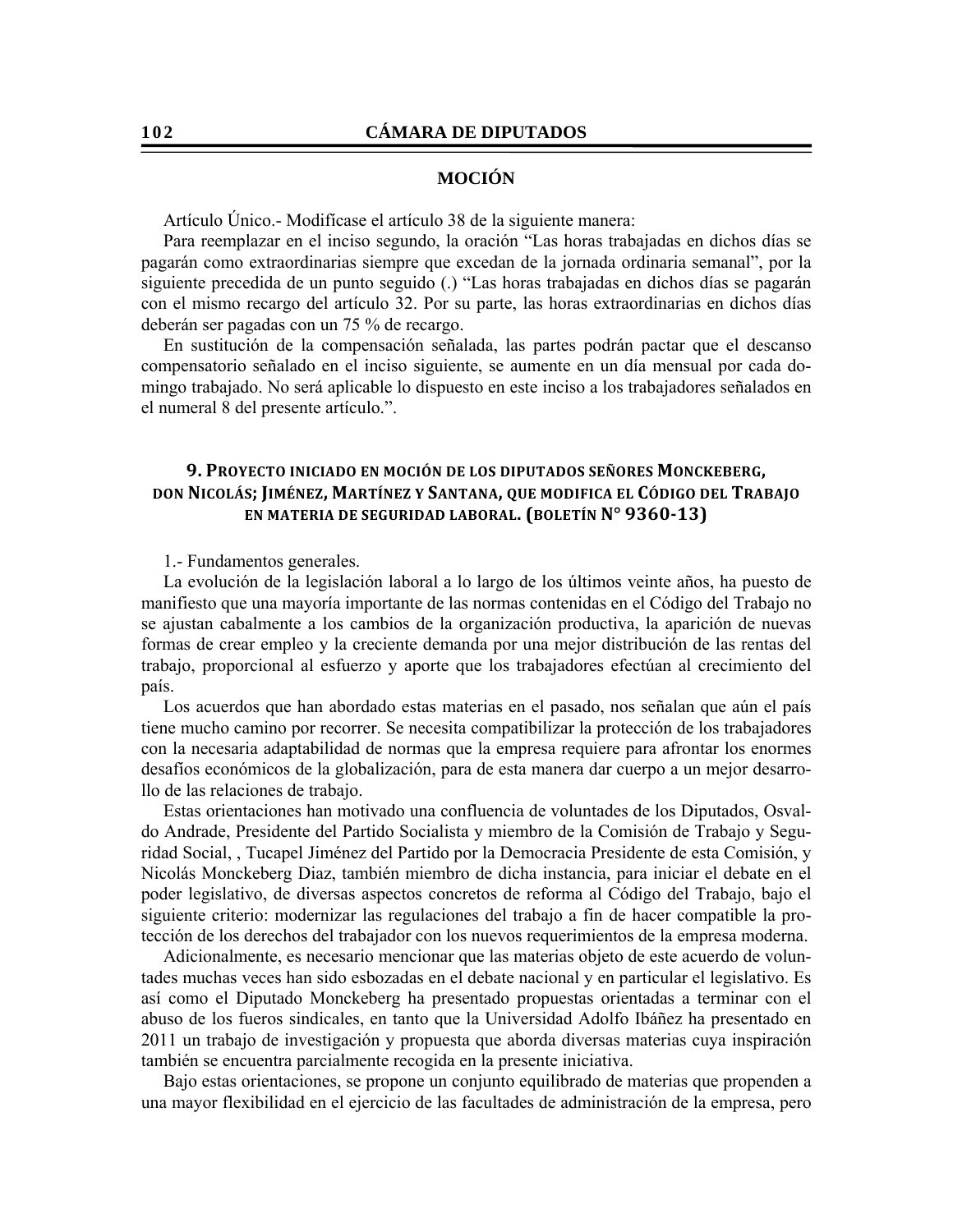asociada ella a una mayor protección de los trabajadores y sus derechos, a través de una mejor interlocución colectiva y la consecuente reformulación de algunos derechos individuales.

 Los procesos de reformulación de normas laborales son extensos y complejos; requieren la participación de todos y la capacidad de buscar soluciones prácticas y ajustadas a la realidad del mundo productivo; por ello los firmantes de este proyecto hacen un llamado a trabajadores, empleadores, parlamentarios y gobierno a participar de estas ideas y aportar sus mejores esfuerzos para lograr el enriquecimiento y la aprobación de esta iniciativa.

2.- Fundamentos específicos.

El presente proyecto propone alterar la carga probatoria (explicitando el derecho del trabajador a suspender la prestación de servicios) en caso de peligro inminente para la salud de los trabajadores. Lo anterior debido a que hoy día, el derecho que un trabajador tiene para velar por su seguridad en sus labores, se asocia, en definitiva, a la aplicación de una causal de despido, cual es el abandono intempestivo de las faenas sin causa justificada; en este caso es el trabajador quien debe probar que si suspende sus servicios lo fue por causas justificadas derivadas de las condiciones de seguridad de la empresa.

Con la proposición de modificación legal, se traslada la carga de la prueba al empleador al tener que probar que las condiciones de seguridad eran suficientes y que cumple con la normativa legal al respecto.

# **MOCIÓN**

Artículo Único.- Modifícase el Código del Trabajo de la siguiente forma:

Para agregar un inciso segundo al número 4 del artículo 160, del siguiente tenor:

"Si la justificación invocada por el trabajador fuere la falta de seguridad para desempeñar las faenas convenidas en el contrato, será el empleador quien deberá acreditar que dichas condiciones son adecuadas y que ha dado cumplimiento a las obligaciones contenidas en el artículo 184 y en la Ley 16.744. Con todo, el trabajador siempre tendrá derecho a abandonar el establecimiento o las faenas en casos de evacuación frente a una emergencia determinada por la autoridad pública, no siendo aplicable en estos casos, la causal de despido señalada en el presente numeral.".

# **10. PROYECTO INICIADO EN MOCIÓN DE LOS DIPUTADOS SEÑORES MONCKEBERG, DON NICOLÁS; JIMÉNEZ, MARTÍNEZ, PAULSEN, PÉREZ, DON LEOPOLDO, Y SANTANA, QUE MODIFICA EL CÓDIGO DEL TRABAJO EN MATERIA DE FUERO SINDICAL (BOLETÍN N° 9361‐13)**

"1.- Fundamentos generales.

La evolución de la legislación laboral a lo largo de los últimos veinte años, ha puesto de manifiesto que una mayoría importante de las normas contenidas en el Código del Trabajo no se ajustan cabalmente a los cambios de la organización productiva, la aparición de nuevas formas de crear empleo y la creciente demanda por una mejor distribución de las rentas del trabajo, proporcional al esfuerzo y aporte que los trabajadores efectúan al crecimiento del país.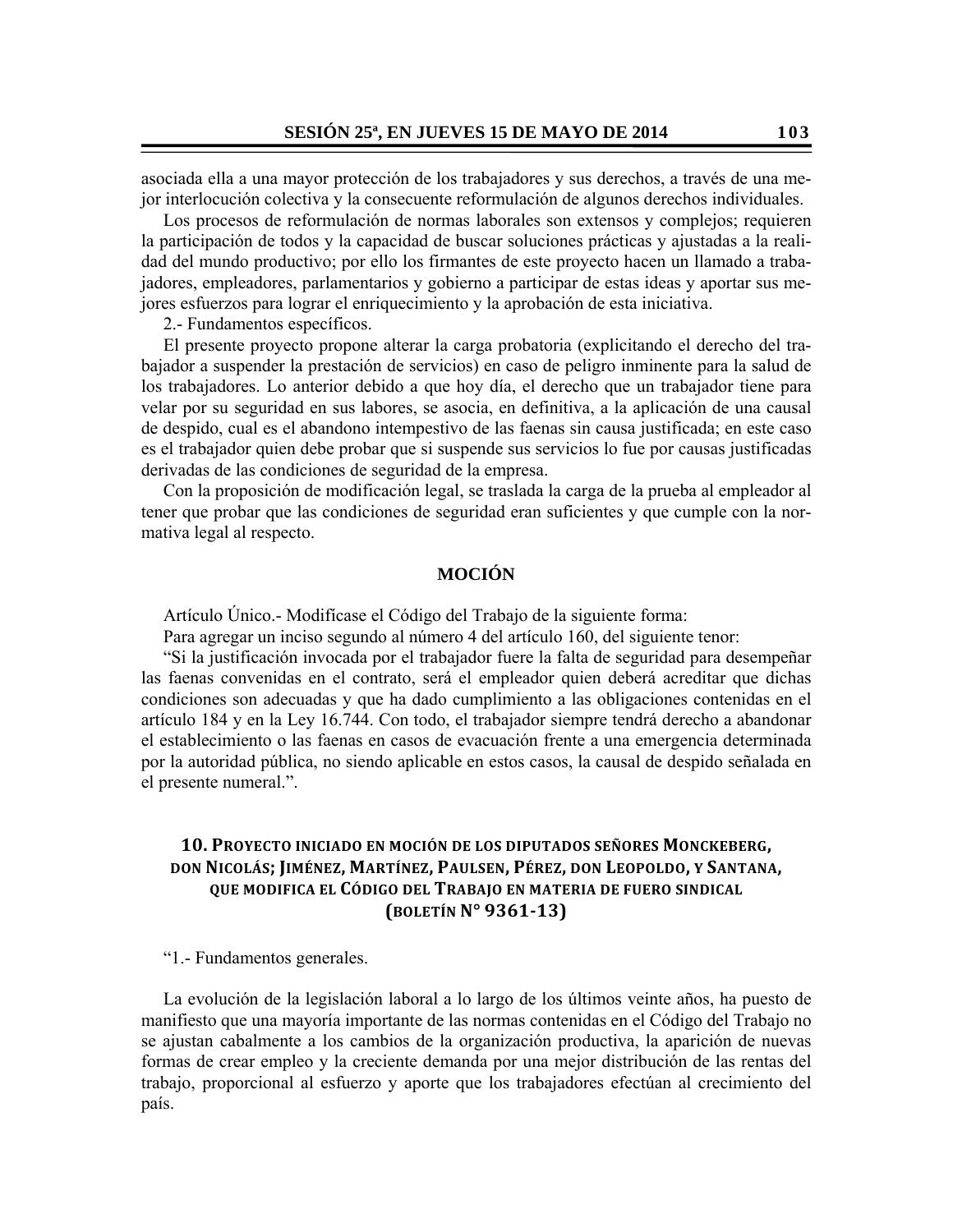Los acuerdos que han abordado estas materias en el pasado, nos señalan que aún el país tiene mucho camino por recorrer. Se necesita compatibilizar la protección de los trabajadores con la necesaria adaptabilidad de normas que la empresa requiere para afrontar los enormes desafíos económicos de la globalización, para de esta manera dar cuerpo a un mejor desarrollo de las relaciones de trabajo.

Estas orientaciones han motivado una confluencia de voluntades de los Diputados, Osvaldo Andrade, Presidente del Partido Socialista y miembro de la Comisión de Trabajo y Seguridad Social, , Tucapel Jiménez del Partido por la Democracia Presidente de esta Comisión, y Nicolás Monckeberg Diaz, también miembro de dicha instancia, para iniciar el debate en el poder legislativo, de diversas aspectos concretos de reforma al Código del Trabajo, bajo el siguiente criterio: modernizar las regulaciones del trabajo a fin de hacer compatible la protección de los derechos del trabajador con los nuevos requerimientos de la empresa moderna.

Adicionalmente, es necesario mencionar que las materias objeto de este acuerdo de voluntades muchas veces han sido esbozadas en el debate nacional y en particular el legislativo. Es así como el Diputado Monckeberg ha presentado propuestas orientadas a terminar con el abuso de los fueros sindicales, en tanto que la Universidad Adolfo Ibáñez ha presentado en 2011 un trabajo de investigación y propuesta que aborda diversas materias cuya inspiración también se encuentra parcialmente recogida en la presente iniciativa.

Bajo estas orientaciones, se propone un conjunto equilibrado de materias que propenden a una mayor flexibilidad en el ejercicio de las facultades de administración de la empresa, pero asociada ella a una mayor protección de los trabajadores y sus derechos, a través de una mejor interlocución colectiva y la consecuente reformulación de algunos derechos individuales.

Los procesos de reformulación de normas laborales son extensos y complejos; requieren la participación de todos y la capacidad de buscar soluciones prácticas y ajustadas a la realidad del mundo productivo; por ello los firmantes de este proyecto hacen un llamado a trabajadores, empleadores, parlamentarios y gobierno a participar de estas ideas y aportar sus mejores esfuerzos para lograr el enriquecimiento y la aprobación de esta iniciativa.

2.- Fundamentos específicos.

En el año 2001, mediante la ley 19.759, se extendió la protección a la actividad sindical mediante el establecimiento de fueros a trabajadores que participaren en el proceso de constitución de un sindicato. Dicha norma establecía que estos trabajadores gozan del fuero señalado en el artículo 243 a partir de 10 días antes de la constitución del respectivo ente colectivo. Ello vino a dar respuesta a una extendida práctica antisindical que consistía en la elaboración y circulación de listas negras de trabajadores que presumiblemente tuvieren interés en afiliarse o constituir un sindicato.

Con posterioridad, y sobre la base de varios años de aplicación de esta norma, se ha detectado que si bien ha permitido a los trabajadores estar protegidos en el ejercicio de su derecho a la libre afiliación sindical, también ha sido utilizada para fines diversos, ajenos a su naturaleza, y que apuntan a evitar un probable despido a través de la constitución aparente de un colectivo para gozar de esta forma de un fuero que se cuenta con anticipación. El resultado de ello, sin duda, ha sido el debilitamiento del sindicato de empresa al serle sustraídos muchas veces sus integrantes mediante una constitución inorgánica de otros sindicatos que finalmente no se desarrollan en el tiempo como verdaderos interlocutores laborales.

En esta materia, la presente propuesta apunta a un mecanismo que impida el abuso de la constitución de fueros en sindicatos de empresa y de delegados de sindicatos interempresa que no responden a una real actividad sindical, así como el mecanismo adecuado para evitar